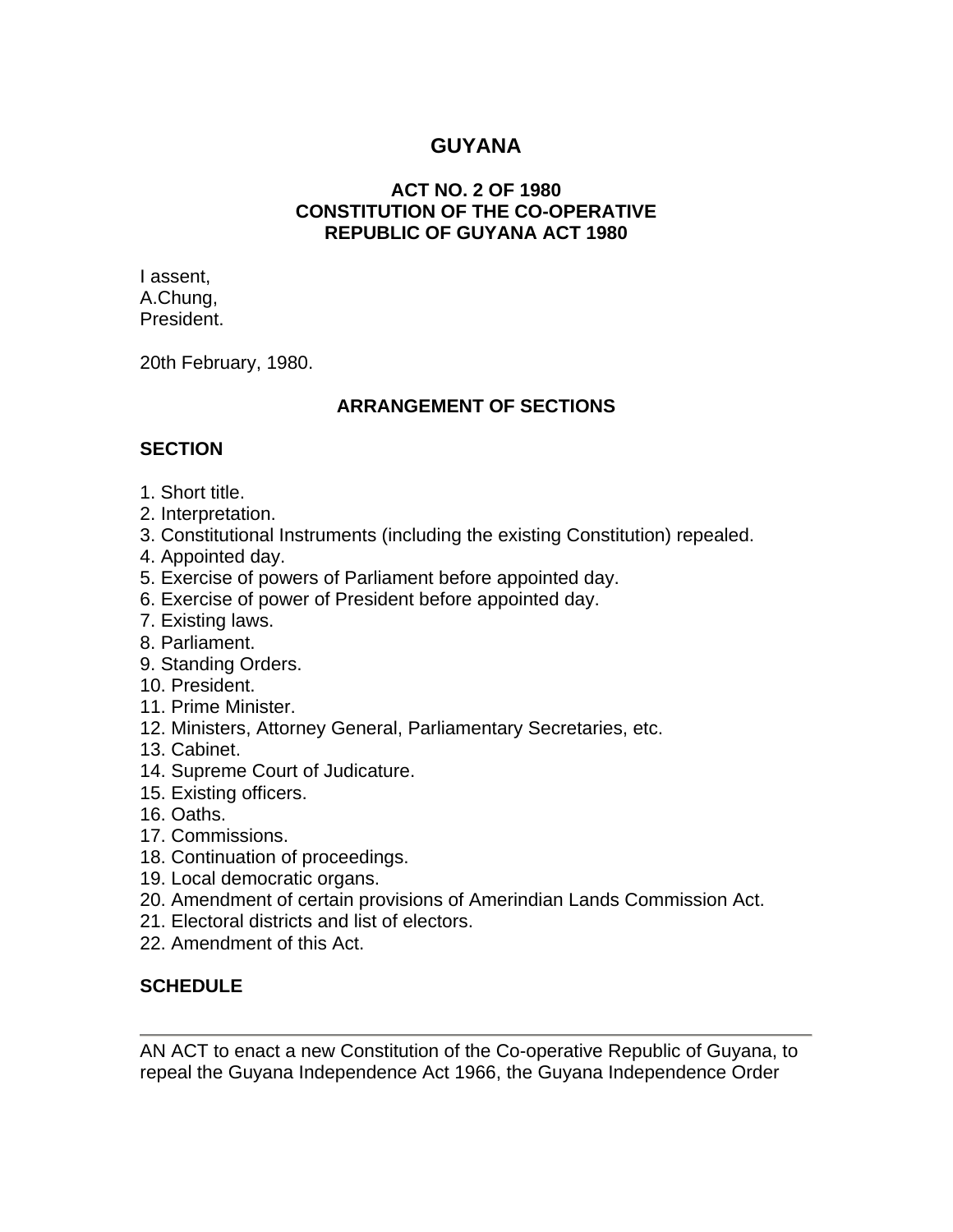1966, and the existing Constitution, and to provide for matters incidental thereto or connected therewith.

Enacted by the Parliament of Guyana:--

1. This Act may be cited as the Constitution of the Co- operative Republic of Guyana Act 1980.

2.(1) In this Act--

"appointed day" means the day fixed for the coming into operation of the Constitution by a proclamation issued under section 4;

"the Constitution" means the Constitution set out in the Schedule;

"the existing Assembly" means the National Assembly constituted under the existing Constitution;

"the existing Constitution" means the Constitution in force immediately before the appointed day;

"existing laws" means all laws which had effect as part of the law of Guyana immediately before the appointed day and includes any Act or other written law made before that day and coming into force on or after that day;

"the existing Parliament" means the Parliament which enacted this Act;

"service commission" means the Public Service Commission, the Police Service Commission, the Judicial Service Commission or the Teaching Service Commission in existence immediately before the appointed day;

and save where the context otherwise requires, expressions used in sections 1 to 22 (inclusive) have the same meaning as in the Constitution and the provisions of article 232 thereof shall apply for the purpose of Interpreting those sections as they apply for the purpose of interpreting the Constitution.

(2) References In article 133 of the Constitution to any question as to the interpretation of the Constitution shall be construed as including references to any question as to the Interpretation of any provision of this Act.

3. Subject to the provisions of this Act, on the appointed day all the provisions of the Guyana Independence Act 1966, the Guyana Independence Order 1966 (in so far as they form part of the law of Guyana) and the existing Constitution are repealed and thereupon the Constitution shall have effect as the supreme law of Guyana in place of the existing Constitution.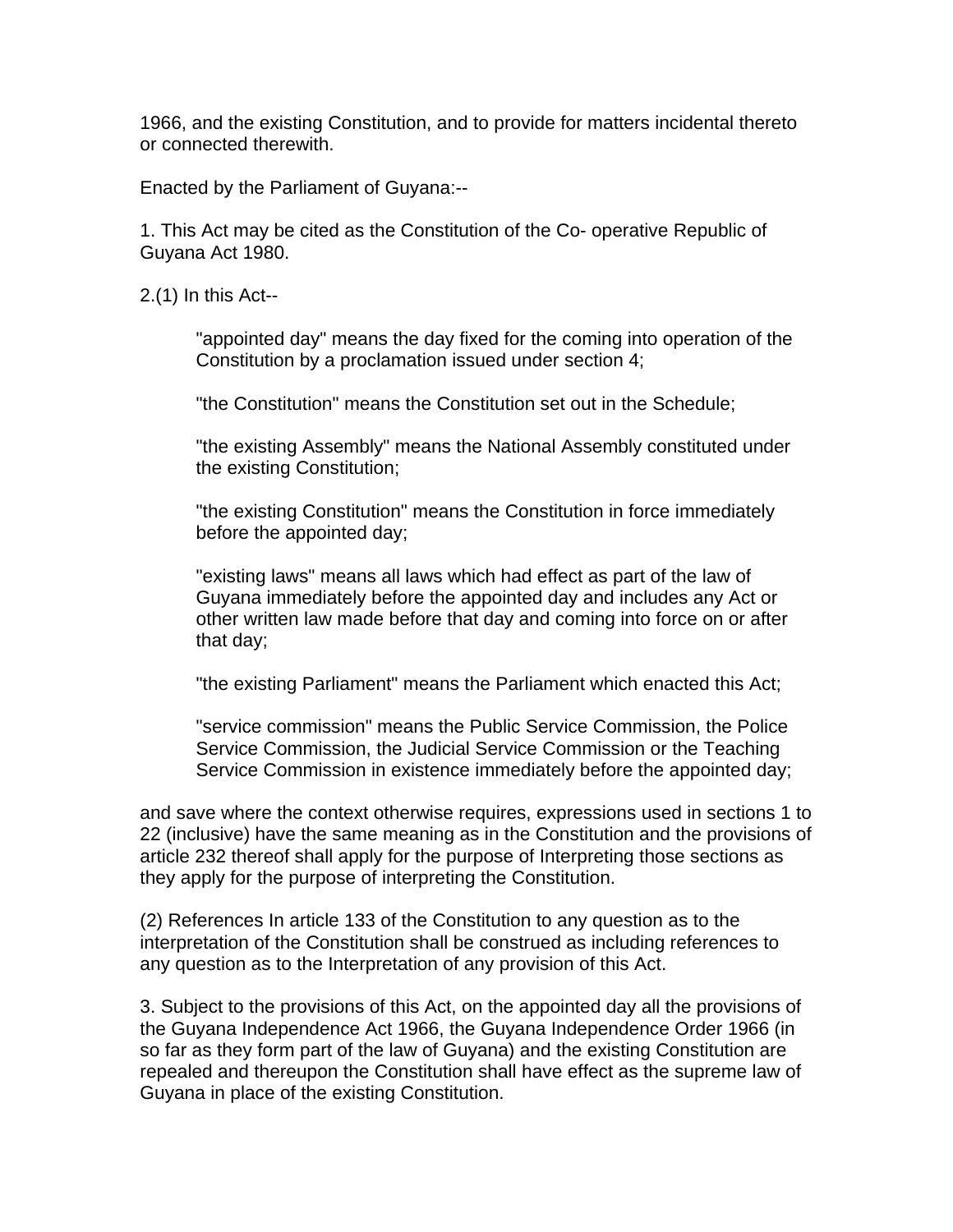4. The President shall by proclamation fix a day, being a day not later than 6th October, 1980, for the coming into operation of the Constitution.

5. At any time after the enactment of this Act, the existing Parliament may for the purpose of enabling the Constitution to function on and after the appointed day exercise any of the powers conferred on the Parliament established by the Constitution.

6. The power conferred by section 7(2) to make orders may be exercised by the President under the existing Constitution at any time after the enactment of this Act to such extent as may, in his opinion, be necessary or expedient to enable the Constitution to function on and after the appointed day.

7.(1) Subject to the provisions of this Act, the existing laws shall continue in force on and after the appointed day as if they had been made in pursuance of the Constitution but shall be construed with such modifications, adaptations, qualifications and exceptions as may be necessary to bring them into conformity with this Act.

(2) The President may by order made at any time within the period of three years next after the commencement of the Constitution make such modifications to any existing law as may appear to him to be necessary or expedient for bringing that law into conformity with the provisions of this Act or otherwise for giving effect or enabling effect to be given to those provisions.

(3) Anything done under any existing law before its modification by or under this section which would, but for this subsection, cease by virtue of that modification to have effect, shall continue to have effect as if done under that law as so modified.

(4) Where any matter that falls to be prescribed or otherwise provided for under the Constitution by Parliament or by any other authority or person is prescribed or provided for by or under any existing law (including any amendment to any such law made under this section) or is otherwise prescribed or provided for immediately before the appointed day by or under the laws repealed by section 3, that prescription or provision shall, on and after that day, have effect (with such modifications, adaptations, qualifications and exceptions as may be necessary to bring it into conformity with this Act) as if it had been made under the Constitution by Parliament or, as the case may require, by the other authority or person.

(5) All enactments passed or made by any Parliament or person or authority under or by virtue of the Guyana Independence Order 1966 and the existing Constitution and not before the appointed day declared by a competent court to be void by reason of any inconsistency with any provision of the existing Constitution and that are not repealed, lapsed or spent or that had not otherwise had their effect, shall be deemed to have been validly passed or made and to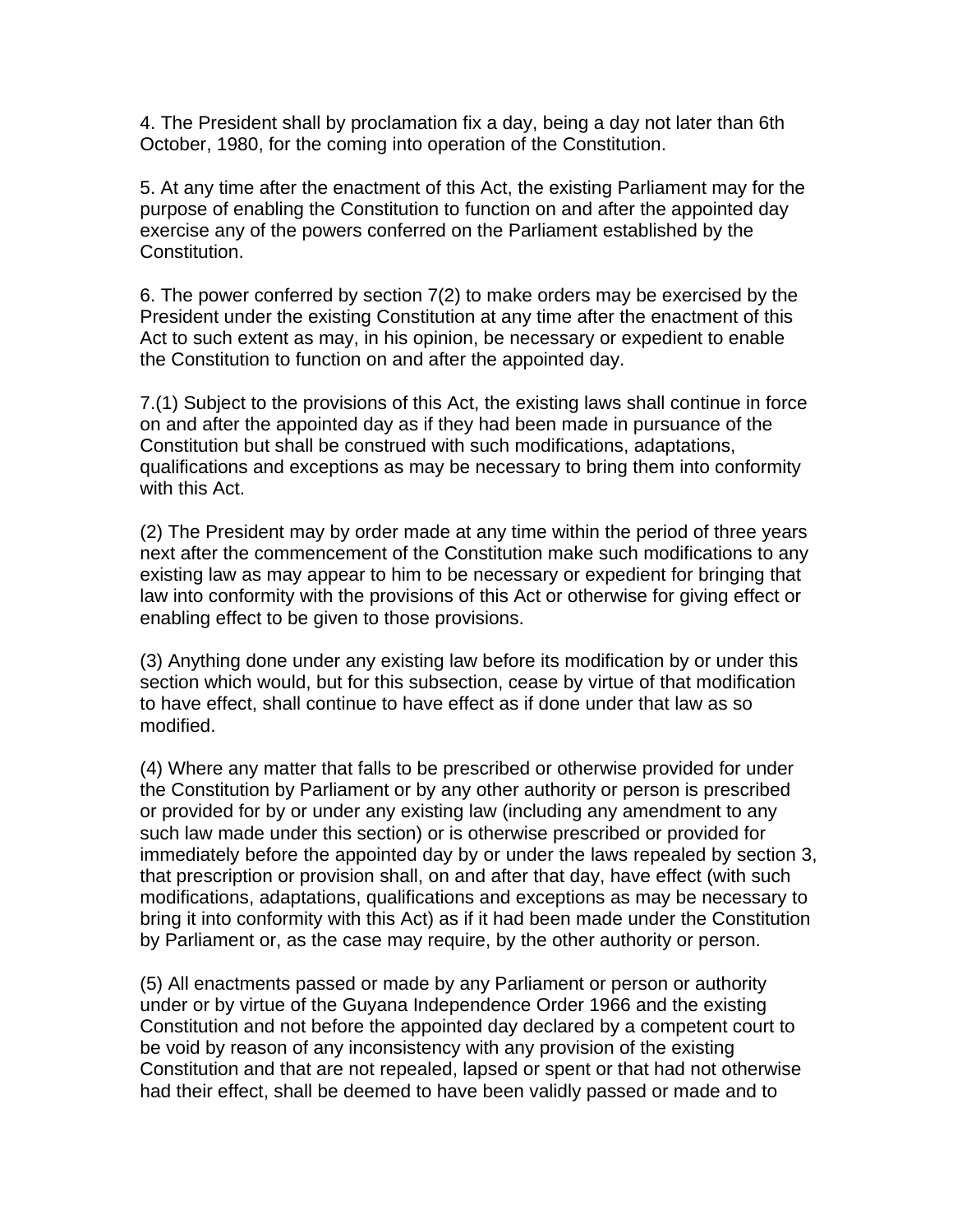have had full force and effect as part of the law of Guyana immediately before the appointed day even if any such enactments were inconsistent with any provision of the existing Constitution.

(6) Without prejudice to the generality of the foregoing provisions of this section, if a proclamation of emergency is in force under article 16 of the existing Constitution immediately before the appointed day by virtue of a resolution of the existing Assembly, the proclamation shall on and after that day have effect as if it had been made under article 150 of the Constitution and (without prejudice to its continuance in force for further periods by virtue of the provisions of' paragraph (3)(c) of the said article 150) as if its continuance In force to the date referred to in that resolution had -been approved by a resolution passed by the National Assembly under the provisions of paragraph (3) (c) of the said article 150; and if any person is on the appointed day detained or restricted in the manner referred to in article 151 of the Constitution the provisions of that article requiring his case to be reviewed by a tribunal established for the purpose of that article not later than three months from the commencement of the detention or restriction shall, In relation to that person, have effect as if the detention or restriction had commenced on the appointed day.

(7) The provisions of this section shall be without prejudice to any powers conferred by any law upon any person or authority to make provision for any matter, Including the making of modifications to any existing law.

8.(1) Notwithstanding any difference between the composition of the existing Assembly and that of the National Assembly established by the Constitution, with effect from the appointed day and until the National. Assembly sits for the first time after the first election held pursuant to the provisions of article 60 (2) of the Constitution, but subject to subsection (5). the existing Assembly shall be deemed to be the National Assembly established by the Constitution (referred to in this section in respect of that period as "the transitional National Assembly").

(2) Without prejudice to the generality of subsection (1), the persons who immediately before the appointed day were members of the existing Assembly shall with effect from that day be members of the transitional National Assembly, and all questions concerning membership and functioning of the transitional National Assembly shall be regulated as nearly as may be practicable by the existing law applicable in the like case to the existing Assembly.

(3) All matters pending before the existing Assembly immediately before the appointed day may be continued and completed by the transitional National Assembly.

(4) Unless and until the transitional National Assembly otherwise resolves, any person who is a member of that Assembly by virtue of subsection (2) shall be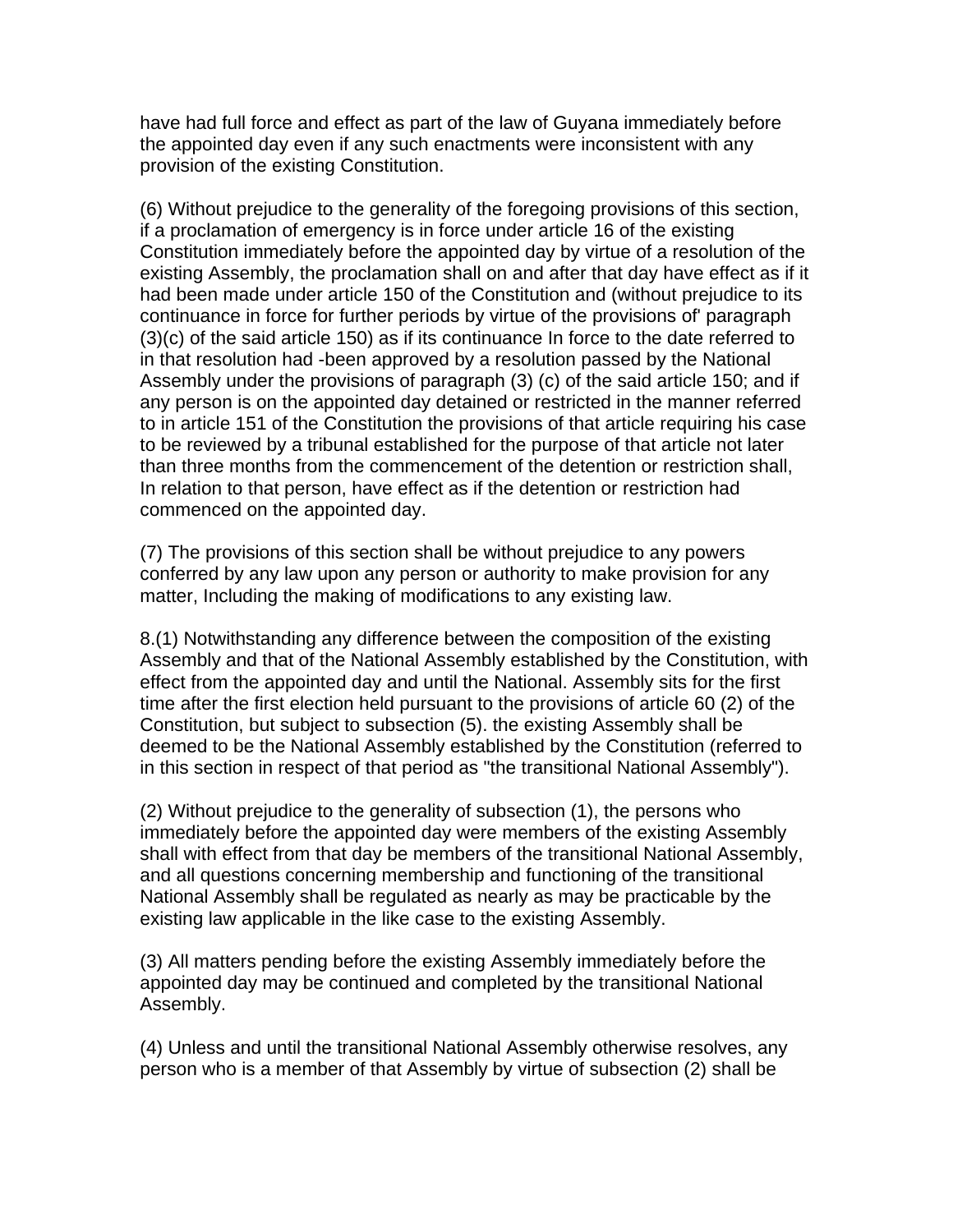deemed to have made and subscribed before the Assembly the oath referred to in article 167 of the Constitution.

(5) Unless sooner dissolved by the President pursuant to the provisions of article 70 (2) of the Constitution, the Parliament constituted by the President and the transitional National Assembly shall stand dissolved on 26th October, 1980.

(6) The first election of members of the National Assembly pursuant to the provisions of paragraphs (3) and (4) of article 60 of the Constitution shall be held on such day as the President may by proclamation appoint, being a day which he considers to be as early as practicable after the holding of the first election of members of the regional democratic council or of the National Congress of Local Democratic Organs. as the case may be.

(7) All moneys granted, voted or appropriated by the existing Assembly in respect of the services of Guyana for the current financial year shall be deemed to have been granted, voted or appropriated by the National Assembly established by the Constitution and in ac- cordance with the Constitution.

(8) In this section "modification" Includes amendment, adaptation or other alteration authorised by subsection (1).

(9) For the purposes of article 142 of the Constitution, the provisions contained in the Acquisition of Lands for Public Purposes Act shall be deemed to specify the principles on which and the manner cap. 62:00 in which the payment of compensation is to be determined and given for property compulsorily acquired thereunder.

(10) For so long as the legal profession in Guyana continues to be divided into barristers and solicitors, any reference in the Constitution to a lawyer, however described, shall be deemed to be a reference to an advocate or a legal adviser or a barrister or a solicitor, as the case may be, in the corresponding provision of the existing Constitution.

9. The rules and orders of the existing Assembly as in force immediately before the appointed day shall. until it is otherwise provided for under article 165 and article 173 of the Constitution, as the case may be, be the rules of procedure of the National Assembly and of the Supreme Congress of the People established under the Constitution, but shall be construed with such modifications, adaptations, qualifications and exceptions as may be necessary to bring them into conformity with the Constitution.

10.(1) The person who immediately before the appointed day holds the office of Prime Minister under the existing Constitution shall, subject to the provisions of article 97 of the Constitution (relating to the taking of an oath by the President), assume office as President of the Co-operative Republic of Guyana that day as if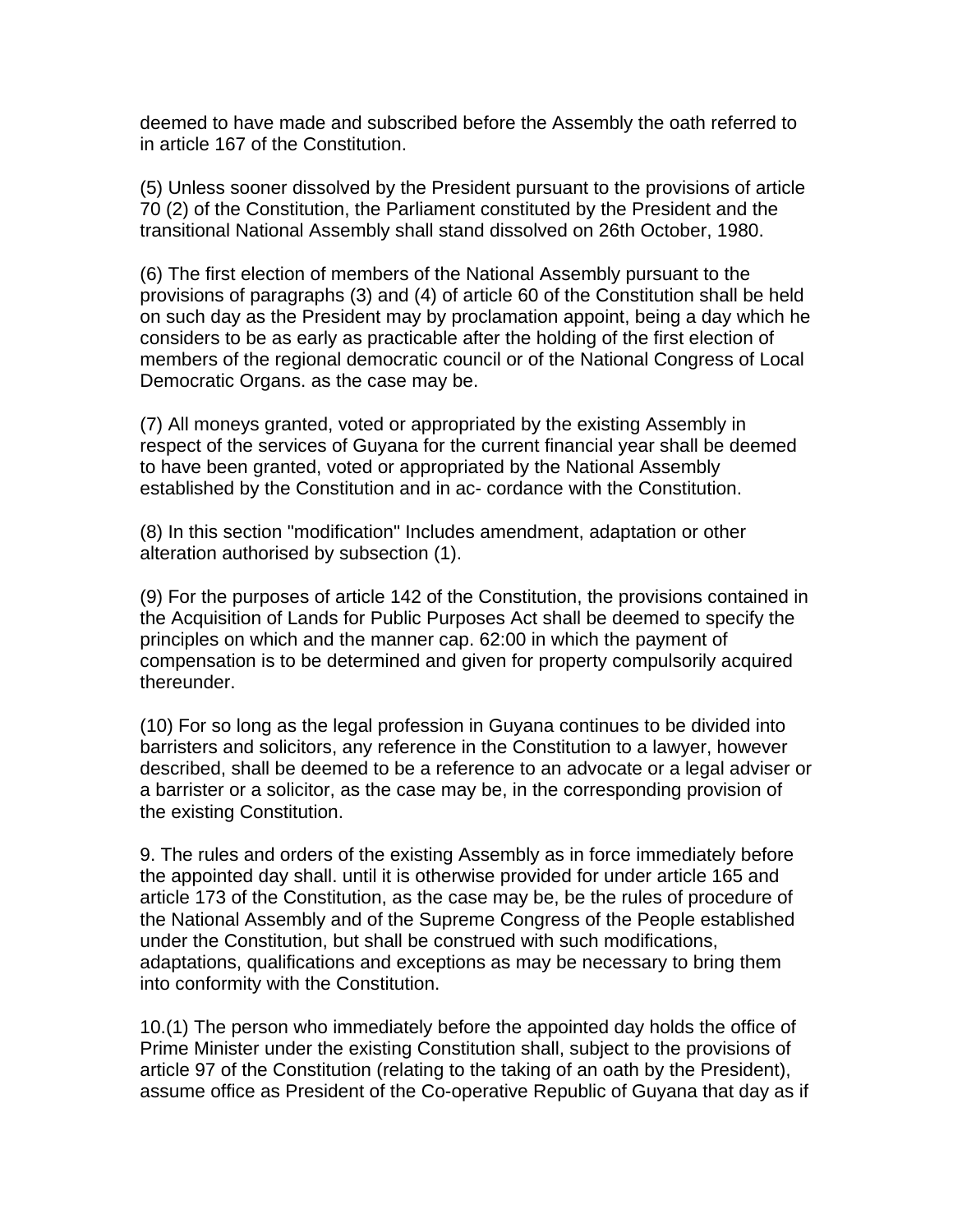be had been elected thereto in pursuance of the provisions of the Constitution and shall, unless he sooner dies or resigns or unless he ceases to hold office by virtue of articles 93 and 94 of the Constitution, continue in office until the person elected President in the next following Presidential election held for the purposes of article 91 of the Constitution assumes office.

(2) On the assumption of his office pursuant to subsection (1) the first President of Guyana shall cease to be a member of the National Assembly and his seat shall thereby become vacant and may be filled as nearly as practicable in accordance with the provisions of article 70 of the existing Constitution.

11. Until a Prime Minister is appointed under article 101 of the Constitution, the person who immediately before the appointed day holds the office of Minister under the existing Constitution which, however styled. ranks next in seniority after the office of Prime Minister and who is an elected member of the existing Assembly shall, on and after that day, hold the office of Prime Minister as if he had been appointed thereto under that article.

12.(1) Subject to the provisions of sections 10 and 11, the per sons who immediately before the appointed day held office as Minister (other than as Prime Minister), Attorney General, Parliamentary Secretary, Speaker, Deputy Speaker or Leader of the Opposition shall, on and after that day, hold the corresponding office established by the Constitution as if they had been appointed or elected thereto, as the case may be, in accordance with the provisions of the Constitution.

(2) Any person holding the office of Prime Minister or Of Minister by virtue of the provisions of section 11 or of sub. section (1) of this section respectively who, immediately before the appointed day, was assigned responsibility under the existing Constitu- tion for any business of the Government of Guyana, including the administration of any department of Government, shall, on and after that day. be deemed to have been assigned responsibility therefor under article 107 of the Constitution.

13. Subject to paragraph (1) of article 106 of the Constitution, every person who does not otherwise become a member of the Cabinet established by the Constitution but who immediately before the appointed day is a member of the Cabinet under the existing Constitution shall on and after that day be a member of the Cabinet established by the Constitution as if he had been appointed thereto under that paragraph.

14.(1) The Supreme Court of Judicature in existence immediately before the appointed day shall on and after that day be the Supreme Court of Judicature for the purposes of the Constitution as if it were established thereunder.

(2) Any decision given before the appointed day by any court forming part of the Supreme Court of Judicature in existence immediately before that day shall, for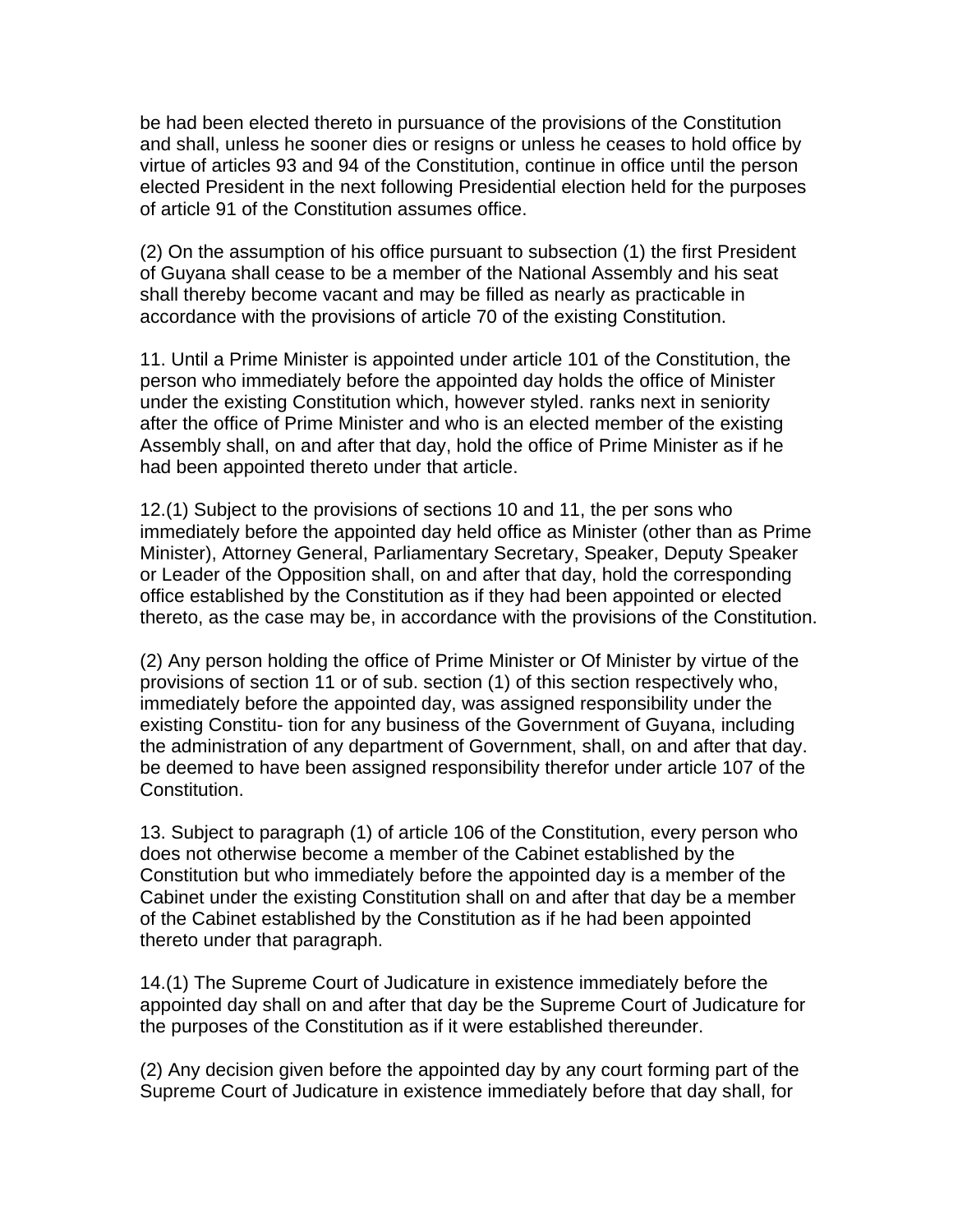the purpose of its enforcement or for the purpose of any appeal therefrom, have effect on and after that day as if it were a decision of the corresponding court established by the Constitution.

15.(1) Subject to the provisions of this Act, every person who immediately before the appointed day holds or is acting in a public office shall, on and after that day, hold or act in that office or the corresponding office established by the Constitution, as the case may be, as if he had been appointed to do so in accordance with the provisions of the Constitution:

Provided that any person who, under the laws repealed by section 3 or any other existing law, would have been required to vacate his office at the expiration of any period shall vacate his office at the expiration of that period.

Commission and the Elections Commission as if those offices were public offices. (2) Subsection (1) shall apply in relation to the offices of Chancellor, Chief Justice, Justice of Appeal. Puisne Judge. Ombudsman, Clerk and Deputy Clerk of the National Assembly and. subject to section 17. to the offices of Chairman, Deputy Chairman (if any) and member of the Judicial Service Commission. the Public Service Commission, the Police Service Commission. the Teaching Service

16. Any person who holds or acts in any office on the appointed day by virtue of the provisions of section 11, 12 or 15 shall be deemed to have taken any necessary oath under the Constitution or any other law:

Provided that the President may, at any time on or after the appointed day, require any such person to take any oath required as aforesaid.

17.(1) Until the expiration of the period of three months next after the day on which the first election after the appointed day has been held pursuant to the provisions of article 61 of the Constitution or until dissolved by a proclamation issued by the President, whichever shall the sooner occur, the service commissions and the Elections Commission as constituted immediately before the appointed day shall on and after that day be deemed to be the corresponding commissions under the Constitution notwithstanding any difference in composition under the existing law and under the Constitution, and any appointments to vacancies in membership and other matters relating thereto shall be made and regulated as nearly as may be practicable in accordance with the existing law.

(2) Any power of a service commission which immediately before the appointed day is validly delegated to any person or authority shall, to the extent that that power could be delegated under the Con. stitution to such person or authority. be deemed. on and after that day, to have been delegated to that person or authority in accordance with the provisions of the Constitution.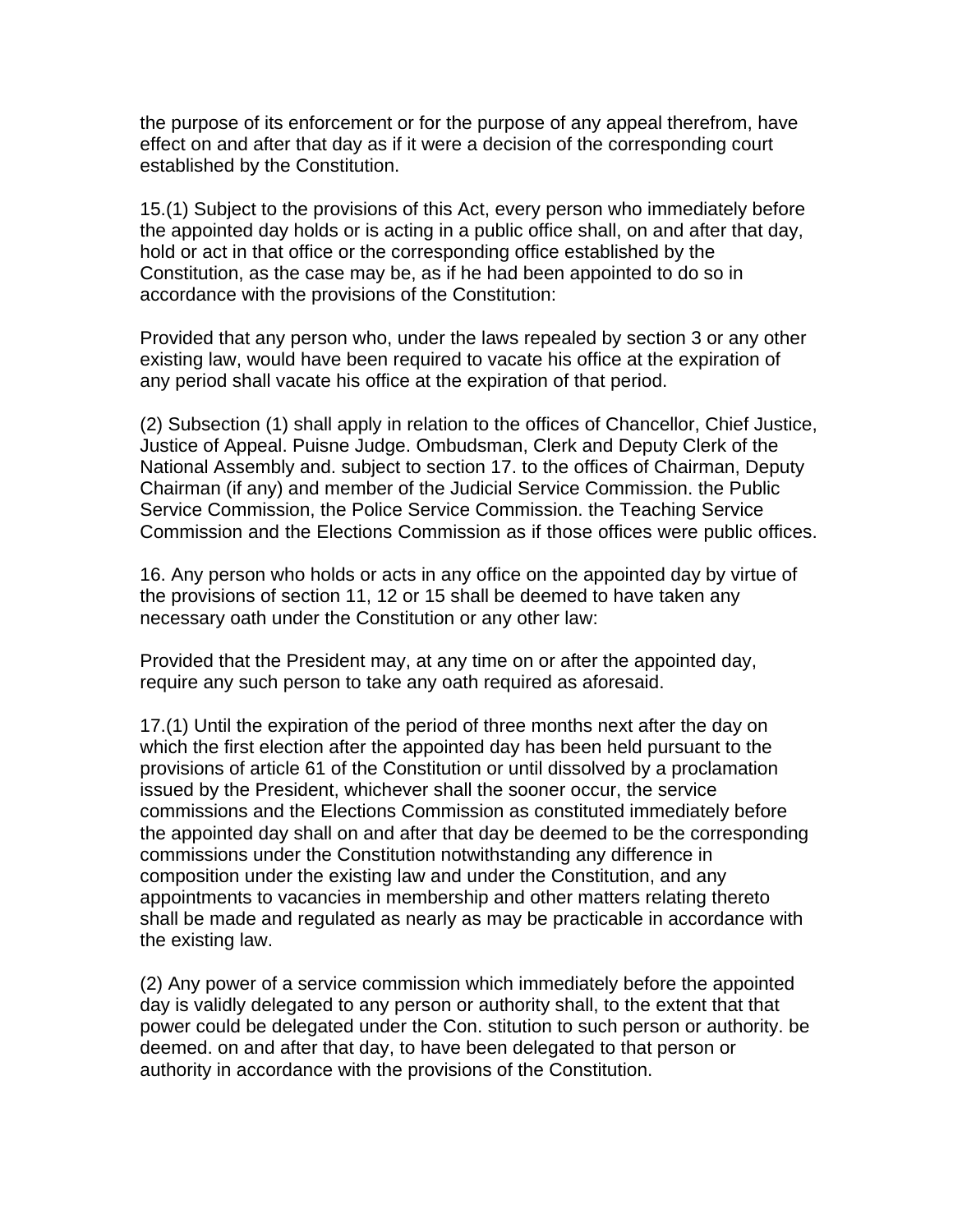18. Where any proceedings are pending immediately before the appointed day before any court, body or authority in respect of which a corresponding court, body or authority is established by or under the Constitution, those proceedings may on and after that day be continued and completed by or before such corresponding court, body or authority as if they had been commenced in or before such corresponding court, body or authority:

Provided that in the case of any proceedings before any court, tribunal or the Ombudsman (including any disciplinary proceedings) where the hearing was partly completed immediately before the appointed day (in this section referred to as "the original hearing"). no person shall take part in the continued hearing, either as the sole or other member, as the case may be. of the corresponding court, body or authority established by or under the Constitution unless he has also taken part in the original hearing, and where the original hearing can- not be so continued the hearing shall be recommenced.

19. Any local government authority in existence immediately before the appointed day shall be deemed to be a local democratic organ for the purposes of the Constitution as if it were constituted thereunder.

20. Notwithstanding anything contained in the Constitution, sections 2 and 3 of the Amerindian Lands Commission Act as in force immediately before the appointed day may be amended by Parliament only in the same manner as the provisions specified in article 164(2)(b) of the Constitution. 21.(1) The polling districts and divisions constituted under any existing law in relation to elections of members of the existing Assembly shall be deemed to be the polling districts and divisions for the purposes of elections to be held under article 60 (2) of the Constitution subject to any amendments duly made thereto under such law. (2) The list of electors last prepared before the appointed day for the purposes of holding elections of members of the existing Assembly shall. subject to any further revision in accordance with law. be deemed to be the list of electors prepared by the Elections Com- mission under article 162 of the Constitution for the purposes of article 60 (2) thereof.

22.(1) Parliament may amend section 3 and this section in the same manner as it may alter any of the provisions specified in article 164(2) (a) of the Constitution.

(2) Parliament may amend any other provision of this Act. with the exception of the Schedule thereto. in the same manner as it may alter any of the provisions specified in article 164(2) (b) of the Constitution.

(3) Article 164(3) of the Constitution shall apply for the purpose of construing references in this section to any provision of this Act and to the alteration of any such provisl6h as it appues for the pur- pose of construing references in the said article 164 to any provision of the Constitution and to the alteration of any such provision.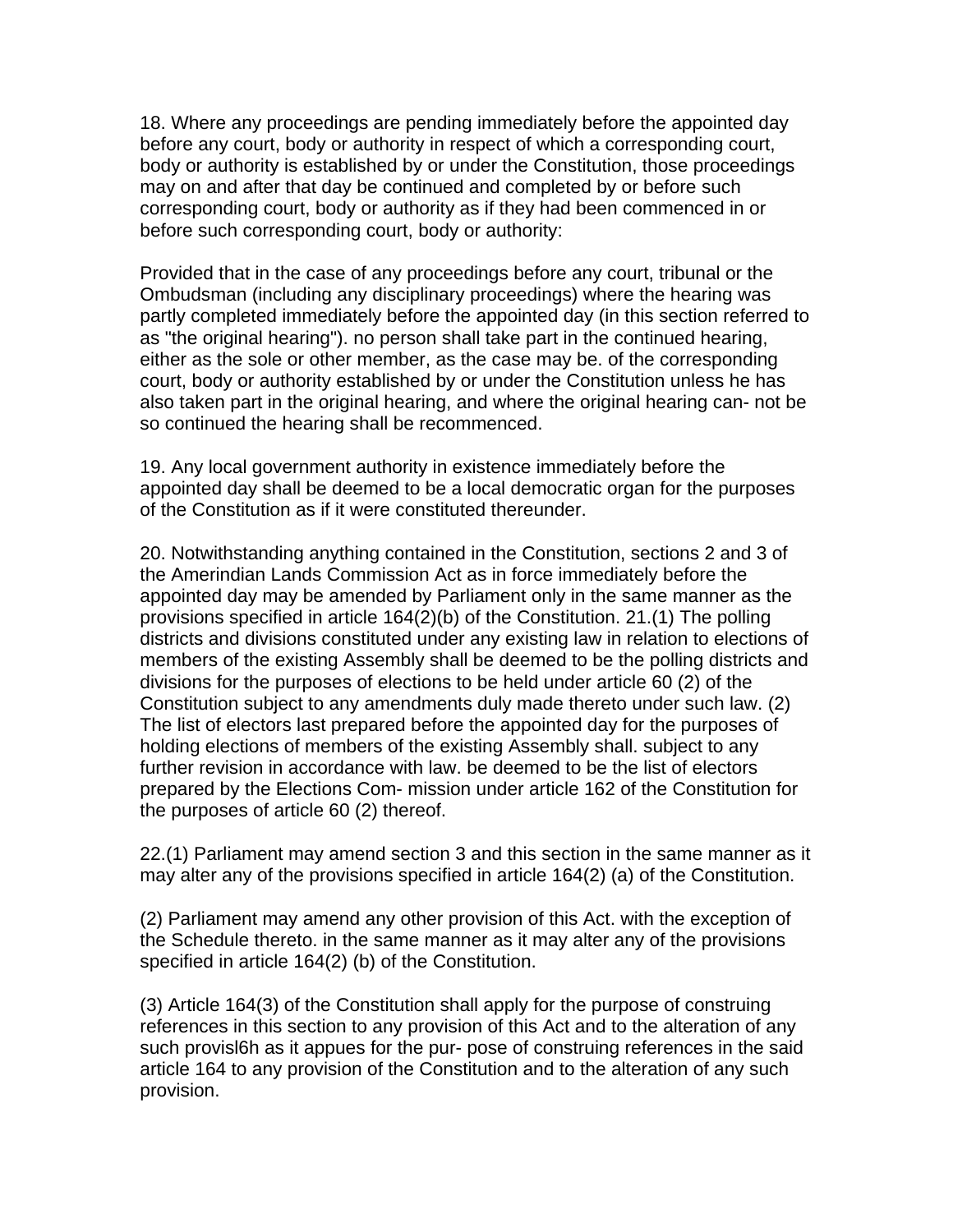# **SCHEDULE**

## **PREAMBLE CONSTITUTION OF THE CO-OPERATIVE REPUBLIC OF GUYANA**

## **ARRANGEMENT OF ARTICLES**

## **PART 1 GENERAL PRINCIPLES**

## **CHAPTER I THE STATE AND THE CONSTITUTION**

#### **ARTICLE**

- 1. The State in transition to socialism.
- 2. The territory.
- 3. The capital.
- 4. The flag.
- 5. The coat of arms.
- 6. The anthem.
- 7. Duty to respect national symbols.
- 8. Supremacy of Constitution.

#### **CHAPTER II PRINCIPLES AND BASES OF THE POLITICAL, ECONOMIC AND SOCIAL SYSTEM**

- 9. Sovereignty belongs to the people.
- 10.Political parties.
- 11.Trade unions and co-operatives.
- 12.Local government.
- 13.Objective of political system.
- 14.Goal of economic development.
- 15.Economic revolution.
- 16.Economic role of co-operativism.
- 17.Private enterprise.
- 18.Land to the tiller.
- 19.Personal property.
- 20.Right of inheritance.
- 21.Role of labour.
- 22.The right and the duty to work.
- 23.Right to leisure.
- 24.Right to medical attention and social care in case of old age and disability.
- 25.Duty to improve environment.
- 26.Right to housing.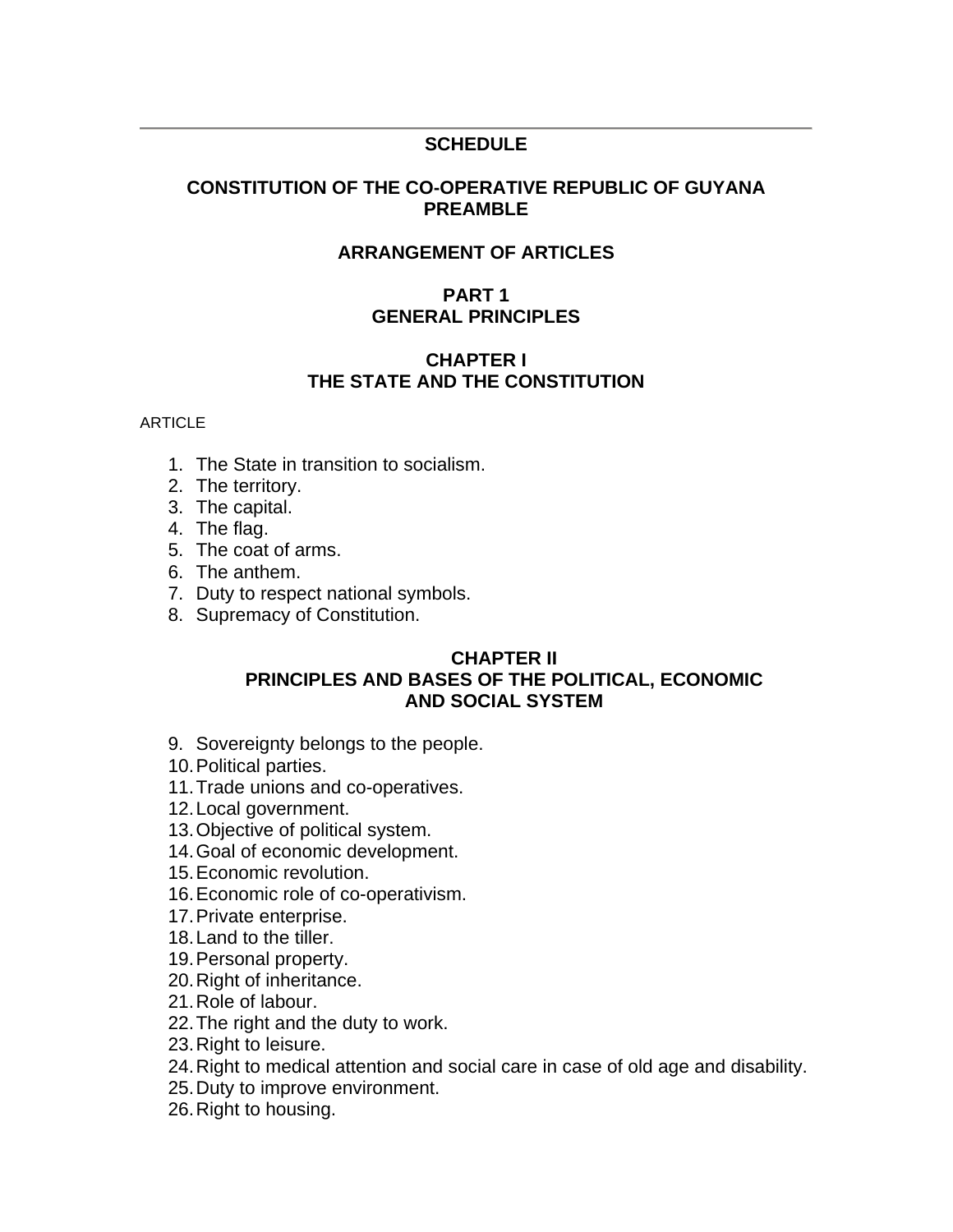- 27.Right to education.
- 28.Youth.
- 29.Equality for women.
- 30.Equality for children born out of wedlock.
- 31.Portection of citizens resident abroad.
- 32.Duty to prevent crime and protect public property.
- 33.Duty to defend State.
- 34.Abolition of discriminatory distinctions.
- 35.National culture.
- 36.The environment.
- 37.External relations.
- 38.National co-operation for development of economy.
- 39.Guiding principles and objectives.

## **CHAPTER III FUNDAMENTAL RIGHTS AND FREEDOMS OF THE INDIVIDUAL**

40.Fundamental rights and freedoms of the individual.

# **CHAPTER IV CITIZENSHIP**

- 41.Persons who continue to be citizens on commencement of Constitution.
- 42.Persons entitled to be registered as citizens.
- 43.Persons born in Guyana after commencement of Constitution.
- 44.Persons born outside Guyana after commencement of Constitution.
- 45.Marriage to citizen of Guyana.
- 46.Deprivation of citizenship on acquisition of, or exercise of rights of, another citizenship.
- 47.Commonwealth citizens.
- 48.Powers of Parliament.
- 49. Interpretation.

# **CHAPTER V SUPREME ORGANS OF DEMOCRATIC POWER**

50.Supreme organs of democratic power.

## **CHAPTER VI PARLIAMENT**

# **Composition of Parliament**

- 51.Establishment of Parliament.
- 52.Composition of the National Assembly.
- 53.Qualifications for election as members.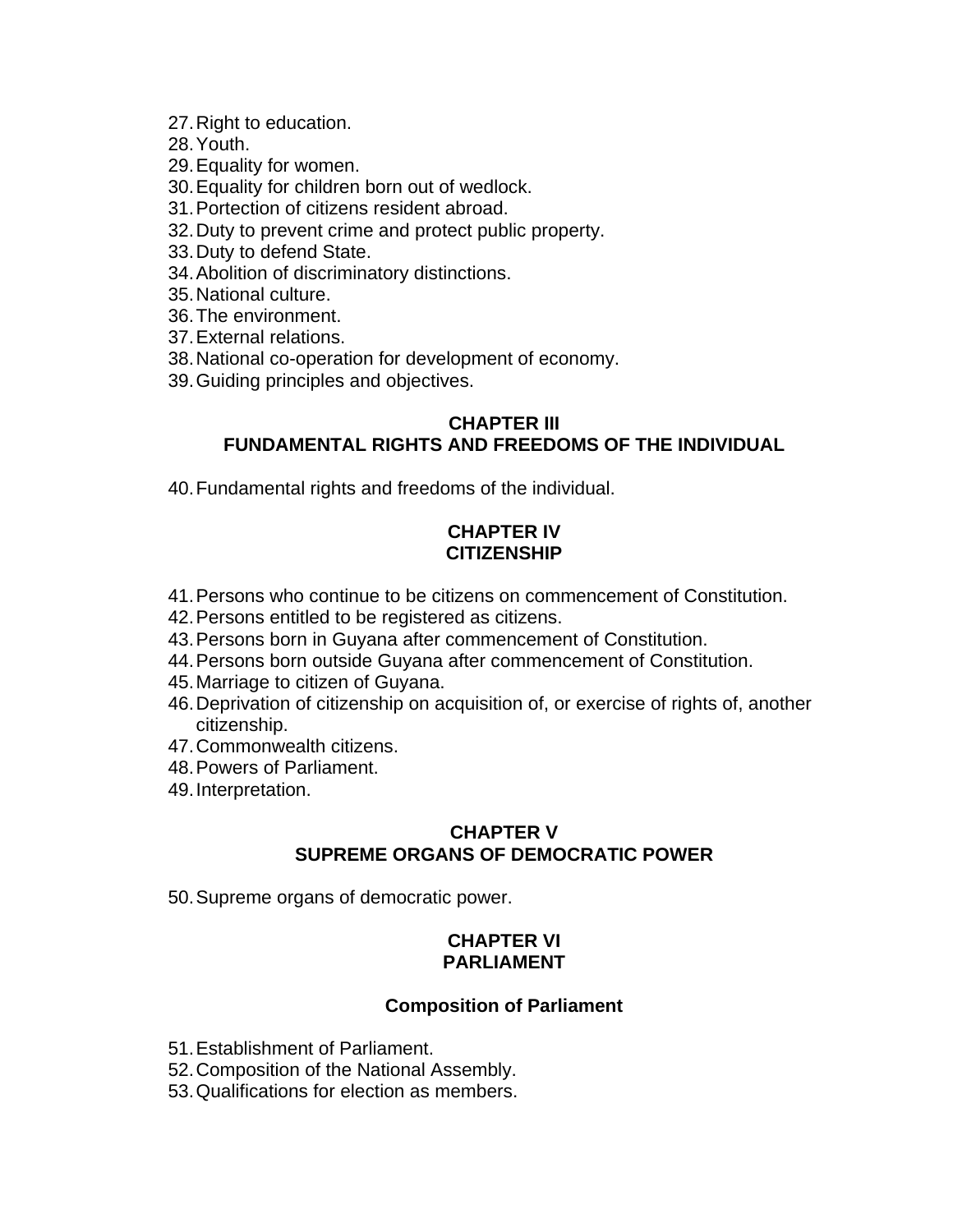- 54.Tenure of seats of members of the National Assembly.
- 55.First meeting of the National Assembly.
- 56.Speaker and Deputy Speaker.
- 57.Clerk and Deputy Clerk.
- 58.Unqualified persons sitting or voting.

#### **Elections**

- 59.Qualifications and disqualifications for electors.
- 60.Electoral system.
- 61.Times for elections under article 60(2).
- 62.Elections Commission.
- 63.Filling of casual vacancies.
- 64.Determination of questions as to membership and elections.

#### **Powers and Procedure of Parliament**

- 65. Legislative power.
- 66.Alteration of this Constitution.
- 67.Attendance of the President in the National Assembly.
- 68. Regulation of procedure, etc.

## **Summoning, Prorogation and Dissolution**

69.Sessions of Parliament.

70.Prorogation and dissolution of Parliament.

#### **CHAPTER VII LOCAL DEMOCRACY**

## **Local Democratic Organs**

- 71.Local government.
- 72.Local government areas.
- 73.Election of members of regional councils.
- 74.Duties of local democratic organs.
- 75.Power to take decisions.
- 76.Power to raise revenue.
- 77.Regional development programme to be integrated into the national development plans.
- 78.Local government elections.

# **The National Congress of Local Democratic Organs**

- 79.The National Congress of Local Democratic Organs.
- 80.Election of members of the Congress.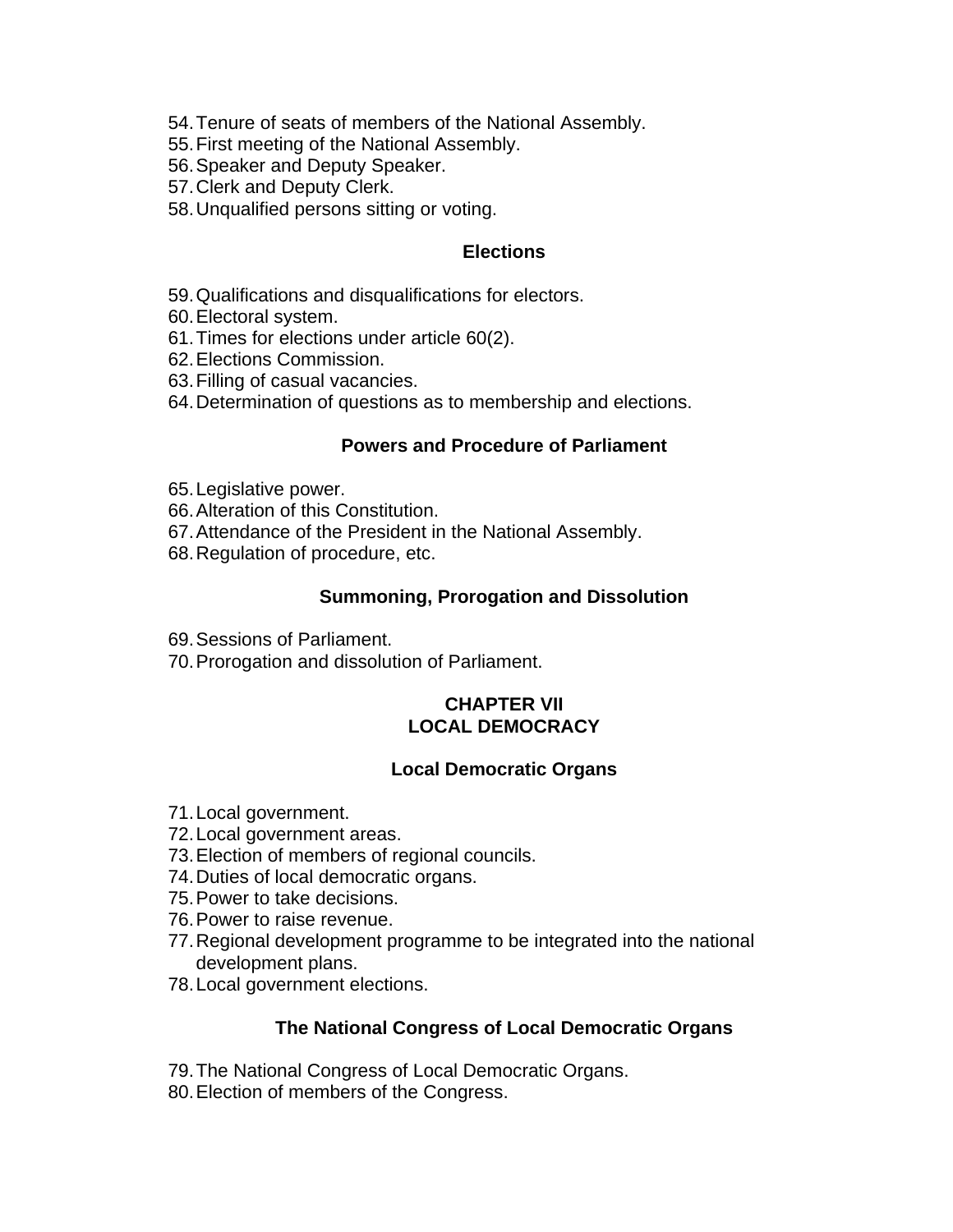81.Participation in national decision-making processes.

#### **CHAPTER VIII THE SUPREME CONGRESS OF THE PEOPLE**

- 82.Establishment of Supreme Congress of the People.
- 83. Functions of Supreme Congress of the People.
- 84.Sessions of Supreme Congress of the People.
- 85.Summoning, prorogation and dissolution of Supreme Congress of the People.
- 86.Chairman of Supreme Congress of the People.
- 87.Clerk and Deputy Clerk.
- 88.Regulation of procedure.

## **CHAPTER IX THE PRESIDENT**

- 89.Establishment of office of President.
- 90.Qualifications for election.
- 91.Election of President.
- 92.Tenure of office of President.
- 93.Removal of President on grounds of incapacity.
- 94.Removal of President for violation of Constitution or gross misconduct.
- 95.Vacancy in office of President.
- 96.Discharge of functions of President during absence, illness, etc.
- 97.Oath to be taken by President.
- 98.Remuneration, etc., of President.

## **CHAPTER X THE EXECUTIVE**

- 99.Executive authority of Guyana.
- 100. Establishment of office of Prime Minister and other Ministerial offices.
- 101. The Prime Minister.
- 102. Vice-Presidents.
- 103. Ministers.
- 
- 104. Ministerial appointments during dissolution. 105. Non-elected Ministers to sit in Assembly.
- 106. The Cabinet.
- 107. Allocation of portfolios.
- 108. Tenure of office of Ministers.
- 109. Minister's absence or illness.
- 110. Minority Leader.
- 111. Exercise of President's powers.
- 112. Attorney General.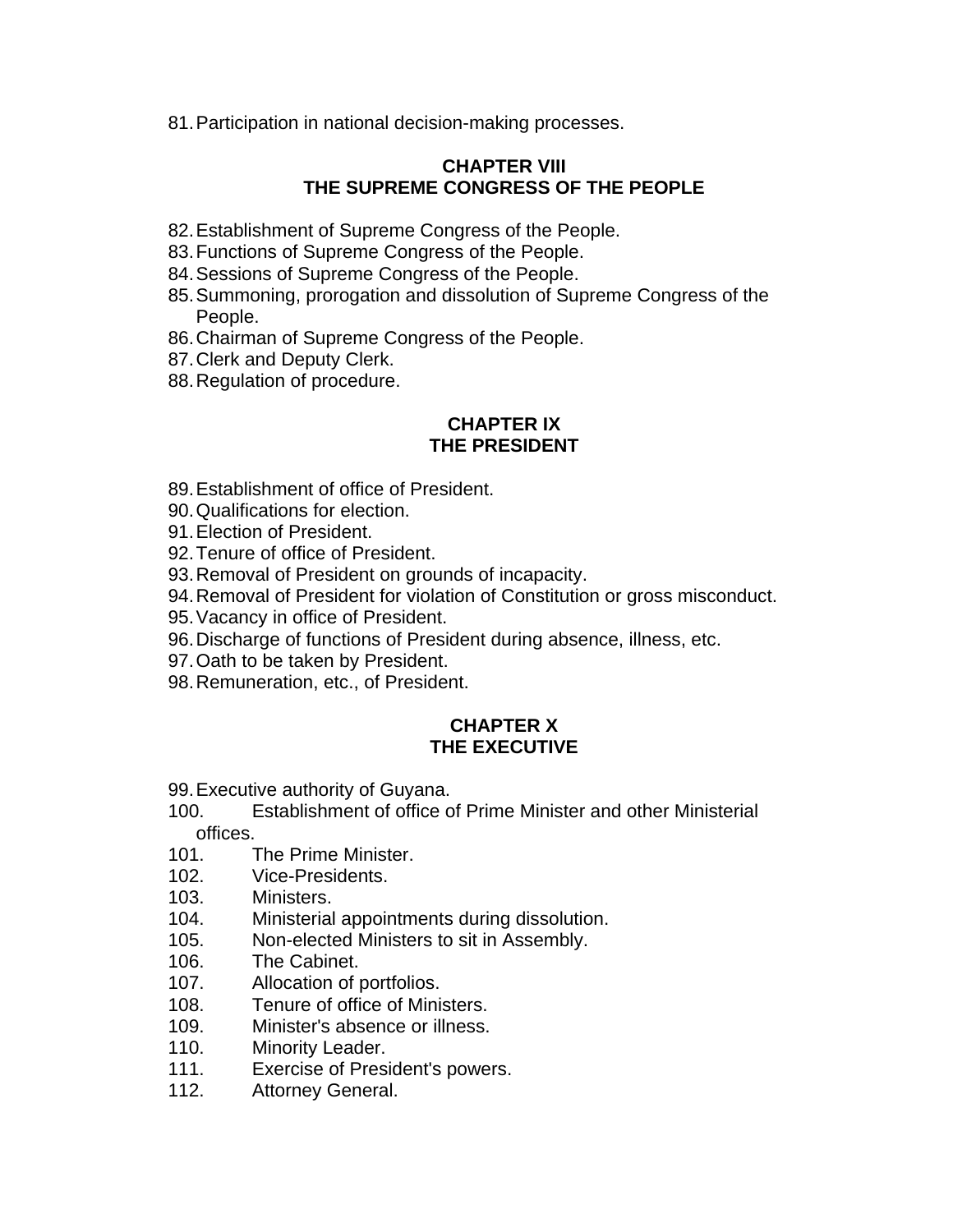- 113. Parliamentary Secretaries.
- 114. Oaths of Ministers, etc.
- 115. Permanent Secretaries.
- 116. Director of Public Prosecutions.
- 117. Secretary to the Cabinet.
- 118. Sub-committees of Cabinet.
- 119. Standing committees.
- 120. Constitution of offices.
- 121. Prerogative of Mercy.
- 122. Ombudsman.

## **CHAPTER XI THE JUDICATURE**

# **The Supreme Court of Judicature**

- 123. Establishment of Supreme Court of Judicature.
- 124. Constitution of Court of Appeal.
- 125. Constitution of High Court.

## **Judges of the Supreme Court of Judicature**

- 126. Interpretation.
- 127. Appointment of Chancellor and Chief Justice.
- 128. Appointment of Justices of Appeal and Puisne Judges.
- 129. Qualifications of Judges.
- 130. Attendance of additional Judge in Court of Appeal and High Court.
- 131. Tenure of office of Judges.
- 132. Oaths of Judges.

# **Appeals**

133. Appeals on constitutional questions and fundamental rights.

## **CHAPTER XII THE SERVICE COMMISSIONS**

- 134. The Judicial Service Commission.
- 135. The Public Service Commission.
- 136. The Teaching Service Commission.
- 137. The Police Service Commission.

# **SPECIFIC RULES PART 2**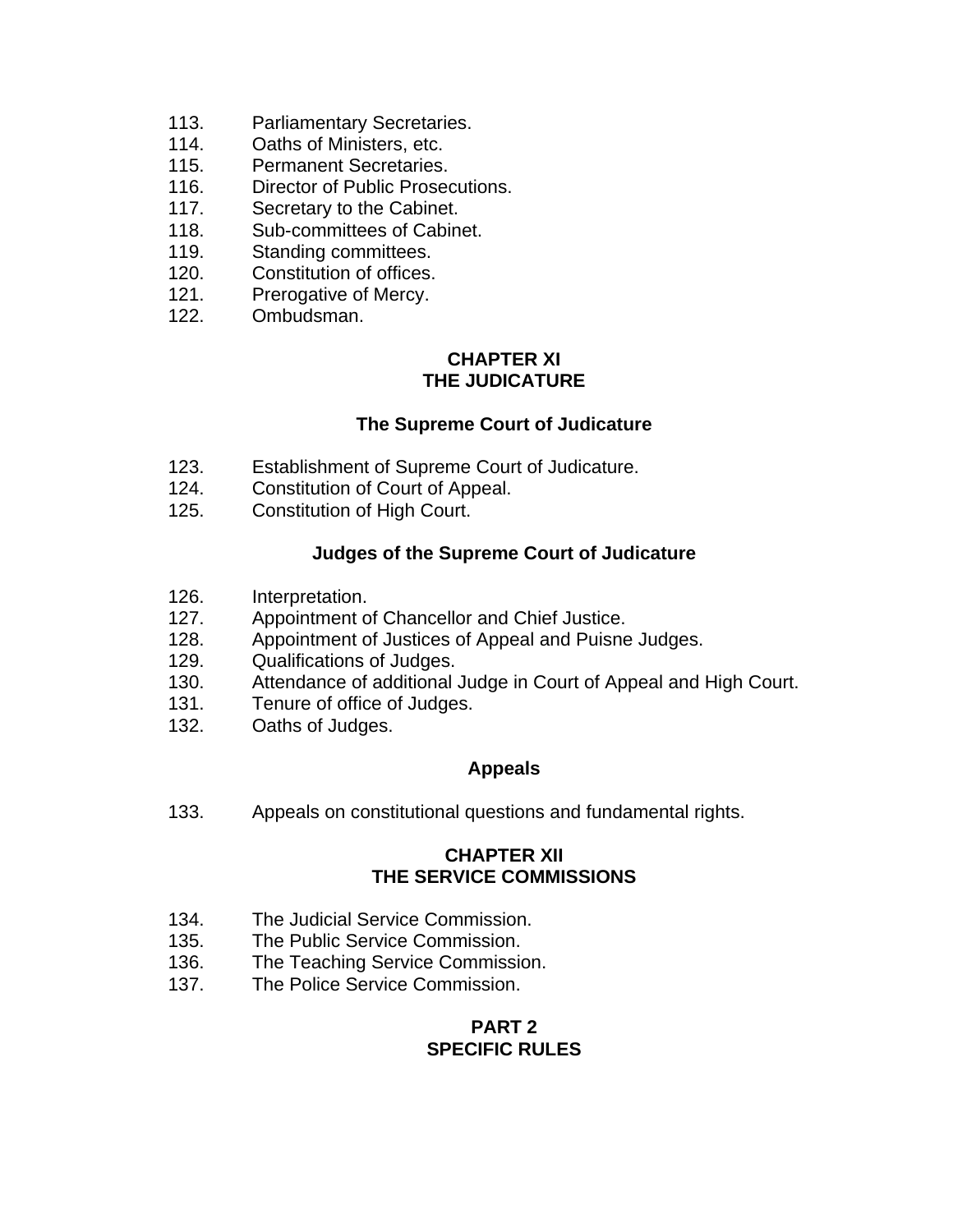## **TITLE 1 PROTECTION OF FUNDAMENTAL RIGHTS AND FREEDOMS OF THE INDIVIDUAL**

**Article** 

- 138. Protection of right to life.
- 139. Protection of right to personal liberty.
- 140. Protection from slavery and forced labour.
- 141. Protection from inhuman treatment.
- 142. Protection from deprivation of property.
- 143. Protection from arbitrary search or entry.
- 144. Provision to secure protection of the law.
- 145. Protection of freedom of conscience.
- 146. Protection of freedom of expression.
- 147. Protection of freedom of assembly and association.
- 148. Protection of freedom of movement.
- 149. Protection from discrimination on grounds of race, etc.
- 150. Provisions for time of war or emergency.
- 151. Reference to tribunal in certain cases.
- 152. Saving of existing laws and disciplinary laws.
- 153. Enforcement of protective provisions.
- 154. Interpretation.

# **TITLE 2 PARLIAMENT**

- 155. Disqualifications for election as members.
- 156. Tenure of seats of members of the National Assembly.
- 157. Speaker and Deputy Speaker.
- 158. Clerk and Deputy Clerk.
- 159. Qualifications and disqualifications for electors.
- 160. Electoral system.
- 161. Elections Commission.
- 162. Functions of Elections Commission.
- 163. Determination of questions as to membership and elections.
- 164. Procedure for altering this Constitution.
- 165. Regulation of procedure.
- 166. Presiding in the Assembly.
- 167. Oaths of members.
- 168. Voting.
- 169. Quorum.
- 170. Mode of legislation.
- 171. Introduction of Bills, etc.
- 172. Privileges, etc., of members of the National Assembly.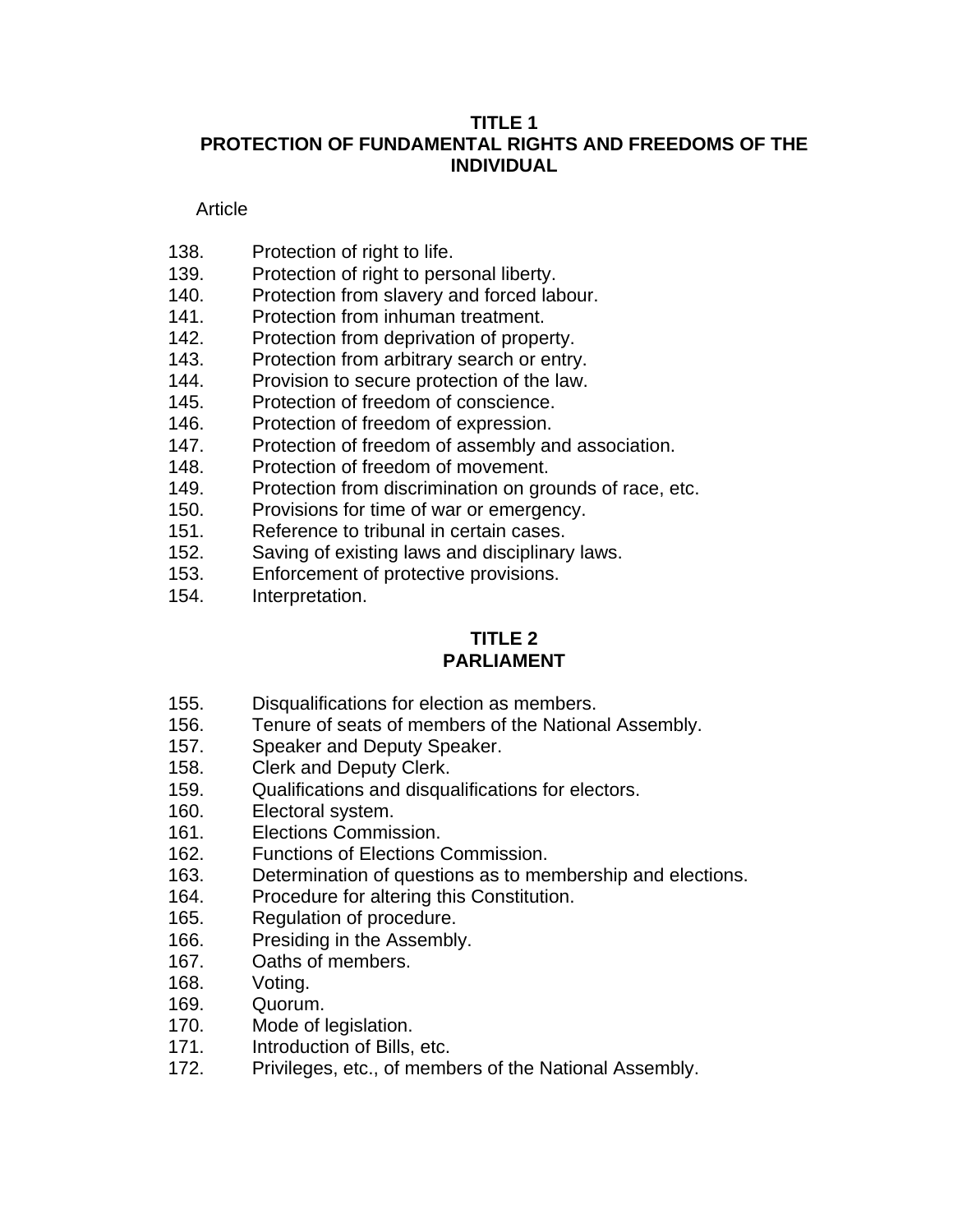## **TITLE 3 THE SUPREME CONGRESS OF THE PEOPLE**

- 173. Regulation of procedure.
- 174. Voting.
- 175. Quorum.
- 176. Privileges of the Supreme Congress of the People.

## **TITLE 4 THE PRESIDENT**

- 177. Election of President.
- 178. Tenure of office of President.
- 179. Removal of President on grounds on incapacity.
- 180. Removal of President for violation of Constitution or gross misconduct.
- 181. Salary and allowances of President.
- 182. Immunities of President.

## **THE EXECUTIVE TITLE 5**

#### **Subtitle 1 Ministers, etc.**

- 183. Tenure of office of Ministers.
- 184. Minority Leader.
- 185. Attorney General.
- 186. Parliamentary Secretaries.
- 187. Functions of Director of Public Prosecutions.
- 188. Prerogative of Mercy.
- 189. Advisory Council on Prerogative of Mercy.
- 190. Functions of Advisory Council.

#### **Subtitle 2 The Ombudsman**

- 191. Appointment, etc., of Ombudsman.
- 192. Matters subject to investigation by the Ombudsman.
- 193. Excluded matters.
- 194. Ombudsman's functions on concluding an investigation, and reports to the Assembly.
- 195. Power of Parliament to make supplementary provision.
- 196. Interpretation.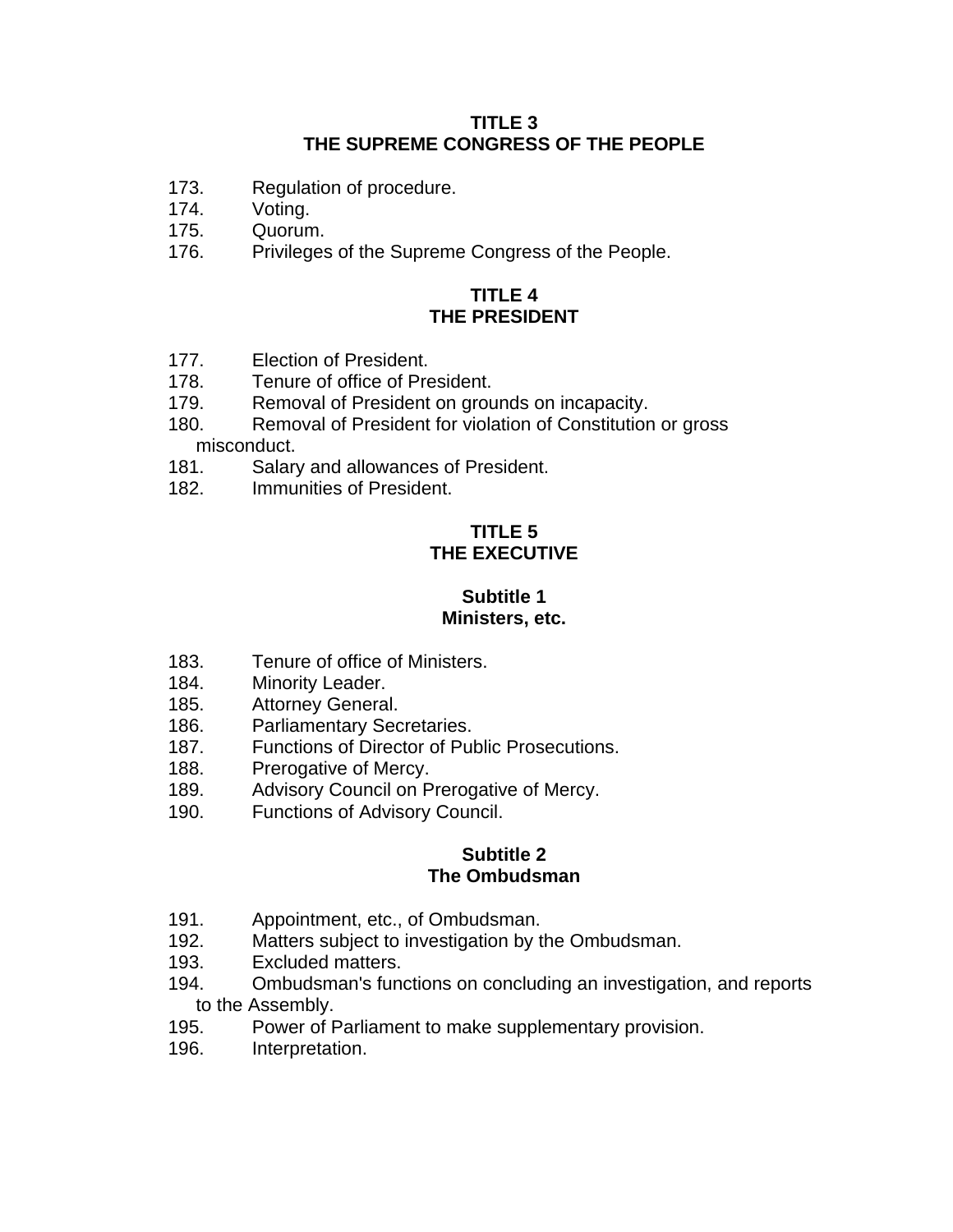## **TITLE 6 THE JUDICATURE**

197. Tenure of office of Judges.

## **TITLE 7 THE SERVICE COMMISSIONS**

# **The Judicial Service Commission**

- 198. Composition of Commission.
- 199. Appointment, etc., of judicial and legal officers.

## **The Public Service Commission**

- 200. Composition of Commission.
- 201. Appointment, etc., of public officers.
- 202. Appeals to Public Service Commission.
- 203. Appointment, etc., of Director of Public Prosecutions.
- 204. Appointment, etc., of Auditor General.
- 205. Appointments of Solicitor General and others.
- 206. Appointments on transfer to certain offices.

# **The Teaching Service Commission**

- 207. Composition of Commission.
- 208. Vacation of office of appointed member of the Commission.
- 209. Appointment of teachers.

# **The Police Service Commission**

- 210. Composition of Commission.
- 211. Appointment, etc., of Commissioner of Police and Deputy Commissioners.
- 212. Appointment, etc., of other members of Police Force.

# **Pensions**

- 213. Protection of pension rights.
- 214. Power of Commissions in relation to pensions, etc.
- 215. Interpretation.

## **TITLE 8 FINANCE**

216. Establishment of Consolidated Fund.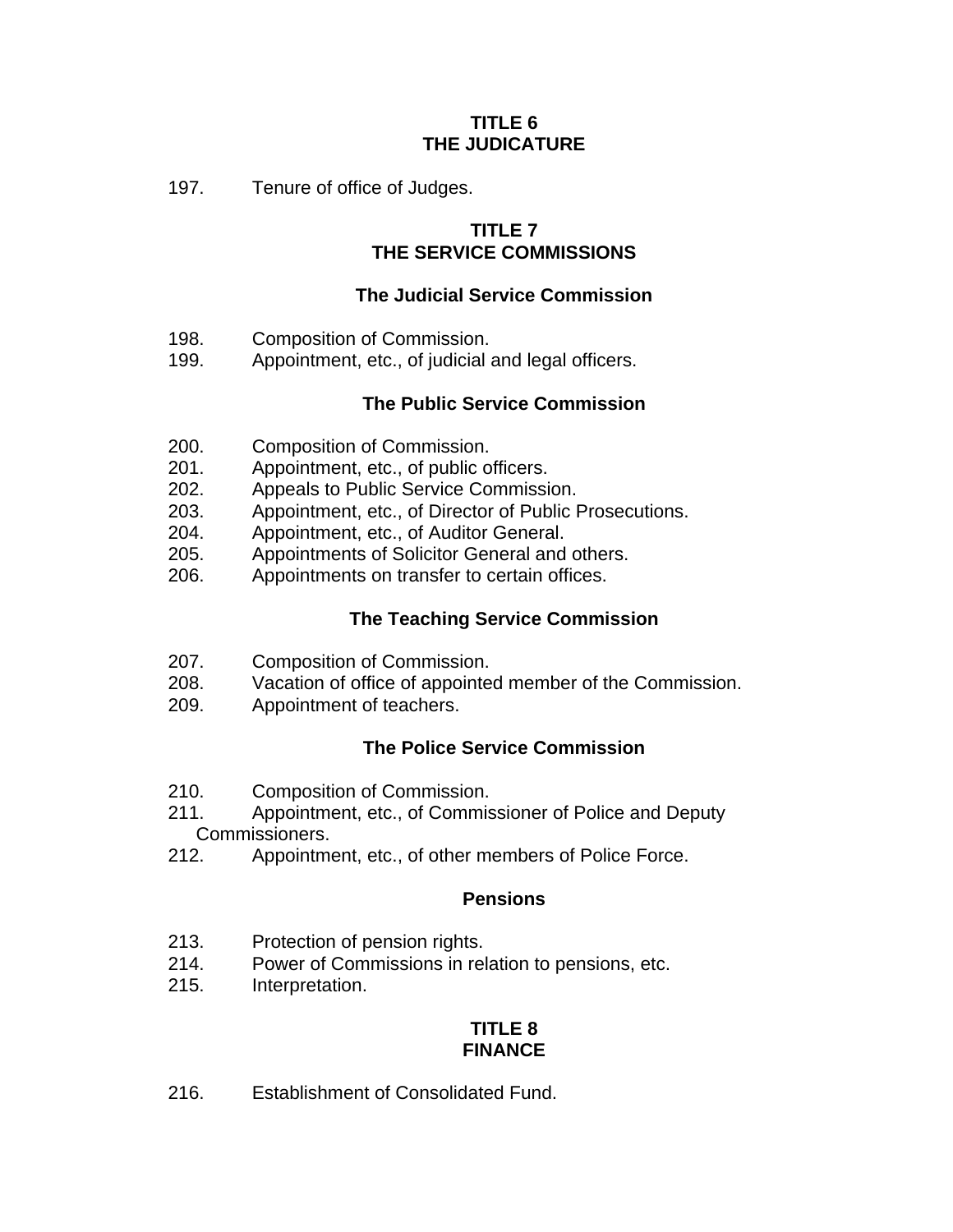- 217. Withdrawals from Consolidated Fund or other public funds.
- 218. Authorisation of expenditure from Consolidated Fund by appropriation.
- 219. Authorisation of expenditure in advance of appropriation.
- 220. Contingencies Fund.
- 221. Public debt.
- 222. Remuneration of holders of certain offices.
- 223. Office and functions of Auditor General.

## **TITLE 9 MISCELLANEOUS**

- 224. Rules of court.
- 225. Removal from office of certain persons.
- 226. Powers and procedure of Commissions.
- 227. Disqualification for office of persons exciting racial hostilities.

# **TITLE 10 INTERPRETATION**

- 228. Appointments.
- 229. Resignations.
- Vacation of office attaining a prescribed age.
- 230. Vacation of office attaining a prescribed age. 231. Certain questions not to be enquired into in any court.
- 232. Interpretation.

SCHEDULE -- Form of Oath

# **PREAMBLE**

WE THE PEOPLE OF THE CO-OPERATIVE REPUBLIC OF GUYANA,

the proud heirs of the indomitable spirit and unconquerable will of our forefathers who by their sacrifices, their blood and their labour made rich and fertile and bequeathed to us as our inalienable patrimony for all time this green land of Guyana,

- SALUTING the epic struggles waged by our forefathers for freedom, justice and human dignity and their relentless hostility to imperialist and colonial domination and all other forms and manifestations of oppression;
- ACCLAIMING those immortal leaders who in the vanguard of battle kept aloft in the banner of freedom by the example of their courage, their fortitude and their martyrdom, whose names and deeds being forever enshrined in our heart s we forever respect, honour and revere;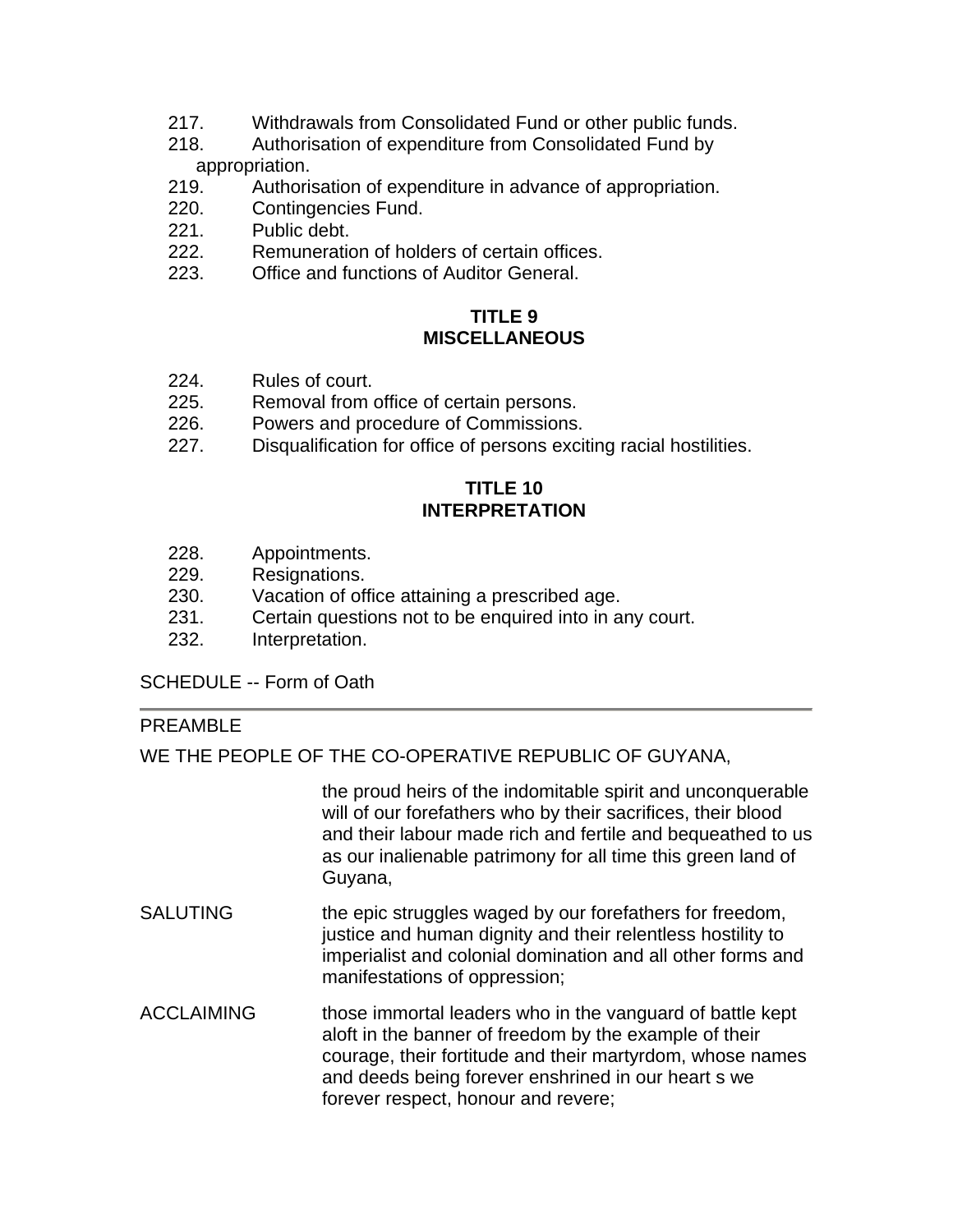| <b>INSPIRED</b>                                     | by the glorious victory of 26th May, 1966, when after<br>centuries of heroic resistance and revolutionary endeavour<br>we liberated ourselves from colonial bondage, won political<br>independence and became free to mold our own destiny; |
|-----------------------------------------------------|---------------------------------------------------------------------------------------------------------------------------------------------------------------------------------------------------------------------------------------------|
| <b>CONSCIOUS</b>                                    | of the fact that to bring about conditions necessary for the<br>full flowering of the creative genius of the people of<br>Guyana formal political sovereignty must be complemented<br>by economic independence and cultural emancipation;   |
| <b>HAVING</b><br><b>ESTABLISHED</b>                 | the Republic on 23rd February, 1970, to reinforce our<br>determination to chart an independent course of<br>development in conformity with our historical experience,<br>our cultural heritage and our common aspirations;                  |
| <b>PLEDGED</b>                                      | to defend our national sovereignty, to respect human<br>dignity and to cherish and uphold the principles of freedom,<br>equality and democracy and all other fundamental human<br>rights;                                                   |
| <b>DEDICATED</b>                                    | to the principle that the people of Guyana are entitled as of<br>right to enjoy the highest possible standard of living and<br>quality of life consistent with their work and the possibilities<br>of the country's resources;              |
| <b>CONVINCED</b>                                    | that the organisation of the State and society on socialist<br>principles is the only means of ensuring social and<br>economic justice for all of the people of Guyana; and,<br>therefore,                                                  |
| <b>BEING</b><br><b>MOTIVATED</b>                    | and guided by the principles of socialism;                                                                                                                                                                                                  |
| <b>BEING OPPOSED</b>                                | to all social, economic and political systems which permit<br>the exploitation of man by man; and                                                                                                                                           |
| <b>ACKNOWLEDGING</b>                                | our common purpose of national cohesion and our<br>common destiny as one people and one nation,                                                                                                                                             |
| <b>DO SOLEMNLY</b><br><b>RESOLVE</b>                | to establish the State on foundations of social and<br>economic justice, and accordingly by popular consensus,<br>after full, free and open discussion, debate and<br>participation,                                                        |
| DO ADOPT                                            | the following $-$                                                                                                                                                                                                                           |
| CONSTITUTION OF THE CO-OPERATIVE REPUBLIC OF GUYANA |                                                                                                                                                                                                                                             |

**CHAPTER I** CHAPTER I<br>THE STATE AND THE CONSTITUTION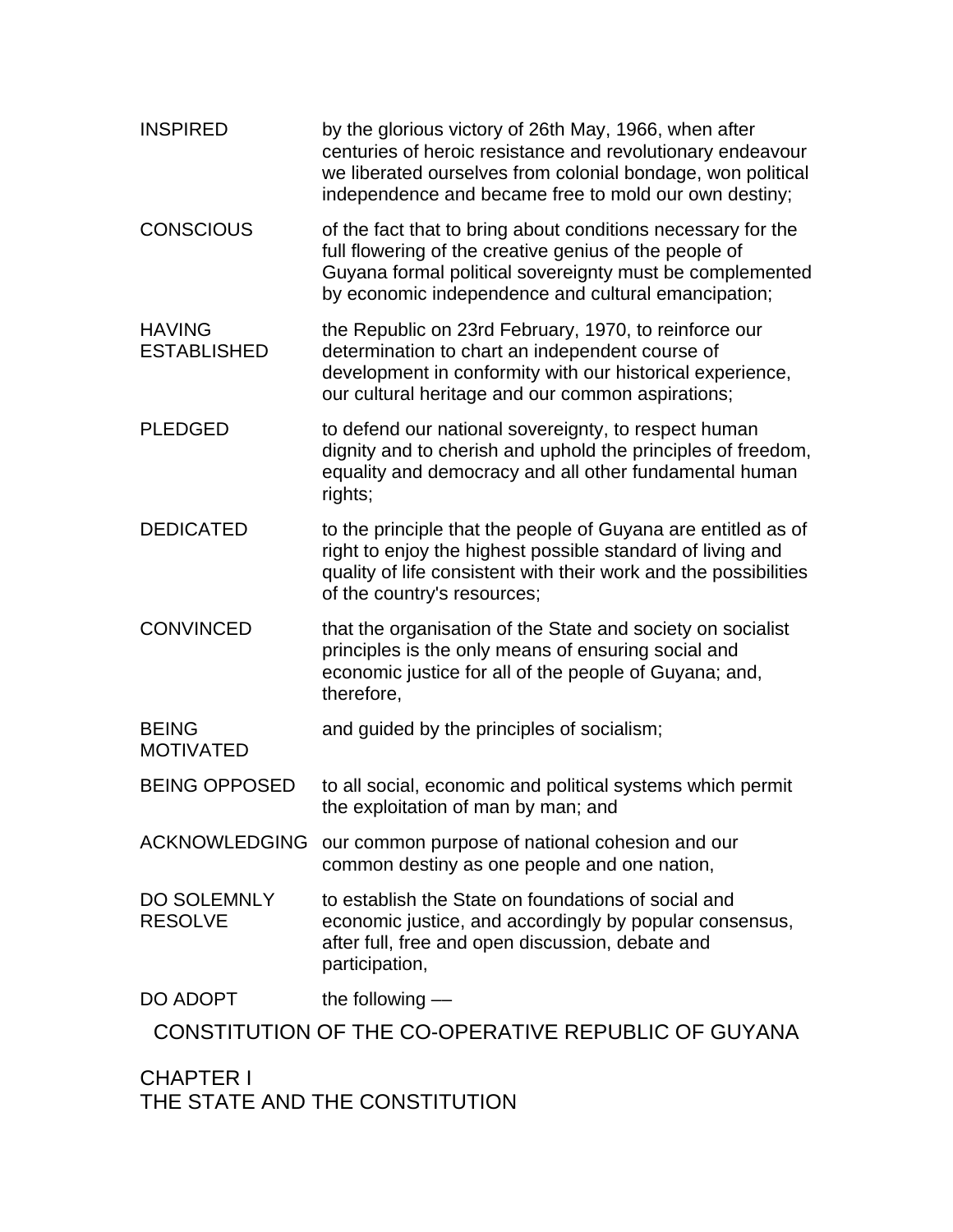- 1. Guyana is an indivisible, secular, democratic sovereign state in the course of transition from capitalism to socialism and shall be known as the Co-operative Republic of Guyana.
- 2. The territory of the State comprises the areas that immediately before the commencement of this Constitution were comprised in the area of Guyana together with such other areas as may be declared by Act of Parliament to form part of the territory of the State.
- 3. The capital of the State is the city of Georgetown.
- 4. The national flag of the State is the flag known as "The Golden Arrow Head."
- 5. The coat of arms of the State is that in use at the commencement of this Constitution.
- 6. The national anthem of the State is the anthem known as "Green Land of Guyana."
- 7. It is the duty of every citizen of Guyana wherever he may be and of every person in Guyana to respect the national flag, the coat of arms, the national anthem and the Constitution of Guyana, and to treat them with due and proper solemnity on all occasions.
- 8. The Constitution is the supreme law of Guyana and, if any other law is inconsistent with it, that other law shall, to the extent of the inconsistency, by void.

# **CHAPTER II**

 SOCIAL SYSTEM PRINCIPLES AND BASES OF THE POLITICAL, ECONOMIC AND

- 9. Sovereignty belongs to the people, who exercise it through their representatives and the democratic organs established by or under this Constitution.
- 10. The right to form political parties and their freedom of action are guaranteed. Political parties must respect the principles of national sovereignty and of democracy.
- ້11. 11. Co-operatives, trade unions and all socio-economic organisations of a national character are entitled to participate in the various management and decision making processes of the States and particularly in the political, economic, social and cultural sectors of national life.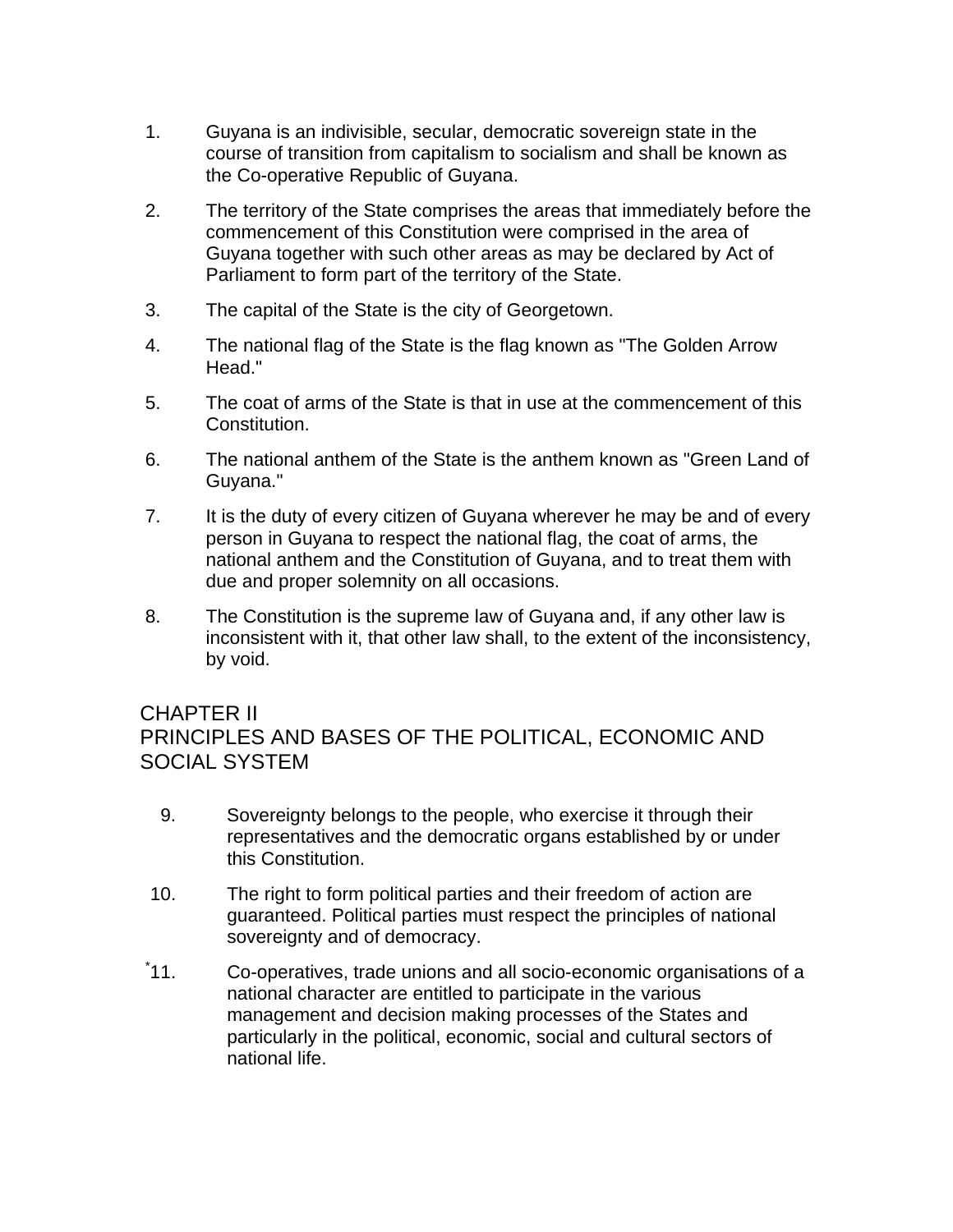**Validation –– Act No. 1 of 1988**

**\*6. Any written law passed or made on or after 6th October, 1980 and before the date on which the Bill for this Act received the assent of the President, and anything done, or any action taken, under any such written law shall be deemed to be void, or ever to have been void, only on the ground that any consultation, or any participation in any management or decision making process, pursuant to article 11 or any other provision of Chapter II of Part 1 of the Constitution, has not taken place, and every such written law shall, subject to the provisions of Title 1 of Part 2 of the Constitution and to the power of the Parliament to repeal or amend it, continue in force: Provided that this section shall not be deemed to validate section 28C inserted in the Labour Act of the Labour (Amendment) Act 1984 or section 7 of the latter Act.**

- 12. Local government by freely elected representatives of the people is an integral part of the democratic organisation of the State.
- 13. The principle objective of the political system of the State is to extend socialist democracy by providing increasing opportunities for the participation of citizens in the management and decision making processes of the State.
- 14. The supreme goal of the economic system which is being established in the State is the fullest possible satisfaction of the people's growing material, cultural and intellectual requirements, as well as the development of their personality and their socialist relations in society.
- 15. (1) In order to achieve economic independence as the imperative concomitant of its political independence, the State will revolutionize the national economy.
	- (2) The national economy of the State will be based upon the social ownership of the means of production and the eventual abolition of internal arrangements and relationships which perm it the exploitation of man by man.
	- (3) The economy will develop in accordance with the economic laws of socialism on the foundation of socialist relations of production and development of the production forces.
	- (4) National economic planning shall be the basic principle of the development and management of the economy. It shall provide for the widest possible participation of the people and their socioeconomic organs at enterprise, community, regional and national levels, and shall also provide continuous opportunity for the working people to exercise initiative and to develop a spirit of creativity and innovation.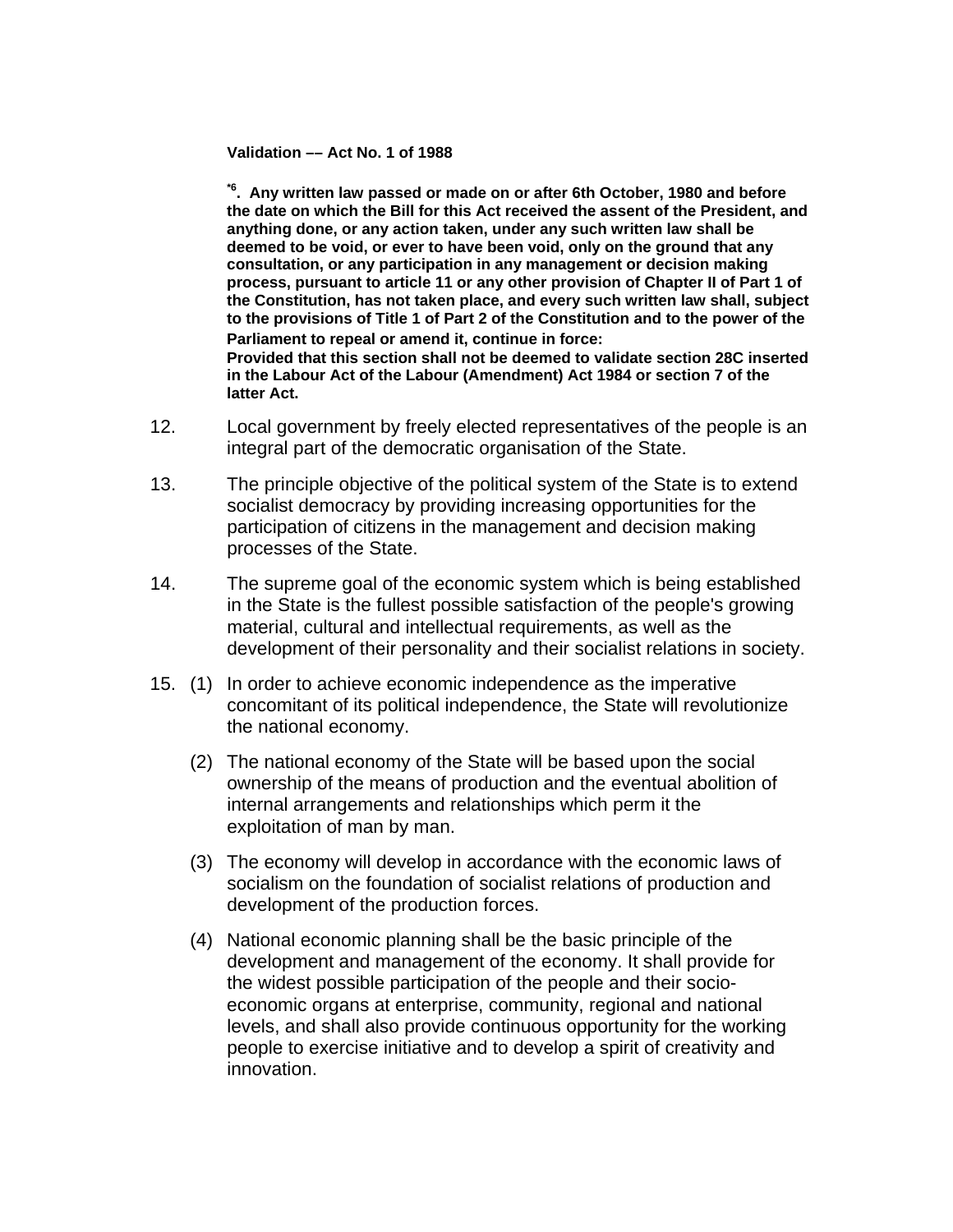- 16. Co-operativism in practice shall be the dynamic principle of socialist transformation and shall pervade and inform all interrelationships in the society. Co-operativism is rooted in the historical experience of the people, is based on self-reliance, is capable of releasing the productive energies of the people, and is a unifying principle in the total development of the nation.
- 17. The existence of privately owned economic enterprises is recognized. Such enterprises must satisfy social needs and operate within the regulatory framework of national policy and the law.
- 18. Land is for social use and must go to the tiller.
- 19. Every citizen has the right to own personal property which includes such assets as dwelling houses and the land on which they stand, farmsteads, tools and equipment, motor vehicles and bank accounts.
- 20. The right of inheritance is guaranteed.
- 21. The source of the growth of social wealth and of the well-being of the people, and of each individual, is the labour of the people.
- 22. (1) Every citizen has the right to work and its free selection in accordance with social requirements and personal qualifications. He has the right to be reward ed according to the nature, quality and quantity of his work. Women and men have the right to equal pay for equal work.
	- (2) Socially useful activity is an honourable duty of every citizen able to work. The right to work implies a corresponding duty to work.
	- (3) The right to work is guaranteed  $-$ 
		- (i) by social ownership of the means of production, distribution and exchange;
		- (ii) by socialist planning, development and management of the economy;
		- (iii) by planned and progressive growth of the socialist productive forces and labour productivity;
		- (iv) by consistent implementation of scientific principles and new and productive forces and labour productivity;
		- (v) by continuous education and training of citizens;
		- (vi) by socialist labour laws; and
		- (vii) by sustained efforts on the part of the State, co-operatives, trade unions and other socio-economic organisations and the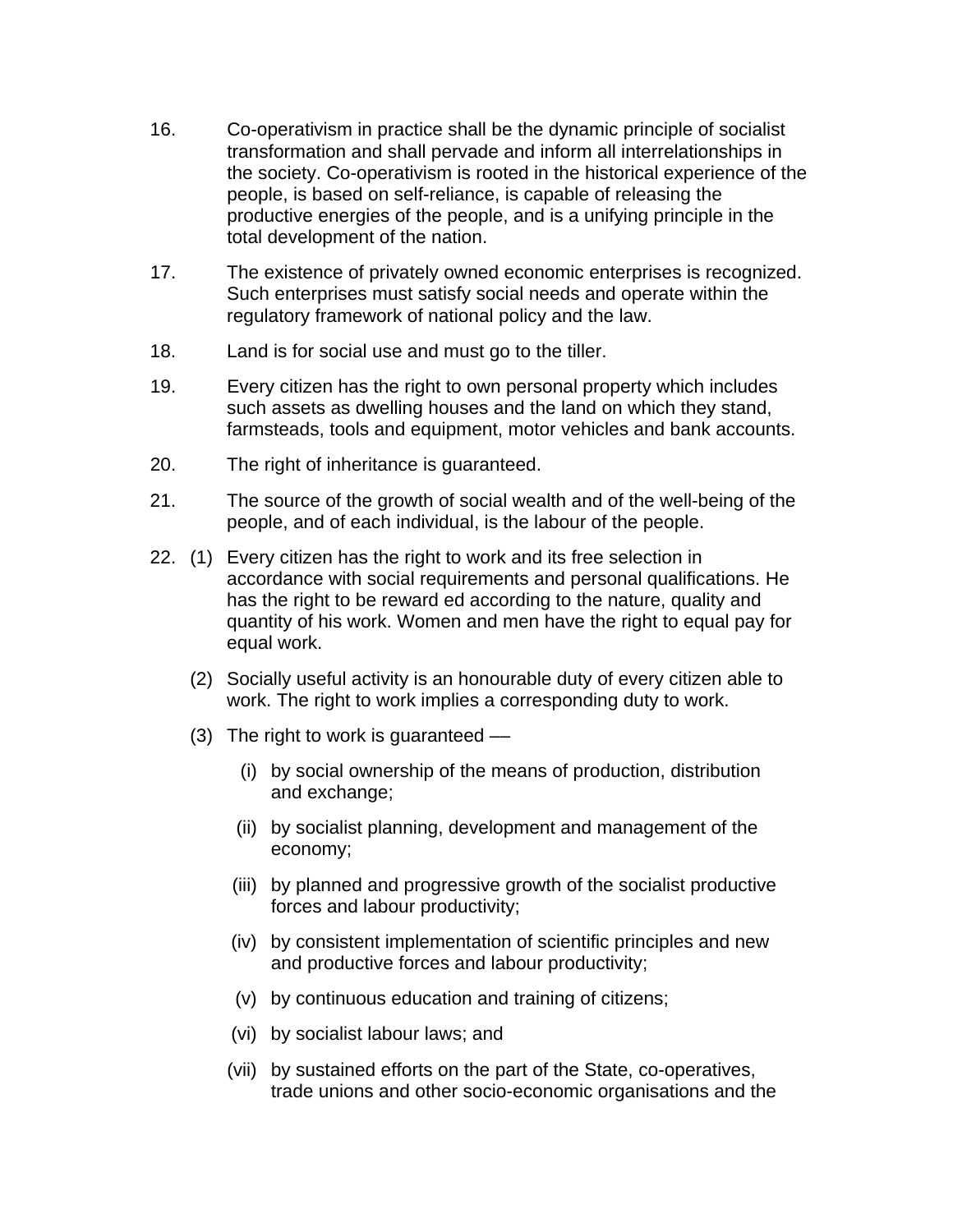people working together to develop the economy in accordance with the foregoing principles in order to increase continuously the country's material wealth, expand employment opportunities, improve working conditions and progressively increase amenities and benefits.

- 23. Every citizen has the right to rest, recreation and leisure. The State in co-operation with co-operatives, trade unions and other socioeconomic organisations will guarantee this right by prescribing hours and conditions of work and by establishing holiday arrangements for workers, including a complex of cultural, educational and health institutions.
- 24. Every citizen has the right to free medical attention and also to social care in case of old age and disability.
- 25. Every citizen has a duty to participate in activities designed to improve the environment and protect the health of the nation.
- 26. Every citizen has the fight to proper housing accommodation.
- 27. Every citizen has the right to a free education from nursery to university as well as at non-formal laces share opportunities are provided for education and training.
- 28. Every young person has the right to ideological, social, cultural and vocational development and to the right of the socialist order of society.
- 29. (1) Women and men have equal rights and the same legal status in all spheres of political, economic and social life. All forms of discrimination against women on the basis of their sex is illegal.
	- (2) The exercise of women's rights is ensured by according women access with men to academic, vocational and professional training, equal opportunities in employment, remuneration and promotion, and in social, political and cultural activity, by special labour and health protections measures for women, by providing conditions enabling mothers to work, and by legal protection and material and moral support for mothers and children, including paid leave and other benefits for mothers and expectant mothers.
- 30. Children born out of wedlock are entitled to the same legal rights and legal status as are enjoyed by children born in wedlock. All forms of discrimination against children on the basis of their being born out of wedlock are illegal.
- 31. It is the duty of the State to protect the just rights and interests of citizens abroad.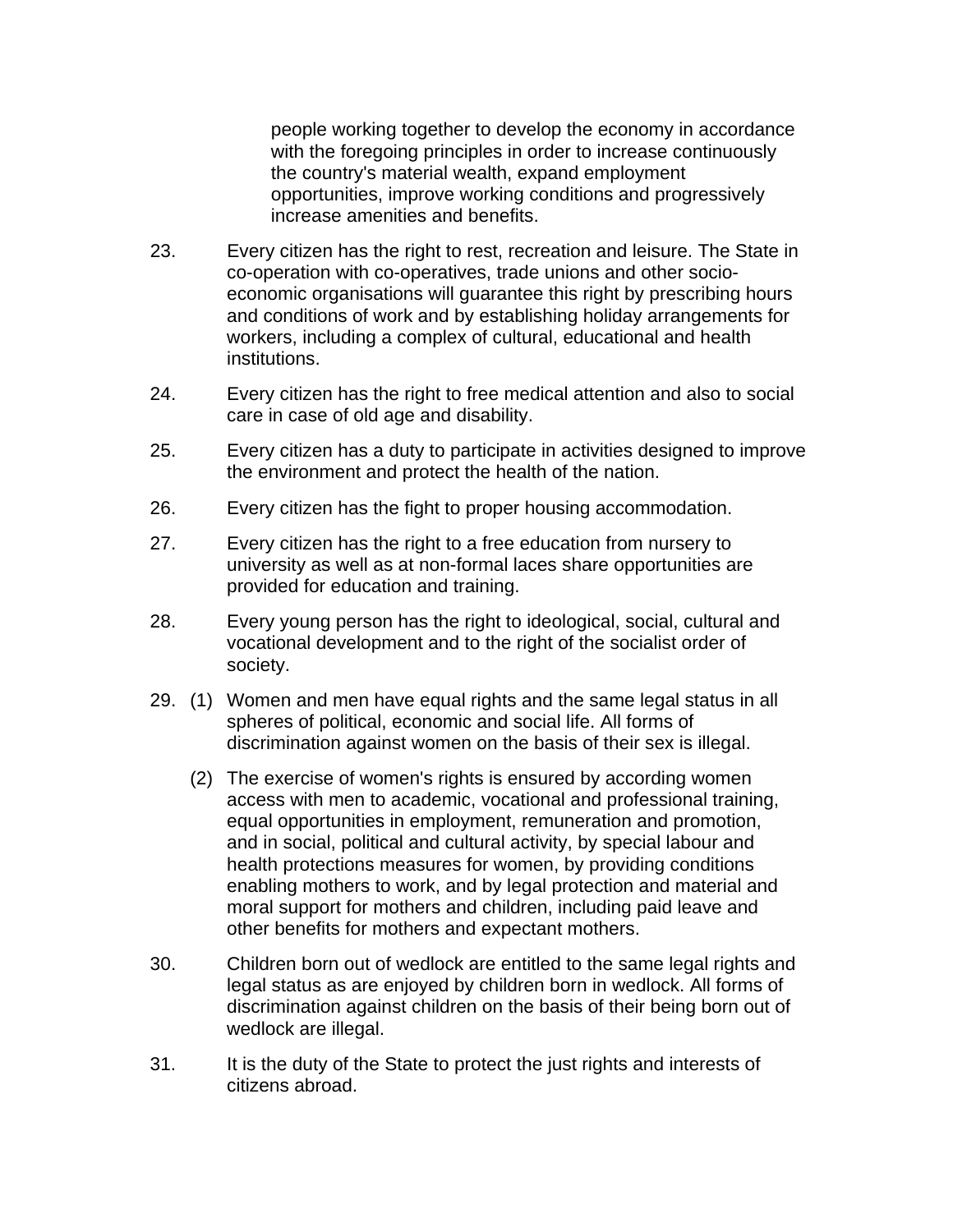- 32. It is the joint duty of the State, the society and every citizen to combat and prevent crime and other violations of the law and to take care of and protect public property .
- 33. It is the duty of every citizen to defend the State.
- 34. It is the duty of the State to enhance the cohesiveness of the society by eliminating discriminatory distinctions between classes, between town and country, and between mental and physical labour.
- 35. The State honours and respects the diverse cultural strains which enrich the society and will seek constantly to promote national appreciation of them at all levels and to develop out of them a socialist national culture for Guyana.
- 36. In the interests of the present and future generations, the State will protect and make rational use of its land, mineral and water resources, as well as its fauna and flora, and will take all appropriate measures to conserve and improve the environment.
- 37. The State supports the legitimate aspirations of other peoples for freedom and independence and will establish relations with all states on the basis of sovereign equality, mutual respect, inviolability of frontiers, territorial integrity of states, peaceful settlement of disputes, non-intervention in internal affairs, respect for human rights and fundamental freedoms, and co-operation among States.
- 38. It is the duty of the State, co-operatives, trade unions and other socioeconomic organisations and the people through sustained and disciplined endeavors to achieve the highest possible levels of production and productivity and to develop the economy in order to ensure the realization of the rights set out in this Chapter.

#### **Amended by Act No. 1 of 1988 by insertion of the Article as follows:**

 39. Parliament may by law provide that any provision of this Chapter shall be enforceable in any court or tribunal and only where, and to the extent to which, such law provides for the enforcement of any such provision, and not otherwise, shall that provision be enforceable in any court or tribunal.

# CHAPTER III FUNDAMENTAL RIGHTS AND FREEDOMS OF THE INDIVIDUAL

40. (1) Every person in Guyana is entitled to the basic right to a happy, creative and productive life, free from hunger, disease, ignorance and want. That right includes the fundamental rights and freedoms of the individual, that is to say, the right, whatever his race, place of origin,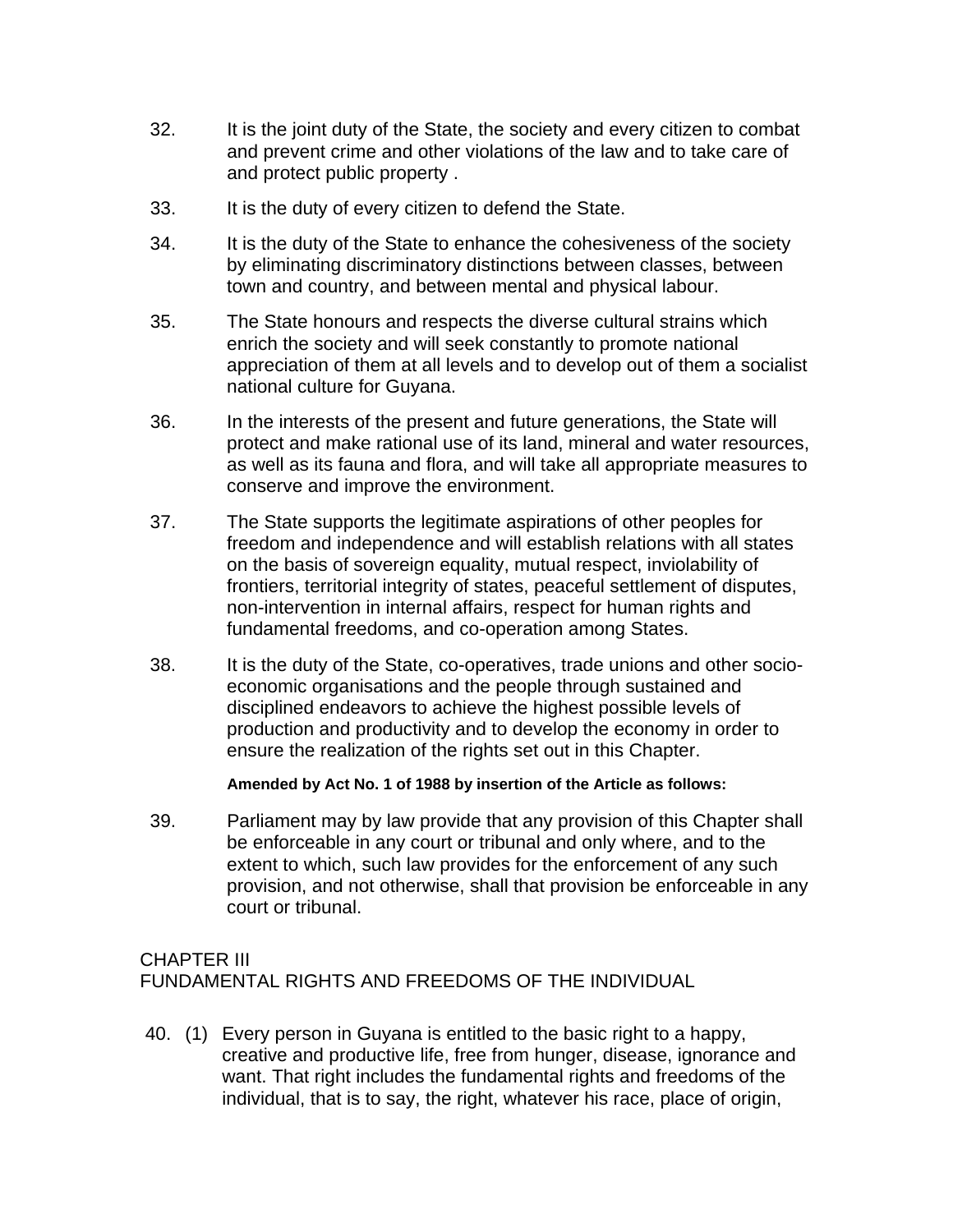political opinions, colour, creed or sex, but subject to respect for the rights and freedoms of others and for the public interest, to each and all of the following, namely ––

- (a) life, liberty, security of the person and the protection of the law.
- (b) freedom of conscience, of expression and of assembly and association; and
- (c) protection for the privacy of his home and other property and from deprivation of property without compensation.
- (2) The provisions of Title 1 of Part 2 shall have effect for the purpose of affording protection to the aforesaid fundamental rights and freedoms of the individual subject to such limitations of that protection as are contained in those provisions, being limitations designed to ensure that the enjoyment of the said rights and freedoms by any individual does not prejudice the rights and freedoms of others in the public interest.

#### CHAPTER IV **CITIZENSHIP**

- 41. Every person who, immediately before the commencement of this Constitution, is a citizen of Guyana shall continue to be a citizen of Guyana.
- 42. (1) Every person who, immediately before the commencement of this Constitution, is or has been married to a person ––
	- (a) who continues to be a citizen of Guyana by virtue of the preceding article; or
	- (b) who, having died before the commencement of this Constitution, would, but for his or her death, have continued to be a citizen of Guyana on that date by virtue of that article, shall, if not otherwise a citizen, be entitled, upon making application and upon taking the oath of allegiance, to be registered as a citizen of Guyana: Provided that the right to be registered as a citizen under this paragraph shall be subject to such exceptions or qualifications

as may be prescribed in the interests of national security or

(2) Any application for registration under this article shall be made in such manner as may be prescribed.

public policy.

43. Every person born in Guyana after the commencement of this Constitution shall become a citizen of Guyana at the date of his birth: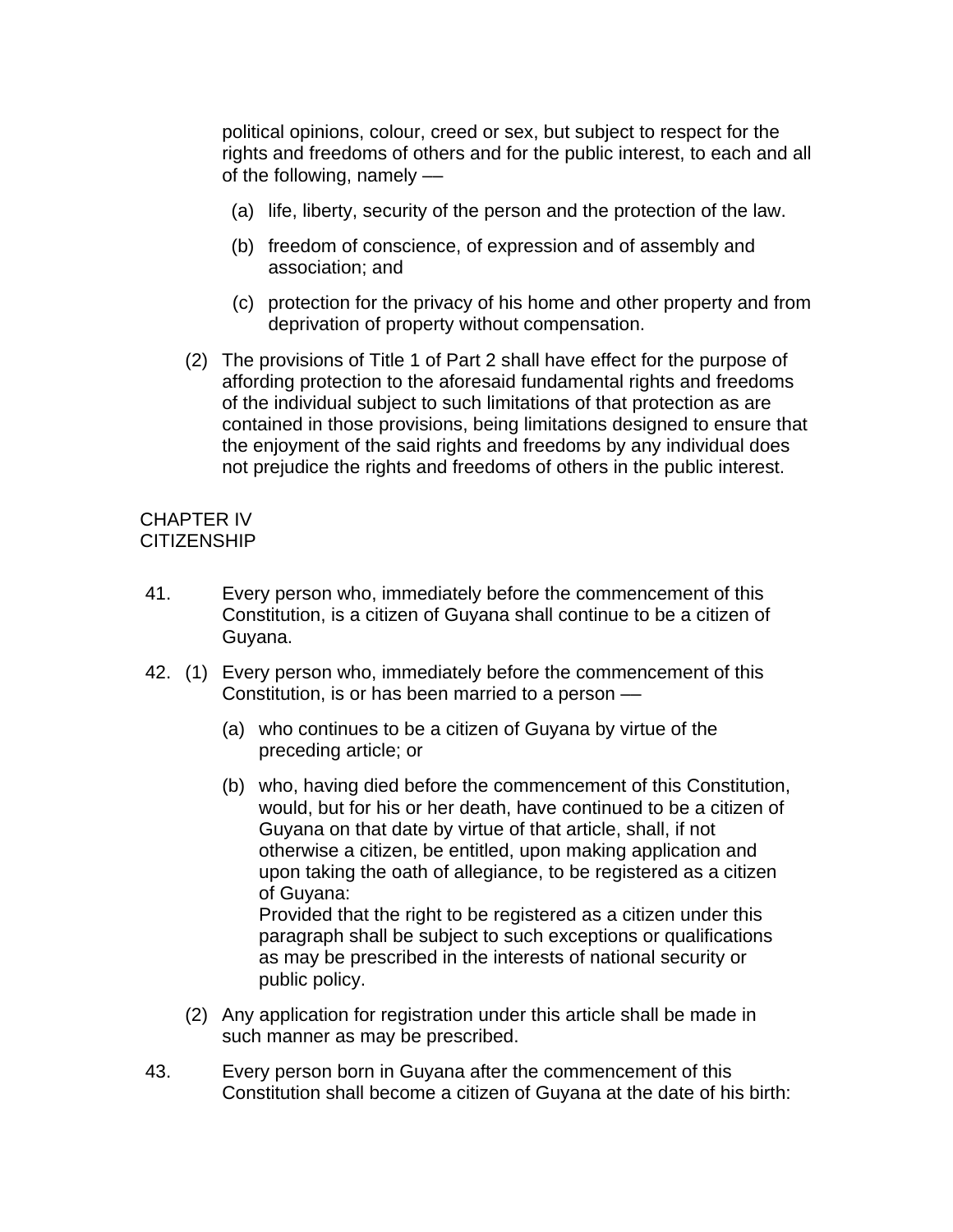Provided that a person shall not become a citizen of Guyana by virtue of this article if at the time of his birth ––

- (a) his father or his mother possesses such immunity from suit and legal process as is accorded to an envoy of a foreign sovereign power accredited to Guyana and neither of them is a citizen of Guyana; or
- (b) his father or his mother is an enemy alien and the birth occurs in a place then under occupation by the enemy.
- 44. A person born outside Guyana after the commencement of the Constitution shall become a citizen of Guyana at the date of his birth if at the date his father or his mother is a citizen of Guyana otherwise that by virtue of this article.
- 45. Any person who, after the commencement of this Constitution, marries a person who is or becomes a citizen of Guyana shall be entitled, upon making an application in such manner and taking such oath of allegiance as may be prescribed, to be registered as a citizen of Guyana: Provided that the right to be registered as a citizen of Guyana under this article shall be subject to such exceptions or qualifications as may be prescribed in the interests of national security or public policy.
- 46. (1) If the President is satisfied that any citizen of Guyana has at any time after 25th May, 1966 acquired by registration, naturalisation or other voluntary and formal act (other than marriage) the citizenship of any country other that Guyana, the President may by order deprive that person of his citizenship.
	- (2) If the President is satisfied that any citizen of Guyana has at any time after the 25th May, 1966, voluntarily claimed and exercised in a country other that Guyana any rights available to him under the law of that country, being rights accorded exclusively to its citizens, the President may by order deprive that person of his citizenship.
- 47. (1) Every person who under this Constitution or any Act of Parliament is a citizen of Guyana or under any enactment for the time being in force in any country to which this article applies is a citizen of that country shall, by virtue of that citizenship, have the status of a Commonwealth citizen.
	- (2) Every person who is a British subject without citizenship under the British Nationality Act 1948, continues to be a British subject under section 2 of that Act or is a British subject under the British Nationality Act 1965 shall, by virtue of that status, have the status of a Commonwealth citizen.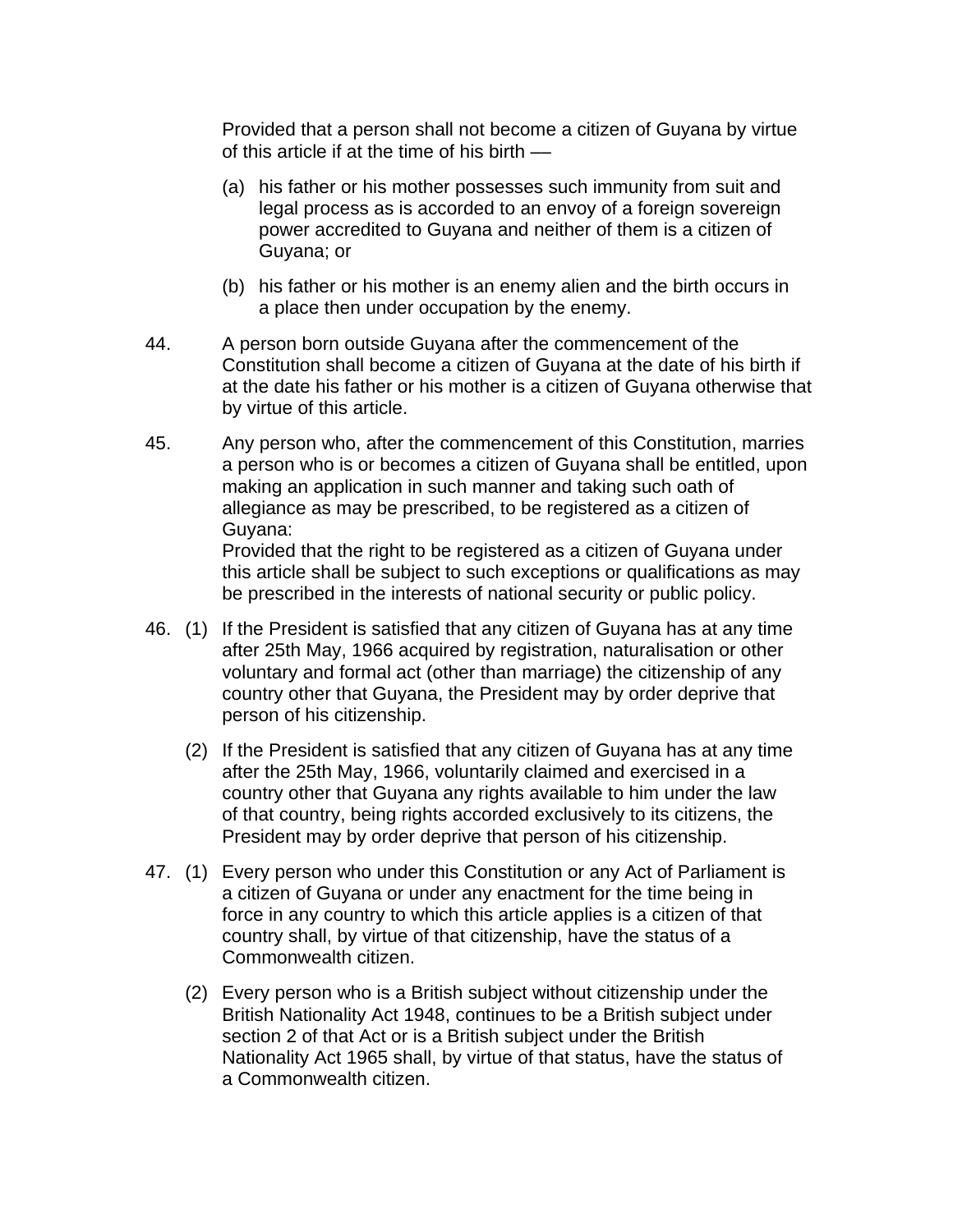- (3) The countries to which this article applies are Australia, the Bahamas, Bangladesh, Barbados, Botswana, Canada, Cyprus, Dominica, Fiji, The Gambia, Ghana, Grenada, India, Jamaica, Kenya, Kiribati, Lesotho, Malawi, Malaysia, Malta, Mauritius, Nauru, New Zealand and Island Territories and self-governing Countries in free Association with New Zealand, Nigeria, Papua New Guinea, Seychelles, Sierra Leone, Singapore, Solomon Islands, Sri Lanka, St. Lucia, St. Vincent, Swaziland, Tanzania, Tonga, Trinidad and Tobago, Tuvalu, Uganda, United Kingdom and Colonies, Western Samoa and Zambia.
- (4) The President may from time to time by order subject to affirmative resolution of the National Assembly amend paragraph (3) by adding any country thereto or by deleting any country therefrom.
- 48. Parliament may make provision
	- (a) for the acquisition of citizenship of Guyana by persons who do not become citizens of Guyana by virtue of the provisions of this Chapter;
	- (b) for depriving of his citizenship of Guyana any person who is a citizen of Guyana otherwise than by virtue of article 41 (in so far as it relates to persons who became citizens of Guyana by virtue of articles 21, 23 and 24 of the Constitution of Guyana annexed to the Guyana Independence Order), 43 or 44; or.
	- (c) for the renunciation by any person of his citizenship of Guyana.
- 49. (1) In this chapter "prescribed" means prescribed by or under any Act of Parliament.
	- (2) For the purposes of this Chapter, a person born aboard a registered ship or aircraft or aboard an unregistered ship or aircraft of the government of any country shall be deemed to have been born in the place in which the ship or aircraft was registered or, as the case may be, in that country.
	- (3) Any reference in this Chapter to the national status of the father or mother of a person at the time of that person's birth shall in relation to a person born after the death of either parent, be construed as a reference to the national status of the deceased parent at the time of that parent's death; and where that death occurred before the date of commencement of this Constitution, and the birth occurred on or after that date, the national status which that parent would have had if he or she had died on that date, shall be deemed to be his or her national status at the time of death.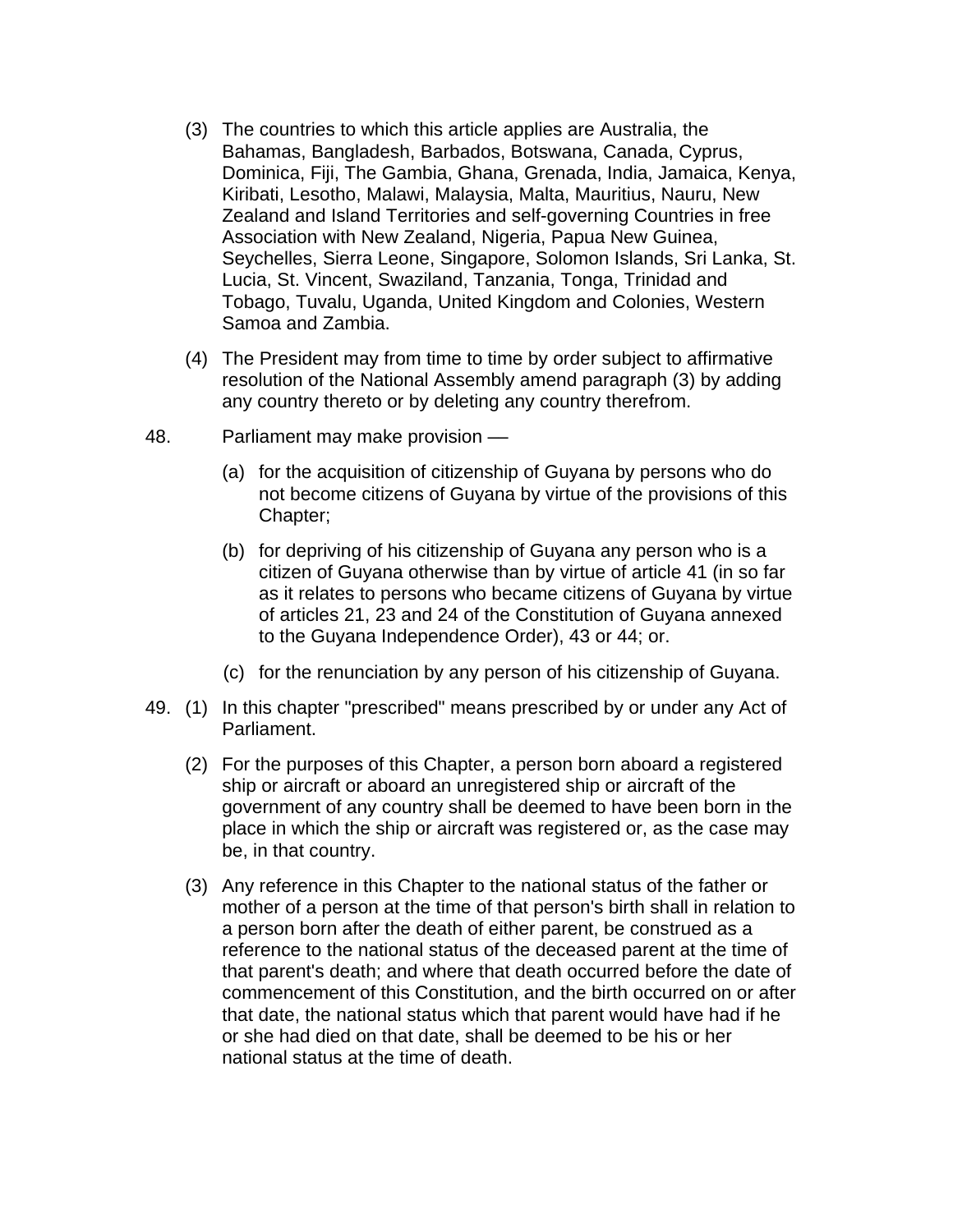## CHAPTER V SUPREME ORGANS OF DEMOCRATIC POWER

- 50. The supreme organs of democratic power in Guyana shall be ––
	- (i) the Parliament;
	- (ii) the National Congress of Local Democratic Organs;
	- (iii) the Supreme Congress of the People;
	- (iv) the President; and
	- (v) the Cabinet.

# CHAPTER VI PARLIAMENT

## **Composition of Parliament**

- 51. There shall be a Parliament of Guyana, which shall consist of the President and the National Assembly.
- 52. (1) Subject to paragraph (2) and to articles 105, 185 and 186, the National Assembly shall consist of sixty-five members who shall be elected in accordance with the provisions of this Constitution and, subject thereto, in accordance with any law made by Parliament in that behalf.
	- (2) If any person who is not a member of the National Assembly is elected to be Speaker of the Assembly, he shall, by virtue of holding the office of Speaker, be a member of the Assembly in addition to the members aforesaid.
- 53. Subject to article 155 (which relates to allegiance, insanity, and other matters) a person shall be qualified for election as a member of the National Assembly if, and shall not be so qualified unless, he --
	- (a) is a citizen of Guyana of the age of eighteen years or upwards; and
	- (b) is able to speak, and, unless incapacitated by blindness or other physical cause, read the English language with a degree of proficiency sufficient to enable him to take an active part in the proceedings of the Assembly.
- 54. Members of the National Assembly shall vacate their seats in the Assembly in the circumstances set out in article 156.
- 55. Whenever elections have been held pursuant to the provisions of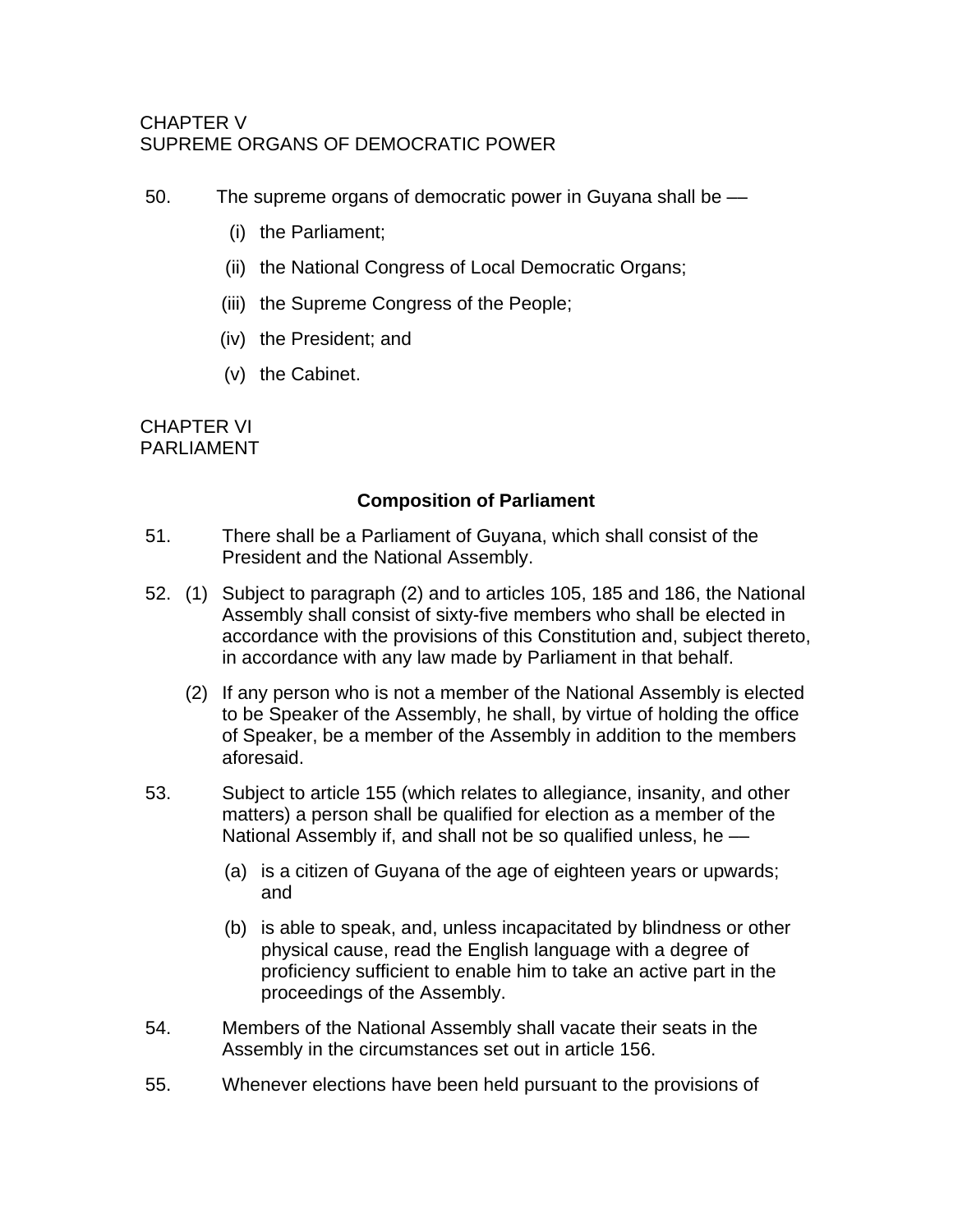article 61, the National Assembly shall hold its first meeting at the time appointed under article 69 (1), and any reference in this Constitution to the National Assembly meeting for the first time after any election shall be read and construed as a reference to such first a meeting.

- 56. (1) When the National Assembly first meets after any election and before it proceeds to the despatch of any other business, elect a person to be the Speaker of the Assembly; and, if the office of Speaker falls vacant at any time before the next dissolution of Parliament, the Assembly shall, as soon as practicable, elect another person to that office.
	- (2) The Speaker may be elected either from among the members of the Assembly who are not Ministers of Parliamentary Secretaries or from among persons who are not members of the Assembly but are qualified for election as members.
	- (3) When the National Assembly first meets after any election and before it proceeds to the despatch of any other business except the election of the Speaker, the Assembly shall elect a member of the Assembly who is not a Minister of a Parliamentary Secretary to be Deputy Speaker of the Assembly; and if the office of Deputy Speaker falls vacant at any time before the next dissolution of Parliament, the Assembly shall, as soon as convenient, elect another such member to that office.
	- (4) A person shall vacate the office of Speaker of Deputy Speaker if required to do so by article 157 (which relates to loss of qualification for election as a member of the National Assembly and other matters).
- 57. (1) There shall be a Clerk and a Deputy Clerk of the National Assembly, and appointments to those offices shall be made by the President acting in accordance with the advice of the Speaker.
	- (2) The tenure of office and terms of service of the Clerk and Deputy Clerk and other matters relating thereto shall be regulated by article 158.
- 58. (1) Any person who sits or votes in the National Assembly, knowing or having reasonable ground for knowing that he is not entitled to do so, shall be liable to a penalty of fifty dollars for each day upon which he so sits or votes.
	- (2) Any such penalty shall be recoverable by civil action in the High Court at the suit of the Attorney General.

#### **Elections**

 59. Subject to the provisions of article 159, every person may vote at an election if he is of the age of eighteen years or upwards and is either a citizen of Guyana or a Commonwealth citizen domiciled and resident in Guyana.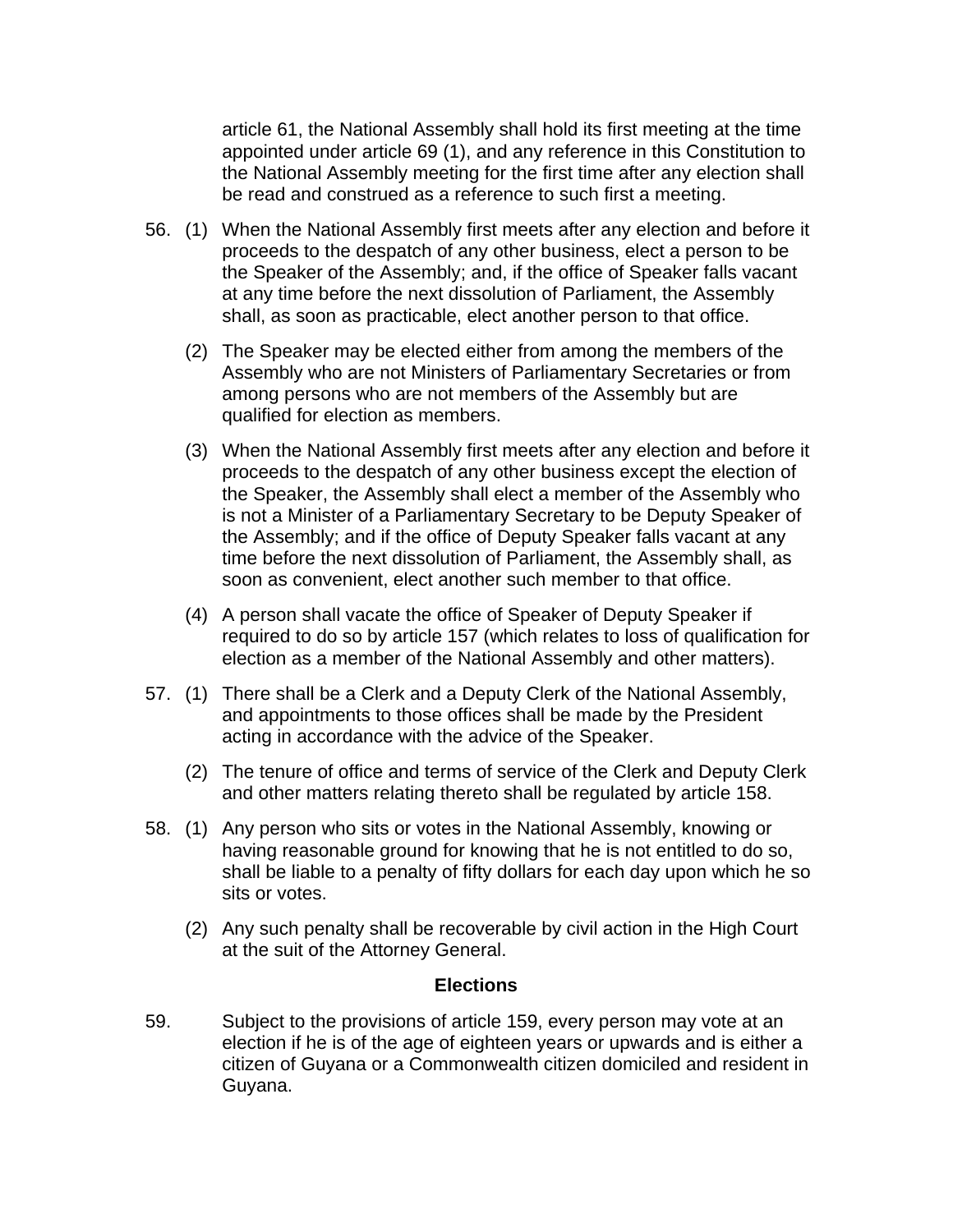- 60. (1) Elections of members of the National Assembly shall be by secret ballot.
	- (2) Subject to the provisions of article 160 (2), fifty-three members of the National Assembly shall be elected in accordance with the system of proportional representation prescribed by article 1 60 (1).
	- (3) On such day as the President may by proclamation appoint, being a day which he considers to be as early as practicable after an election of members of a regional democratic council has been held in consequence of a dissolution effected under the provisions of article 73 (2), the council shall elect one of its members to serve as a member of the National Assembly.
	- (4) On such day as the President may by proclamation appoint, being a day which he considers to be as early as practicable after an election of members of the National Congress of Local Democratic Organs has been held in consequence of a dissolution effected under the provisions of article 80 (2), the Congress shall elect two of its members to serve as members of the National Assembly.
- 61. An election of members of the National Assembly under article 60 (2) shall be held on such day within three months after every dissolution of Parliament as the President shall appoint by proclamation: Provided that no balloting commenced during the period of three months aforesaid, performed before the day so appointed, and pursuant to which the votes of any person registered as electors are cast at the election, shall be deemed contrary to the requirements of this article by reason only that such balloting has been so performed.
- 62. Elections shall be independently supervised by the Elections Commission in accordance with the provisions of article 162.
- 63. Parliament may make provision for the filling of casual vacancies among the seats of members of the National Assembly and for other matters relating to election of members of the Assembly in accordance with the provisions of paragraph (2) and (3) of article 160.
- 64. All questions as to membership of the National Assembly shall be determined by the High Court in accordance with the provisions of article 163.

## **Powers and Procedure of Parliament**

 65. (1) Subject to the provisions of this Constitution, Parliament may make laws for the peace, order and good government of Guyana.

## **Amended by Act No. 1 of 1988 by insertion as follows:**

(2) The validity of any law under this Constitution with effect from a date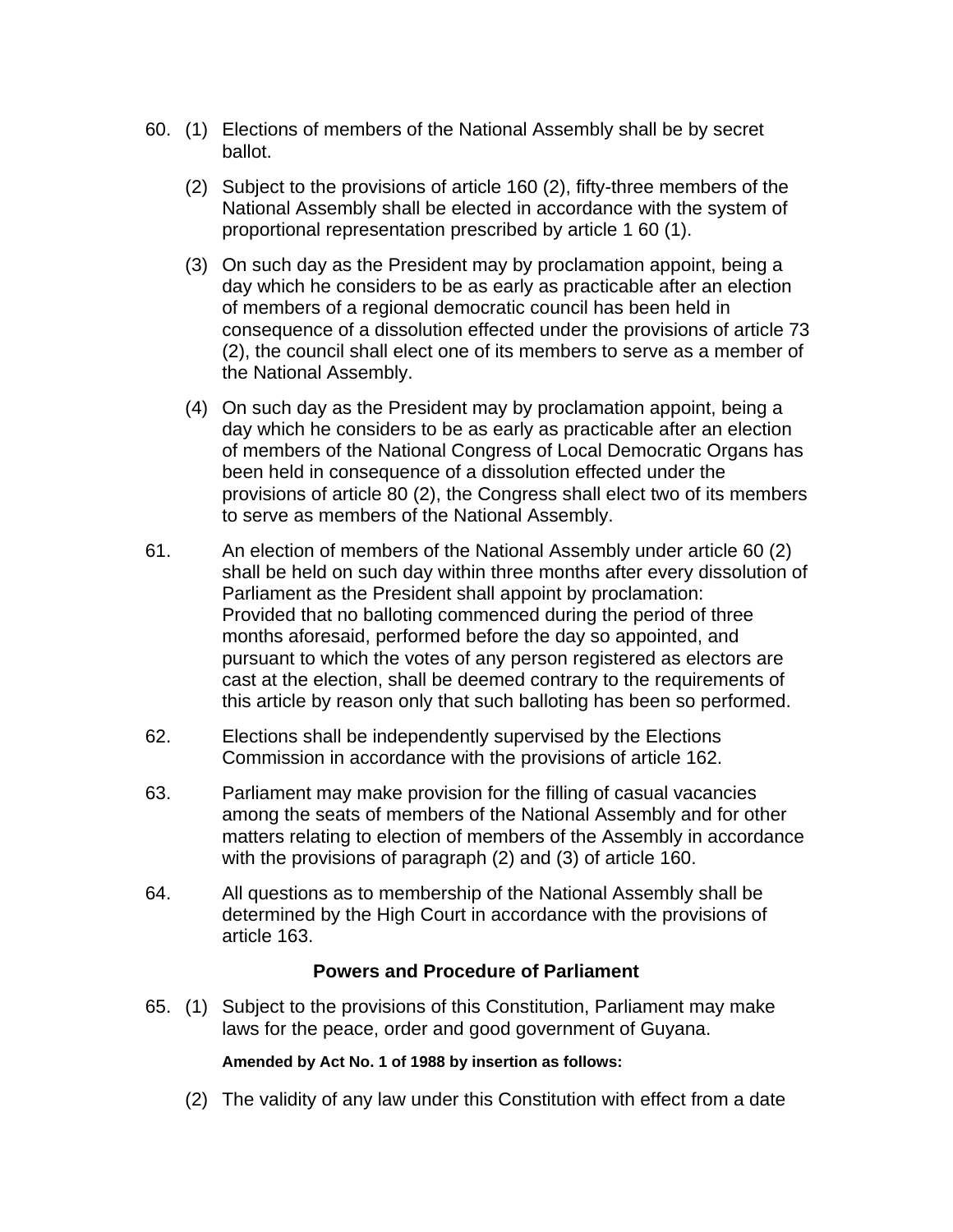earlier than the day on which this Constitution commenced shall not be called in question in any court or tribunal on the ground that it contravenes, or is inconsistent with, any provision of any constitution which was in force in Guyana at any time before the day on which this Constitution commenced.

- 66. Subject to the special procedure set out in article 164, Parliament may alter this Constitution.
- 67. (1) The President may at any time attend and address the National Assembly.
	- (2) The President may send messages to the National Assembly and any such message shall be read, at the first convenient sitting of the Assembly after if is received, by the Prime Minister of by any other Minister designated by the President.
- 68. All other matters concerning Parliament (including the procedure thereof) shall be regulated by the provisions of articles 165 to 172 (inclusive).

#### **Summoning, Prorogation and Dissolution**

- 69. (1) Each session of Parliament shall be held at such place within Guyana and shall begin at such time (not being later that six months from the end of the preceding session if Parliament has been prorogued or four months from the end of that session if Parliament has been dissolved) as the President shall appoint by proclamation.
	- (2) Subject to the provisions of the preceding paragraph, the sittings of the National Assembly shall be held at such time and place as the Assembly may, by its rules of procedure or otherwise, determine.
- 70. (1) The President may at any time by proclamation prorogued Parliament.
	- (2) The President may at any time by proclamation dissolve Parliament.
	- (3) Parliament, unless sooner dissolved, shall continue for five years from the date when the Assembly first meets after any dissolution and shall then stand dissolved.
	- (4) During any time when the President considers that Guyana is at war Parliament may from time to time extend the period of five years specified in the preceding paragraph by not more than twelve months at a time: Provided that the life of Parliament shall not be extended under this paragraph by more than five years.
	- (5) If, after a dissolution and before the holding of an election of members of the Assembly, pursuant to the provisions of article 61, the President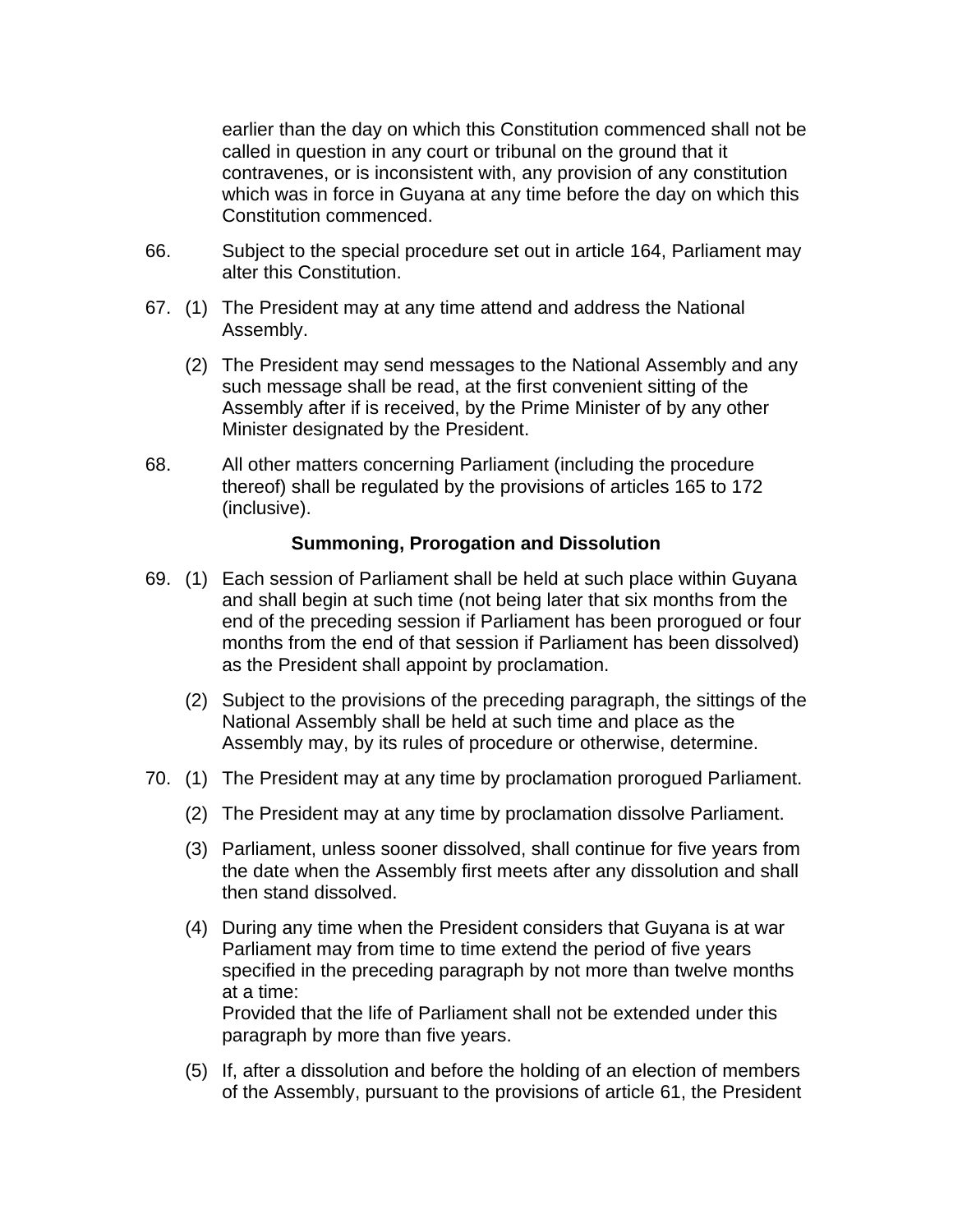considers that owing to the existence of a state of war of a state of emergency in Guyana or any part thereof, it is necessary to recall Parliament, the President shall summon the Parliament that has been dissolved to meet, but the election of members of the Assembly shall proceed and the Parliament that has been recalled shall, if not sooner dissolved, again stand dissolved on the day before the day on which the election is held.

 LOCAL DEMOCRACY CHAPTER VII

## **Local Democratic Organs**

- 71. (1) Local government is a vital aspect of socialist democracy and shall be organised so as to involve as many people as possible in the task of managing and developing the communities in which they live.
	- (2) For this purpose Parliament shall provide for the institutions of a country-wide system of local government through the establishment of organs of local democratic power as an integral part of the political organisation of the State.
- 72. (1) Parliament may provide for the division of Guyana (same for any areas excluded by it) into ten regions and into such sub-regions and other subdivisions as it may deem for the purpose of organising local democratic organs.
	- (2) In defining the boundaries of any areas into which Guyana may be divided under paragraph (1) account shall be taken of the population, the physical size, the geographical characteristics, the economic re sources and the existing and planned infrastructure of each area, as well as the possibilities of facilitating the most rational management and use of such resources and infrastructure, with a view to ensuring that the area is or has the potential for becoming economically viable.
- 73. (1) Members of a regional democratic council shall be elected by persons residing in the region and registered as electors for the purpose of article 159: Provided that Parliament may make provision for any areas which do not form part of any region to be represented on the regional democratic council of any region near to which it is situate for such purposes as Parliament may prescribe.
	- (2) Elections of members of regional democratic councils shall be held and the councils shall be dissolved at such times as, subject to paragraph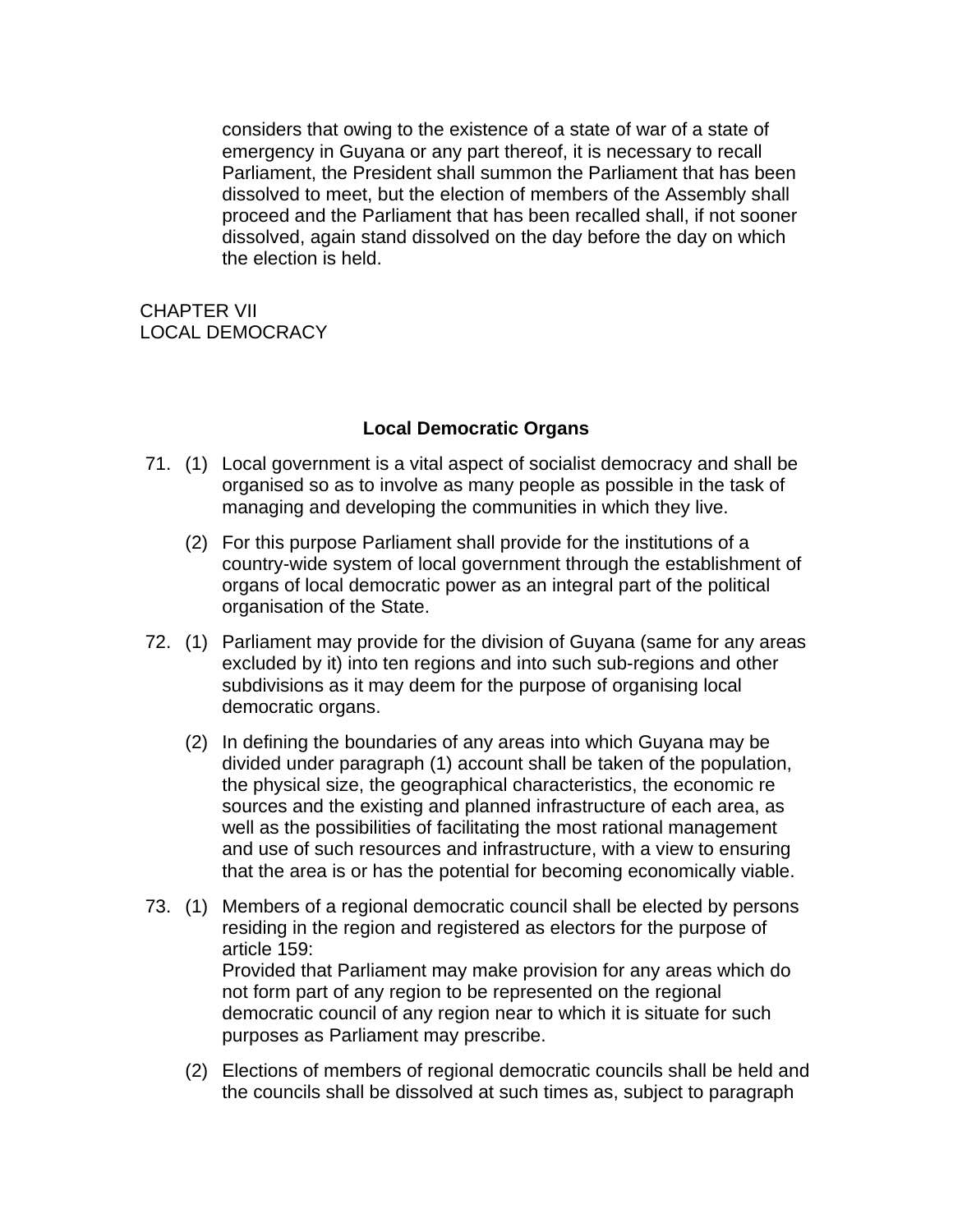- (3), the President may appoint by proclamation.
- (3) The interval between any two successive dissolutions of a regional democratic council shall not exceed five years and four months: Provided that, if at the expiration of that period the duration of Parliament has been extended under article 70 (4), that period shall not be deemed to come to an end until the expiration of the period for which the duration of Parliament has been extended.
- 74. (1) It shall be the primary duty of local democratic organs to ensure in accordance with law the efficient management and development of their areas and to provide leadership by example.
	- (2) Local democratic organs shall organise popular co-operation in respect of the political, economic, cultural and social life of their areas and shall co-operate with the social organisations of the working people.
	- (3) It shall be the duty of local democratic organs to maintain and protect public property, improve working and living conditions, promote the social and cultural life of the people, raise the level of civi c consciousness, preserve law and order, consolidate socialist legality and safeguard the rights of citizens.
- 75. Parliament may provide for local democratic organs to take decisions which are binding upon their agencies and institutions, and upon the communities and citizens of their areas.
- 76. Parliament may provide for regional democratic councils to raise their own revenues and to dispose of them for the benefit and welfare of their areas.
- 77. The development programme of each region shall be integrated into the national development plans, and the Government shall allocate funds to each region to enable it to implement its development programme.
- 78. Parliament may make provision for the election of members of local democratic organs (including the commencement of balloting before the day appointed for holding an election) and for all other matters relating to their membership, powers, duties, functions and responsibilities.

## **The National Congress of Local Democratic Organs**

- 79. There shall be a National Congress of Local Democratic Organs which shall have responsibility for representing the interests of local government in Guyana and such other duties and functions as may be assigned to it by this Constitution or by any other law.
- 80. (1) The members of the National Congress of Local Democratic Organs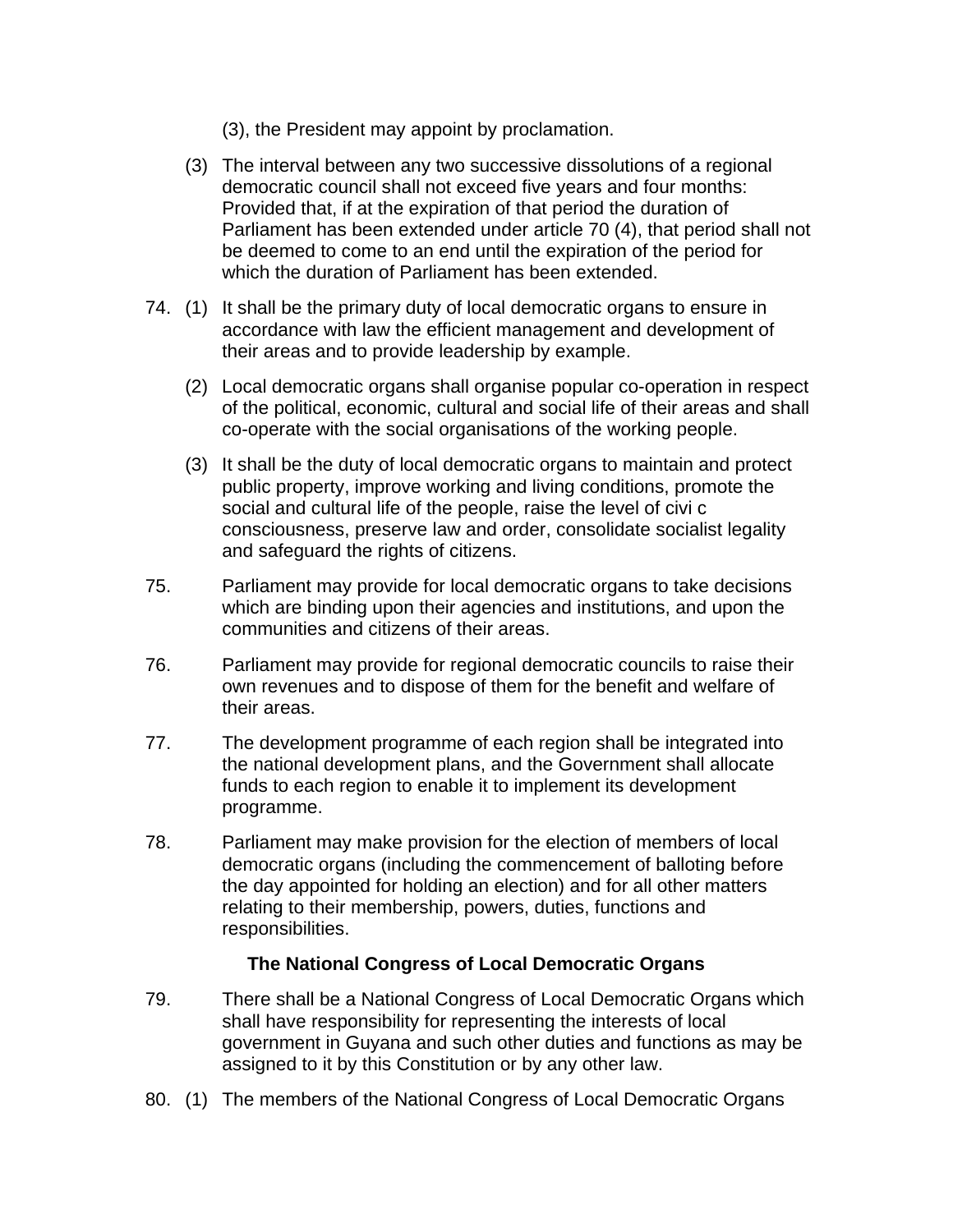shall be elected by and from among the members of such local democratic organs as may be prescribed by Parliament.

- (2) Elections of members of the National Congress of Local Democratic Organs shall be held and the Congress shall be dissolved at such times as, subject to paragraph (3), the President may appoint by proclamation.
- (3) The interval between any two successive dissolutions of the National Congress of Local Democratic Organs shall not exceed five years and four months: Provided that, if at the expiration of that period the duration of Parliament has been extended under article 70 (4), that period shall not be deemed to come to an end until the expiration of the period for which the duration of Parliament has been extended.
- 81. Parliament may make provision for all other matters relating to the establishment, membership and functions of the National Congress of Local Democratic Organs, for the election of the members t hereof and for effective participation by them through the Congress in the decision making processes of the State.

# CHAPTER VIII THE SUPREME CONGRESS OF THE PEOPLE

- 82. There shall be a Supreme Congress of the People of Guyana, which shall consist of all members of the National Assembly and all members of the National Congress of Local Democratic Organs.
- 83. The Supreme Congress of the People may discuss any matter of public interest and may make recommendations thereon to the National Assembly of the Government. In particular, the Congress shall advise the President on all matters which he may refer to it, and for this purpose article 67 shall apply in relation to the Congress as it applies in relations to the National Assembly.
- 84. (1) Each session of the Supreme Congress of the People shall be held at such place within Guyana and shall begin at such time as the President shall appoint by proclamation.
	- (2) Subject to the provisions of the preceding paragraph, the sittings of the Congresses shall be held at such time and place as the Congress may, by its rules of procedure or otherwise, determine.
- 85. (1) The President may at any time by proclamation summon, prorogue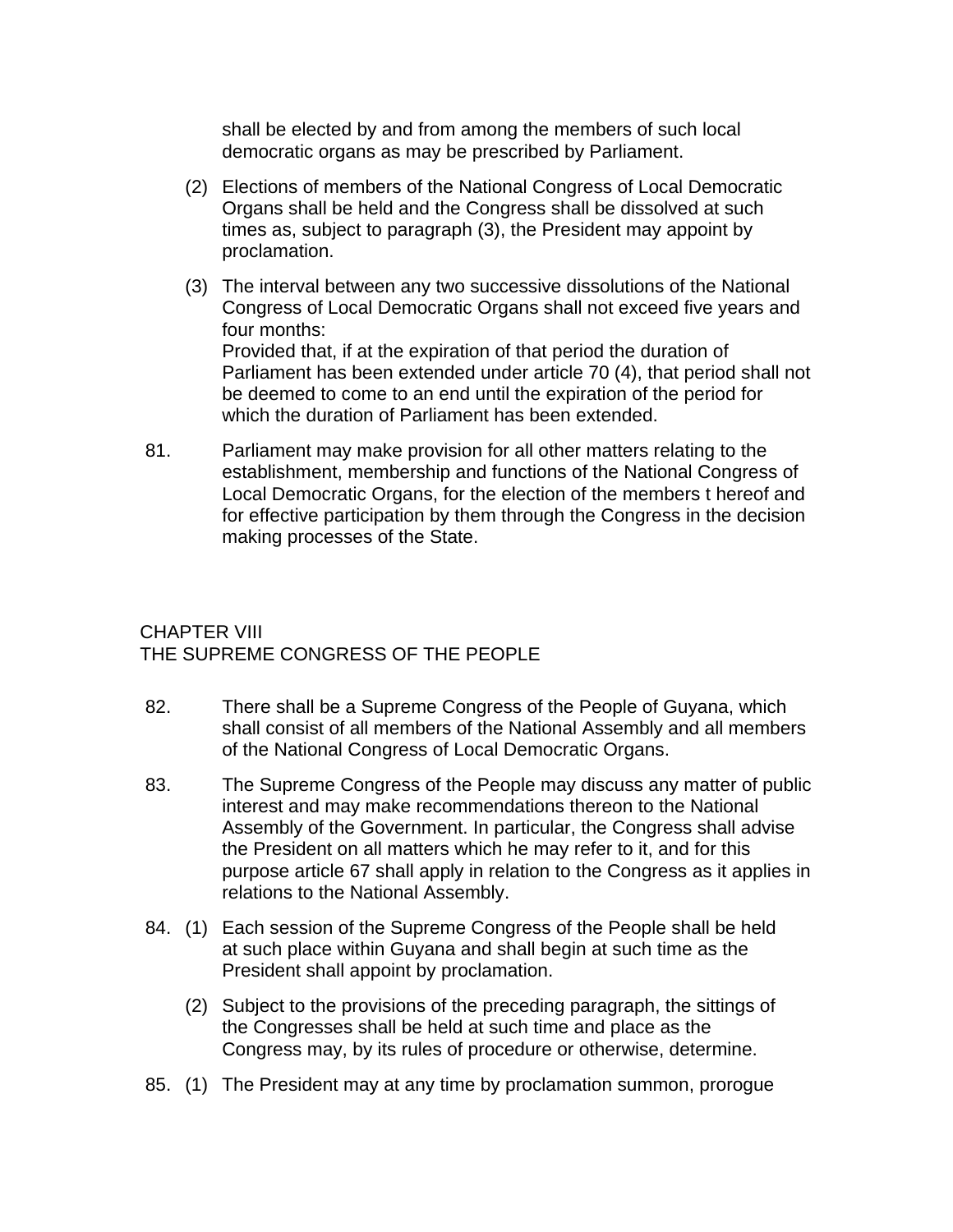or dissolved on the occurrence of a dissolution of Parliament.

- (2) The Supreme Congress of the People, unless sooner dissolved, shall stand dissolved on the occurrence of a dissolution of Parliament.
- 86. The Chairman of the Supreme Congress of the People shall be the person who is entitled for the time being to discharge the functions of the office of Speaker of the National Assembly. If there is no such person, the Congress shall elect its own Chairman.
- 87. The Clerk, the Deputy Clerk and officers of the National Assembly shall also be the Clerk, the Deputy Clerk and officers respectively of the Supreme Congress of the People.
- 88. All other matters concerning the Supreme Congress of the People (including the procedure thereof) shall be regulated by the provisions of articles 173 to 176 (inclusive).

## CHAPTER IX THE PRESIDENT

- 89. There shall be a President of the Co-operative Republic of Guyana, who shall be Head of State, the supreme executive authority, and Commander-in-Chief of the armed forces of the Republic.
- 90. A person shall be qualified for election as President and shall not be so qualified unless he -
	- (a) is a citizen of Guyana; and
	- (b) is otherwise qualified to be elected as a member of the National Assembly: Provided that a person holding the office of President or otherwise discharged the functions of that office shall not on that account be disqualified for election as President.
- 91. The President shall be elected by the people in the manner prescribed by article 177.
- 92. A person assuming the office of President in accordance with the provisions of this Constitution shall, unless his office sooner becomes vacant under article 178, continues in office until the person elected to the office of President at the next election held under article 91 assumes office.
- 93. The President may be removed from office if he becomes physically or mentally incapable of discharging the functions of his office. The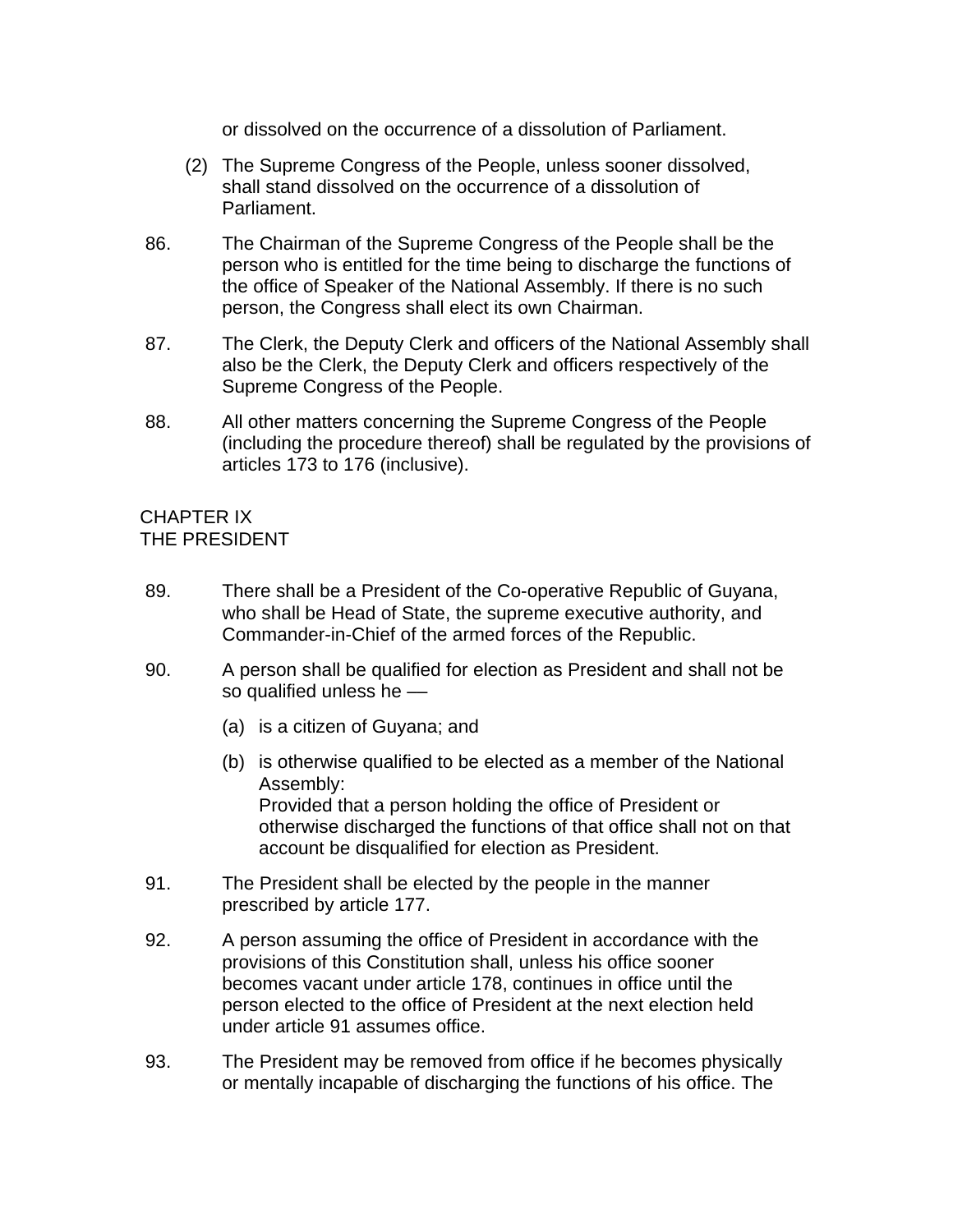procedure for removing him and for ensuring the continued discharge of the functions of his office is prescribed by article 179.

- 94. The President may be removed from office if he commits any violation of this Constitution or any gross misconduct. The procedure for removing him is prescribed by article 180.
- 95. (1) During any period when the office of the President is vacant the office shall be assumed by  $-$ 
	- (a) the Prime Minister:

Provided that if the vacancy occurs while the Prime Minister is absent from Guyana or while he is by reason of physical or mental infirmity unable to perform the functions of his office, the functions of the office of President shall, until the Prime Minister returns or until he is again able to perform the functions of his office, as the case may be, be discharged by such, other Minister, being an elected member of the National Assembly, as the Cabinet shall elect; or

- (b) if there is no Prime Minister, by such Minister being an elected member of the national Assembly, as the Cabinet shall elect; or
- (c) if there is no Prime Minister and no Cabinet, by the Chancellor.
- (2) Any Minister performing the functions of the office of President by virtue of the proviso to paragraph (1) (a) shall cease to perform those functions if he is notified by the Prime Minister that the Prime Minister is about to assume the office of President.
- (3) An assumption of the office of President under this article shall terminate, if it has not previously terminated, when a person who has been elected to the office in accordance with the provisions of article 177 assumes the office.
- 96. (1) Whenever the President is absent from Guyana or considers it desirable so to do by reason of illness or any other cause he may, by direction in writing, authorise any member of the Cabinet, being an elected member of the National Assembly, to perform such of the functions of office of President as he may specify and the person so authorised shall perform those functions until his authority is revoked by the President or until the functions are resumed by the President.
	- (2) If the President is incapable by reason of physical or mental infirmity of discharging the functions of his office and the infirmity is of such a nature that the President is unable to authorise another person under this article to perform those functions ––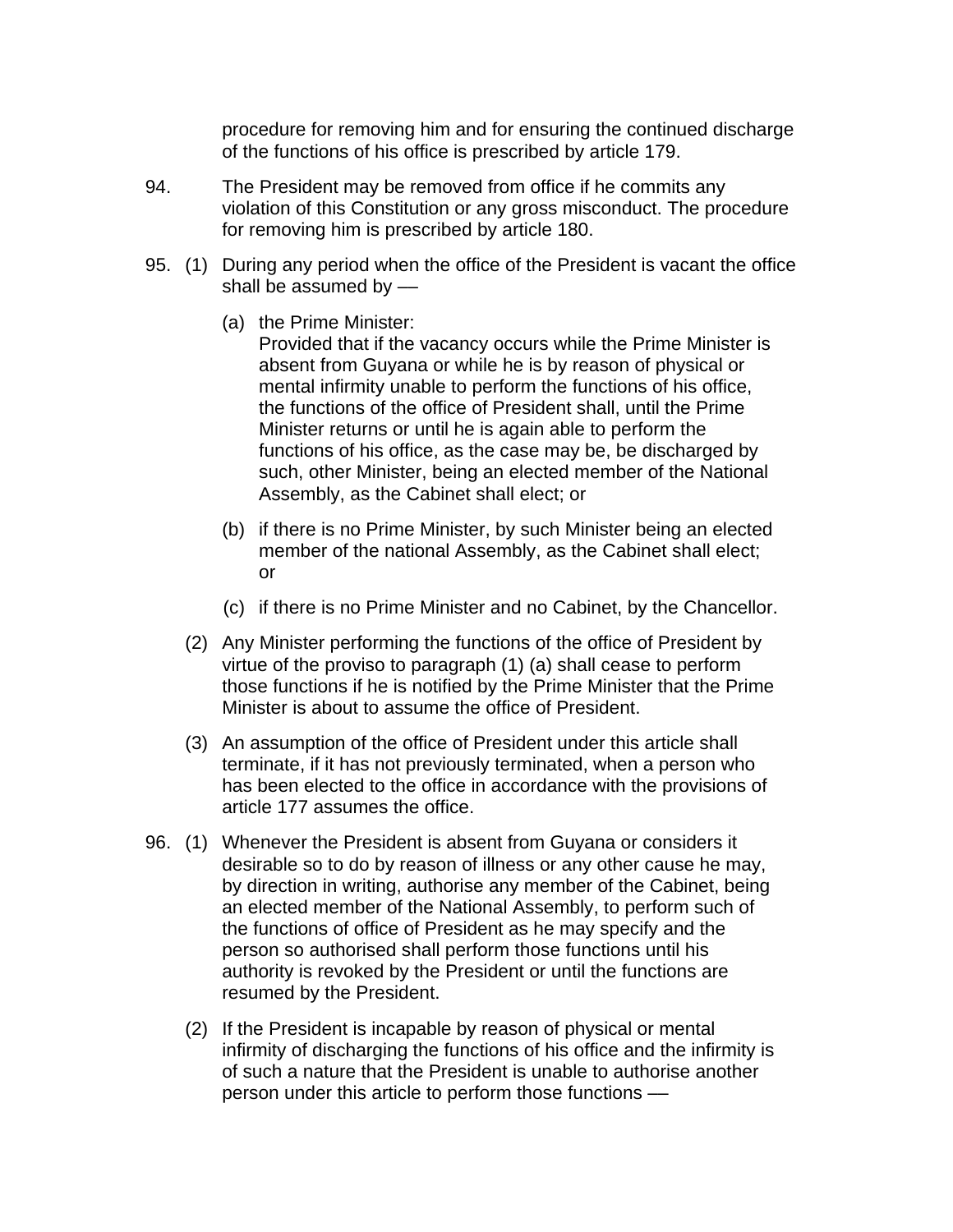- (a) the Prime Minister; or
- (b) during any period when there is no Prime Minister or the Prime Minister is absent from Guyana or is, by reason of physical or mental infirmity, unable to perform the functions of his office, such other Minister, being an elected member of the National Assembly, as the Cabinet shall elect, or
- (c) if there is no Prime Minister and no Cabinet, the Chancellor, shall perform the functions of the office of President: Provided that any person performing the functions of the office of President under this paragraph shall not dissolve Parliament nor, save on the advice of the Cabinet, revoke any appointment made by the President.
- (3) Any person performing the functions of the office of President by virtue of paragraph (2) shall cease to perform those functions if he is notified by the President that the President is about to resume those functions.
- 97. (1) A person elected as President shall assume the office of President upon being elected but shall, before entering upon the duties of the office, take and subscribe the oath of office, such oath being administered by the Chancellor or such other Judge of the Supreme Court of Judicature as may be designated by the Chancellor.
	- (2) The provisions of the foregoing paragraph shall apply to any person assuming the office of President or performing the functions of thereof under article 95, 96 or 179, as the case may be, as they apply to a person elected as President.
- 98. The remuneration and immunities of the President shall be regulated by articles 181, 182 and 222.

#### CHAPTER X THE EXECUTIVE

- 99. (1) The executive authority of Guyana shall be vested in the President and, subject to the provisions of this Constitution, may be exercised by him either directly or through officers subordinate to him.
	- (2) Nothing in this article shall prevent Parliament from conferring functions on persons or authorities other that the President.
- 100. Subject to the provisions of article 185, there shall be an office of Prime Minister and such offices of Vice President and other offices of Minister of the Government of Guyana as may be established by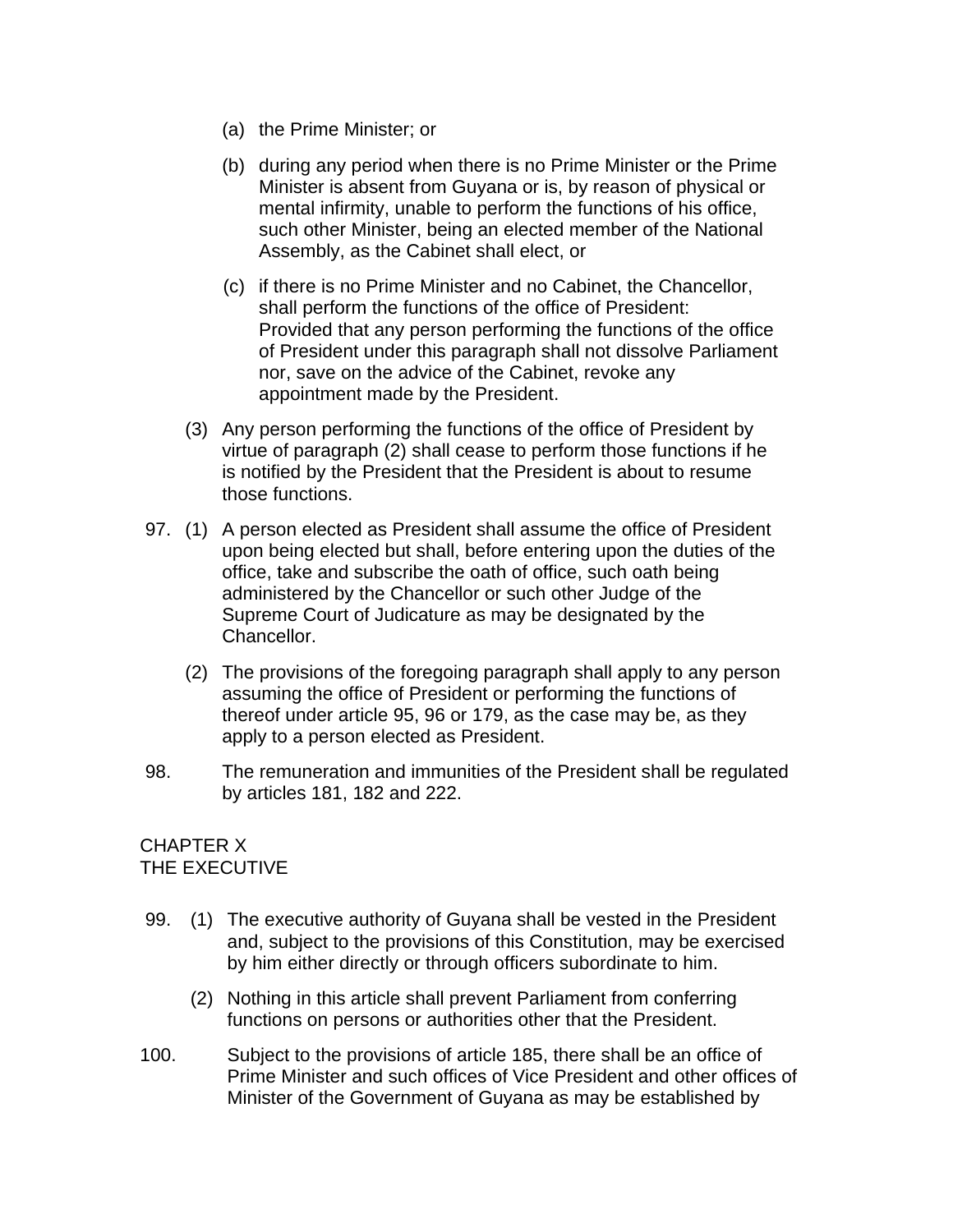Parliament or, subject to the provisions of any Act of Parliament, by the President.

- 101. (1) The President shall appoint an elected member of the National Assembly to be Prime Minister of Guyana.
	- (2) The Prime Minister shall be the principal assistant of the President in the discharge of his executive functions and leader of Government business in the National Assembly.
- 102. (1) The President may appoint Vice Presidents for the purpose of assisting him in the discharge of his functions.
	- (2) If his is not otherwise the holder of an office of Vice President, the person holding the office of Prime Minister shall, by virtue of holding that office, be a Vice President, and he shall have precedence over any other Vice President.
- 103. (1) The Prime Minister and every other Vice President shall be a Minister of the Government of Guyana.
	- (2) Subject to the provisions of article 101 (1), Vice Presidents and other Ministers shall be appointed by the President from among persons who are elected members of the National Assembly or are qualified to be elected as such members.
- 104. Articles 101 (1) and 103 (2) shall have effect in relation to any period between a dissolution of Parliament and the day on which the next election of members of the Assembly is held pursuant to the provisions of article 61, or between a dissolution of a regional democratic council or of the National Congress of Local Democratic Organs and the day on which the next election by that council or by the Congress is held pursuant to the provisions of paragraph (3) or (4) of article 60, as the case may be, as if Parliament of that council or the Congress, as the case may be, had not been dissolved.
- 105 A Minister who was not an elected member of the Assembly at the time of his appointment shall (unless he becomes such a member) be a member of the Assembly by virtue of holding the office of Minister but shall not vote in the Assembly.
- 106. (1) There shall be a Cabinet for Guyana, which shall consist of the President, the Prime Minister, the Vice Presidents, and such other Ministers as may be appointed to it by the President.
	- (2) The Cabinet shall aid and advise the President in the general direction and control of the Government of Guyana and shall be collectively responsible therefor to Parliament.
	- (3) Cabinet Meetings shall be presided over by ––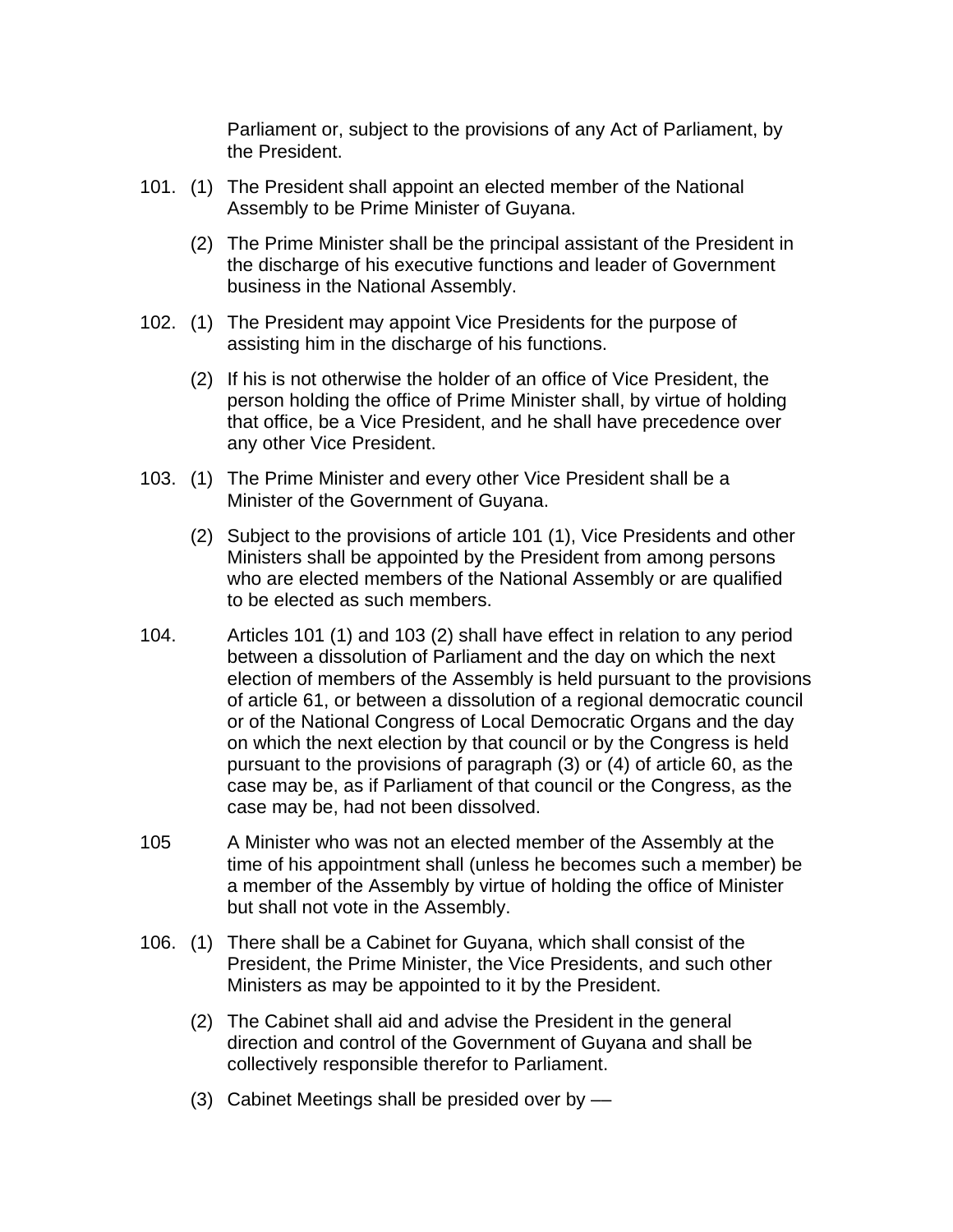- (a) the President;
- (b) in the absence of the President, the Prime Minister; or
- (c) in the absence of the President and the Prime Minister, such Minister as the President may designate.
- (4) The Cabinet may act notwithstanding any vacancy in its membership of the absence of any member thereof.
- (5) At the invitation of the President or of any person presiding at a meeting of the Cabinet, a Minister who is not a member of the Cabinet may attend that meeting and participate fully in the proceedings as if he were a member.
- 107. The President may assign to any Minister responsibility for any business of the Government of Guyana, including the administration of any department of Government, and shall be charged with all responsibility not assigned to any Minister: Provided that authority to exercise any power or discharge any duty that is conferred or imposed by any other provision of this Constitution or by any other law on any person or authority shall not be conferred under this article.
- 108. The office of a Minister shall become vacant in the circumstances set out in article 183.
- 109. Whenever any Minister is absent from Guyana or is unable by reason of illness to perform his functions as Minister, the President may authorise some other Minister to perform those functions and that Minister may perform those functions until they are resumed by the first mentioned Minister or are assigned to another Minister pursuant to the provisions of article 107.
- 110. (1) There shall be an office of Minority Leader and appointments thereto shall be made by the President.
	- (2) Qualifications for appointment to the office of Minority Leader and other matters connected therewith are regulated by article 184.
- 111. (1) In the exercise of his functions under this Constitutions or any other law, the President shall act in accordance with his own deliberate judgement except in cases where, by this Constitution or by any other law, he is required to act in accordance with the advice or on the recommendation of any person or authority.
	- (2) Where by this Constitution the President is directed to exercise any function on the advice or recommendation of any person or authority, he may, in accordance with his own deliberate judgement, once refer any such advice or recommendation back for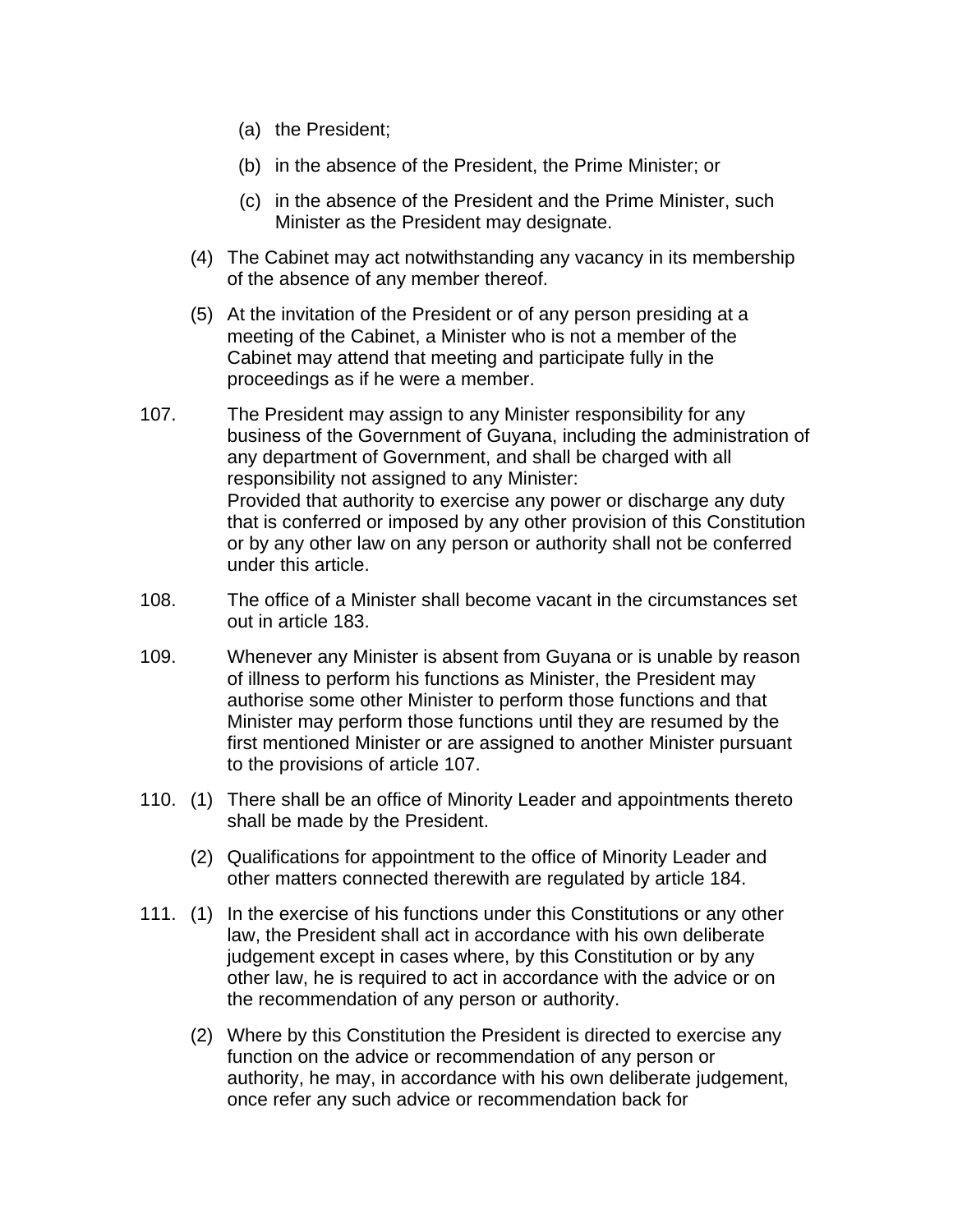reconsideration by the person or authority concerned and if that person or authority, having reconsidered the original advice or recommendation, substitutes therefor a different advice or recommendation, as the case may be, the President shall act in accordance therewith; but save as aforesaid he shall act in accordance with the original advice or recommendation.

- 112. (1) There shall be an Attorney General of Guyana who shall be the principal legal adviser to the Government of Guyana and who shall be appointed by the President.
	- (2) Qualifications for appointment to the office of Attorney General and other matters connected therewith are regulated by article 185.
- 113. (1) The President may appoint Parliamentary Secretaries to assist himself or Ministers in the discharge of their functions.
	- (2) Qualifications for appointment to the office of Parliamentary Secretary and other matters connected therewith are regulated by article 186.
- 114. Every Minister and Parliamentary Secretary shall, before entering upon the duties of his office, make and subscribe the oath of office.
- 115. Where the President or any Minister has been charged with responsibility for any department of Government, he shall exercise general direction and control over that department; and, subject to such direction and control, the department shall be under the supervision of a permanent secretary, whose office shall be a public office:

Provided that two or more government departments may be placed under the supervision of one permanent secretary.

- 116. (1) There shall be a Director of Public Prosecutions whose office shall be a public office.
	- (2) The functions of the Director of Public Prosecutions are set out in article 187.
- 117. (1) There shall be a Secretary to the Cabinet whose office shall be a public office.
	- (2) The Secretary to the Cabinet, who shall have charge of the Cabinet Office, shall be responsible in accordance with such instructions as may be given him by the President, for arranging the business for, and keeping the minutes of, the Cabinet and for conveying the decisions of the Cabinet to the appropriate person or authority and shall have such other functions as the President may direct.
- 118. (1) Cabinet may establish sub-committees of itself for the purpose of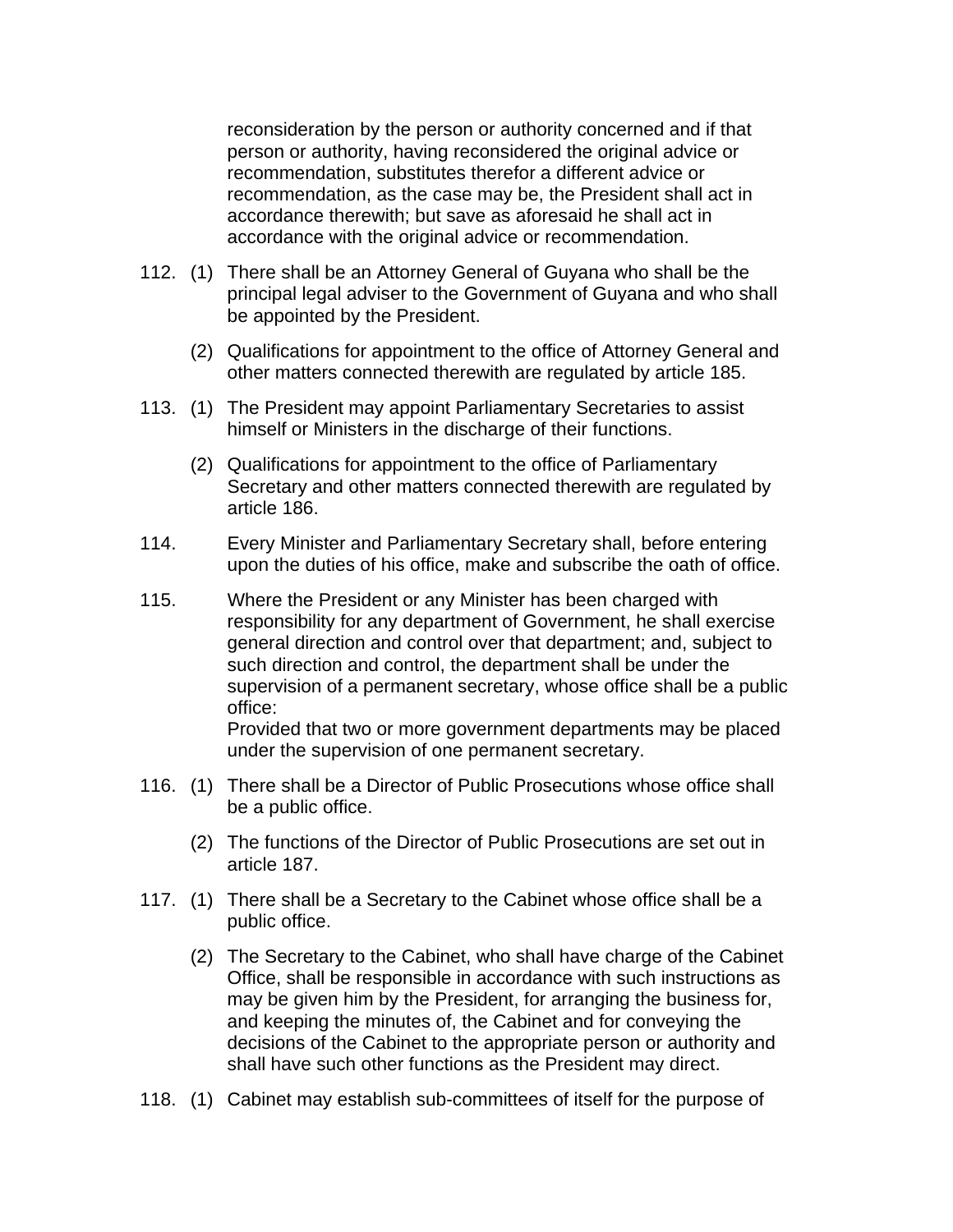attending to any of its responsibilities.

- (2) Cabinet may in particular establish a finance subcommittee of itself to be assisted by experts and advisers, including the Auditor General, and charge it with responsibility for supervising the financial affairs of the State and for instituting, monitoring and enforcing systems of financial control and discipline throughout the service of both central and local government, including the service of corporations, boards and agencies established by the Government.
- 119. Subject to any provision made by Parliament, the President may appoint standing committees consisting of such persons as he may deem fit for the purpose of reviewing of examining any aspect of national life and making recommendations or otherwise reporting thereon to the Government of to Parliament.
- 120. Subject to the provisions of this Constitution and of any other law, the President may constitute offices for Guyana, make appointments to any such office and terminate any such appointment.
- 121. The Prerogative of Mercy shall vest in the President and shall be exercised by him in accordance with the provisions of articles 191 to 196 (inclusive).
- 122. (1) There shall be an Ombudsman for Guyana.
	- (2) All matters relating to the appointment and functions of the Ombudsman and other matters connected therewith are regulated by articles 191 to 196 (inclusive).

## CHAPTER XI THE JUDICATURE

# **The Supreme Court of the Judicature**

- 123. (1) There shall be for Guyana a Supreme Court of Judicature consisting of a Court of Appeal and a High Court, with such jurisdiction and powers as are conferred on those Courts respectively by this Constitution or any other law.
	- (2) Each of those Courts shall be a superior court of record and, save as otherwise provided by Parliament, shall have all the powers of such a court.
	- (3) Parliament may confer on any court any part of the jurisdiction of and any powers conferred on the High Court by this Constitution or any other law.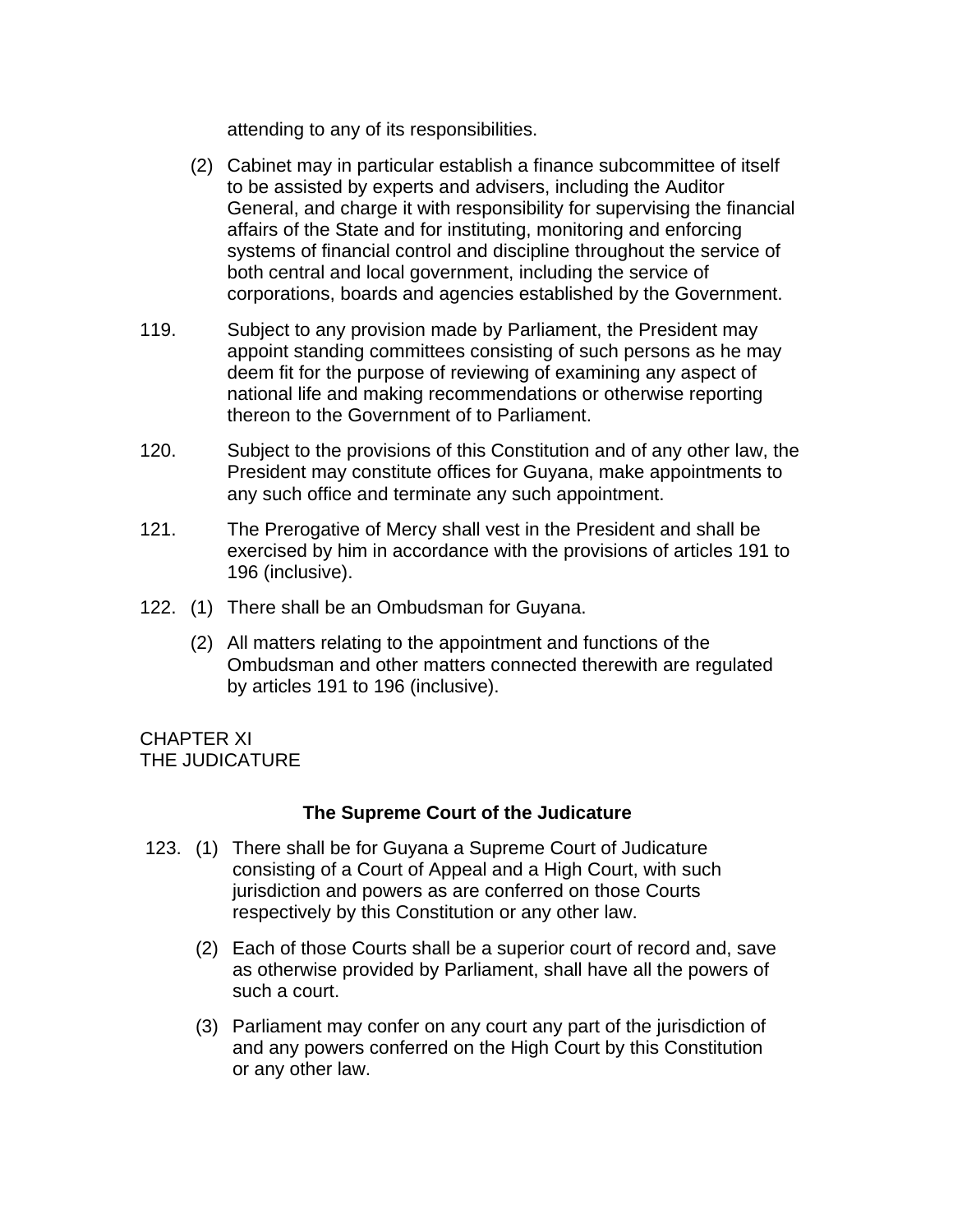- 124. The Judges of the Court of Appeal shall be the Chancellor, who shall be the President of the Court of Appeal, the Chief Justice and such number of Justices of Appeal as may be prescribed by Parliament.
- 125. The Judges of the High Court shall be the Chief Justice and such number of Puisne Judges as may be prescribed by Parliament.

### **Judges of the Supreme Court of Judicature**

- 126. Except as otherwise expressly provided or required by the context, in this Constitution the word "Judge" includes the Chancellor, the Chief Justice of Appeal and a Puisne Judge.
- 127. (1) The Chancellor and the Chief Justice shall be appointed by the President acting after consultation with the Minority Leader.
	- (2) If the office of Chancellor or Chief Justice is vacant or if the person holding the office of Chancellor is performing the functions of the office of President or is for any other reason unable to perform the functions of his office, or if the person holding the office of Chief Justice is for any reason unable to perform the functions of his office, then, until a person has been appointed to and has assumed the functions of such office or until the person holding such office has resumed those functions, as the case may be, those functions shall be performed by such other of the Judges as may be appointed by the President.
- 128. (1) The Judges, other than the Chancellor and the Chief Justice, shall be appointed by the President, acting in accordance with the advice of the Judicial Service Commission.
	- $(2)$  If
		- (a) the office of any such Judge is vacant;
		- (b) any such Judge is for any reason unable to perform the functions of his office;
		- (c) any such Judge is acting as Chancellor of Chief Justice or a Puisne Judge is acting as a Justice of Appeal; or
		- (d) the Chancellor advises the President that the state of business of the Court of Appeal or the High Court so requires;

the President, acting in accordance with the advice of the Judicial Service Commission, may appoint a person to act in the office of Justice of Appeal or Puisne Judge, as the case may require: Provided that a person may be so appointed notwithstanding that he has attained the age at which that office is required by article 197 to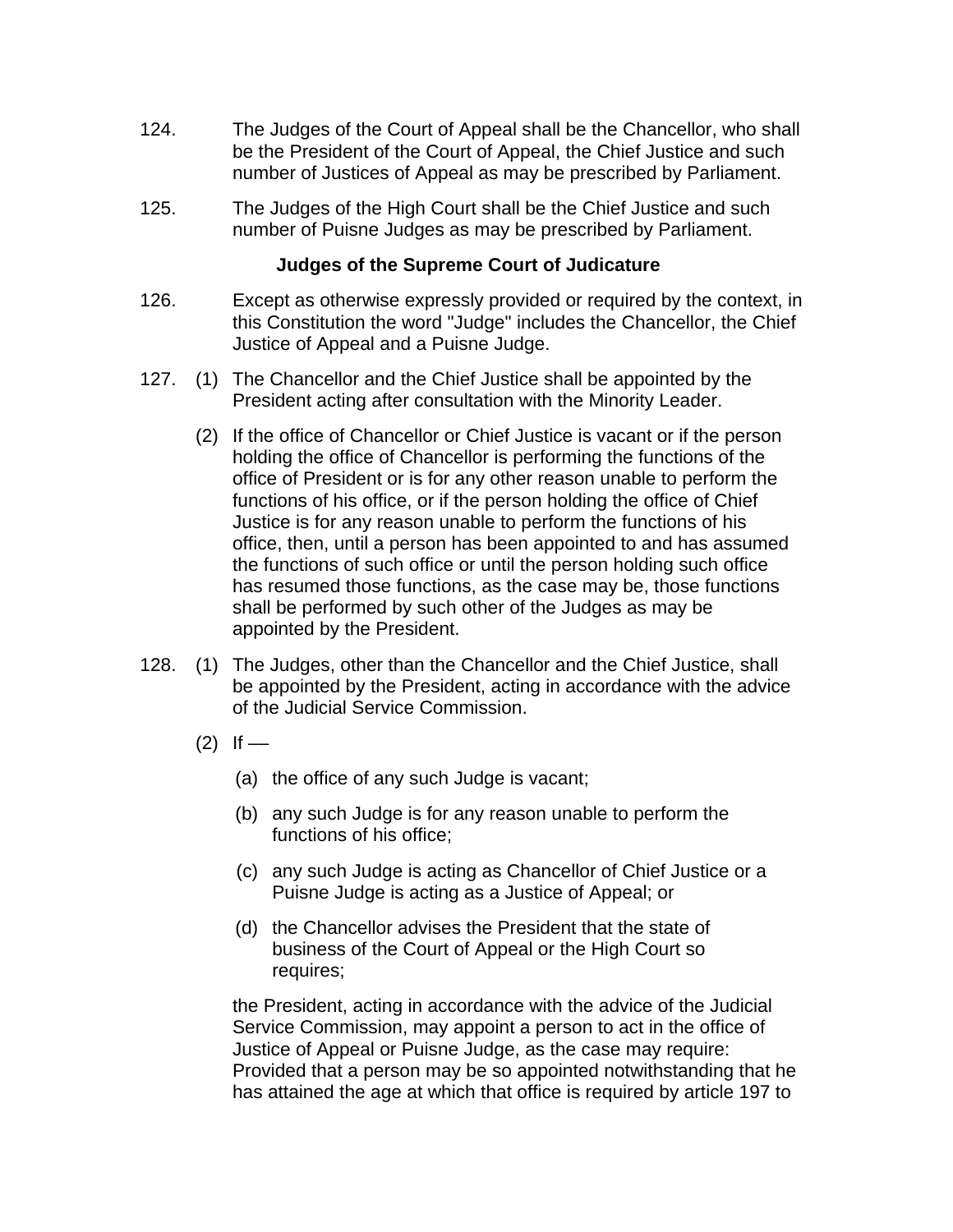be vacated by a holder thereof.

- (3) The appointment of any person under the preceding paragraph to act in the office of a Justice of Appeal or Puisne Judge shall continue to have effect until it is revoked by the President, actin g in accordance with the advice of the Judicial Service Commission.
- 129. (1) A person shall not be qualified to be appointed to hold or to act in the office of a Judge unless ––
	- (a) he is or has been a judge of a court having unlimited jurisdiction and criminal matters in some part of the Commonwealth or a court having jurisdiction in appeals from any such court; or
	- (b) he is qualified for admission as an attorney-at-law in Guyana and has been so qualified for such period as may be prescribed by Parliament.
	- (2) Parliament may prescribe different periods under subparagraph (b) of the preceding paragraph in relation to the offices of the different Judges mentioned in article 126.
- 130.  $(1)$  Parliament may make provision for the exercise of  $-$ 
	- (a) the jurisdiction and powers of a Justice of Appeal by such Puisne Judge as may be requested by the Chancellor to sit as an additional Justice of Appeal at sittings of the Court of Appeal; and
	- (b) the jurisdiction and powers of a Puisne Judge by such Justice of Appeal as may be requested by the Chancellor to sit an additional Puisne Judge.
	- (2) Article 132 shall not apply to a Justice of Appeal or a Puisne Judge in the carrying out by him of any function pursuant to paragraph (1).
- 131. Judges shall have full security of office as provided for in article 197.
- 132. A Judge shall not enter upon the duties of his office unless he has taken and subscribed the oath of office.

## **Appeals**

- 133. (1) An appeal to the Court of Appeal shall lie as of right from decisions of the High Court in the following cases, that is to say ––
	- (a) final decisions in any civil or criminal proceedings on questions as to the interpretation of this Constitution; and
	- (b) final decisions given in exercise of the jurisdiction conferred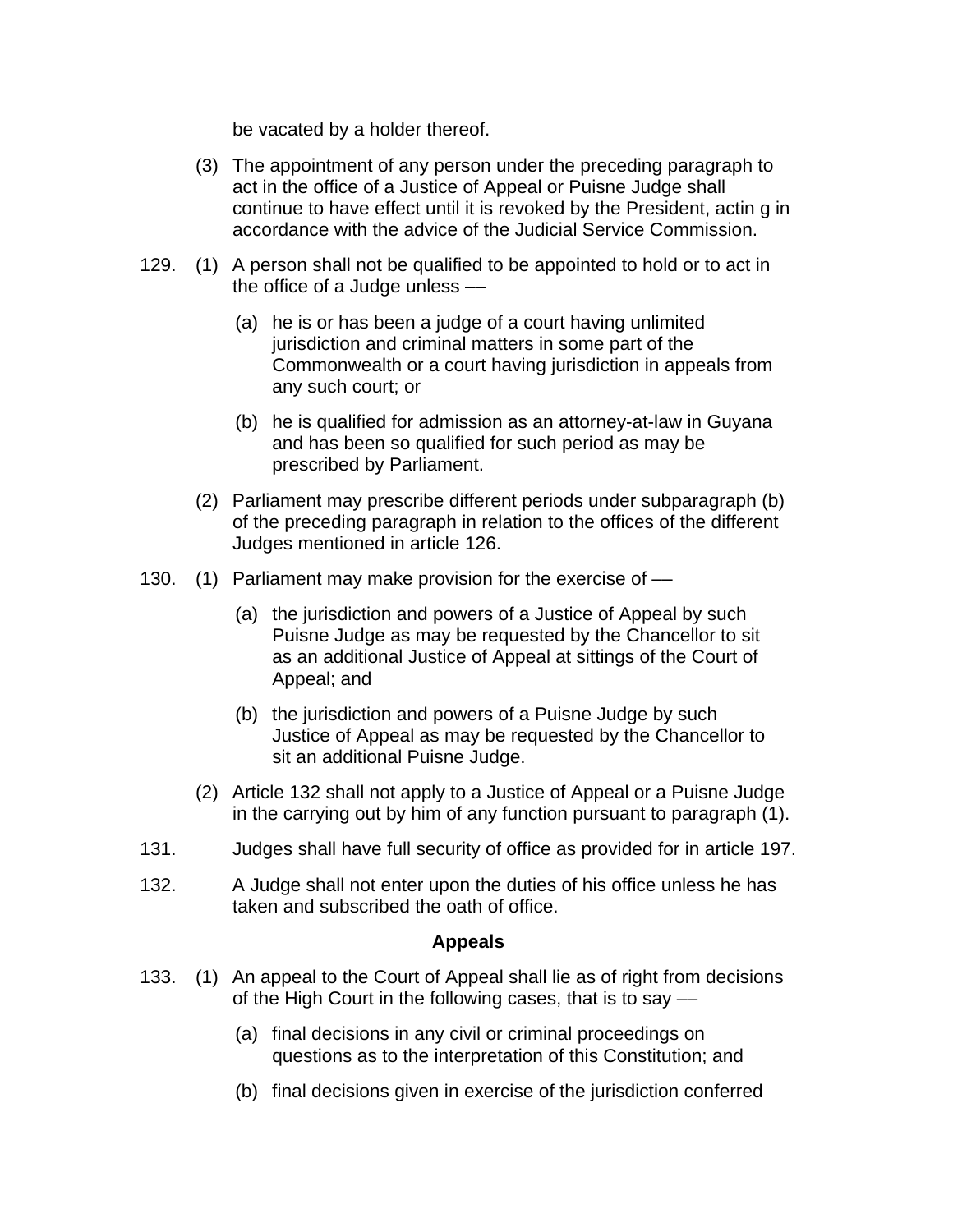on the High Court by article 153 (which related to the enforcement of fundamental rights and freedoms).

(2) Nothing in paragraph (1) shall apply to the matters for which provision is made by article 163.

CHAPTER XII

THE SERVICE OF COMMISSIONS

- 134. (1) There shall be a Judicial Service Commission for Guyana.
	- (2) The composition and functions of the Judicial Service Commission are set out in articles 198 and 199.
- 135. (1) There shall be a Public Service Commission for Guyana.
	- (2) The composition and functions of the Public Service Commission are set out in article 200 to 205 (inclusive).
- 136. (1) There shall be a Teaching Service Commission for Guyana.
	- (2) The composition and functions of the Teaching Service Commission are set out in articles 207, 208 and 209.
- 137. (1) There shall be a Police Service Commission for Guyana.
	- (2) The composition and functions of the Police Service Commission are set out in articles 210, 211 and 212.

## TITLE 1

PROTECTION OF FUNDAMENTAL RIGHTS AND FREEDOMS OF THE INDIVIDUAL

- 138. (1) No person shall be deprived of his life intentionally save in execution of the sentence of a court in respect of an offense under the law of Guyana of which he has been convicted.
	- (2) Without prejudice to any liability for a contravention of any other law with respect to the use of force in such cases as are hereinafter mentioned, a person shall not be regarded as having bee n deprived of his life in contravention of this article if he dies as the result of the use of force to such extent as is reasonably justifiable in the circumstances of the case -
		- (a) for the defense of any person from violence or for the defense of property;
		- (b) in order to effect a lawful arrest or to prevent the escape of a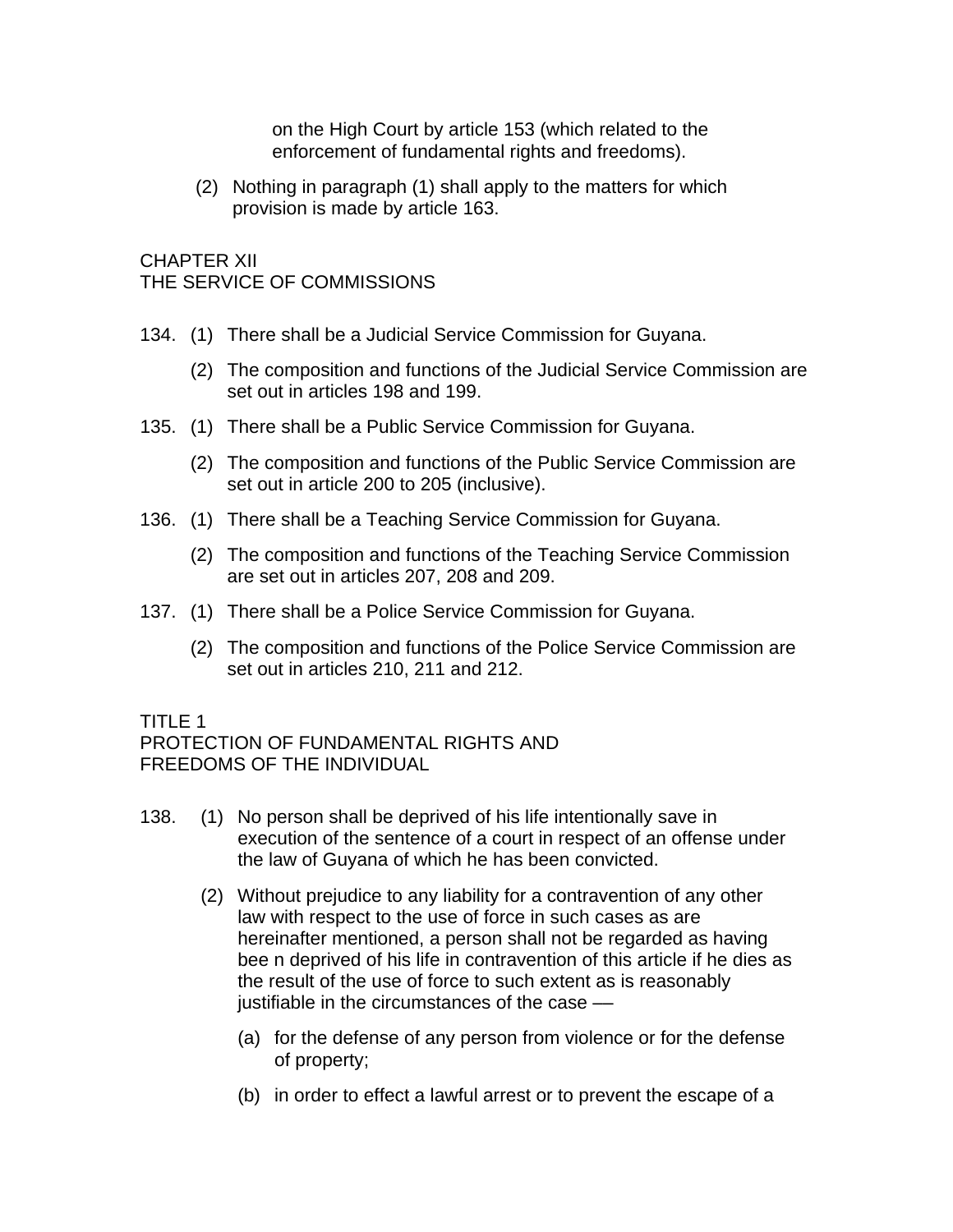person lawfully detained;

- (c) for the purpose of suppressing a riot, insurrection or mutiny; or
- (d) in order to prevent the commission by that person of a criminal offense,

or if he dies as the result of a lawful act of war.

- 139. (1) No person shall be deprived of his personal liberty save as may be authorised by law in any of the following cases, that is to say  $-$ 
	- (a) in execution of the sentence or order of a court, whether established for Guyana or some other country, in respect of a criminal offense of which he has been convicted;
	- (b) in execution of an order of the High Court of the Court of Appeal of such other court as may be prescribed by Parliament punishing him for contempt of any such court or of another cour t or tribunal;
	- (c) in execution of the order of a court made to secure the fulfillment of any obligation imposed on him by law;
	- (d) for the purpose of bringing him before a court in execution of the order of a court;
	- (e) upon reasonable suspicion of his having committed, or being about to commit, a criminal offense under the law of Guyana;
	- (f) in the case of a person who has not attained the age of eighteen years, under the order of a court or with the consent of his parent or guardian, for the purpose of his education or welfare;
	- (g) for the purpose of preventing the spread of an infectious or contagious disease;
	- (h) in the case of a person who is, or is reasonably suspected to be, of unsound mind, addicted to drugs or alcohol, or a vagrant, for the purpose of his care or treatment or the protection of the community;
	- (i) for the purpose of preventing the unlawful entry of that person into Guyana, or for the purpose of effecting expulsion, extradition or other lawful removal of that person from Guyana or for the purpose of restricting that person while he is being conveyed through Guyana in the course of his extradition or removal as a convicted prisoner from one country to another;
	- (j) to such extent as may be necessary in the execution of a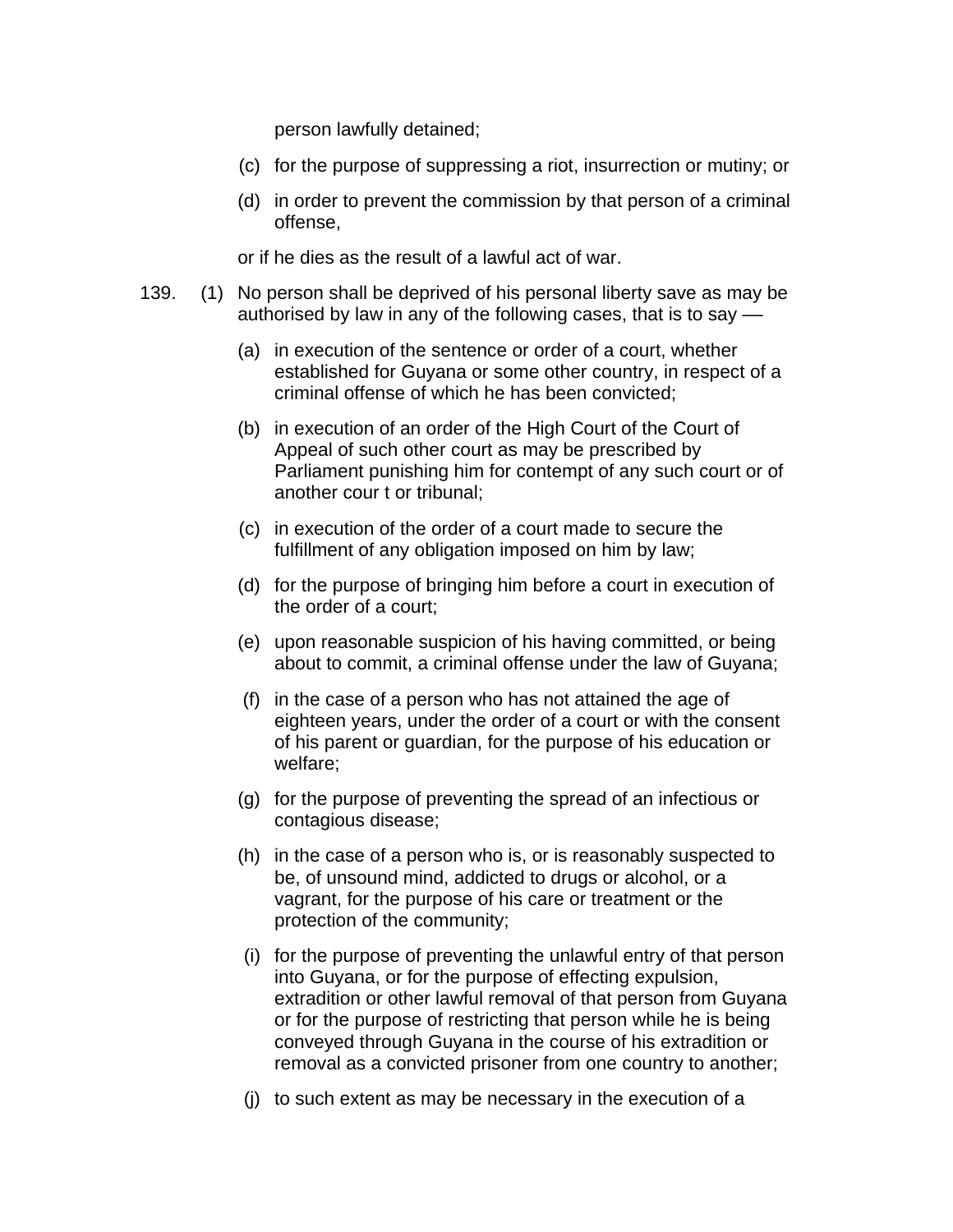lawful order requiring that person to remain within a specified area within Guyana or prohibiting him from being within such an area, or to such extent as may be reasonably justifiable for the taking of proceedings against that person with a view to the making of any such order or relating to such an order after it has been made or to such extent as may be reasonably justifiable for restraining that person during any visit that he is permitted to make to any part of Guyana in which, in consequence of any such order, his presence would otherwise be unlawful;

- (k) subject to the provisions of the next following paragraph, for the purposes of his preventive detention;
- (l) for the purpose of his being called up for national service.
- (2) (a) No law providing for preventive detention shall authorise the detention of a person for a longer period than three months unless a tribunal established for the purposes of this paragraph has reported before the expiration of the said period of three months that there is, in its opinion, sufficient cause for such detention.
	- (b) The references in subparagraph (a) to a period of three months include references to any lesser period that amount in the aggregate to three months: Provided that no two such lesser periods shall be aggregated for this purpose if the period between the expiration of the first and the commencement of the second is more than one month.
	- (c) A person who has been detained by virtue of the provisions of any law providing for preventive detention and who has been released from detention in consequence of a report of a tribun al established for the purposes of this paragraph that there is, in its opinion, insufficient cause for his detention shall not be again detained by virtue of such provisions within the period of six months from his release on the same grounds as he was o riginally detained.
	- (d) For the purposes of subparagraph (c) a person shall be deemed to have been detained on the same grounds as he was originally detained unless a tribunal established as aforesaid has rep orted that, in its opinion, there appears prima facie, to be new and reasonable grounds for the detention and the giving of any such report shall be without prejudice to the provisions of subparagraph (a).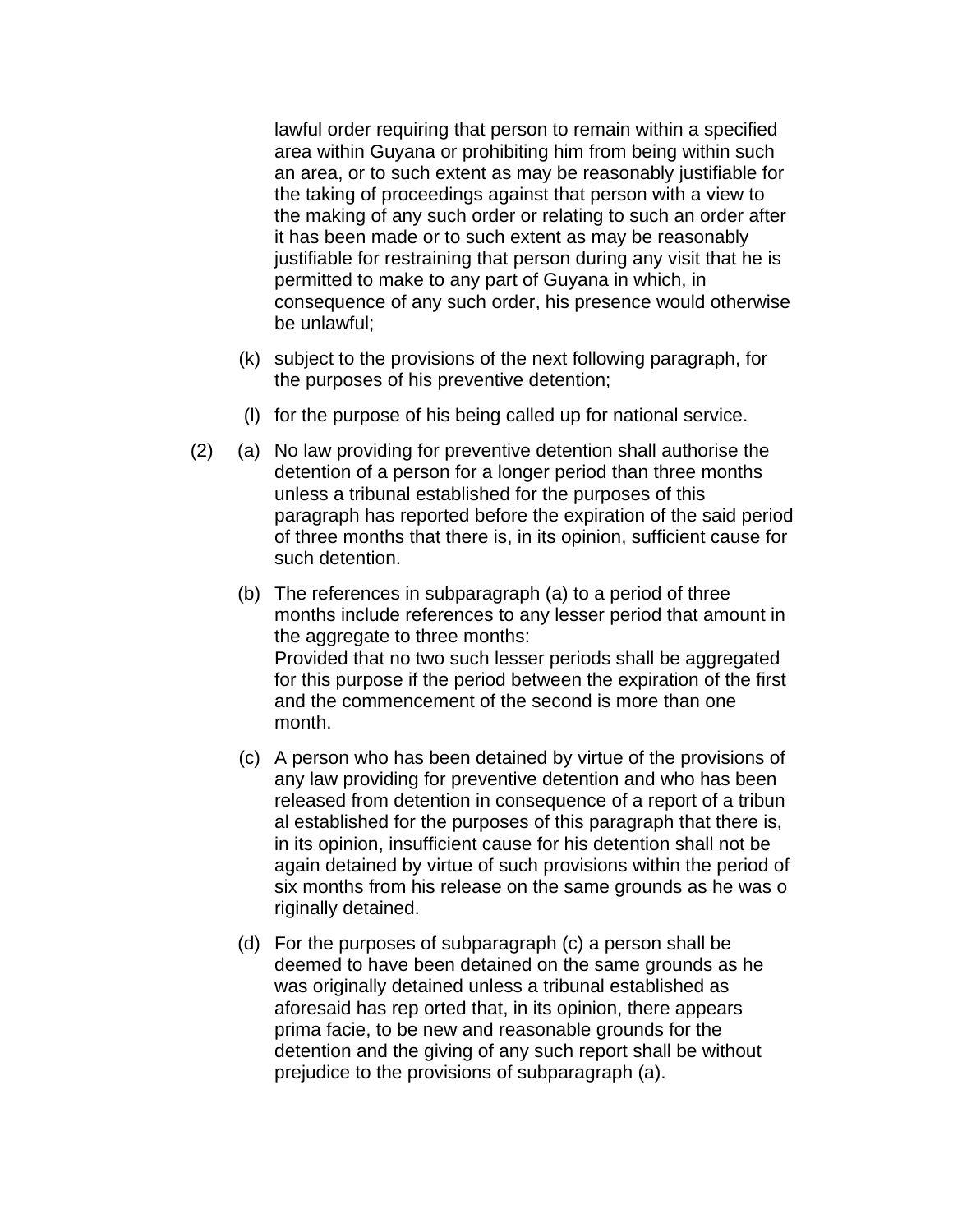- (e) A tribunal established for the purposes of this paragraph shall be established by law and shall consist of persons who are Judges of the Supreme Court of Judicature or who are qualifie d to be appointed as Puisne Judges of the High Court.
- (3) Any person who is arrested or detained shall be informed as soon as reasonably practicable, in a language that he understands, of the reasons for his arrest of detention and shall be permitted, at his own expense, to retain and instruct without delay a legal adviser of his own choice, being a person entitled to practice in Guyana as an attorney-at-law, and to hold communication with him.
- (4) any person who is arrested or detained ––
	- (a) for the purpose of bringing him before a court in execution of the order of the court; or
	- (b) upon reasonable suspicion of his having committed or being about to commit a criminal offense and who is not released, shall be brought before a court as soon as is reasonably practica ble; and if any person arrested or detained upon reasonable suspicion of his having committed or being about to commit a criminal offense is not tried within a reasonable time, thin, without prejudice to any further proceedings which may be brought agains t him, he shall be released either unconditionally or upon reasonable conditions, including in particular such conditions as are reasonably necessary to ensure that he appears at a later date for trial or for proceedings preliminary to trial.
- (5) Any person who is unlawfully arrested or detained by any other person shall be entitled to compensation therefor from that other person.
- (6) Nothing in the provisions of paragraphs (3) and (4) shall apply to any person arrested or detained by virtue of the provisions of any law providing for preventive detention except in so far as the provisions of the said paragraph (3) require that he shall be permitted to retain and instruct a legal adviser and to hold communication with him.
- 140. (1) No person shall be held in slavery or servitude.
	- (2) No person shall be required to perform forced labour.
	- (3) For the purposes of this article, the expression "forced labour" does not include ––
		- (a) any labour required in consequence of the sentence or order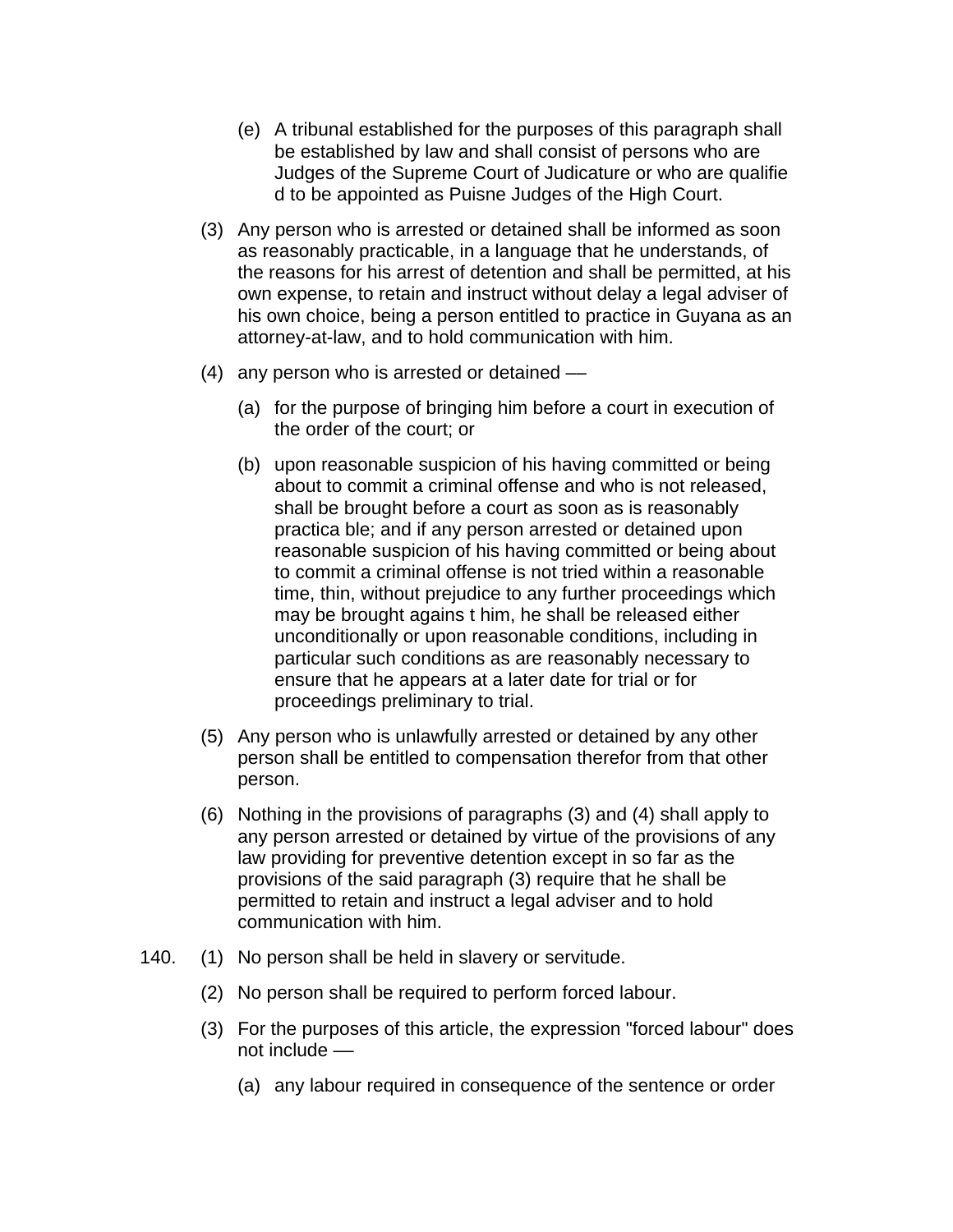of a court;

- (b) any labour required of any person while he is lawfully detained that, though not required in consequence of the sentence or order of a court, is reasonably necessary in the interests o f hygiene or for the maintenance of the place at which he is detained;
- (c) any labour required of a member of a disciplined force in pursuance of his duties as such or, in the case of a person who has conscientious objections to service as a member of a naval , military or air force, any labour that person is required by law to perform in place of such service; or
- (d) any labour required during any period when Guyana is at war or in the event of any hurricane, earthquake, flood, fire or other like calamity that threatens the life or well-being of th e community to the extent that the requiring of such labour is reasonably justifiable, in the circumstances of any situation arising or existing during that period or as a result of that calamity, for the purpose of dealing with that situation.
- 141. (1) No person shall be subjected to torture or to inhuman or degrading punishment or other treatment.
	- (2) Nothing contained in or done under the authority of any law shall be held to be inconsistent with or in contravention of this article to the extent that the law in question authorises the infli ction of any punishment of the administration of any treatment that was lawful in Guyana immediately before the commencement of this Constitution.

### **Amended by Act No. 9 of 1984.**

142. (1) No property of any description shall be compulsory taken possession of, and no interest in or right over property of any description shall be compulsory acquired, except by or under the authority of a written law -

#### **Amended by Act No. 1 of 1988.**

(a) providing for compensation for the property or any interest in or right over property so possessed or acquired and specifing the principles on which the compensation is to be determine d and given; and

#### **Amended by Act No. 23 of 1990.**

(b) giving to any person claiming such compensation a right of access, either directly or by way of appeal, for the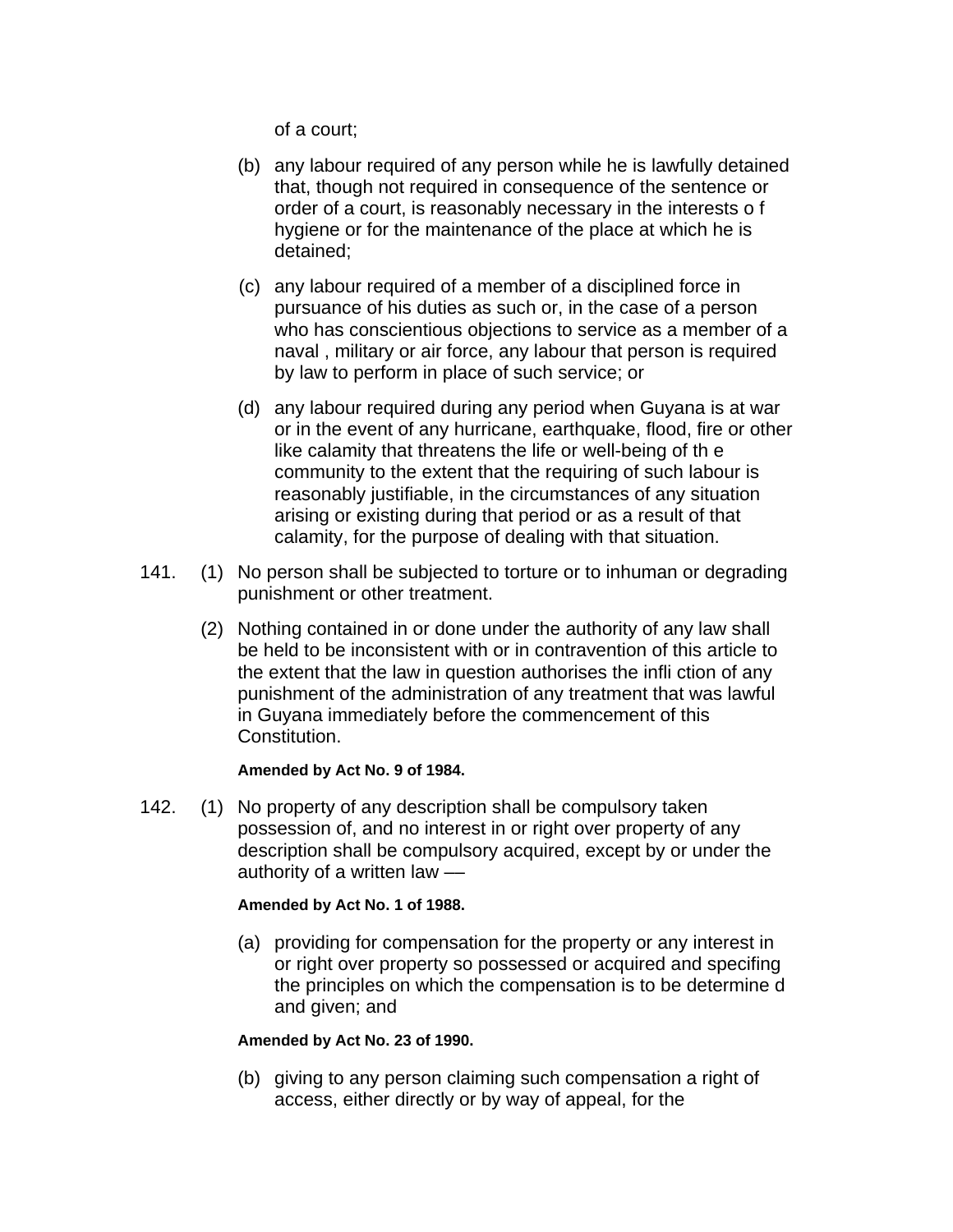determination of his interest in or right over the property and the amou nt of compensation, to the High Court

- (2) Nothing contained in or done under the authority of any law shall be held to be inconsistent with or in contravention of the preceding paragraph ––
	- (a) to the extent that the law in question makes provision for the taking of possession or acquisition of any property ––
		- (i) in satisfaction of any tax, duty, rate, cess or other impost;
		- (ii) by way of penalty for breach of the law, whether under civil process or after conviction of a criminal offense under the law of Guyana;
		- (iii) as an incident of a lease, tenancy, mortgage, charge, bill of sale, pledge, contract, grant, permission or license;
		- (iv) in the execution of judgments or orders of a court in proceedings for the determination of civil rights or obligations;
		- (v) in circumstances where it is reasonably necessary so to do because the property is in a dangerous state or injurious to the health of human beings, animals or plants;
		- (vi) in consequence of any law with respect to the limitations of actions;
		- (vii) for so long only as may be necessary for the purposes of any examination, investigation, trial or inquiry or, in the case of land, for the purposes of the carrying out thereon of work of social conservation or the conservation of other natural resources or work relating to agricultural development or improvement;
		- (viii) which is not beneficially occupied or which, if it is beneficially occupied or which, if it is beneficially occupied, is not so occupied by the holder of the title to the land or by any member of his family; or
		- (ix) in consequence of any law requiring an employer to remunerate his employee during any period of compulsory national service which the employee has undertaken; or
	- (b) to the extent that the law in question makes provision for the taking of possession or acquisition of ––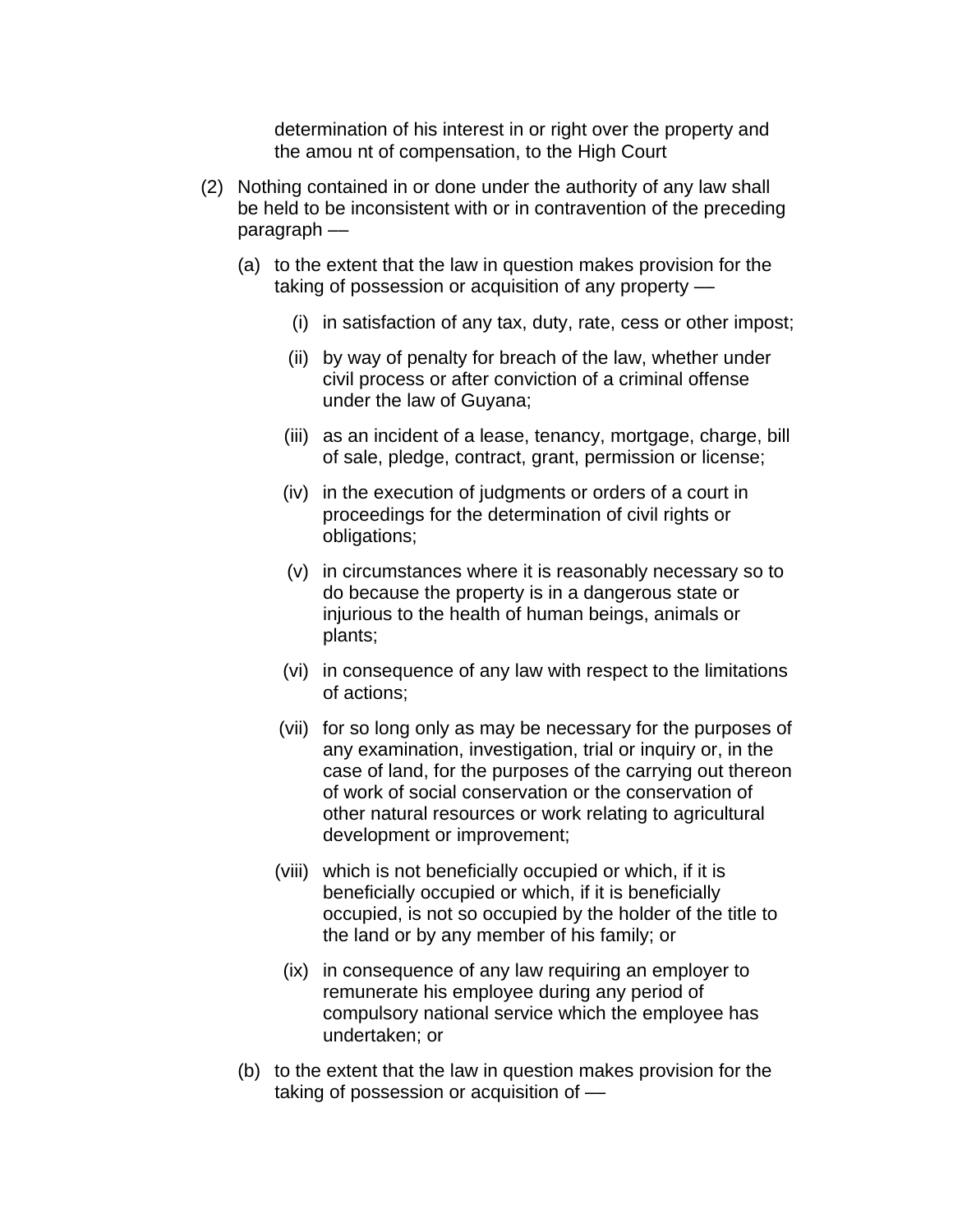- (i) property of the Amerindians of Guyana for the purpose of its care, protection and management or any right, title or interest held by any person in or over any lands situated in an Ameri ndian District, Area or Village established under the Amerindian Act for the purpose of effecting the termination or transfer thereof for the benefit of an Amerindian community;
- (ii) Enemy property;
- (iii) property of a deceased person, a person of unsound mind or a person who has not attained the age of eighteen years, for the purpose of its administration for the benefit of the person s entitled to the beneficial interest therein;
- (iv) property of a person adjudged insolvent of a body corporate in liquidation, for the purpose of its administration for the benefit of the creditors of the insolent person or body corpor ate and, subject thereto, for the benefit of other persons entitled to the beneficial interest in the property;
- (v) property subject to a trust, for the purpose of vesting the property in persons appointed as trustees under the instrument creating the trust of by a court or, by order of a court for t he purpose of giving effect to the trust; or
- (vi) property to be used by the State for the purpose of providing, maintaining and managing any place of education, where the property was being used as a place of education at any time du ring 1976 and prior to the coming into operation of the law in question.
- (3) Nothing in this article shall be construed as affecting the making or operation of any law ––
	- (i) so far as it provides for the orderly marketing or production or growth or extraction of any agricultural product or mineral or any article or thing prepared for market or manufactured therefor or for the reasonable restriction of the use of any property in the interest of safeguarding the interests of others of the protection of tenants, licenses or others having rights in or over such property;
	- (ii) so far as it provides for the making of contributions compulsory by workers to any industrial scheme or workers' organisation intended to work or provide for the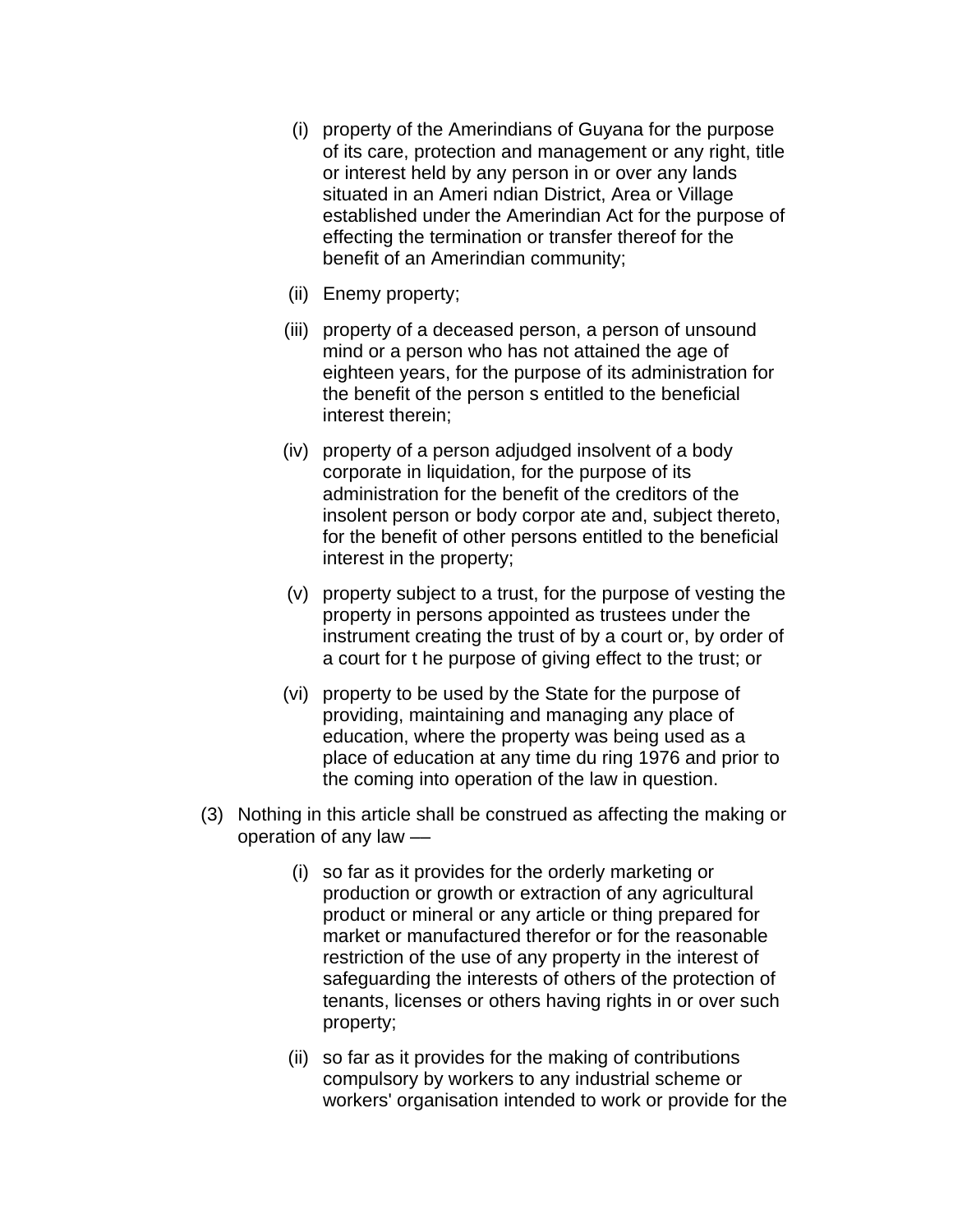benefit or welfare of such workers or of their fellow workers or of any relatives and dependents of any of them; or

- (iii) for the compulsory taking of possession in the public interest of any property of the compulsory acquisition in the public interest of any interest in or fight over property, where th at property, interest or right is held by a body corporate established directly by law for public purposes in which moneys provided by Parliament of by any Legislature previously established for the territory of Guyana have been invested.
- 143. (1) Except with his own consent, no person shall be subjected to the search of his person or his property or the entry by others on his premises.
	- (2) Nothing contained in or done under the authority of any law shall be held to be inconsistent with or in contravention of this article to the extent that the law in question makes provision  $-$ 
		- (a) that is reasonably required in the interests of defense, public safety, public order, public morality, public health, town or country planning, the development or utilisation of any ot her property in such manner as to promote the public benefit;
		- (b) that is reasonably required for the purpose of protecting the rights or freedoms of other persons;
		- (c) that authorises an officer of agent of the Government of Guyana, or of a local democratic organ or of a body corporate established directly by law for public purposes to enter on the p remises of any person in order to inspect those premises or anything thereon for the purpose of any tax, duty, rate, cess or other impost or in order to carry out work connected with any property that is lawfully connected with any property that is lawful ly on those premises and that belongs to that Government, local democratic organ or body corporate, as the case may be, or for the purpose of obtaining of verifying information required for compiling national statistics or required for the purposes of pla nning, management and development of the national economy; or
		- (d) that authorises, for the purpose of enforcing the judgment or order of a court in any proceedings, the entry upon any premises by order of a court.
- 144. (1) If any person is charged with a criminal offense, then, unless the charge is withdrawn, the case shall be afforded a fair hearing within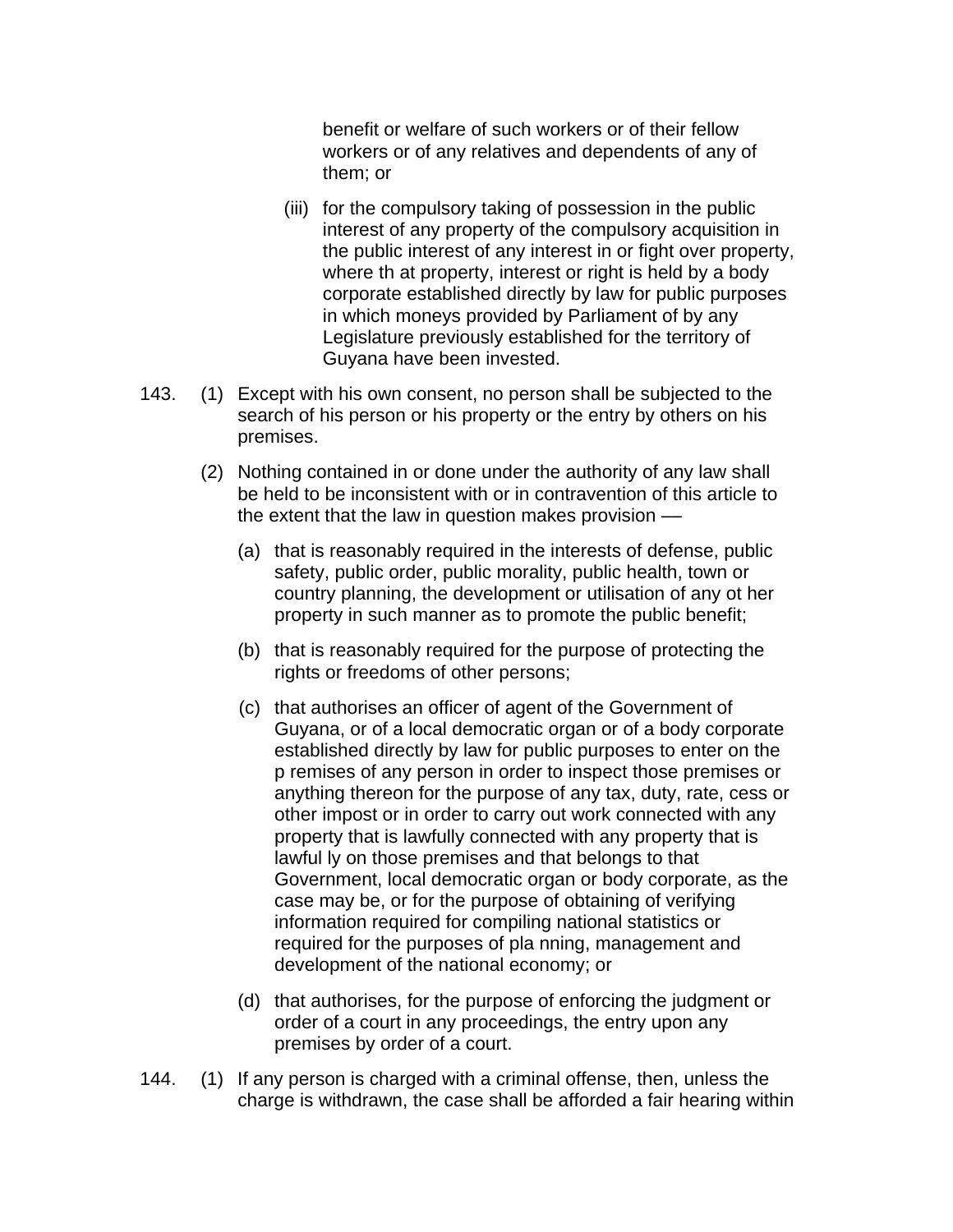a reasonable time by an independent and impartial court established by law.

- (2) It shall be the duty of a court to ascertain the truth in every case provided that every person who is charged with a criminal offense ––
	- (a) shall be presumed to be innocent until he is proved or has pleaded guilty;
	- (b) shall be informed as soon as reasonably practicable, in a language that he understands and in detail, of the nature of the offense charged;
	- (c) shall be given adequate time and facilities for the preparation of his defence;
	- (d) shall be permitted to defend himself before the court in person or by legal representative of his own choice;
	- (e) shall be afforded facilities to examine in person or by his legal representative the witnesses called by the prosecution before the court and to obtain the attendance and carry out the examination of witnesses to testify on his behalf before the court on the same conditions as those applying to witnesses called by the prosecution; and
	- (f) shall be permitted to have without payment the assistance of an interpreter if he cannot understand the language used at the trial of the charge,

and, except with his consent, the trial shall not take place in his absence unless he so conducts himself as to render the continuance of the proceedings in his presence impracticable and the court has ordere d him to be removed and the trial to proceed in his absence or he fails without reasonable excuse (the proof whereof shall lie on him) to attend court.

- (3) When a person is tried for any criminal offense, the accused person or any person authorised by him in that behalf shall, if he so requires and subject to payment of such reasonable fee as may be prescribed by law, be given within a reasonable time after judgment a copy for the use of the accused person of any record of the proceedings made by or on behalf of the court.
- (4) No person shall be held to be guilty of a criminal offense on account of any act or omission that did not, at the time it took place, constitute such an offense, and no penalty shall be imposed for any criminal offense that is more severe in degree or nature that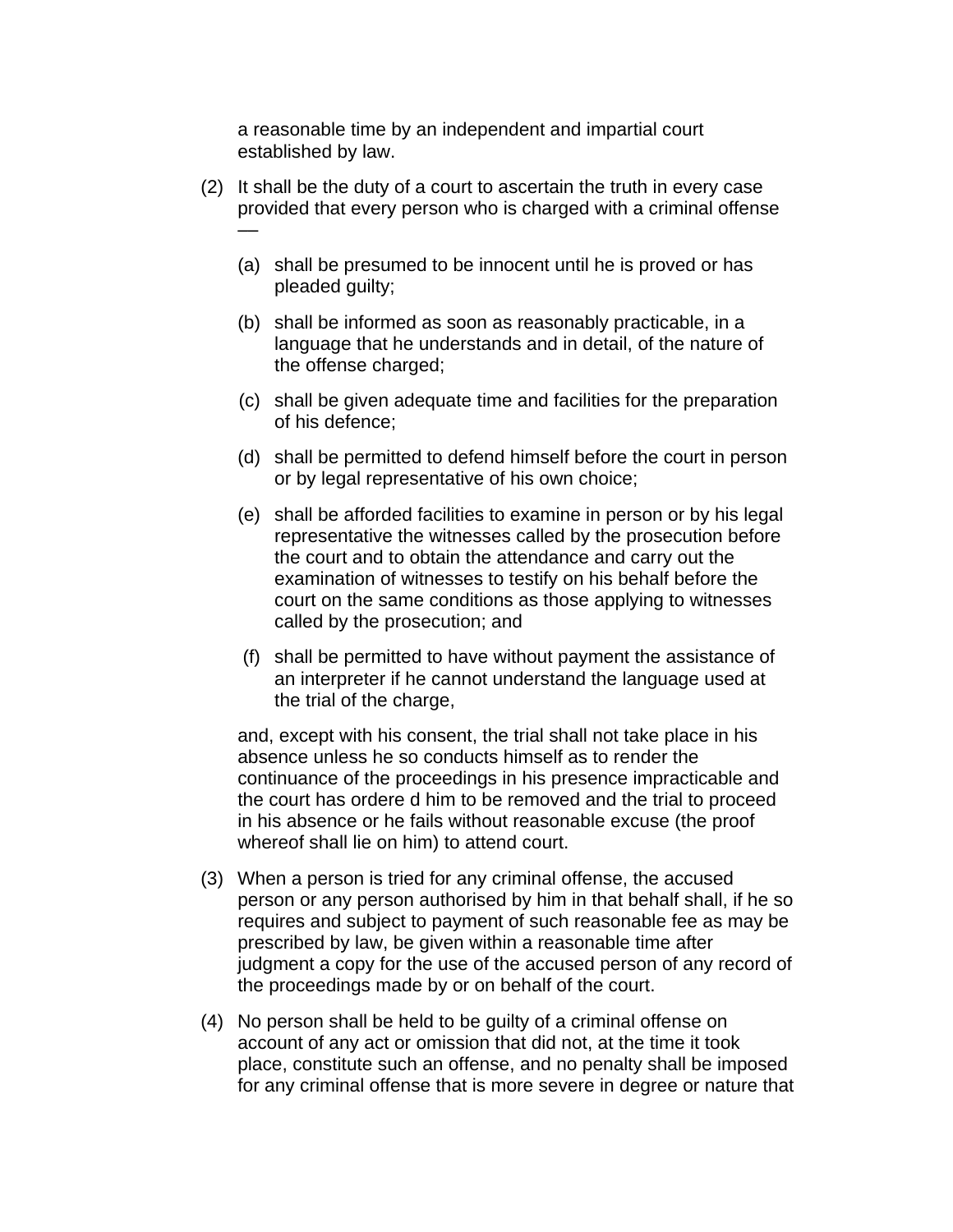the most severe penalty that might have been imposed for that offense at the time when it was committed.

- (5) No person who shows that he has been tried by a competent court for a criminal offense and either convicted of acquitted shall again be tried for that offense or for any other criminal offense of which he could have been convicted at the trial for that offense, save upon the order of a superior court in the course of appeal proceedings relating to the conviction or acquittal.
- (6) No person shall be tried for a criminal offense if he shows that he has been granted a pardon for that offense.
- (7) No person who is tried for a criminal offense shall be compelled to give evidence at the trial.
- (8) Any court of other tribunal prescribed by law for the determination of the existence or extent of any civil right or obligation shall be established by law and shall be independent and impartia l; and where proceedings for such a determination are instituted by any person before such a court or other tribunal, the case shall be given a fair hearing within a reasonable time.
- (9) Except with the agreement of all the parties thereto, all proceedings of every court and proceedings for the determination of the existence or extent of any civil right or obligation before any other tribunal, including the announcement of the decision of the court or other tribunal, shall be held in public.
- (10) Nothing in the preceding paragraph shall prevent the court of other tribunal from excluding from the proceedings persons other than the parties thereto and their legal representatives to such extent as the court or other tribunal ––
	- (a) may by law be empowered so to do and may consider necessary or expedient in circumstances where publicity would prejudice the interests of justice or in interlocutory proceedings or in the interes ts of decency, public morality, the welfare of persons under the age of eighteen years or the protection of the private lives of persons concerned in the proceedings; or
	- (b) may by law be empowered or required so to do in the interests of defense, public safety or public order.
- (11) Nothing contained in or done under the authority of any law shall be held to be inconsistent with or in contravention of ––
	- (a) paragraph (2) (a) to the extent that the law in question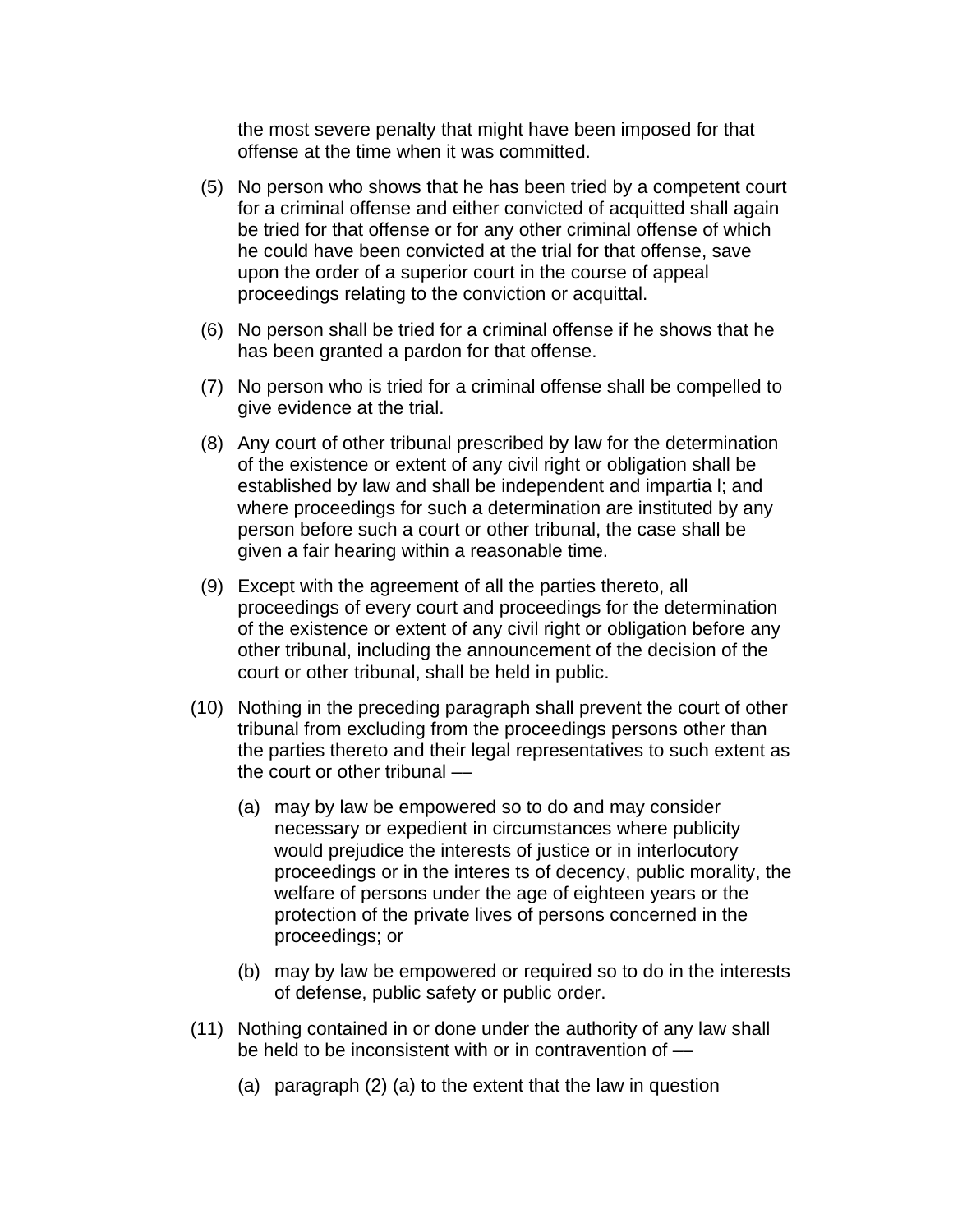imposes upon any person charged with a criminal offense the burden of proving particular facts;

- (b) paragraph (2) (e) to the extent that the law in question imposes conditions that must be satisfied if witnesses called to testify on behalf of an accused person are to be paid their ex penses out of public funds; or
- (c) paragraph (5) to the extent that the law in question authorises a court to try a member of a disciplined force for a criminal offense notwithstanding any trial and conviction or acquit tal of that member under the disciplinary law of that force, so, however, that any court so trying such a member and convicting him shall, in sentencing him to any punishment, take into account any punishment awarded him under that disciplinary law.
- (12) In the case of any person who is held in lawful detention, the provisions of paragraph (1), paragraph (2) (d) and a criminal offense under the law regulating the discipline of persons held in such detention.
- (13) Nothing contained in paragraph (2) (d) shall be construed as entitling a person to legal representation at public expense but, subject thereto, it shall be the duty of the State to ensure that every person charged with a criminal offense is given a fair trial and accordingly to make provision for legal aid to be given in suitable cases.
- (14) In this article, "criminal offense" means a criminal offense under the law of Guyana.
- 145. (1) Except with his own consent, no person shall be hindered in the enjoyment of his of conscience, and for the purposes of this article the said freedom to change his religion or belief, and freedom, either alone or in community with others, and both in public and in private, to manifest and propagate his religion or belief in worship, teaching, practice and observance.
	- (2) No religious community shall be prevented from providing religious instruction for persons of that community.
	- (3) Except with his own consent (or, if he is a person who has not attained the age of eighteen years, the consent of his guardian), no person attending any place of education shall be required to receive religious instruction or to take part in or attend any religious ceremony or observance if that instruction, ceremony or observance relates to a religion which is not his own.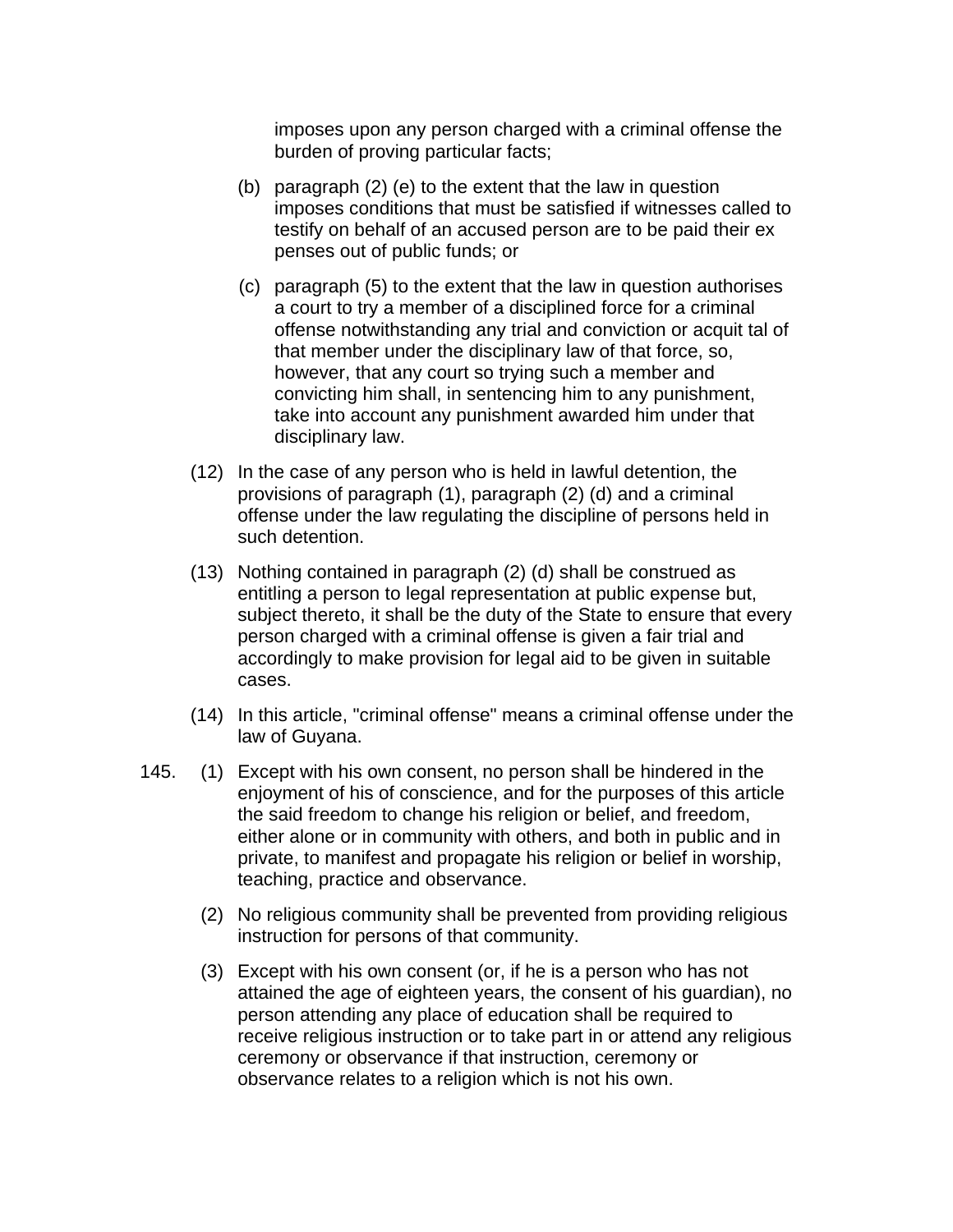- (4) No person shall be compelled to take any oath which is contrary to his religion or belief or to take any oath in a manner which is contrary to his religion or belief.
- (5) Nothing contained in or done under the authority of any law shall be held to be inconsistent with or in contravention of this article to the extent that the law in question makes provisions ––
	- (a) which is reasonably required ––
		- (i) in the interests of defense, public safety, public order, public morality or public health; or
		- (ii) for the purpose of protecting the rights and freedoms of other persons, including the right to observe and practice any religion without the unsolicited intervention of membe rs of any other religion; or
	- (b) with respect to standards or qualifications to be required in relation to places of education including any instruction (not being religious instruction) given at such places.
- (6) References in this article to a religion shall be construed as including references to a religious denomination, and cognate expressions shall be construed accordingly.
- 146. (1) Except with his own consent, no person shall be hindered in the enjoyment of his freedom of expression, that is to say, freedom to hold opinions without interference, freedo m to receive ideas and information without interference, freedom to communicate ideas and information without interference and freedom from interference with his correspondence.
	- (2) Nothing contained in or done under the authority of any law shall be held to be inconsistent with or in contravention of this article to the extent that the law in question makes provision ––
		- (a) that is reasonably required in the interests of defense, public safety, public order, public morality or public health;
		- (b) that is reasonably required for the purpose of protecting the reputation, rights, and freedoms of other persons or the private lives of persons concerned in legal proceedings, preventi ng the disclosure of information received in confidence, maintaining the authority and independence of the courts, regulating the technical administration or the technical operation of telephony, telegraphy, posts, wireless broadcasting or television, or ensuring fairness and balance in the dissemination of information to the public; or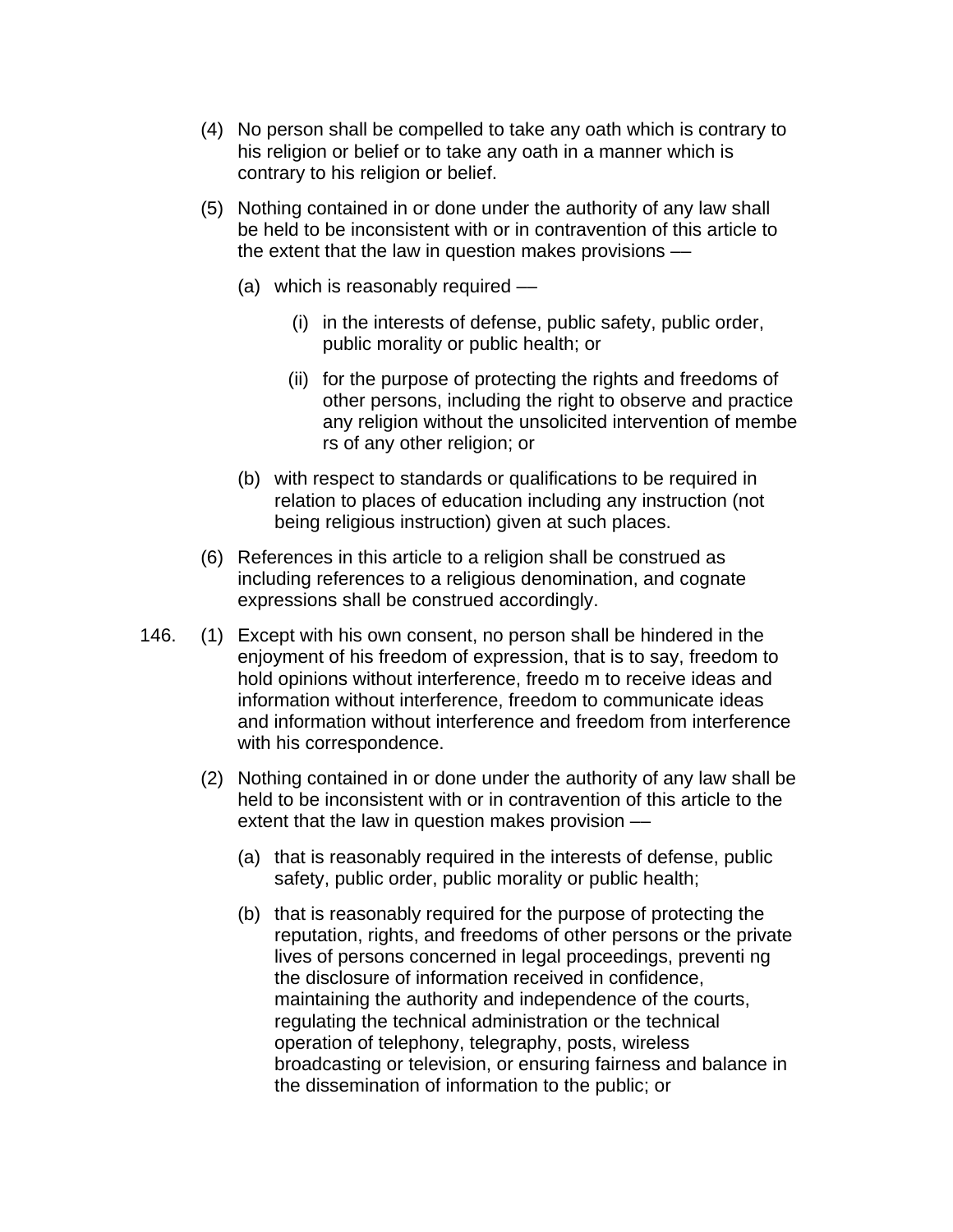- (c) that imposes restrictions upon public officers or officers of any corporate body established on behalf of the public or owned by or on behalf of the Government of Guyana.
- 147. (1) Except with his own consent, no person shall be hindered in the enjoyment of his freedom of assembly and association, that is to say, his right to assemble freely and associate with other persons and in particular to form or belong to political parties or to form or belong to trade unions or other associations for the protection of his interests.
	- (2) Nothing contained in or done under the authority of any law shall be held to be inconsistent with or in contravention of this article to the extent that the law in question makes provision -
		- (a) that is reasonably required in the interests of defence, public safety, public order, public morality or public health; or
		- (b) that is reasonably required for the purpose or protecting the rights or freedoms of other persons; or
		- (c) that imposes restrictions upon public officers; or
		- (d) that imposes an obligation on workers to become contributors to any industrial scheme or workers' organisation intended to work or provide for the benefit or welfare of such workers or of their fellow workers or of any relatives and dependents of any of them.
- 148. (1) No person shall be deprived of his freedom of movement, that is to say, the right to move freely throughout Guyana, the right to reside in any part of Guyana, the right to enter Guyana, the right to leave Guyana and immunity from expulsion from Guyana.
	- (2) Any restriction on a person's freedom of movement that is involved in his lawful detention shall not be held to be inconsistent with or in contravention of this article.
	- (3) Nothing contained in or done under the authority of any law shall be held to be inconsistent with or in contravention of this article to the extent that the law in question makes provision ––
		- (a) for the imposition of restrictions on the movement or residence within Guyana of any person or on any person's right to leave Guyana that are reasonably required in the interests of de fence, public safety or public order or for the purpose of preventing the subversion of democratic institutions in Guyana;
		- (b) for the imposition of restriction on the movement or residence within Guyana or on the right to leave Guyana of persons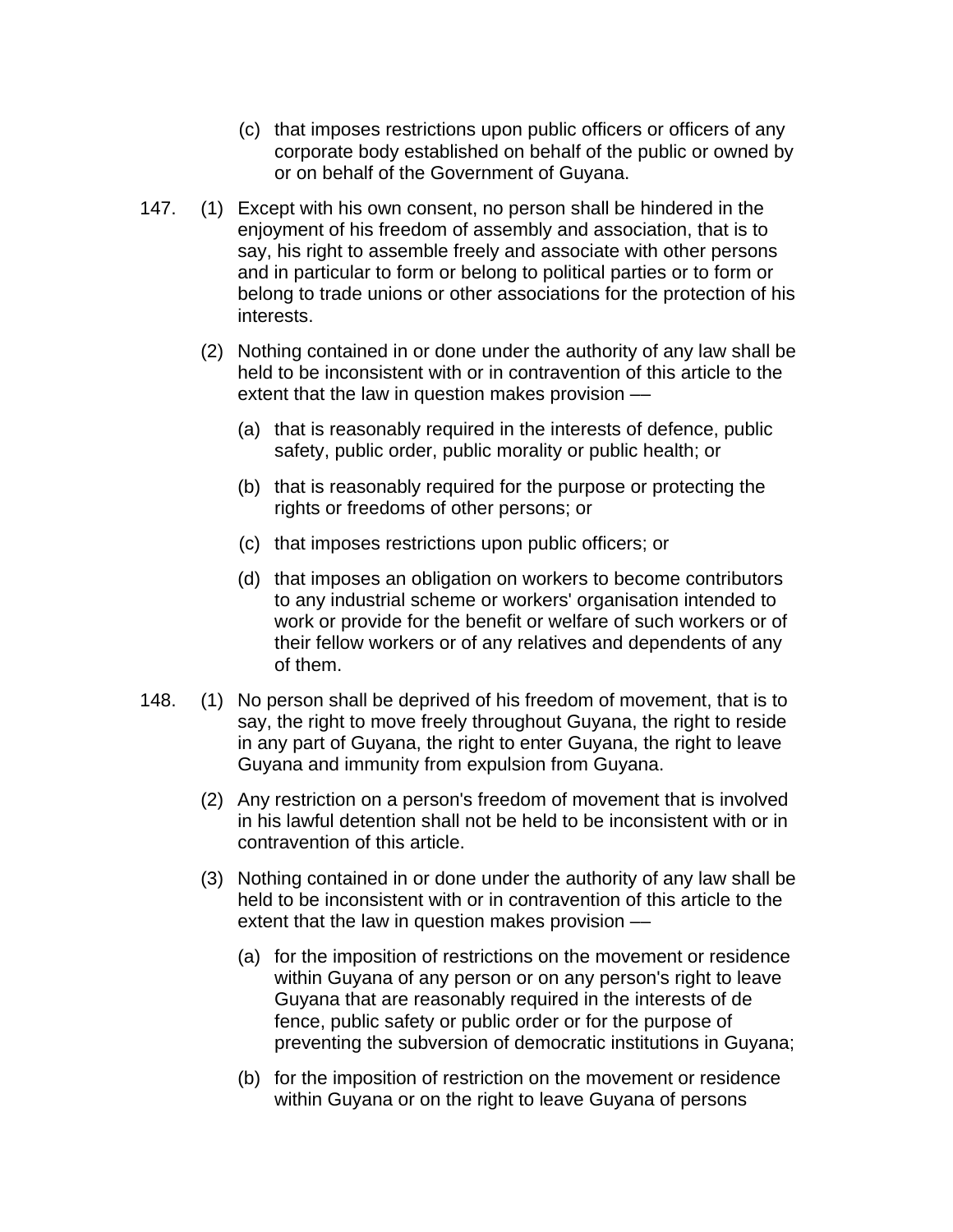generally or any class of persons that are reasonably required i n the interests of defence, public safety, public order, public morality or public health or for the purpose of preventing the subversion of democratic institutions in Guyana;

- (c) for the imposition of restrictions on the acquisition or use of land or other property in Guyana;
- (d) for the imposition of restrictions, by order of a court, on the movement or residence, within Guyana of any person or on any person's rights to leave Guyana either in consequence of hi s having been found guilty of a criminal offence under the laws of Guyana of for the purpose of ensuring that he appears before a court at a later date for trial for such a criminal offence or for proceedings preliminary to trial or for proceedings relati ng to his extradition or lawful removal from Guyana;
- (e) for the imposition of restrictions on the freedom of movement of persons who are not citizens of Guyana;
- (f) for the imposition of restrictions upon the movement or residence within Guyana or on the right to leave Guyana of public officers;
- (g) for the removal of persons from Guyana  $-$ 
	- (i) to be tried or punished in some other country for a criminal offence under the law of that country; or
	- (ii) to undergo imprisonment in some other country in execution of the sentence of a court in respect of a criminal offence under the law of Guyana of which he has been convicted; or
	- (iii) to be detained in an institution in some other country for the purpose of giving effect to the order of a court made in pursuance of a law of Guyana relating to the treatmen t of offenders under a specified age; or
	- (iv) to be detained for care or treatment in a hospital or other institution in pursuance of a law of Guyana relating to persons suffering from defect or disease of the mind; or
- (h) for the imposition of restrictions on the right of any person to leave Guyana that are reasonably required in order to secure the fulfillment of any obligations imposed on that person by law.
- (4) provisions of article 151 shall apply in relation to a person whose freedom of movement is restricted by virtue of such a provision as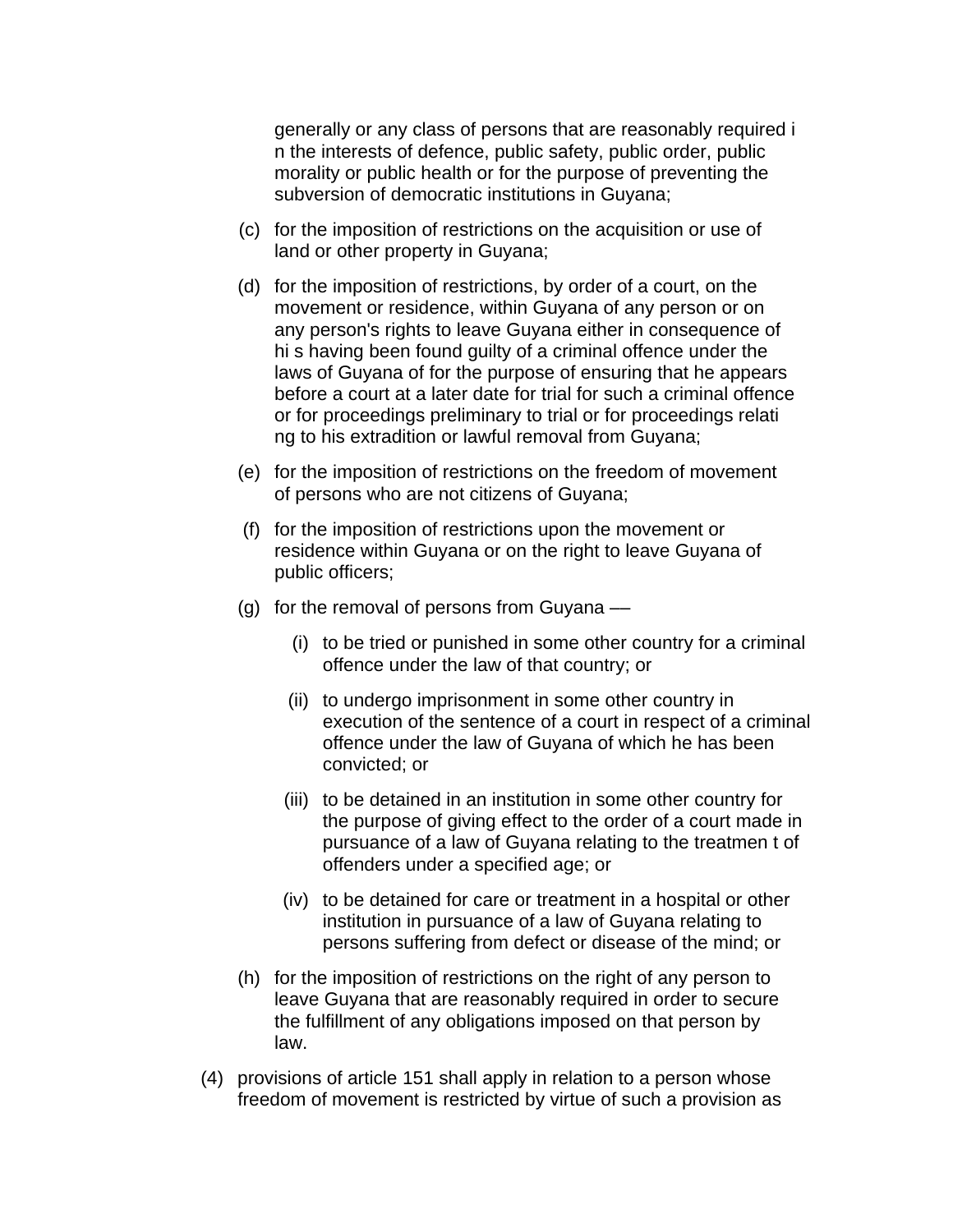is referred to in paragraph (3)(a) as they apply in relati on to a person whose freedom of movement is restricted by virtue of such a provision as is referred to in article 150 (2).

- 149. (1) Subject to the provisions of this article ––
	- (a) no law shall make any provision that is discriminatory either of itself or in its effect; and
	- (b) no person shall be treated in a discriminatory manner by any person acting by virtue of any written law or in the performance of the functions of any public office or any public author ity.
	- (2) In this article the expression "discriminatory" means affording different treatment to different persons attributable wholly or mainly to their respective descriptions by race, place of origin, political opinions, colour or creed whereby persons of one such description are subjected to disabilities or restrictions to which persons of another such description are not made subject or are accorded privileges or advantages which are not afforded to persons of another such description.
	- (3) Paragraph (1) (a) shall not apply to any law so far as that law makes provision ––
		- (a) with respect to persons who are not citizens of Guyana;
		- (b) with respect to adoption, marriage, divorce, burial, devolution of property on death or other matters of personal law; or
		- (c) whereby persons of any such description as is mentioned in the preceding paragraph may be subjected to any disability or restriction or may be accorded any privilege or advantage which , having regard to its nature and to special circumstances pertaining to those persons or to persons of any other such description, is reasonably justifiable.
	- (4) Nothing contained in any law shall be held to be inconsistent with or in contravention of paragraph (1) (a) to the extent that it makes provision with respect to standards or qualifications (no t being standards or qualifications specifically relating to race, place of origin, political opinion, colour or creed) to be required of any person who is appointed to any office in the public service, any office in a disciplined force, or any office in the service of a local democratic organ or of a body corporate established by any law for public purposes.
	- (5) Paragraph (1) (b) shall not apply to anything which is expressly or by necessary implication authorised to be done by any such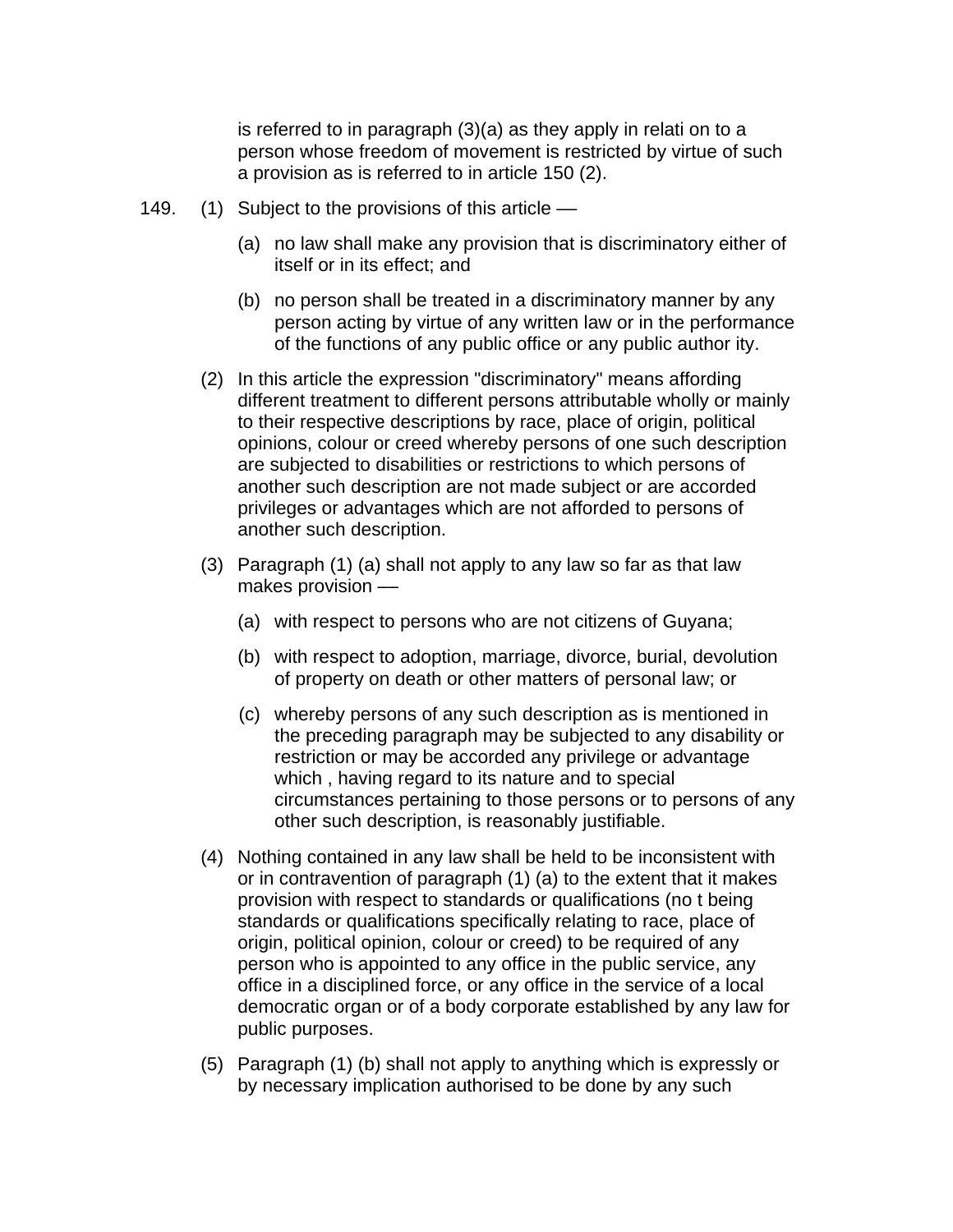provision of law as is referred to in either of the two preceding paragraphs.

- (6) Nothing contained in or done under the authority of any law shall be held to be inconsistent with or in contravention of this article to the extent that the law in question makes provision -
	- (a) whereby persons of any such description as is mentioned in paragraph (2) may be subjected to any restriction on the rights and freedoms guaranteed by articles 143, 145, 146, 147 and 14 8, being such a restriction as is authorised by article 143 (2), article 145 (5), article 146 (2), article 147 (2), or article 148 (3), other than subparagraph (c) thereof, as the case may be;
	- (b) for the appropriation of revenue or other funds of Guyana; or
	- (c) for the protection, well-being or advancement of the Ameridians of Guyana.
- (7) Paragraph (1) (b) shall not affect any discretion relating to the institution, conduct or discontinuance of civil or criminal proceedings in any court that is vested in any person by or under t his Constitution or any other law.
- 150.  $(1)$  This article applies to any period when  $-$ 
	- (a) Guyana is at war; or
	- (b) there is in force a proclamation (in this article referred to as a "proclamation of emergency") made by the President declaring that a state of public emergency exists for the purposes of this article; or
	- (c) there is in force a resolution of the National Assembly, in favour of which there were cast the votes of not fewer that twothirds of all the elected members, declaring that democratic institutions in Guyana are threatened by subversion.
	- (2) Nothing contained in or done under the authority of any laws shall be held to be inconsistent with or in contravention of article 139, 140 (2) or 143, any provision of article 144 other than paragraph (4) thereof, or any provision of articles 145 to 149 (inclusive) to the extent that the law in question makes in relation to any period to which this article applies provision, or authorises the doing during any such period of anything, which is reasonably justifiable in the circumstances of any situation arising or existing during that period for the purpose of dealing with that situation.
	- (3) (a) Where any proclamation of emergency has been made, copies thereof shall as soon as practicable be laid before the National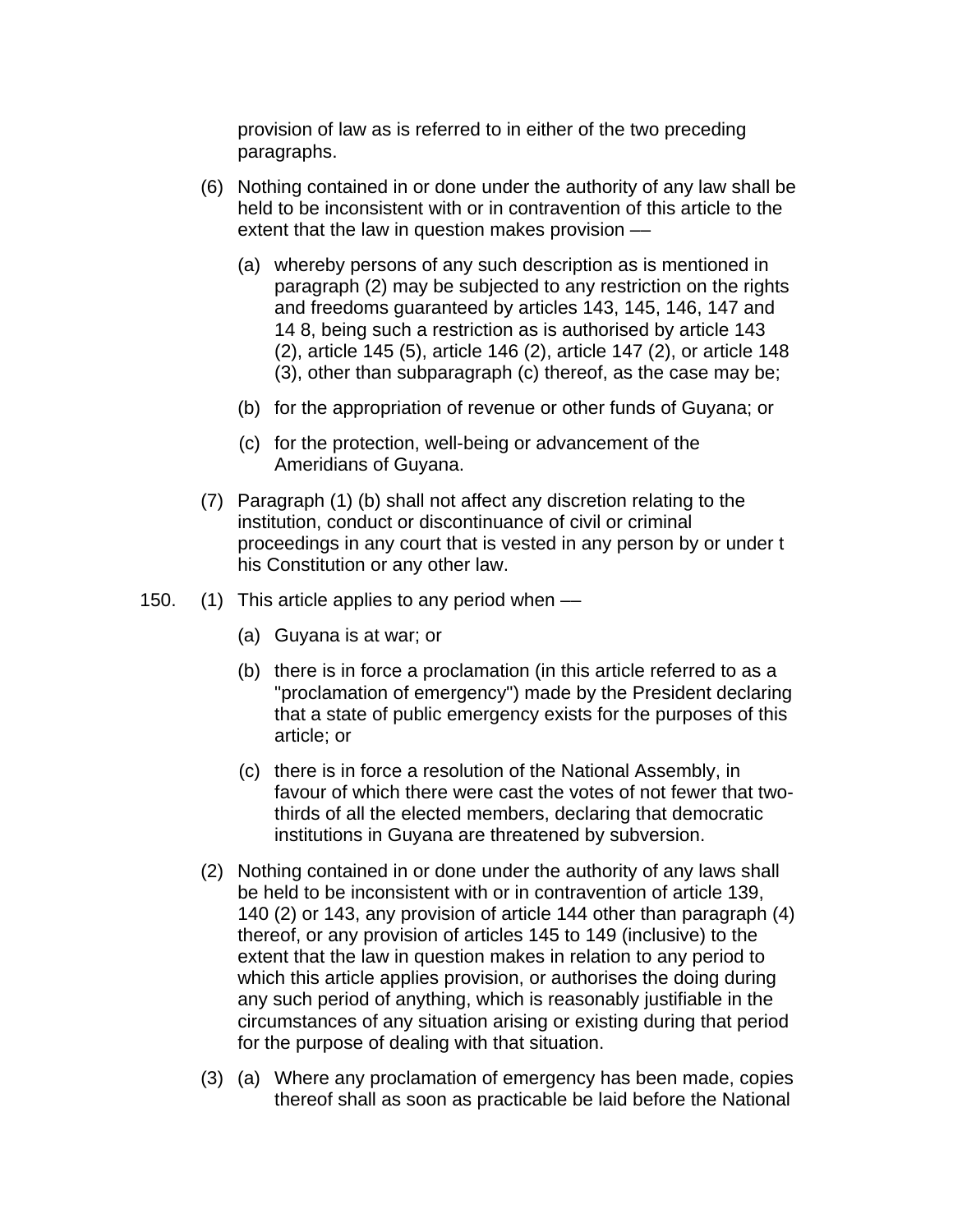Assembly, and if, by reason of its adjournment or the pror ogation of Parliament, the Assembly is not due to meet within five days the President shall, by proclamation, summon the Assembly to meet within five days, and the Assembly shall accordingly meet and sit upon the day appointed by the proclamation and shal l continue to sit and act as if it had stood adjourned or Parliament had stood prorogued to that day.

- (b) A proclamation of emergency shall, unless it is sooner revoked by the President, cease to be in force at the expiration of a period of fourteen days beginning on the date on which it w as made or such longer period as may be provided under the next following subparagraph, but without prejudice to the making of another proclamation of emergency at or before the end of the period.
- (c) If at any time while a proclamation of emergency is in force (including any time while it is in force by virtue of the provisions of this subparagraph) a resolution is passed by the As sembly approving its continuance in force for a further period, not exceeding six months, beginning on the date on which it would otherwise expire, the proclamation shall, if not sooner revoked, continue in force for that further period.
- (4) A resolution such as is referred to in paragraph (1) (c) shall, unless it is sooner revoked by a resolution of the Assembly, ceased to be in force at the expiration of two years beginning on th e date on which it was passed or such shorter period as may be specified therein, but with out prejudice to the passing of another resolution by the Assembly in the manner prescribed by that paragraph at or before the end of that period.
- 151. (1) Where any person is lawfully detained by virtue of such a provision as is referred to in article 150 (2), or the movement or residence within Guyana of any person or any person's right to leave Guyana is (otherwise than by order of a court) lawfully restricted by virtue of such a provision as aforesaid, his case shall be reviewed by a tribunal established for the purposes of this article not later than three months from the commencement of the detention or restriction and thereafter not later that six months from the date on which his case was last reviewed as aforesaid.
	- (2) On any review by a tribunal in pursuance of the preceding paragraph of the case of any person the tribunal may make recommendations concerning the necessity or expedience of continuing the dete ntion or restriction to the authority by whom it was ordered but, unless it is otherwise provided by laws, that authority shall not be obliged to act in accordance with any such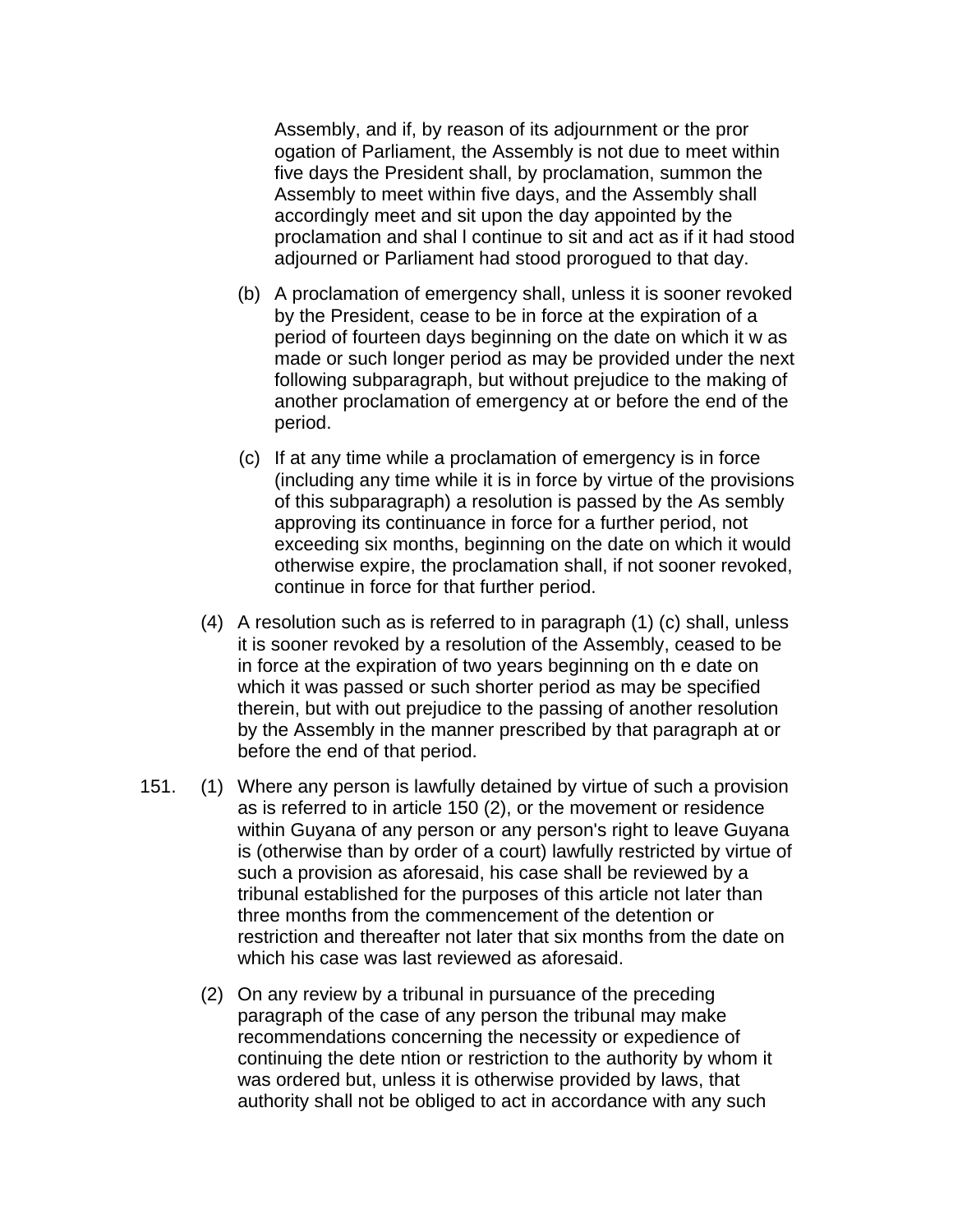recommendation.

- (3) A tribunal established for the purpose of this article shall be so established by law and constituted in such manner as to secure appointed by the Chancellor from among persons entitled to practise in Guyana as attorney-at-law.
- 152. (1) Except in proceedings commenced before the expiration of a period of six months from the commencement of this Constitution, with respect to a law made under the Guyana Independence Order 166 and the Constitution annexed thereto, nothing contained in or done under the authority of any written law shall be held to be inconsistent with or in contravention of any provision of articles 138 to 149 (inclusive) to the extent that the law in question  $-$ 
	- (a) is a law (in this article referred to as "an existing law") that had effect as part of the law of Guyana immediately before the commencement of this Constitution, and has continued to have effect as part of the law of Guyana at all times since that day;
	- (b) repeals and re-enacts an existing law without alteration; or
	- (c) alters an existing law and does not thereby render that law inconsistent with any provision of the said articles 138 to 149 in a manner in which, or to an extent to which, it was not p reviously so inconsistent.
	- (2) In subparagraph (c) of the preceding paragraph the reference to altering an existing law includes references to repealing it and reenacting it with modifications of making different provisions in lieu thereof, and to modifying it; and in the preceding paragraph "written law" includes any instrument having the force of law and in this and the preceding paragraph references to the repeal and re-enactment of an existing law shall be construed acc ordingly.
	- (3) In relation to any person who is a member of a disciplined force raised under a law in force in Guyana, nothing contained in or done under the authority of the disciplinary law of that force shall be held to be inconsistent with or in contravention of any of the provisions of this Title, other than articles 138, 140, 141.
	- (4) In relation to any person who is a member of a disciplined force raised otherwise than as aforesaid and lawfully present in Guyana, nothing contained in or done under the authority of the disciplinary law of that force shall be held to be inconsistent with or in contravention of any of the provisions of this Title.
- 153. (1) Subject to the provisions of paragraph (6), if any person alleges that any of the provisions of articles 138 to 151 (inclusive) has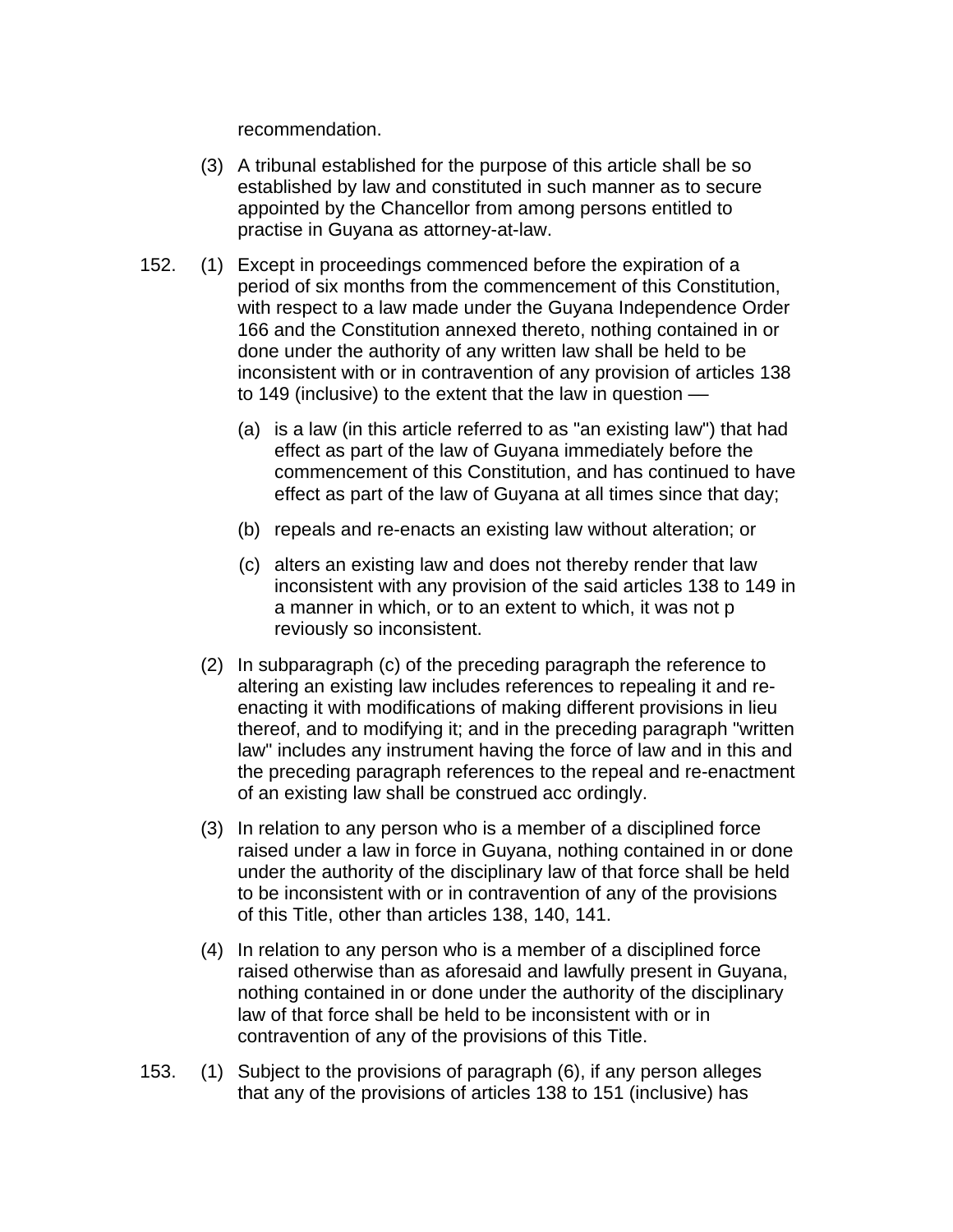been, is being or is likely to be contravened in relation to him (or, in the case of a person who is detained, or any other person alleges such a contravention in relation to the detained person), then, without prejudice to any other action with respect to the same matter which is lawfully available, that person (or that other person) may apply to the High Court for redress.

- (2) The High Court shall have original jurisdiction ––
	- (a) to hear and determine any application made by any person in pursuance of the preceding paragraph;
	- (b) to determine any question arising in the case of any person which is referred to it in pursuance of the next following paragraph, and may make such orders, issue such writs and give such directions as it may consider appropriate for the purpose of enforcing or securing the enforcement of any of the provisions of articles 138 to 151 (inclusive): Provided that the High Court shall not exercise its powers under this paragraph if it is satisfied that adequate means of redress are or have been available to the person concerned under any other law.
- (3) If in any proceedings in any court subordinate to the High Court any question arises as to the contravention of any of the provisions of articles 138 to 151 (inclusive), the person presiding in that court shall refer the question to the High Court unless, in his opinion the raising of the question is merely frivolous or vexatious.
- (4) Where any question is referred to the High Court in pursuance of paragraph (3), the High Court shall give its decision upon the question and the court in which the question arose shall dispose of the case in accordance with that decision or, if that decision is the subject of an appeal under this Constitution to the Court of Appeal, in accordance with the decision of the Court of Appeal.
- (5) Parliament may confer upon the High Court such powers in addition to those conferred by this article as may appear to Parliament to be necessary or desirable for the purpose of enabling the High Court more effectively to exercise the jurisdiction conferred upon it by this article.
- (6) Parliament may make provision with respect to the practice and procedure ––
	- (a) of the High Court in relation to the jurisdiction and powers conferred upon it by or under this article;
	- (b) of the High Court and the Court of Appeal in relation to appeals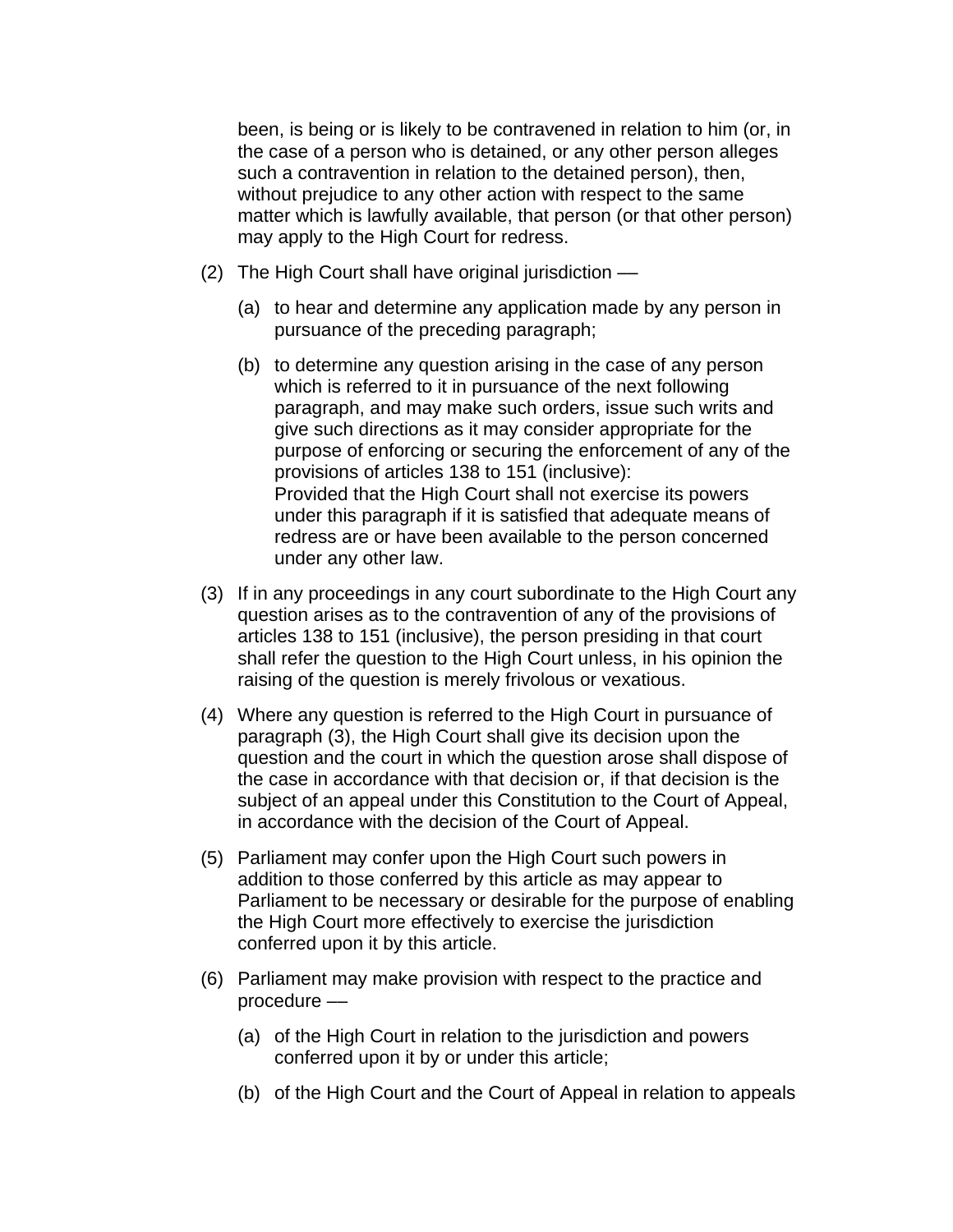to the Court of Appeal from decisions of the High Court in the exercise of such jurisdiction;

(c) of subordinate courts in relation to references to the High Court under paragraph (3),

including with respect to the time within which any application, reference or appeal shall or may be made or brought; and, subject to any provision so made, provision may be made with respect to the matters aforesaid by rules of the court.

### 154. In this Title, unless the context otherwise requires ––

"contravention", in relation to any requirement, includes a failure to comply with that requirement, and cognate expressions shall be construed accordingly;

"court" means any court of law having jurisdiction in Guyana other than a court established by a disciplinary law and, in articles 138 and 140, a court established by a disciplinary law;

"disciplinary law" means a law regulating the discipline of any disciplined force;

"disciplinary force" means ––

- (a) any group of persons functioning whether wholly or partially as a naval, military, para-military or air force;
- (b) a police force;
- (c) a prison service; or
- (d) a fire service;

"legal representative", in relation to any court or other tribunal, means a person entitled to practise as an attorney-at-law before such court or tribunal;

"member", in relation to a disciplined force, includes any person who, under the law regulating the discipline of that force, is subject to that discipline; and

"national service" means service in any disciplined force a principal purpose of which is the training of people with a view to advancing the economic development of Guyana.

TITLE 2 PARLIAMENT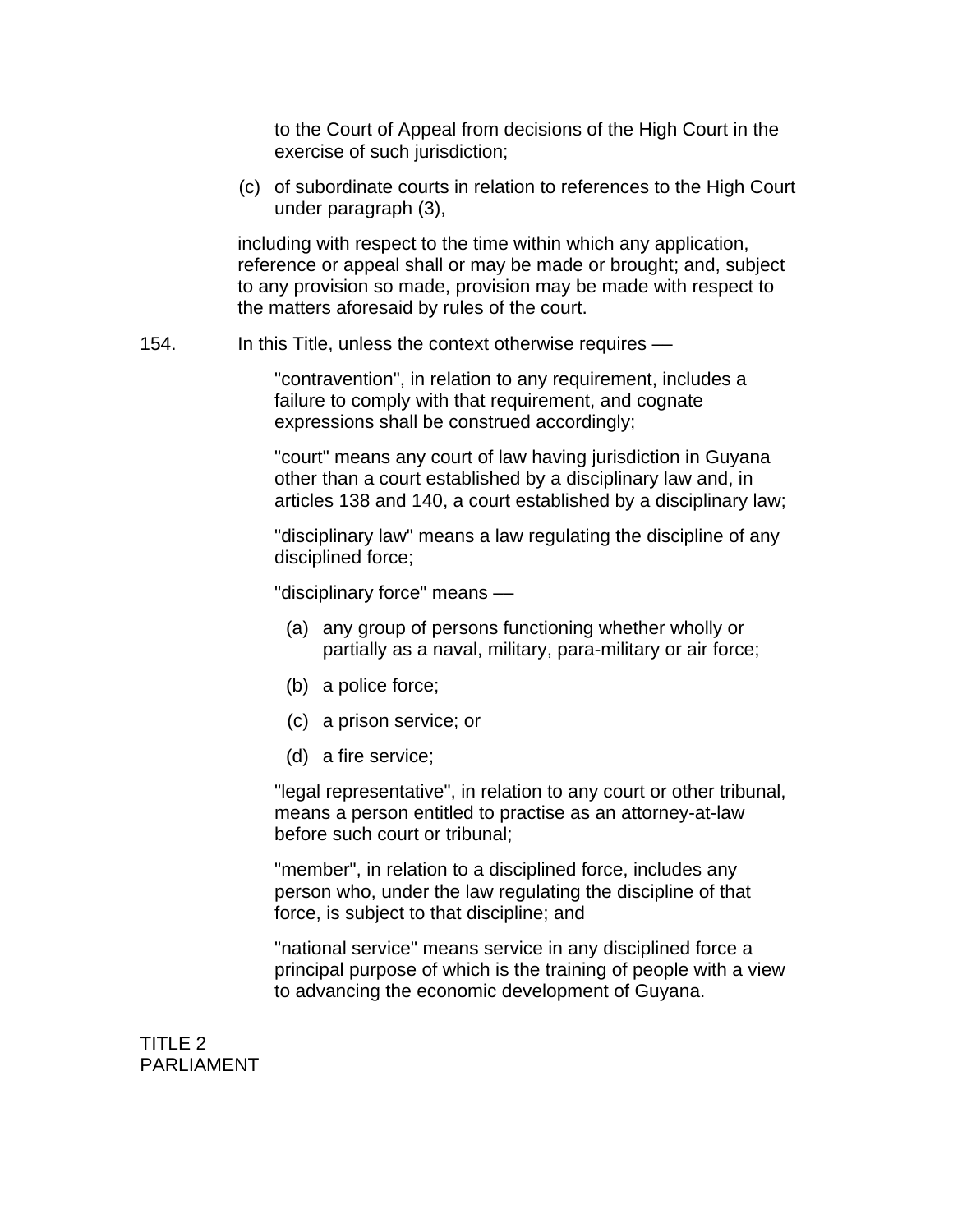- 155. (1) No person shall be qualified for election as a member of the National Assembly who ––
	- (a) is, by virtue of his own act, under any acknowledgment of allegiance, obedience or adherence to a foreign power or state;
	- (b) is a person certified to be insane or otherwise adjudged to be of unsound mind under any law in force in Guyana;
		- (c) is under sentence of death imposed on him by a court, or is serving a sentence of imprisonment (by whatever name called) exceeding six months imposed on him by a court or substituted by competent authority for some other sentence imposed on him by a court, or is under such a sentence of imprisonment the execution of which has been suspended; or

#### **Amended by Act No. 17 of 1984 by insertion in paragraph (d) of the words "the Public Service Appellate Tribunal":**

- (d) holds or is acting in the office of any Judge of the Supreme Court of Judicature, a member of the Public Service Appellate Tribunal, the Elections Commission, the Judicial Service Commission, the Public Service Commission, the Teaching Service Commission or the Police Service Commission, the Director of Public Prosecutions, the Ombudsman or the Auditor General.
- (2) No person shall be qualified to be nominated for election as a member of the National Assembly under the provisions of paragraph (3) or (4) of article 60 if at the date of his nomination for such election he is a member of the Assembly under the provisions of article 60 (2) or article 160 (2).
- (3) No person shall be qualified to be nominated for election as a member of the National Assembly under the provisions of article 60 (2) or article 160 (2) if at the date of his nomination for such election he is a member of the Assembly under the provisions of paragraph (3) or (4) or article 60.
- (4) No person shall be qualified to be nominated for election as a member of the National Assembly under the provisions of article 60 (4) if at the date of his nomination for such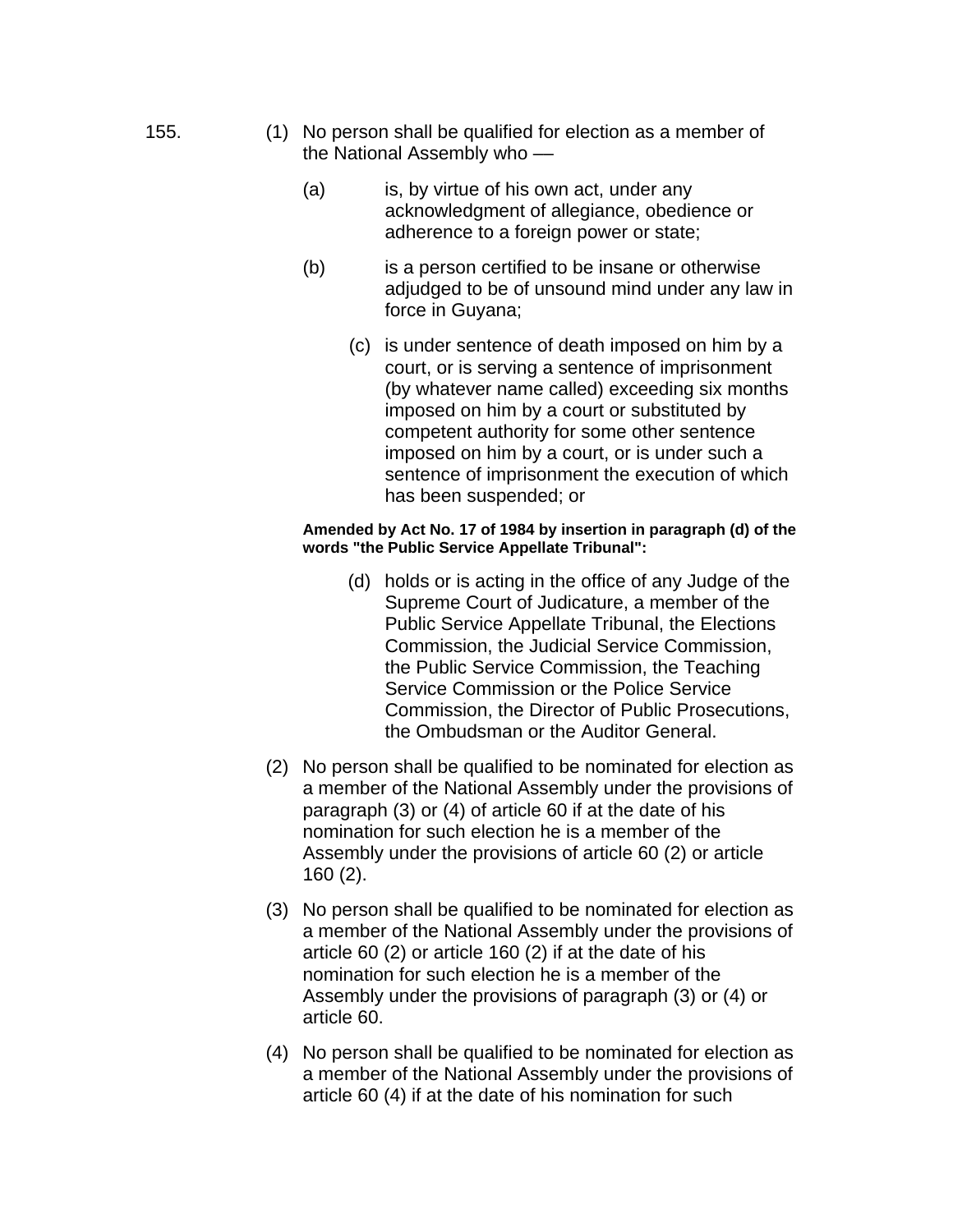election he is a member of the Assembly under the provisions of article 60 (3).

- (5) No person shall be qualified to be nominated for election as a member of the National Assembly under the provisions of article 60 (3) if at the date of his nomination for such election he is a member of the Assembly under the provisions of article 60 (4).
- (6) Without prejudice to the provisions of paragraphs (1), (2), (3), (4), and (5), Parliament may provide that a person shall not be qualified for election as a member of the National Assembly in any of the following cases, that is to say ––
	- (a) if he holds or is acting in any office that is specified by Parliament and the functions of which involve responsibility for, or in connection with, the conduct of an election or the compilation or revision of any register of electors for the purposes of an election;
	- (b) subject to any exceptions and limitations prescribed by Parliament, if he has any such interest in any such Government contract, as may be so prescribed;
	- (c) subject as aforesaid, if ––
		- (i) he holds or is acting in or performing the functions of any office or appointment prescribed by Parliament either individually or by reference to a class of office or appointment;
		- (ii) he belongs to any armed force of Guyana or to any class of persons that is comprised in any such force; or
		- (iii) he belongs to any police force of Guyana or to any class of persons that is comprised in any such force;
	- (d) if, during such period (not exceeding five years) preceding the election day as may be prescribed by Parliament,  $he$  —
		- (i) has been convicted by a court of an offence relating to excitement of hostility of ill-will against any person or class of persons on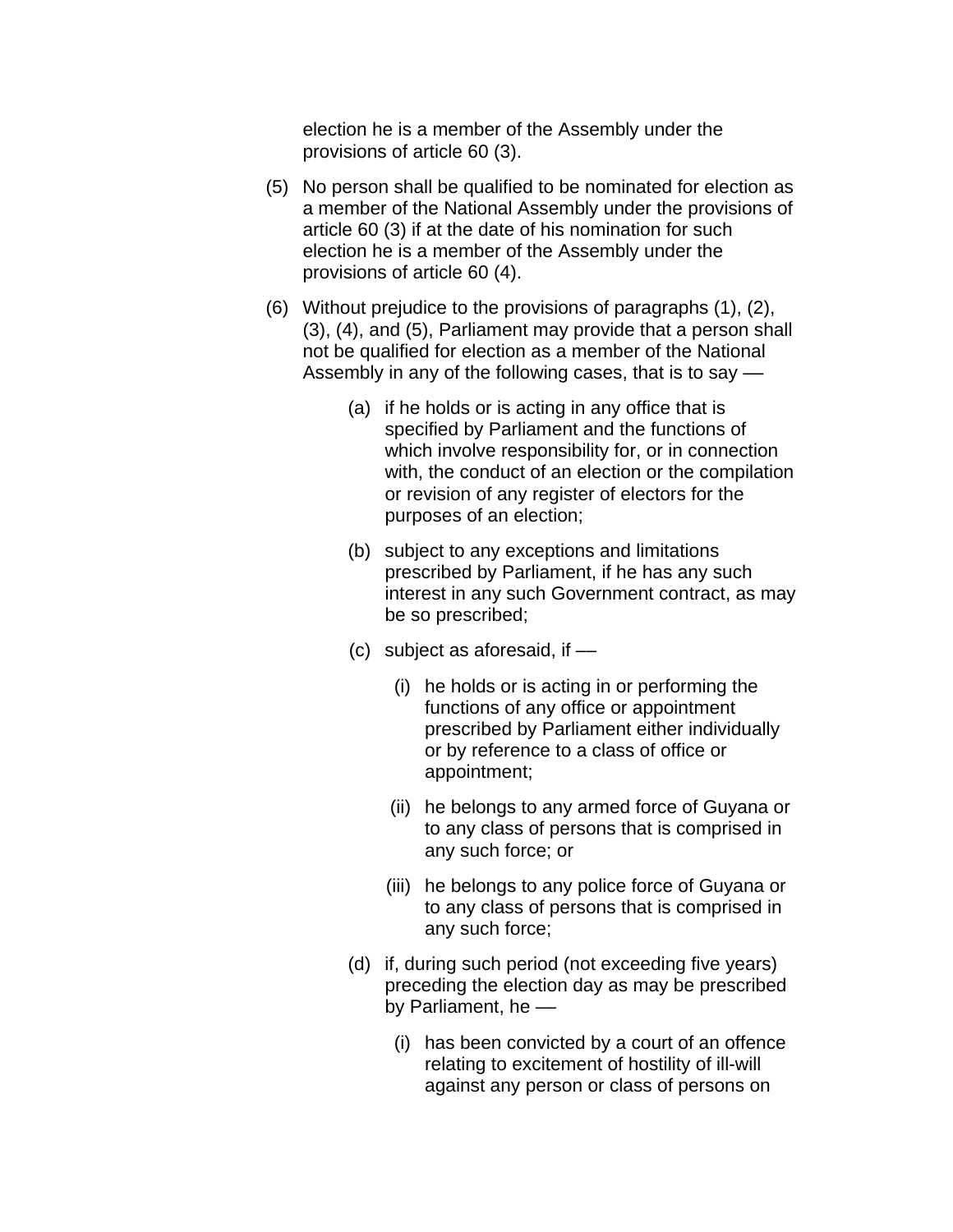the grounds of his or their race; or

- (ii) has been convicted by a court of any offence connected with an election that is so prescribed or has been reported guilty of such an offence by the High Court in proceedings under article 163: Provided that Parliament may empower the court to exempt a person from disqualification for election on account of such a conviction or report if the court deems it just so to do.
- (7) For the purposes of paragraph  $(1)$  (c)
	- (a) two or more sentences of imprisonment that are required to be served consecutively shall be regarded as separate sentences if none of those sentences exceeds six months, but if any one of those sentences exceeds that term they shall be regarded as one sentence; and
	- (b) no account shall be taken of a sentence of imprisonment imposed as an alternative to or in default of the payment of a fine.
- (8) In paragraph (6) (b) "Government contract" means any contract made with the Government of Guyana or with a department of that Government or with an officer of that Government contracting as suc h.
- 156. (1) A member of the National Assembly shall vacate his seat therein ––
	- (a) if he resigns it by writing under his hand addressed to the Speaker or, if the office of Speaker is vacant or the Speaker is absent from Guyana, to the Deputy Speaker: Provided that, if the President certifies that the member had resigned for the purpose of giving further service to the public, member, if otherwise qualified, shall be eligible to be re-elected to the Assembly in accordance with any provisi on made under article 63;
	- (b) if he is absent from the sittings of the Assembly for such period, and in such circumstances, as may be prescribed in the rules of procedure of the Assembly;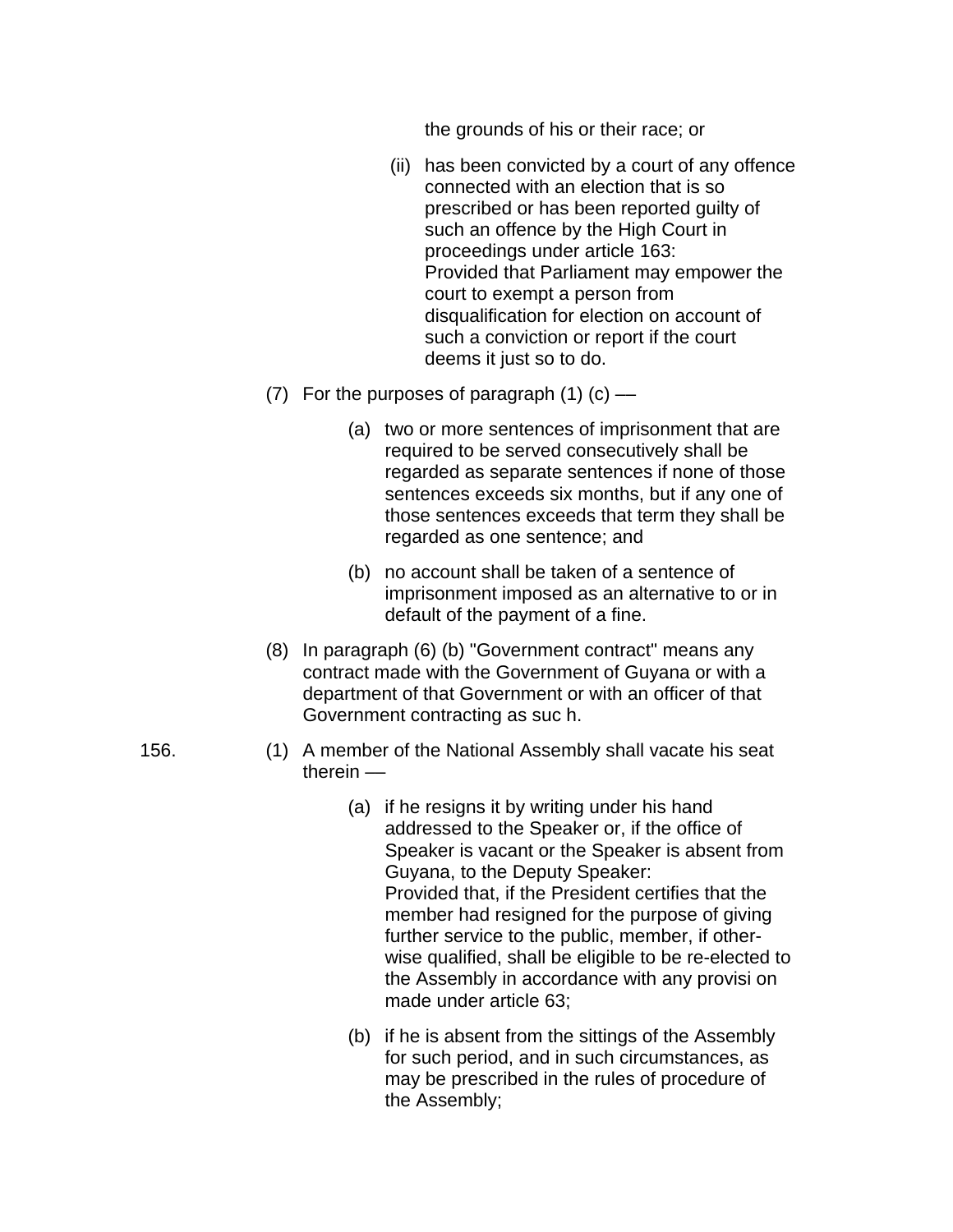- (c) if he ceases to be a citizen of Guyana;
- (d) subject to the next following paragraph, if any circumstances arise that, if he were not a member of the Assembly, would cause him to be disqualified for election as a member thereof by virtue of the preceding article or of any law enacted in pursuance thereof;
- (e) in the circumstances and to the extent set out in article 178 (4);
- (f) in the case of a member who has been elected pursuant to the provisions of article 61 or article 160 (2), whenever Parliament is dissolved;
- (g) in the case of a member who has been elected pursuant to the provisions of paragraph (3) or (4) of article 60, but subject to the provisions of subparagraph (h), whenever the body by which he was elected is dissolved; or
- (h) in the case of a member such as is referred to in subparagraph (g) but who holds office as Speaker, Deputy Speaker, Minister, Minority Leader or Parliament Secretary, where the body by which he was elected as such member is dissolved at a time when Parliament is not dissolved, immediately before the holding of any election under the provisions of paragraph (3) or (4) of article 60 in consequence of the dissolution of that body or upon the occurrence of a dissolution of Parliament, whichever shall occur first.
- (2) (a) If circumstances such as are referred to in subparagraph (d) of the preceding paragraph arise in relation to a member of the Assembly by virtue of the fact that is adjudged to be of unsound mind, sentenced to death or imprisonment, or convicted or reported guilty of an offence and if it is open to the member to appeal against the decision (either with the leave of a court or other without such leave), he shall not vacate his seat until the expiration of a period of thirty days thereafter:

Provided that the Speaker may, at the request of the member, from time to time extend that period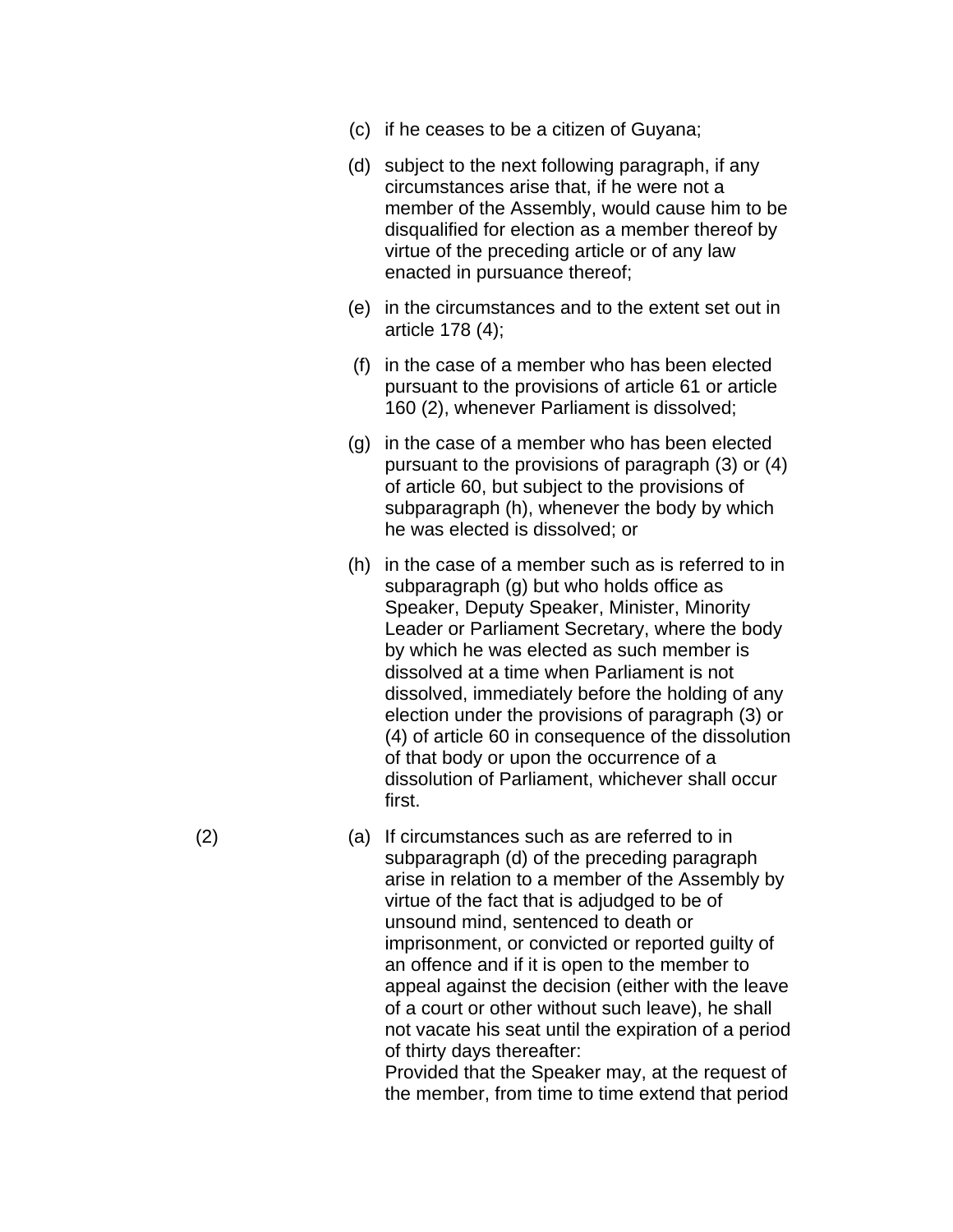for further periods of thirty days to enable the member to pursue an appeal against the decision, so, however, that extensions of time exceeding in the aggregate one hundred and fifty days shall not be given without the approval of the Assembly signified by resolution.

- (b) If, on the determination of any appeal, such circumstances continue to exist and no further appeal is open to the member of the Assembly, or if, by reason of the expiration of any peri od for entering an appeal or notice thereof or the refusal of leave or for any other reason, it ceases to be open to the member to appeal, he shall forthwith vacate his seat.
- (c) If at any time before the member of the Assembly vacates his seat such that circumstances as aforesaid cease to exist, his seat shall not become vacant by reason of those circumstances , and he may resume the performance of his functions as a member of the Assembly.
- 157. A person shall vacate the office of Speaker or Deputy Speaker whenever the Assembly first meets after a dissolution of Parliament and also ––

in the case of a Speaker elected from among the

- (a) members of the Assembly or in the case of the Deputy Speaker ––
- (i) if he ceases to be a member of the Assembly for any cause other that a dissolution or Parliament or of a regional democratic council or of the National Congress of Local Democratic Orga ns or the operation of article 156 (1) (h): Provided that where a person, who holds the office of Speaker, ceases to be a member of the National Assembly by virtue of the holding of an election referred to in article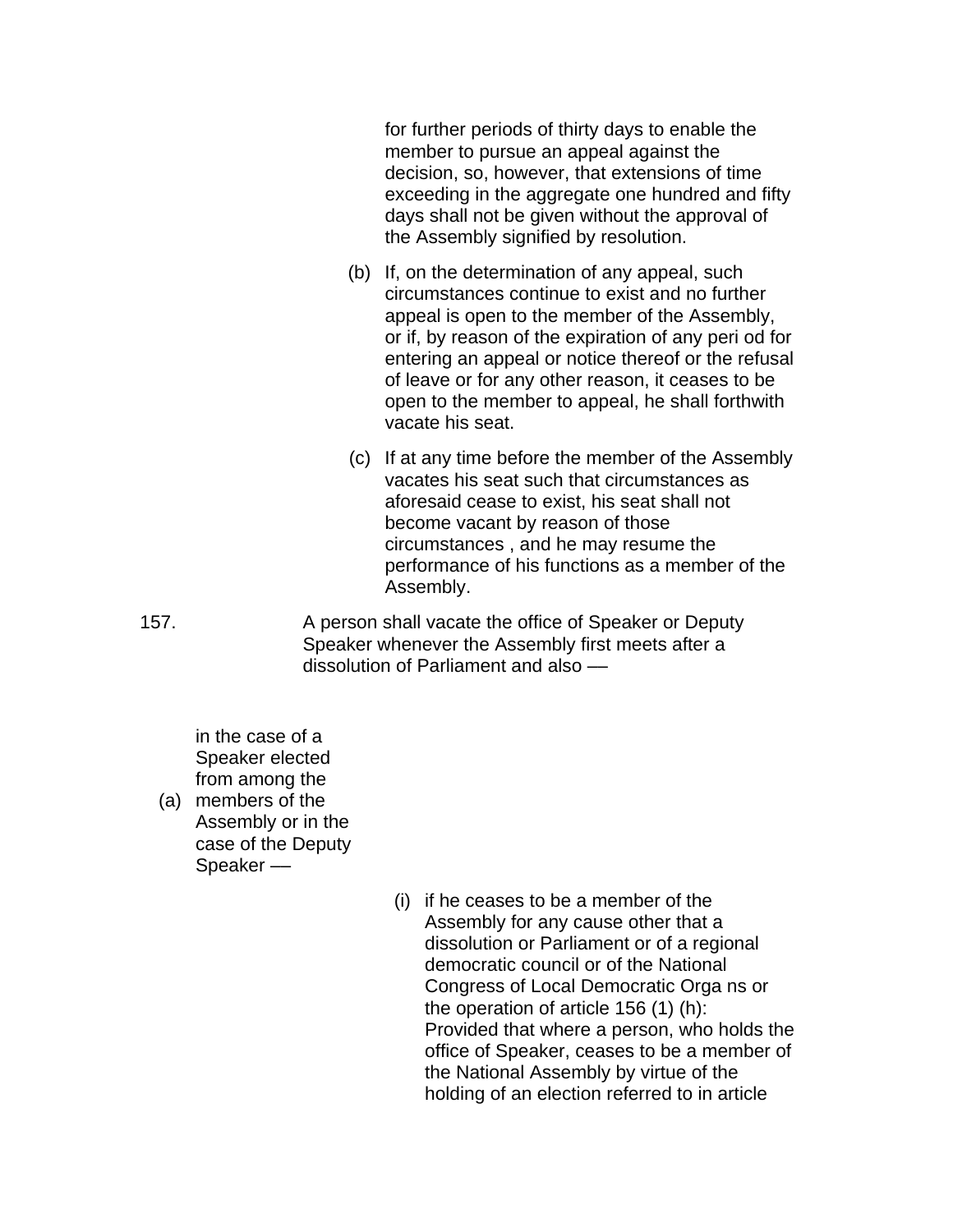156 (1) (f), he shall not by reason thereof vacate the office of Spea ker if at such election he is re-elected as a member of the Assembly;

- (ii) if, by virtue of paragraph (2) (a) of the preceding article he is required to cease to perform his functions as a member of the Assembly; or
- (iii) if he is appointed to be a Minister or a Parliamentary Secretary;
- (b) in the case of a Speaker elected from among persons who are not members of the Assembly if he ceases to be a citizen of Guyana or if any circumstances arise that would cause him to be disqualified for election as a member of the Assembly by virtue of article 155 or of any law enacted in pursuance thereof;
- (c) if he announces the resignation of his office to the Assembly or if by writing under his hand addressed, in the case of the Speaker, to the Clerk of the Assembly or in the case of the Deputy Speaker, to the Speaker (or, if the office of Speaker is vacant or the Speaker is absent from Guyana, to the Clerk) he resigns that office; or
- (d) in the case of the Deputy Speaker, if he is elected to be Speaker.
- 158. (1) Subject to the provisions of the next followings paragraph, the Clerk of the National Assembly shall vacate his office when he attains the age of sixty-five years or such later age as may, in any particular case, be prescribed by the Commission appointed under paragraph (4).
	- (2) The Clerk shall be removed from office by the President if, but shall not be so removed unless, the National Assembly, by a resolution which has received the affirmative votes of a majority of all the elected members thereof, has resolved that he ought to be so removed for inability to discharge the functions of his office (whether arising from infirmity of body or mind or any other cause) or for misbehavior.
	- (3) The provisions of paragraphs (1) and (2) shall apply to the Deputy Clerk as they apply to the Clerk.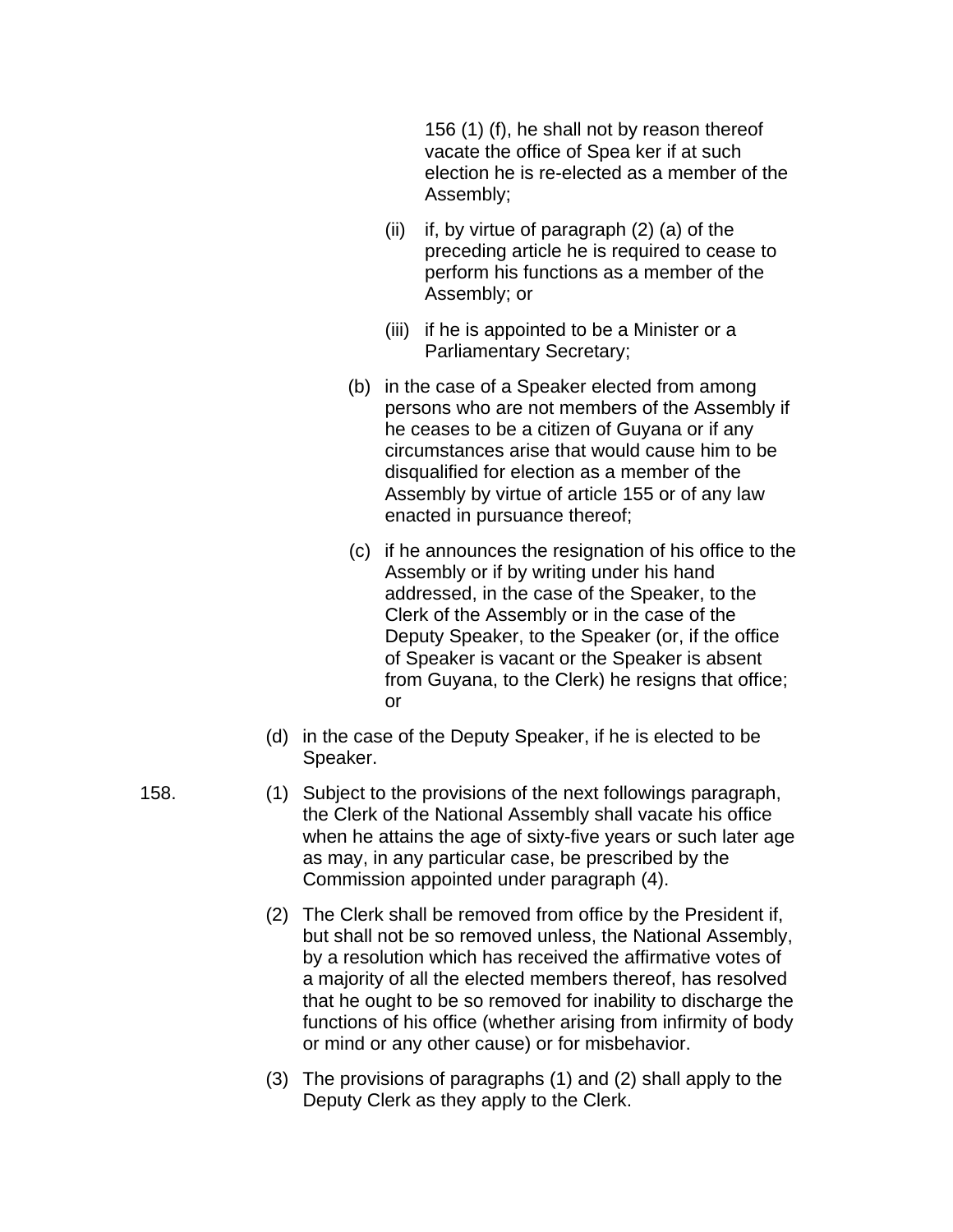- (4) Subject to the provisions of article 222 the terms of service (including salary and allowances) of the Clerk and Deputy Clerk shall be determined from time to time by a Commission consisting o f the Speaker, as Chairman, the Minister responsible for finance or a person nominated by that Minister to represent him at any meeting of the Commission and one other Minister designated from time to time by the Prime Minister.
- (5) A person who is a public officer may, without ceasing to hold office in the public service, be appointed in accordance with the provisions of this article to the office of Clerk or Deputy Clerk , but ––
	- (a) no such appointment shall be made without the concurrence of the appropriate service authority;
	- (b) the provisions of paragraphs (1), (2) and (3) shall, in relation to an officer so appointed, apply, subject to the provisions of subparagraph (d) as respects his service as Clerk or De puty Clerk but not as respects his service as a public officer;
	- (c) an officer so appointed shall not, during his continuance in the office of Clerk or Deputy Clerk, perform the functions of any public office; and
	- (d) an officer so appointed may at any time be appointed by the appropriate service authority to assume or resume the functions of a public office and he shall thereupon vacate his office as Clerk or Deputy Clerk, but no appointment under this subparagraph shall be made without the concurrence of the Speaker.
- (6) In the preceding paragraph "the appropriate service authority" means the authority in which, under the provisions of this Constitution, is vested the power to make appointments to the public o ffice held by the person to be appointed as Clerk or Deputy Clerk is to be appointed to assume or resume, as the case may be.
- (7) The functions conferred by this article on the Speaker shall, if there is no person holding the office of Speaker of it the Speaker is absent from Guyana or is otherwise unable to perform those functions, be performed by the Deputy Speaker.
- 159. (1) No person shall vote at an election unless he is registered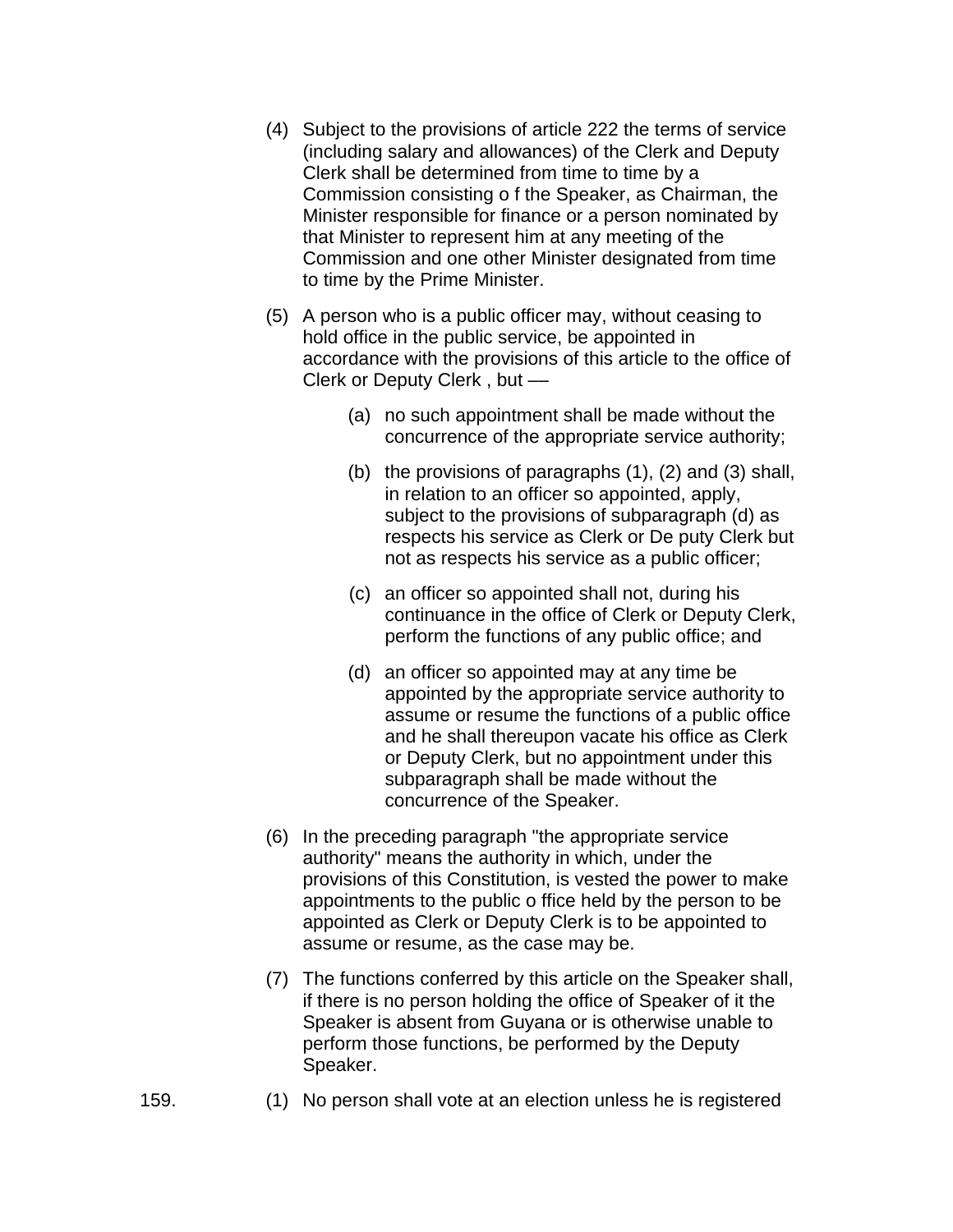as an elector.

- (2) Subject to the provisions of paragraphs (3) and (4), a person shall be qualified to be registered as an elector for elections if, and shall not be so qualified unless, on the qualifying date, h e is of the age of eighteen years or upwards and either ––
	- (a) is a citizen of Guyana; or
	- (b) is a Commonwealth citizen who is not a citizen of Guyana and who is domiciled and resident in Guyana and has been so resident for a period of one year immediately preceding the qualify ing date.
- (3) No person shall be qualified to be so registered who on the qualifying date is a person certified to be insane or otherwise adjudged to be of unsound mind under any law in force in Guyana.
- (4) No person shall be qualified to be so registered if during such period (not exceeding five years) preceding the qualifying date as may be prescribed by Parliament, he has been convicted by a co urt of any offence connected with elections that is so prescribed or has been reported guilty of such an offence by the High Court in proceedings under article 163:

Providing that Parliament may empower the court to exempt a person from disqualification for registration on account of such a conviction or report if the court deems it just so to do.

- (5) In this article "the qualifying date" means such date as may be appointed by or under an Act of Parliament as the date with reference to which a register of electors shall be compiled or revise d.
- 160. (1) Subject to the provisions of the next following paragraph the system of proportional representation referred to in article 60 (2) for the election of fifty-three members of the National Assembly shall be as follows ––
	- (a) votes shall be cast throughout Guyana in favour of lists of candidates;
	- (b) each elector shall have one vote and may cast it in favour of any of the lists; and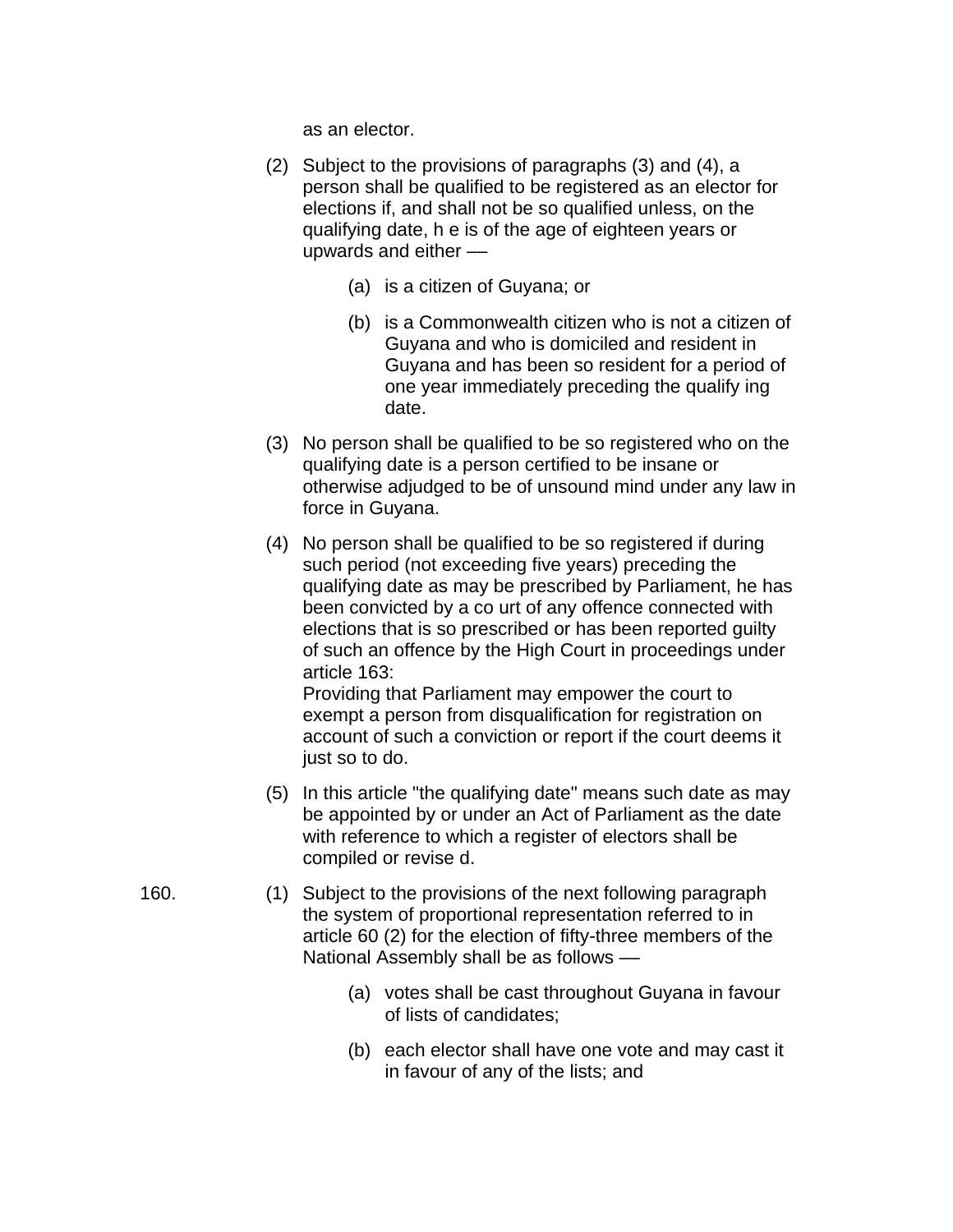- (c) the seats of the said fifty-three elected members in the Assembly shall be allocated between the lists in such a manner that the proportion that the number of such seats allocated to e ach list bears to the number of votes cast in favour of the list is as nearly as may be the same for each list.
- (2) Parliament may make provision for the division of Guyana into such number of electoral areas, not being more than half the number of the said fifty-three elected members of the Assembly, as Par liament may prescribe and for the election in each such area of one member of the Assembly, each elector having for this purpose one vote in addition to the vote which he may case in favour of a list of candidates; but if Parliament makes provision as afo resaid, then -
	- (a) a person may stand as a candidate for election in any such electoral area only if, in such manner as Parliament may prescribe, he has declared that he supports, or has otherwise identi fied himself with, one of the lists; and
	- (b) those of the said fifty-three seats in the Assembly for which members are not elected in electoral areas as aforesaid shall be allocated between the lists in accordance with the result s of the voting throughout Guyana in favour of lists in such a manner that the proportion that the number of seats allocated to each list, when added to the number of members identified with that list elected in electoral areas, bears to the number of vot es cast in favour of that list is as nearly as may be the same for each list.
- (3) Subject to the provision of this Constitution, Parliament may make provision ––
	- (a) for the registration of electors;
	- (b) for the manner in which lists of candidates shall be prepared, including the provision in a list of the names of a sufficient number of candidates to enable any vacancies to be filled under subparagraph (g);
	- (c) for the manner in which the number of seats to be allocated to each list shall be calculated in order to give effect to the provisions of paragraph (1) or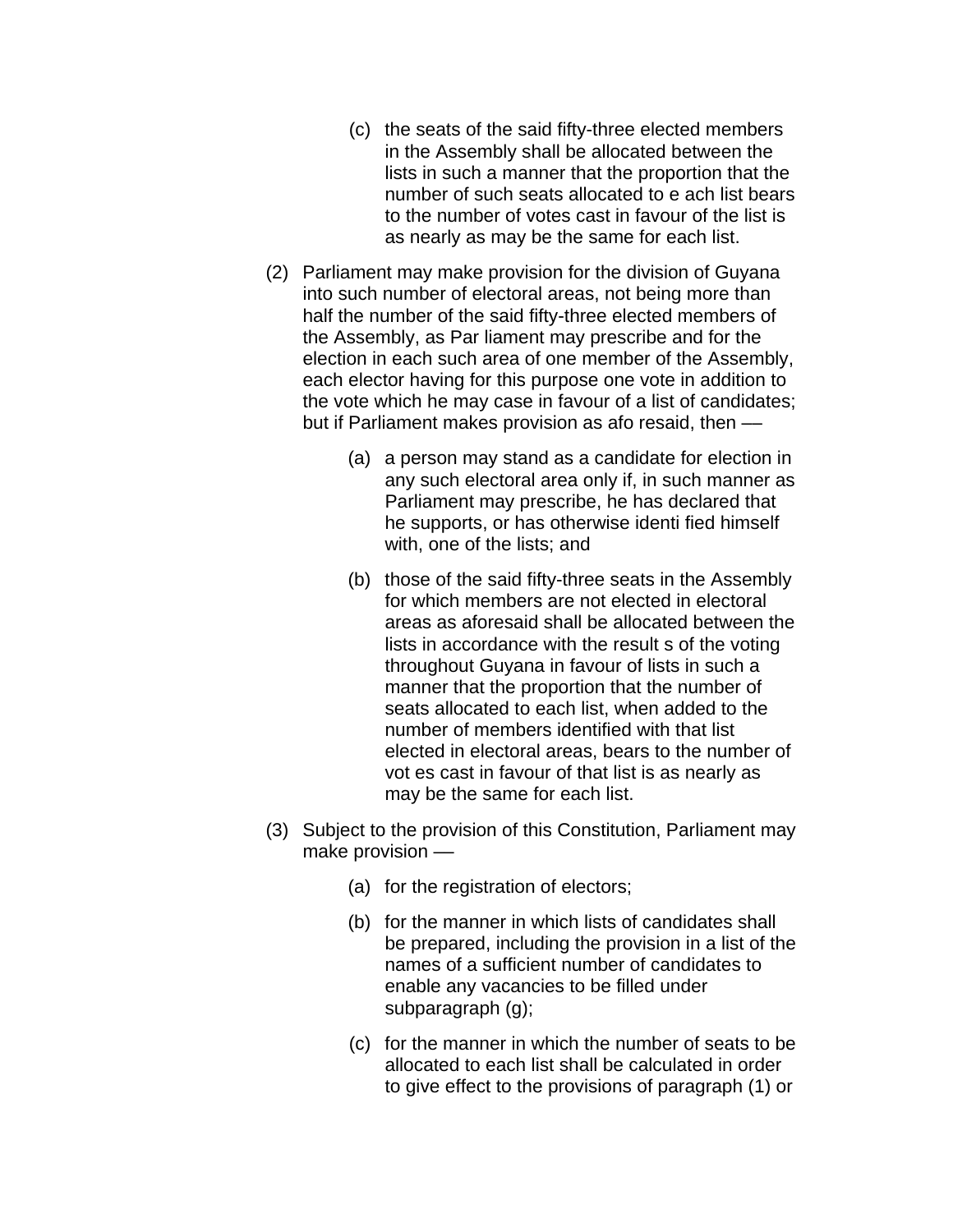paragraph (2), as the case m ay be;

- (d) for the combination of lists of candidates for the purpose of the allocation of seats (but not for the purpose of voting);
- (e) for the extraction from the lists and declaration of names of the candidates who have been elected;
- (f) for the manner in which elections of members of the National Assembly shall be held pursuant to the provisions of paragraphs (1) and (2) of this article or paragraphs (3) and (4) of ar ticle 60;
- (g) for the filling of vacancies among the seats of members of the National Assembly where such vacancies are caused otherwise that by a dissolution of Parliament, or of a regional democra tic council or of the National Congress of Local Democratic Organs; and
- (h) generally for the conduct of elections of members of the national Assembly and for giving effect to the provisions of this Constitution relating thereto.

#### **The following article, 161, has been temporarily suspended by the effect of the Constitution (Amendment) Act, No. 15 of 1995. See Appendix.**

- 161. (1) There shall be an Elections Commission for Guyana consisting of a Chairman and such other members as may be appointed in accordance with the provisions of this article.
	- (2) Subject to the provisions of paragraph (6), the Chairman of the Elections Commission shall be appointed by the President from among persons who hold or have held office as a judge of a court ha ving unlimited jurisdiction in civil and criminal matters in some part of the Commonwealth or a court having jurisdiction in appeals from any such court or who are qualified to be appointed as any such judge.
	- (3) In addition to the Chairman, there shall be one member of the Commission (hereinafter referred to as a "representative member") in respect of every list of candidates which at the election next preceding the appointment of such member obtained not less that five seats in the Assembly:

Provided that no appointment shall be made under this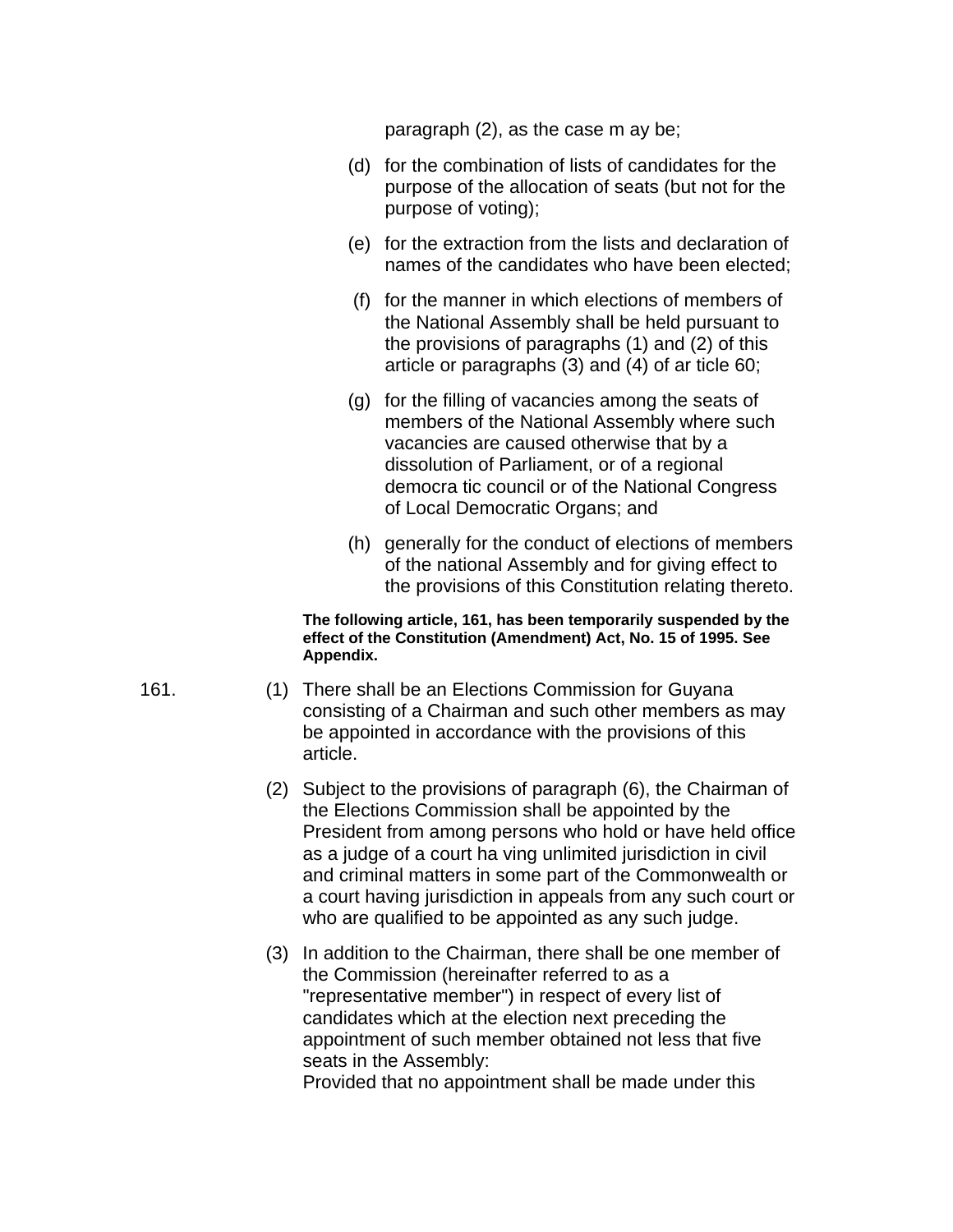paragraph during the period of three months immediately following the date of an election held pursuant to the provisions of article 61.

- (4) For the purposes of the preceding paragraph a list shall be regarded as having obtained a seat in the Assembly if a seat has been located to that list or if a person identified with that list has been elected in an electoral area established under article 160 (2).
- (5) Subject to the provisions of paragraph (6), a representative member of the Commission shall be appointed by the President, acting, in the case of a member to be appointed in respect of the list in which the mane of the President was included as a Presidential candidate, in his own deliberate judgment, and in the case of any other member, in accordance with the advice of the person who, under such provisions may be made under article 63, has po wer to identify persons to fill casual vacancies among the seats of members of the national Assembly from the list in respect of which the member is appointed or, if a majority of the members of the Assembly who belong to that list notify the President th at he should act in accordance with the advice of some other member of the assembly who belongs to that list, in accordance with the advice of that member: Provided that if occasion arises for making an appointment while Parliament stands dissolved this paragraph shall have effect as if Parliament had not been dissolved.
- (6) A person shall be disqualified for appointment as a member of the Commission if he is a public officer of an alien.
- (7) A member of the Elections Commission shall vacate his office ––
	- (a) at the expiration of three months from the date of the election held pursuant to the provisions of article 61 and next following his appointment; or
	- (b) if any circumstances arise that, if he were not a member of the Commission, would cause him to be disqualified for appointment as such.
- (8) The provisions of article 225 (which relate to removal from office) shall apply to the office of member of the Elections Commission, and, for the purposes of paragraphs (4) and (6) of that article, the prescribed authority shall be the Prime Minister: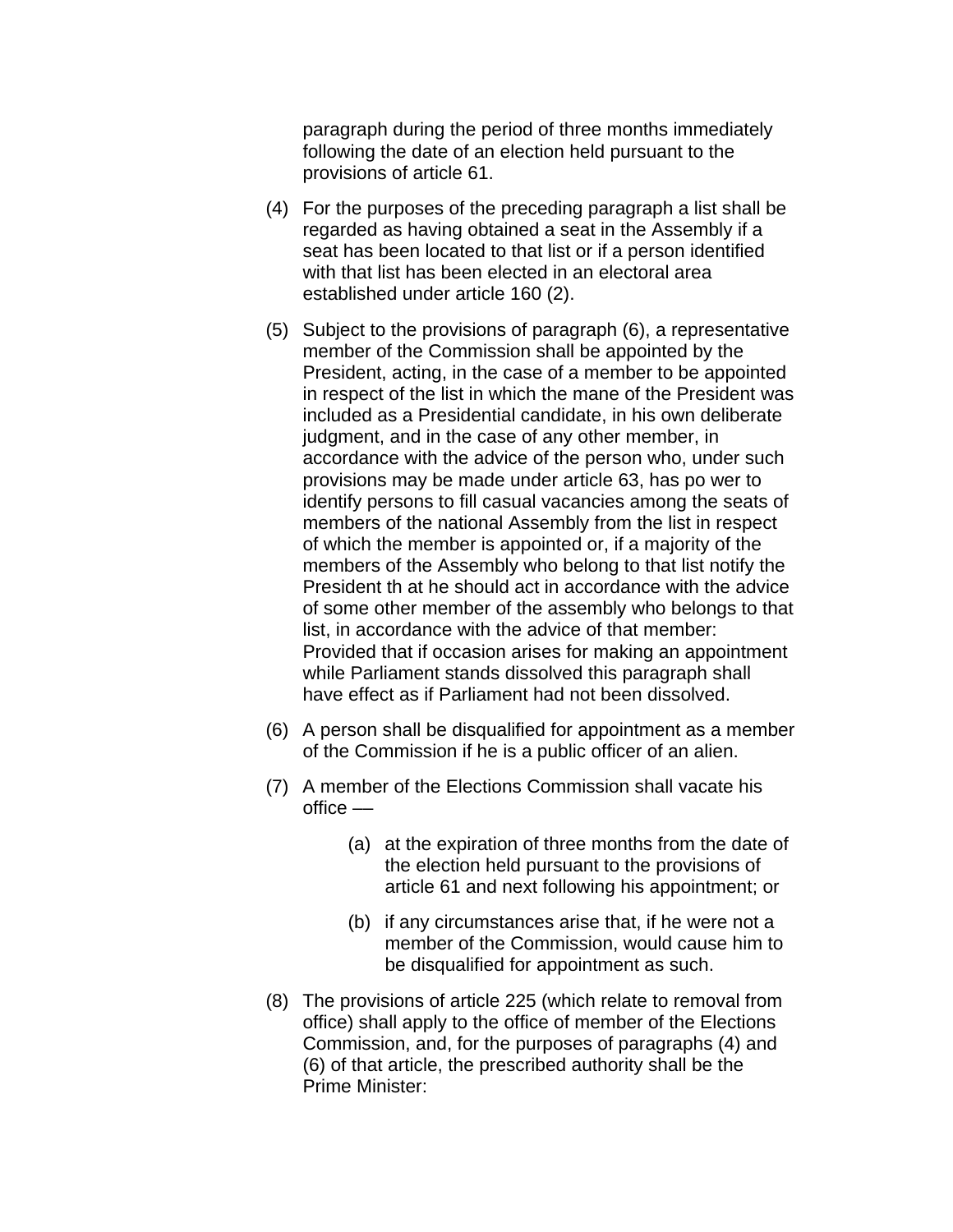Provided that, before tendering any advice to the President under paragraph (4) of the said article in relation to the representative member appointed in respect of a list other than that to which the Prime Minister belongs, the Prime Minister shall consult the person on whose advice, if the office of that member were vacant, the President would act under paragraph (5) in appointing a person to fill the vacancy.

- (9) If, by reason of his illness, absence from Guyana or suspension under the said article 225, any member of the Elections Commission is unable to perform his functions as such, a temporary member may be appointed in his place.
- (10) The provisions of this article shall apply in relation to the appointment of a temporary member of the Commission and to a temporary member appointed in accordance with this article as they apply in relation to the member of the Commission in whose place he is appointed: Provided that his appointment shall have effect only for the period ending when the person in whose place he has been appointed resumes his functions as, or ceases to be a member of the Commission.
- (11) For the purposes of paragraphs (5) and (8) a person shall be regarded as belonging to a list if his name appears on that list or if he was identified with that list and elected in an electoral area established under article 160 (2).
- 162. (1) The Elections Commission shall have such functions connected with or relating to the registration of electors or the conduct of elections as are conferred upon it by or unde r this Constitution or, subject thereto, any Act of Parliament; and, subject to the provisions of this Constitution, the Commission ––
	- (a) shall exercise general direction and supervision over the registration of electors and the administrative conduct of all elections of members of the National Assembly; and
	- (b) shall issue such instructions and take such action as appear to it necessary or expedient to ensure impartiality, fairness and compliance with the provisions of this Constitution or of any Act of Parliament on the part of persons exercising powers or performing duties connected with or relating to the matters aforesaid.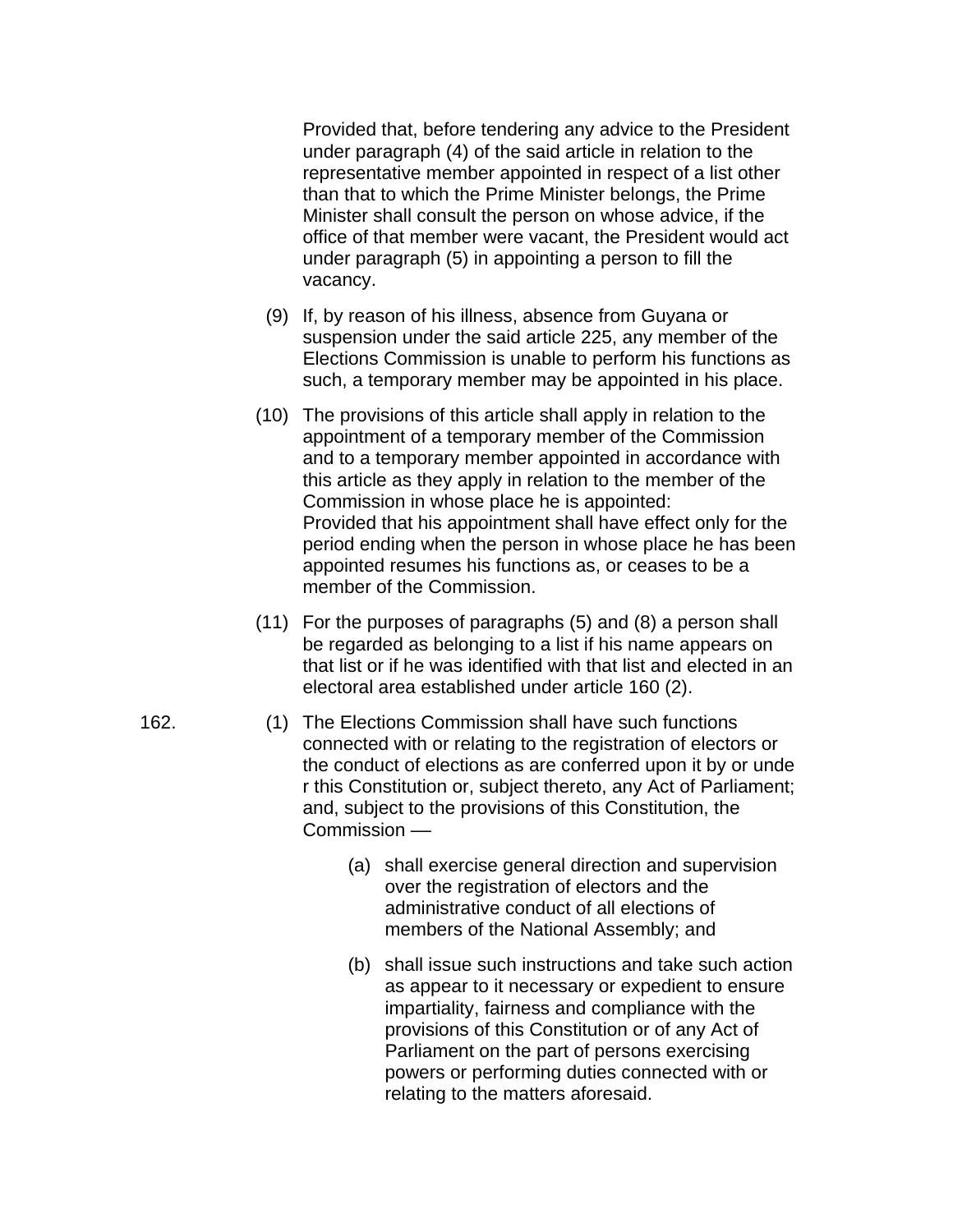- (2) Notwithstanding anything to the contrary in this Constitution, if the Elections Commission is satisfied that the holding of an election pursuant to the provisions of paragraph (2) or (3) or (4) of article 60 or article 160 (2) on the day appointed therefor would be attended, either generally or in a particular area, by danger or serious hardship, it may, after consultation with the Prime Minister and the Minority Leader, by notice published in the Gazette ––
	- (a) postpone the holding of the election to a day specified in the notice; or
	- (b) postpone the voting in any area specified in the notice to a day so specified.
- 163. (1) Subject to the provisions of this article, the High Court shall have exclusive jurisdiction to determine any question -
	- (a) regarding the qualification of any person to be elected as a member of the National Assembly;
	- (b) whether  $-$ 
		- (i) either generally or in any particular place, an election has been lawfully conducted or the result thereof has been, or may have been, affected by any unlawful act or omission;
		- (ii) the seats in the Assembly have been lawfully allocated;
		- (iii) a seat in the Assembly has become vacant; or
		- (iv) any member of the Assembly is required under the provisions of article 156 (2) to cease to exercise any of his functions as a member thereof;
	- (c) regarding the filling of a vacant seat in the Assembly; or
	- (d) whether any person has been validly elected as Speaker of the Assembly from among persons who are not members thereof or, having been so elected, has vacated the office of Speaker.
	- (2) Proceedings for the determination of any question referred to in the preceding paragraph may be instituted by any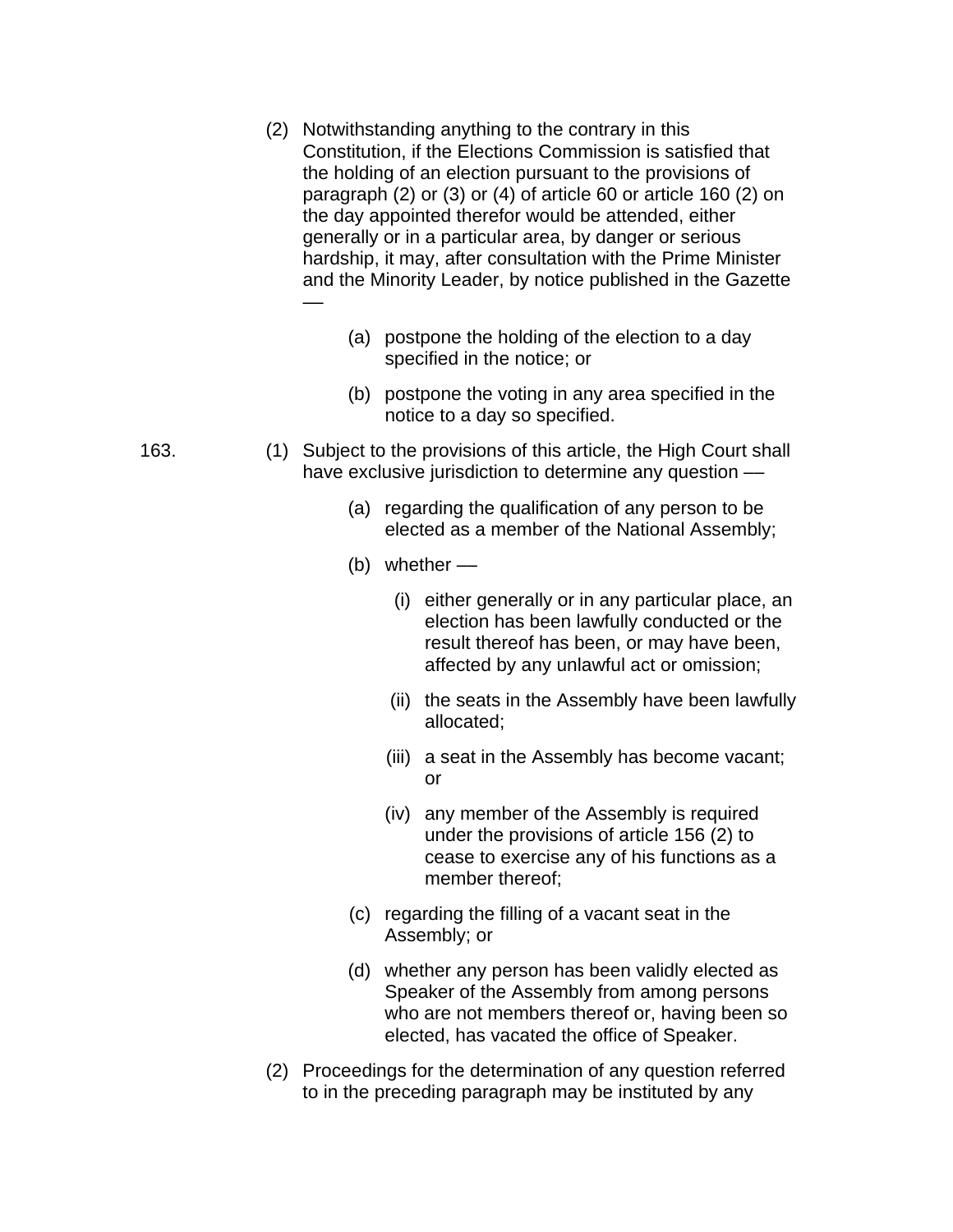person (including the Attorney General) and, where such proceedings are instituted by a person other than the Attorney General, the Attorney General if he is not a party thereto may intervene and (if he intervenes) may appear or be represented therein.

- $(3)$  An appeal shall lie to the Court of Appeal  $-$ 
	- (a) from the decision of a Judge of the High Court granting or refusing leave to institute proceedings for the determination of any question referred to in paragraph (1);
	- (b) from the determination by the High Court or any such question, or against any order of the High Court made in consequence of such determination.
- (4) Parliament may make provision with respect to ––
	- (a) the circumstances and manner in which and the conditions upon which proceedings for the determination of any question under this article may be instituted in the High Court and an appeal may be brought to the Court of Appeal in respect thereof;
	- (b) the consequences of the determination of any question under this article and the powers of the High Court in relation to the determination of any such question, including (without prejudice to the generality of the foregoing power) provision empowering the High Court to order the holding of a fresh election throughout Guyana or a fresh ballot in any part thereof or the re-allocation of seats in whole or in part; and
	- (c) the practice and procedure of the High Court in relation to the jurisdiction and powers conferred upon it by or under this article and of that Court and the Court of Appeal in relation to appeals to the Court of Appeal under this article, and, subject to any provision so made, provision may be made with respect to the matters aforesaid by rules of court.
- (5) In this article reference to any person being elected shall be read and construed as a reference to any person being elected under paragraph (2) or (3) or (4) of article 60 or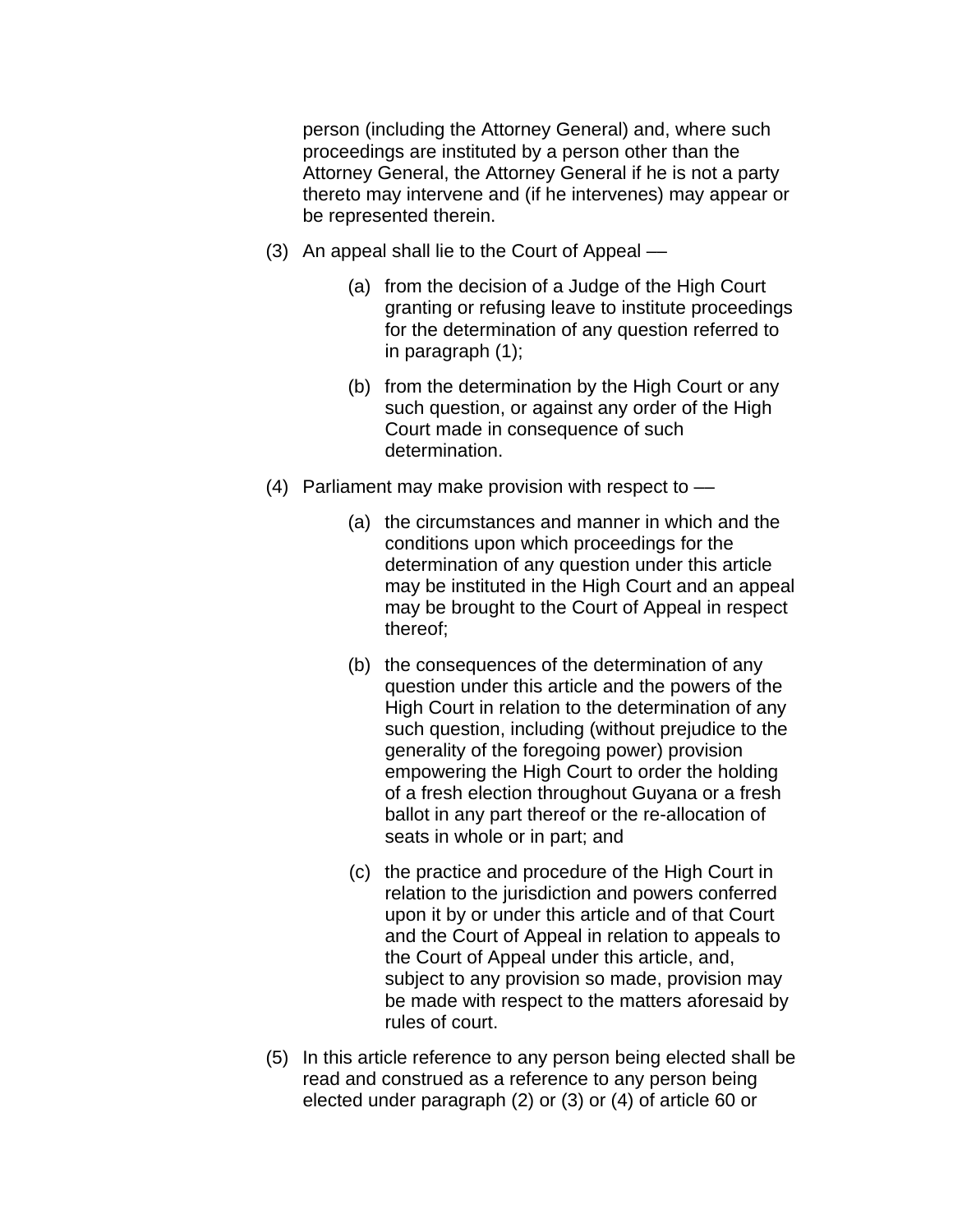under article 160 (2), as the case may be.

- 164. (1) Subject to the provisions of paragraphs (2) and (3), a Bill for an Act or Parliament to alter this Constitution shall not be passed by the National Assembly unless it is supported at the final voting in the Assembly by the votes of a majority of all the elected members of the Assembly.
	- (2) A Bill to alter any of the following provisions of this Constitution, that is to say ––
		- (a) this article, articles 1, 2, 8, 9, 18, 51, 66, 89, 99; and
		- (b) articles 3, 4, 5, 6, and 7, 10 to 17 (inclusive), 19 to 49 (inclusive), 52 to 57 (inclusive), 59, 60, 62, 63, 64, 65, 67, 68, 69, 70, 72 (in so far as it relates to the number of regions), 90 to 96 (inclusive), 98, 108, 110, 116, 120 to 163 (inclusive, but excepting article 132), 168 to 215 (inclusive, but excepting articles 173, 185, 186, 192 (2) and (3) and 193), 222, 223, 225, 226, 231 and 232 (excepting the definition of "financial year") shall not be submitted to the President for his assent unless the Bill, not less than ten and not more than six months after its passage through the National Assembly, has, in such manner as Parliament may prescribe, been submitted to vote of the electors qualified to vote in an election and has been approved by a majority of the electors who vote on the Bill: Provided that if the Bill does not alter any of the provisions mentioned in subparagraph (a) and is supported at the final voting in the Assembly by the votes of not less than two-thirds of all the elected members of the Assembly it shall not be necessary to submit the Bill to the vote of the electors.
	- $(3)$  In this article
		- (a) references to this Constitution or to any particular provision thereof include references to any other law in so far as that law alters the Constitution or, as the case may be, that pr ovision; and
		- (b) references to altering this Constitution or any particular provision thereof include references to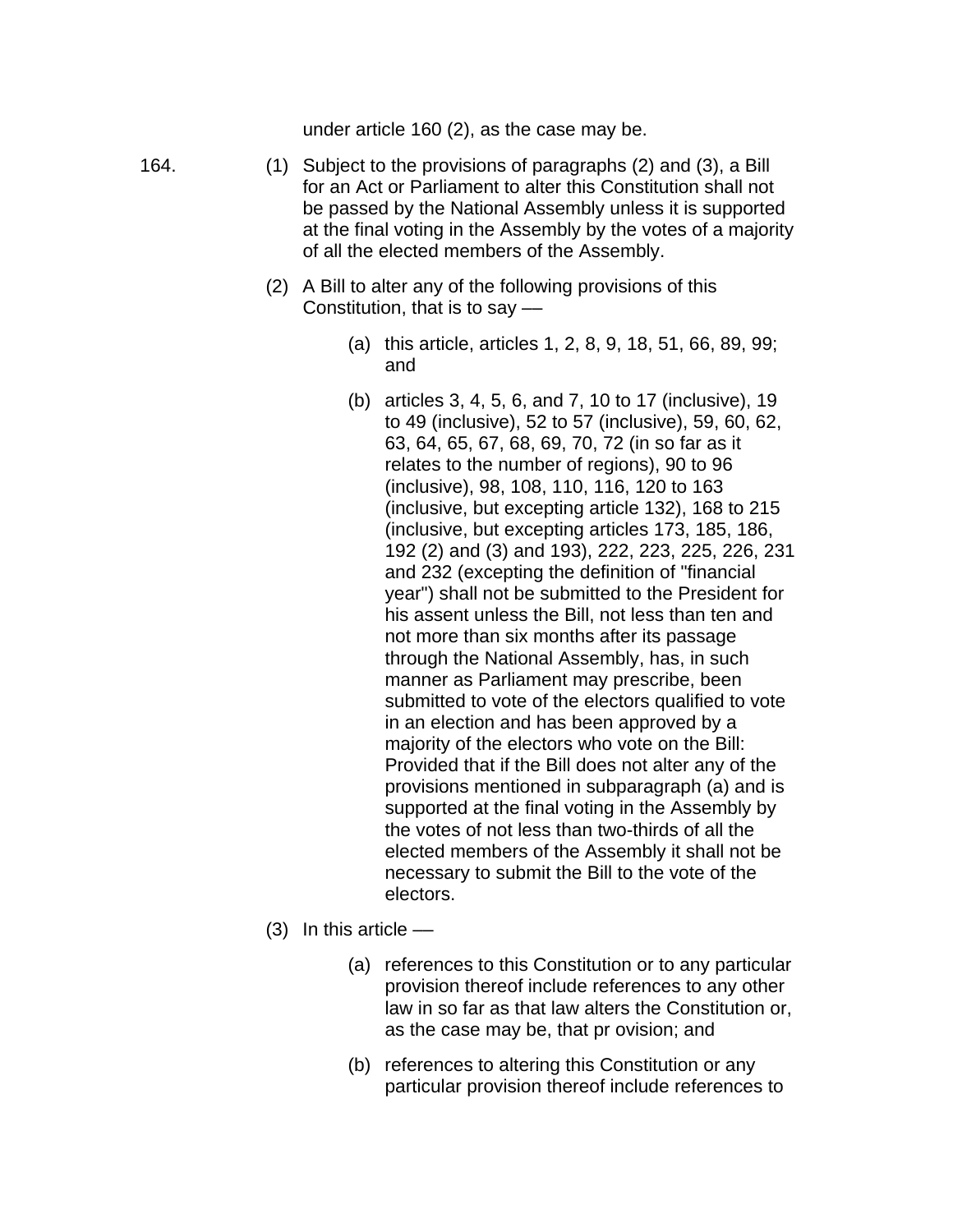repealing it, with or without re-enactment thereof or the making of different provisi on in lieu thereof, to modifying it and to suspending its operation for any period.

- 165. (1) Subject to the provisions of this Constitution, the National Assembly may regulate its own procedure and may make rules for that purpose.
	- (2) The Assembly may act notwithstanding any vacancy in its membership (including any vacancy not filled when the Assembly first meets after the commencement of this Constitution or after any disso lution of Parliament) and the presence or participation in the proceedings of the Assembly shall not invalidate those proceedings.
- 166. (1) The Speaker, or, in his absence, the Deputy Speaker or if they are not absent, a member of the National Assembly (not being a Minister or a Parliamentary Secretary) elected by the Assembly for the sitting shall preside at any sitting of the Assembly.
	- (2) References in this article to circumstances in which the Speaker or Deputy Speaker is absent include references to circumstances in which the office of Speaker or Deputy Speaker is vacant.
- 167. No member of the National Assembly shall take part in the proceedings of the Assembly (other than proceedings necessary for the purpose of this article) until he has made and subscribed before the Assembly the oath of office: Provided that the election of a Speaker and Deputy Speaker of the Assembly may take place before the members thereof have made and subscribed such oath.
- 168. (1) Save as otherwise provided by this Constitution, all questions proposed for decision in the National Assembly shall be determined by a majority of the votes of the members present and voting.
	- (2) Except as provided by the next following paragraph, the Speaker or other member presiding in the Assembly shall not vote unless on any question the votes are equally divided, in which case he shall have and exercise a casting vote.
	- (3) A Speaker elected from among persons who are not members of the Assembly shall have neither an original nor a casting vote and if, upon any question before the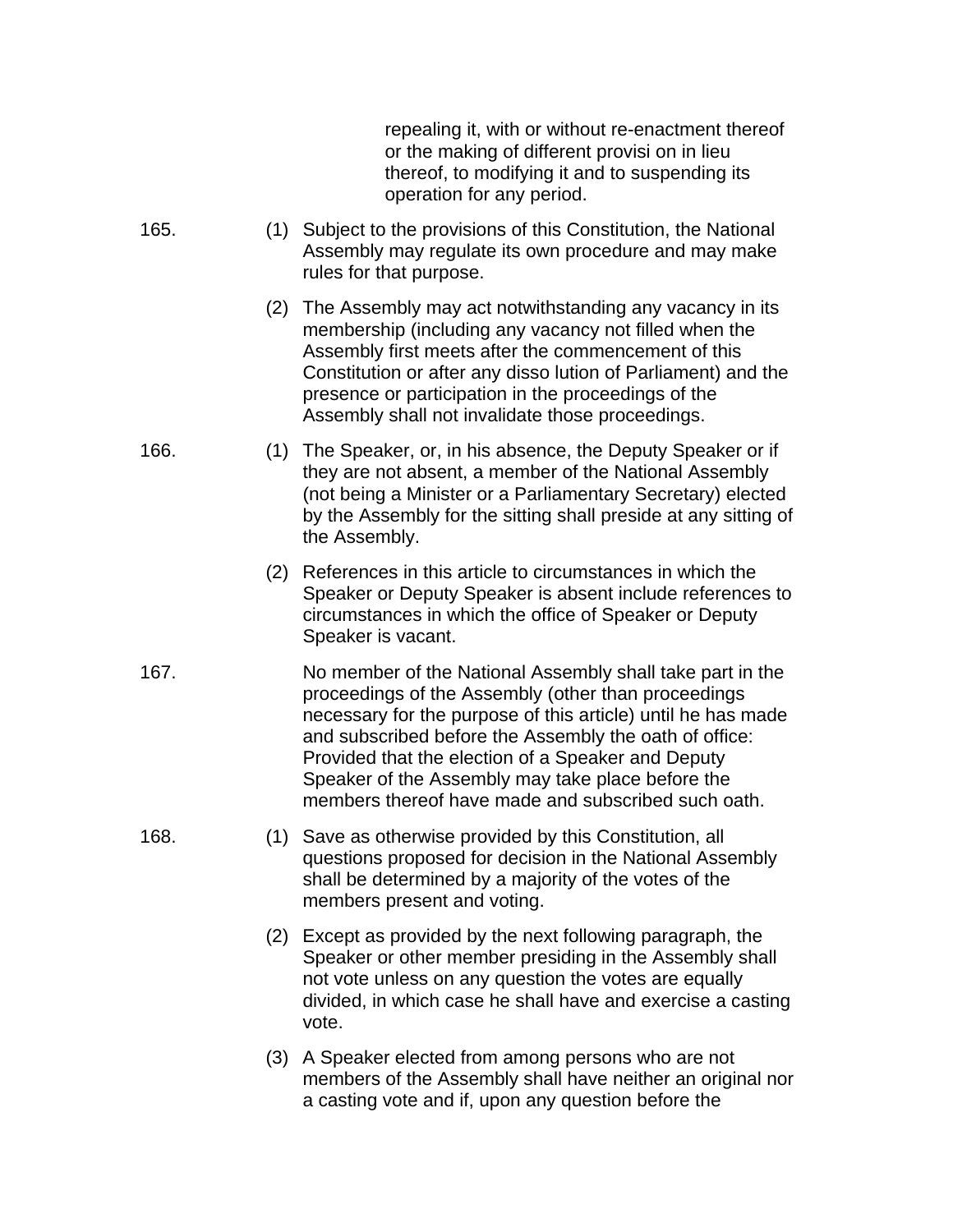|      |     | Assembly when such a Speaker is presiding, the votes of<br>the members are equally divided, the motion shall be lost.                                                                                                                                                                                                                                                                                                                                                          |
|------|-----|--------------------------------------------------------------------------------------------------------------------------------------------------------------------------------------------------------------------------------------------------------------------------------------------------------------------------------------------------------------------------------------------------------------------------------------------------------------------------------|
| 169. |     | If objection is taken by any member of the National<br>Assembly present that there are present in the Assembly<br>(besides the person presiding) less than one-third of all the<br>elected members of the Assembly, and, after such interval<br>as may be prescribed in the rules of procedure of the<br>Assembly, the person presiding ascertains that there are<br>still present less than one-third of all the elected members,<br>he shall thereupon adjourn the Assembly. |
| 170. |     | (1) Subject to the provisions of article 164, the power of<br>Parliament to make laws shall be exercised by Bills passed<br>by the National Assembly and assented to by the<br>President.                                                                                                                                                                                                                                                                                      |
|      | (2) | When a Bill is presented to the President for assent, he<br>shall signify that he assents or that he withholds assent.                                                                                                                                                                                                                                                                                                                                                         |
|      | (3) | Where the President withholds his assent to a Bill, he shall<br>return it to the Speaker within twenty-one days of the date<br>when it was presented to him for assent with a message<br>stating the reasons why he has withheld his assent.                                                                                                                                                                                                                                   |
|      |     | (4) Where a Bill is so returned to the Speaker it shall not again<br>be presented to the President for assent unless within six<br>months of the Bill being so returned upon a motion<br>supported by the votes of not less that two-thirds of all the<br>elected members of the National Assembly the Assembly<br>resolves that the Bill be again presented for assent.                                                                                                       |
|      | (5) | Where the National Assembly so resolves that a Bill be<br>again presented for assent, the Bill shall be so presented<br>and the resident shall assent to it within twenty-one days of<br>its presentation, unless he sooner dissolves Parliament.                                                                                                                                                                                                                              |
|      | (6) | A Bill shall not become law unless it has been duly passed<br>and assented to in accordance with this Constitution.                                                                                                                                                                                                                                                                                                                                                            |
| 171. |     | (1) Subject to the provisions of this Constitution and of the<br>rules of procedure of the National Assembly, any member<br>of the Assembly may introduce any Bill or propose by<br>motion for debate in, or may present any petition to, the<br>Assembly, and the same shall be debated and disposed of<br>according to the rules of procedure of the Assembly.                                                                                                               |
|      |     | (2) Except on the recommendation or with the consent of the                                                                                                                                                                                                                                                                                                                                                                                                                    |

(2) Except on the recommendation or with the consent of the Cabinet signified by a Minister, the Assembly shall not ––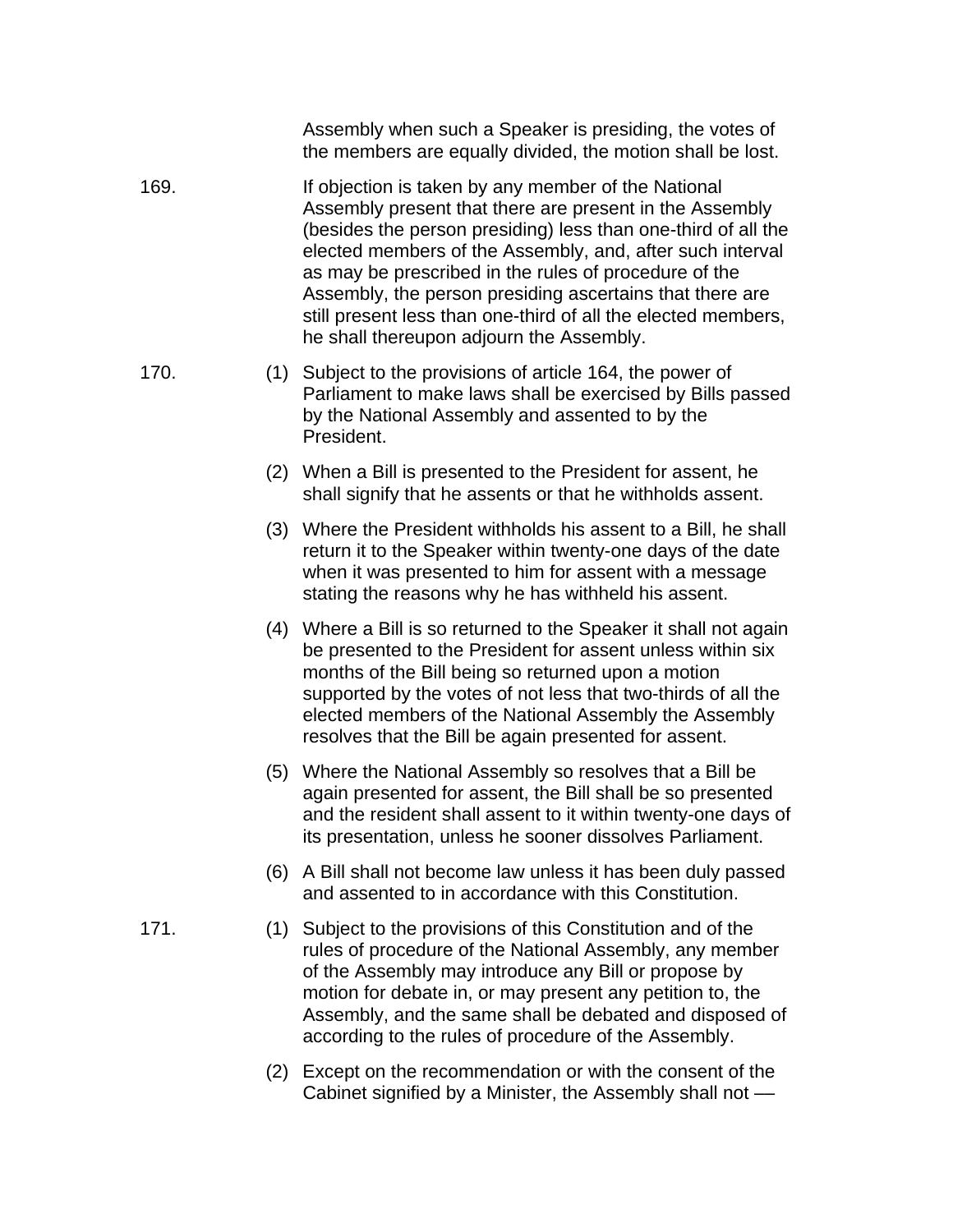- (a) proceed upon any Bill (including any amendment to a Bill) which, in the opinion of the person presiding, makes provision for any of the following purposes ––
	- (i) for imposing or increasing any tax;
	- (ii) for imposing any charge upon the Consolidated Fund or any other public find of Guyana or for altering any such charge otherwise than by reducing it;
	- (iii) for the payment, issue or withdrawal from the Consolidated Fund or any other public fund of Guyana or any moneys not charged thereon or any increase in the amount of such a payment, issue or withdrawal; or
	- (iv) for compounding or remitting any debt due to Guyana; or
- (b) proceed upon any motion (including any amendment to a motion) the effect of which, in the opinion of the person presiding, would be to make provision for any of the purposes aforesaid.
- 172. (1) Subject to the provisions of paragraphs (2), (3) and (4), Parliament may by law determine the privileges, immunities and powers of the National Assembly and the members thereof.
	- (2) No civil or criminal proceedings may be instituted against any member of the Assembly for words spoken before, or written in a report to, the Assembly or to a committee thereof or by reason of any matter or thing brought by him therein by petition, bill, resolution, motion or otherwise.
	- (3) For the duration of any session, members of the Assembly shall enjoy freedom from arrest for any civil debt.
	- (4) No process issued by any court in the exercise of its civil jurisdiction shall be served or executed within the precincts of the Assembly while the Assembly is sitting or through the Speaker, the Clerk or any officer of the Assembly.

TITLE  $3$ THE SUPREME CONGRESS OF THE PEOPLE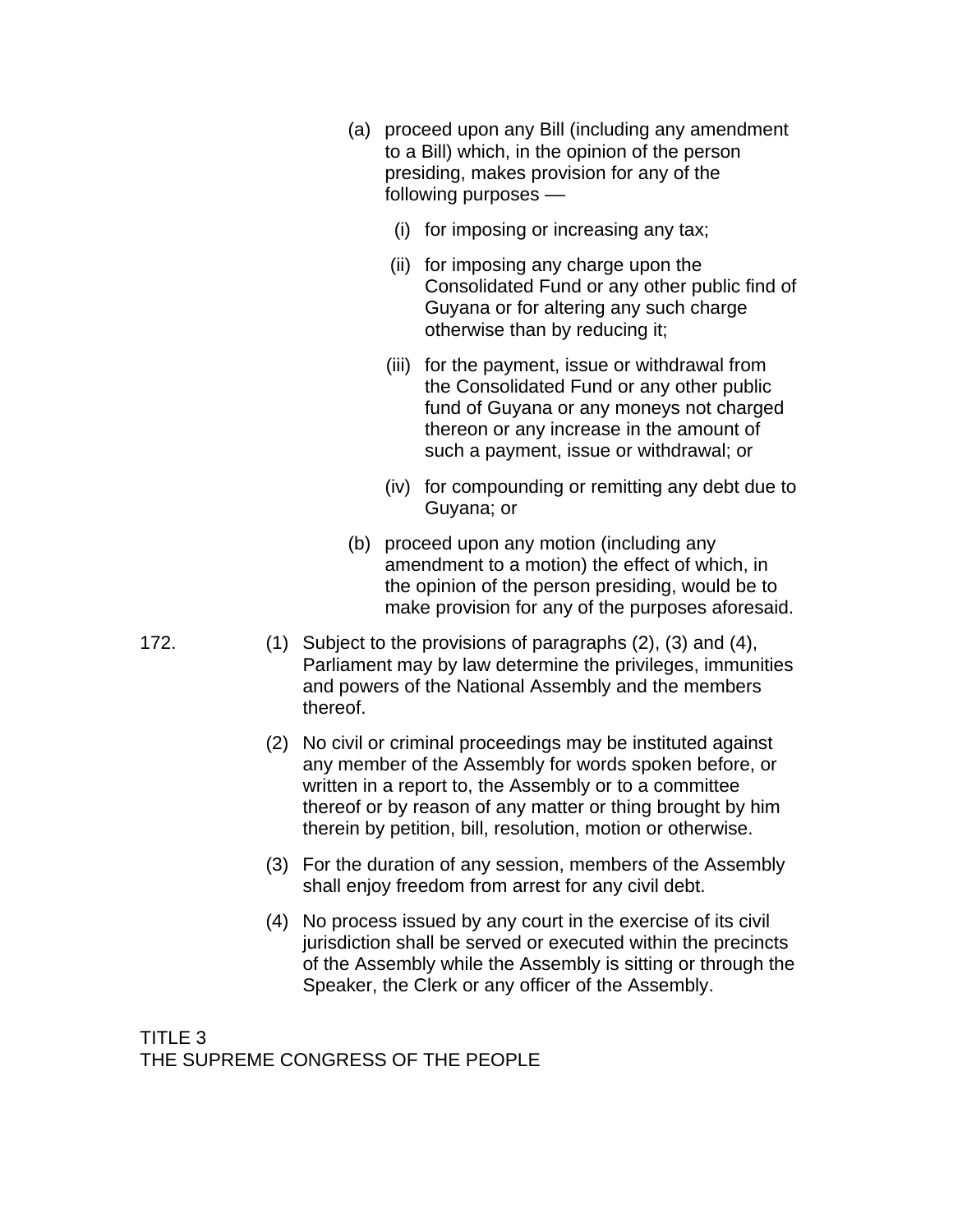- 173. (1) Subject to the provisions of this Constitution, the Supreme Congress of the People may regulate its own procedure and may make rules for that purpose.
	- (2) The Supreme Congress of the People may act notwithstanding any vacancy in its membership (including any vacancy not filled when the Congress first meets after any dissolution of Parliament) and the presence or participation of any person not entitled to be present at or to participate in the proceedings of the Congress shall not invalidate those proceedings.
- 174. (1) All questions proposed for decision in the Supreme Congress of the People shall be determined by a majority of the votes of the members present and voting.
	- (2) The Chairman of the Supreme Congress of the People shall not vote unless on any question the votes are equally divided, in which case he shall have and exercise a casting vote.
- 175. If objection is taken by any member of the Supreme Congress of the People that there are present in the Congress (besides the person presiding) less than one-third of all the members of the Congress and, after such interval as may be prescribed in the rules of procedure of the Congress, the person presiding ascertains that there are still present less than one-third of all the members, he shall thereupon adjourn the Congress.
- 176. (1) Parliament may by law determine the privileges, immunities, and powers of the Supreme Congress of the People and the members thereof.
	- (2) No civil or criminal proceedings may be instituted against any member of the Congress for words spoken before or written in a report to, the Congress or to a committee thereof or by reason of any matter or thing brought by him therein by petition, resolution, motion or otherwise.
	- (3) For the duration of any session members of the Congress shall enjoy freedom from arrest for any civil debt.
	- (4) No process issued by any court in the exercise of its civil jurisdiction shall be served or executed within the precincts of the Congress while the Congress is sitting or through the Chairman, the Clerk or any officer of the Congress.

# TITLE 4 THE PRESIDENT

177. (1) Any list of candidates for an election held pursuant to the provisions of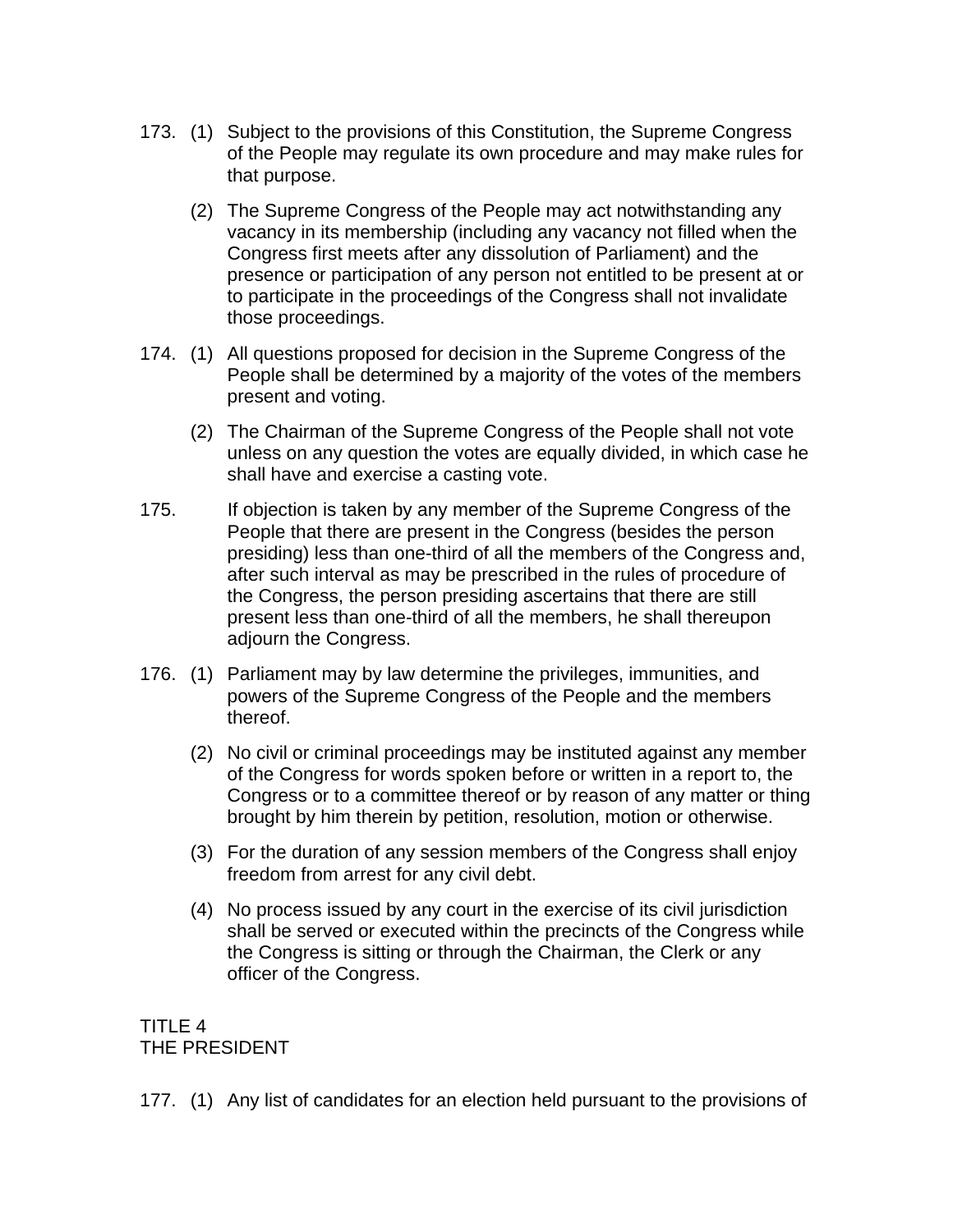article 60 (2) shall designate not more than one of those candidates as a Presidential candidate. An elector voting as such an election in favour of a list shall be deemed to be also voting in favour of the Presidential candidate named in the list.

- (2) A Presidential candidate shall be deemed to have been elected as President and shall be so declared by the Chairman of the Elections Commission ––
	- (a) if he is the only Presidential candidate at the election; or
	- (b) where there are two or more Presidential candidates, if more votes are cast in favour of the list in which he is designated as Presidential candidate than in favour of any other list.
- (3) Where no person is elected as President under paragraph (2) and where the votes cast in favour of each list are equal in number, or where the votes cast in favour of each of two or more lists are equal in number by greater that the number of votes cast in favour of any other list, the Chairman of the Elections Commission, acting in the presence of the Chancellor and of the public, shall by lot choose one of the lists in respect of which the votes are equal in either of the circumstances aforesaid and shall declare the Presidential candidate designated in that list to be duly elected as President.
- (4) The Court of Appeal shall have exclusive jurisdiction to hear and determine any question as to the validity of an election of a President in so far as that question depends upon the qualification of any person for election or the interpretation of this Constitution; and decision of that Court under this paragraph shall be final.
- (5) Subject to the provisions of this Constitution, Parliament may make provision for giving effect to the provisions of this Title and, without prejudice to the generality thereof, may make provision ––
	- (a) for the conduct of elections to the office of President; and
	- (b) with respect to the persons by whom, the manner in which and the conditions upon which proceedings for the determination of any question such as is mentioned in the preceding paragraph may be instituted in the Court of Appeal and, subject to any provisions made under subparagraph (b), provision may be made with respect to the matters referred to therein by rules of court.
- (6) Subject to the provisions of paragraph  $(4)$ , an instrument which  $-$ 
	- (a) is executed under the hand of the Chairman of the Elections Commission and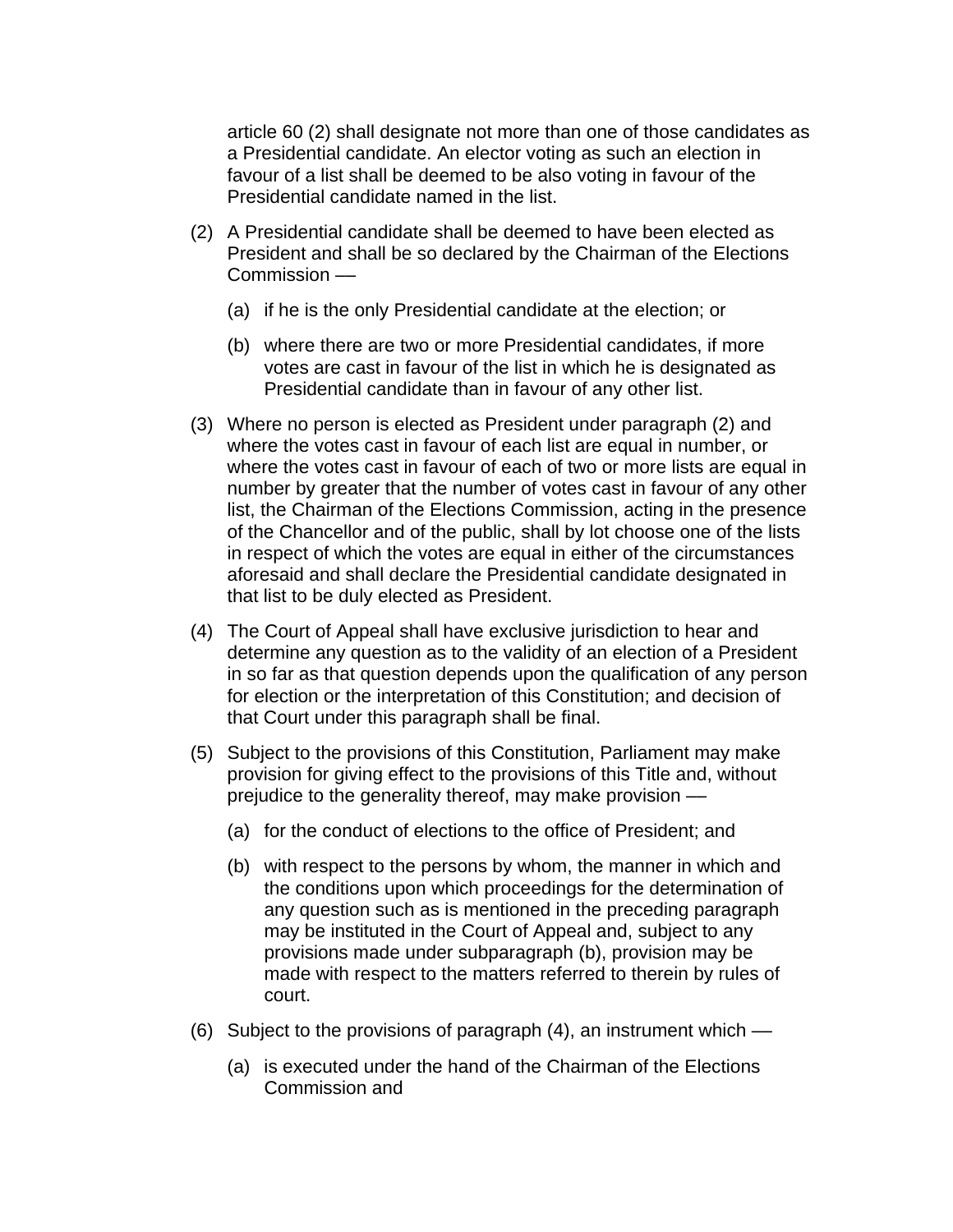- (b) states that a person named in the instrument was declared elected as President at an election held pursuant to the provisions of article 60 (2), shall be conclusive evidence that the person so named was so elected and no question as to the validity of the election as the President of the person so named shall be inquired into in any court.
- 178. (1) The office of President shall become vacant if the person holding it  $-$ 
	- (a) dies; or
	- (b) resigns it by writing under his hand addressed to the Speaker; or
	- (c) ceases to hold it by virtue of the provisions of article  $92, 179$  or 180.
	- (2) A person assuming the office of President in accordance with the provisions of this Constitution shall be disqualified for any other office, employment or appointment to which this paragraph applies and accordingly on entering upon the duties of the office of President shall vacate any such other office, employment or appointment held by him.
	- (3) The preceding paragraph applies to the offices of Speaker, member, Clerk or Deputy Clerk of the National Assembly, member of the National Congress of Local Democratic Organs, any Judge of the Supreme Court of Judicature, member of the Elections Commission, the Judicial Service Commission, the Public Service Commission, the Teaching Service Commission or the Police Service Commission, any public office, employment in any armed force of Guyana and any paid appointment as a member or employee of a body corporate established by law for public purposes.
	- (4) During any period when a Minister is performing the function of the office of President under article 96 or 179 or has assumed the office under the proviso to article 95 (1), his seat in the National Assembly shall be regarded as vacant and may be temporarily filled in accordance with any provision made under article 160 (3). At the expiration of the period the person temporarily filling the seat shall vacate it and the seat shall thereupon be resumed by the Minister: Provided that the person so vacating the seat shall be eligible for reelection under any provision made as aforesaid.
- 179. (1) If the members of the National Assembly whose names appeared as candidates on the same list as that of the President at the last election held pursuant to article 60 (2) resolve, upon a motion supported by the votes of a majority of all of them, that the question of the physical or mental capacity of the President to discharge the functions of his office ought to be investigated and the Prime Minister so informs the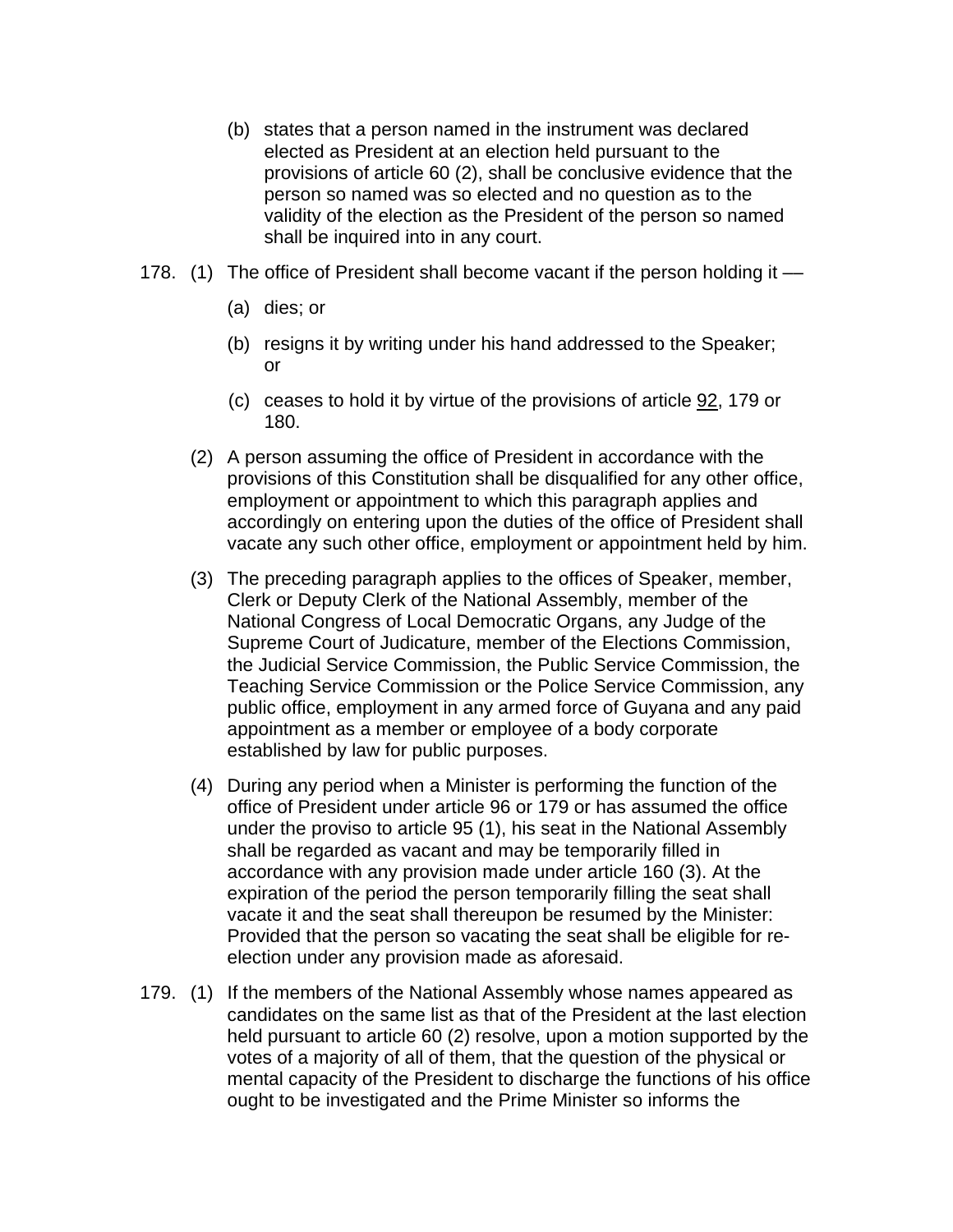Chancellor, the Chancellor shall appoint a board consisting of not less than three persons selected by him from among persons who are qualified as medical practitioners under the law of Guyana, and the board shall enquire into the matter and shall make a report to the Chancellor stating the opinion of the board whether or not the President is, by reason of any infirmity of body or mind, incapable of discharging the functions of his office.

- (2) If the board reports that the President is incapable of discharging the functions of the office of President, the Chancellor shall certify in writing accordingly and thereupon the President shall cease to hold office.
- (3) Where the Prime Minister informs the Chancellor that a resolution has been passed pursuant to paragraph (1) that the question of the physical or mental capacity of the President to discharge the functions of his office should be investigated the President shall, until another person assumes the office of President or the board appointed in pursuance of paragraph (1) reports that the President is not incapable of discharging the functions of his office (whichever is the earlier), cease to perform the functions of his office and those functions shall be performed by -
	- (a) the Prime Minister; or
	- (b) during any period when there is no Prime Minister or the Prime Minister is absent from Guyana or is unable, by reason of physical or mental infirmity, to discharge the functions of his office, by such member of the Cabinet, being an elected member of the National assembly, as shall be elected by the members referred to in paragraph (1): Provided that any person performing the functions of the office of President under this paragraph shall not dissolve Parliament or, save on the advice of the Cabinet, revoke any appointment made by the President.
- (4) A motion for the purposes of paragraph (1) may be proposed by any of the members referred to therein at any meeting of such members convened by the Prime Minister.
- 180. (1) If notice in writing is given to the Speaker of the National Assembly, signed by not less than one-half of all the elected members of the Assembly, of a motion alleging that the President has committed any violation of the Constitution or any gross misconduct and specifying the particulars of the allegations and proposing that a tribunal be established under this article to investigate those allegations, the Speaker shall ––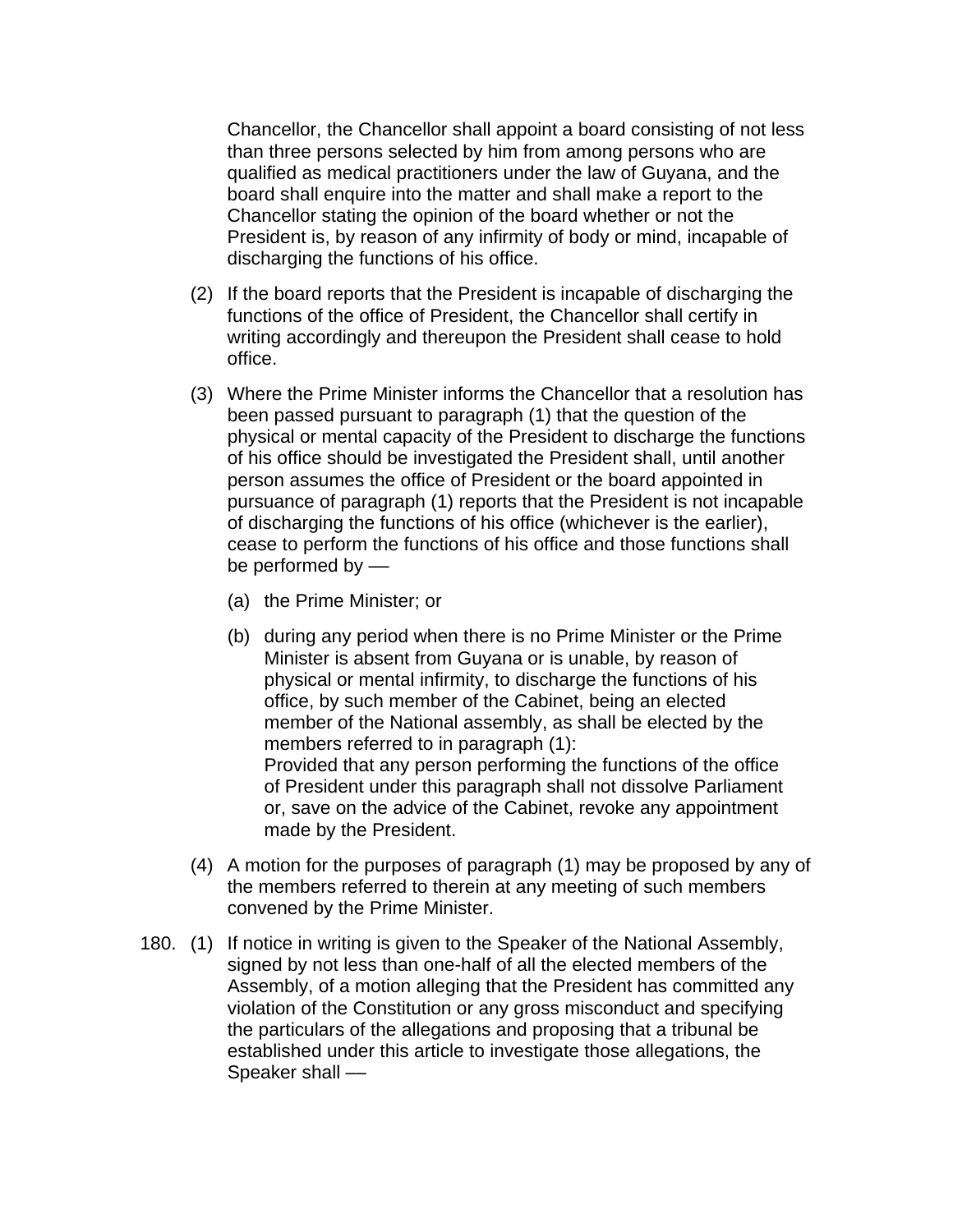- (a) if Parliament is then sitting or has been summoned to meet within five days, cause the motion to be considered by the Assembly within seven days of the notice; or
- (b) if Parliament is not then sitting (and notwithstanding that it may be prorogued) summon the Assembly to meet within twenty-one days of the notice and cause the motion to be considered at that meeting.
- (2) Where a motion under this article is proposed for consideration by the National Assembly, the Assembly shall not debate the motion but the person presiding in the Assembly shall forthwith cause a vote to be taken on the motion and, if the motion is supported by the votes of not less than two-thirds of all the elected members of the Assembly, shall declare the motion to be passed.
- (3) If the motion is declared to be passed under paragraph  $(2)$ 
	- (a) the Chancellor shall appoint a tribunal which shall consist of a chairman and not less than two other members selected by the Chancellor from among persons who hold or have held office as a Judge of a court having unlimited jurisdiction in civil and criminal matters in some part of the Commonwealth or a court having jurisdiction on appeal from any such court;
	- (b) the tribunal shall investigate the matter and shall report to the National Assembly whether it finds the particulars of the allegations specified in the motion to have been substantiated;
	- (c) the President shall have the right to appear and be represented before the tribunal during its investigation of the allegations against him.
- (4) If the tribunal reports to the National Assembly that the tribunal finds that the particulars of any allegation against the President specified in the motion have not been substantiated no further proceedings shall be taken under this article in respect of that allegation.
- (5) If the tribunal reports to the National Assembly that the tribunal finds that the particulars of any allegation specified in the motion have been substantiated, the Assembly may, on a motion supported by the votes of not less than three-quarters of all elected members of the Assembly, resolve that the President has been guilty of such violation of the Constitution or, as the case may be, such gross misconduct as is if the Assembly so resolves, the President shall cease to hold office upon the third day following the passage of the resolution unless he sooner dissolves Parliament.
- 181. (1) The President shall receive such salary and allowances as may be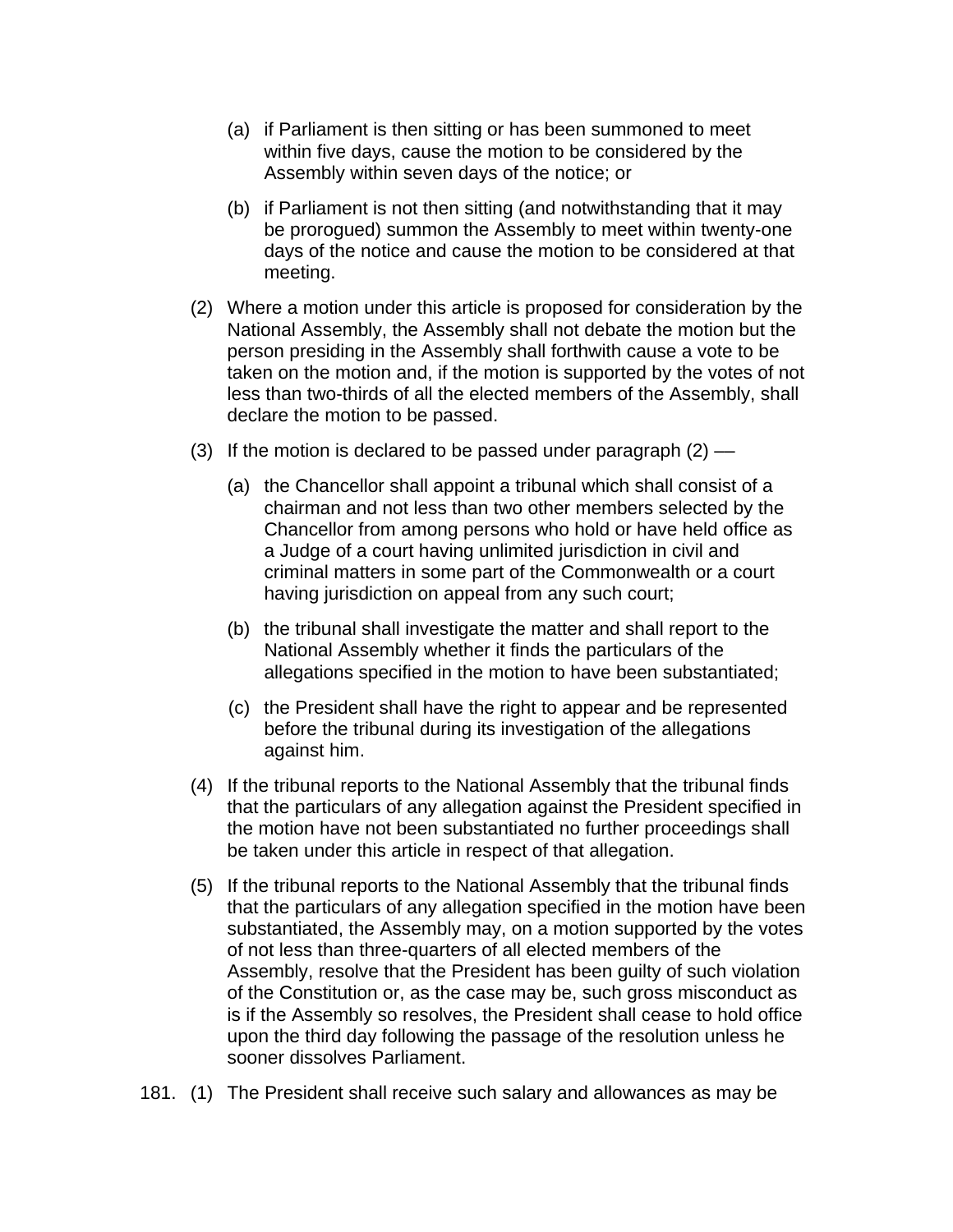prescribed under the provisions of article 222.

- (2) A person who has held the office of President shall receive such pension or, upon the expiration of his term of office, such gratuity as may be prescribed by Parliament. Any such pension or gratuity shall be a charge on the Consolidated Fund.
- 182. (1) Subject to the provisions of article 180, the holder of the office of President shall be personally answerable to any court for the performance of the functions of his office or for any act done in the performance of those functions and no proceedings, whether criminal or civil, shall be instituted against him in his personal capacity in respect thereof either during his term of office or thereafter.
	- (2) Whilst any person holds or performs the functions of the office of President no criminal proceedings shall be instituted or continued against him in respect of anything done or omitted to be done by him in his private capacity and no civil proceedings shall be instituted or continued in respect of which relief is claimed against him for anything done or omitted to be done in his private capacity.
	- (3) Where provision is made by law limiting the time within which proceedings of any description may be brought against any person, the period during which any person holds or performs the functions of the office of President shall not be taken into account in calculating any period of time prescribed by that law for bringing any such proceedings as are mentioned in paragraph (2) against him.

# TITLE 5 THE EXECUTIVE

Subtitle 1

# **Ministers, etc.**

- 183. (1) The office of a Minister who was not an elected member of the Assembly at the time of his appointment and has not subsequently become such a member shall become vacant if the holder of the office ––
	- (a) ceases to be a citizen of Guyana; or
	- (b) if he becomes disqualified for election as a member of the Assembly by virtue of article 155 or of any law enacted in pursuance thereof.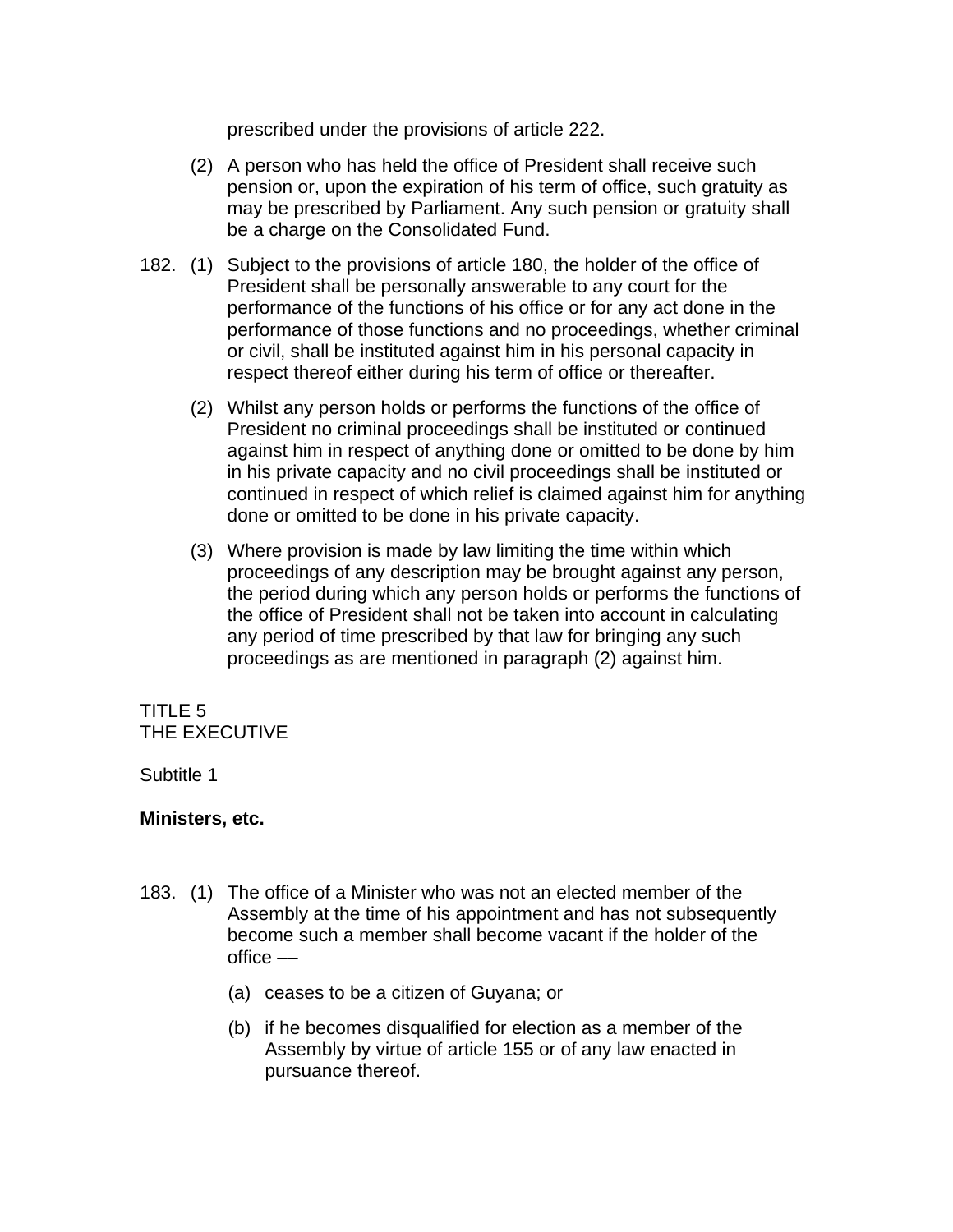- (2) The office of any other Minister shall become vacant if the holder of the office  $-$ 
	- (a) ceases to be a member of the Assembly for any cause other than a dissolution of Parliament or of a regional democratic council or of the National Congress of Local Democratic Organs or the operation of the provisions of article 156 (1) (h);
	- (b) is not a member of the Assembly when the Assembly first meets after a dissolution of Parliament or after the holding of an election pursuant to the provisions of paragraph (3) or (4) of article 60; or
	- (c) is, by virtue of article 156 (2), required to cease to perform his functions as a member of the Assembly.
- (3) The office of any Minister shall become vacant ––
	- (a) if he resigns if by writing under his hand addressed to the President;
	- (b) if the President so directs; or
	- (c) on the election of any person to the office of President pursuant to the provisions of article 177.
- 184. (1) The President shall, if the person concerned is willing to be appointed, appoint as Minority Leader the elected member of the National Assembly who, in his judgment, is best able to command the support of a majority of those elected members who do not support the Government:

Provided that this paragraph shall have elect in relation to any period between a dissolution of Parliament and the day on which the next election of members of the Assembly is held under the provisions of article 61, or between a dissolution of a regional democratic council or of the National Congress of Local Democratic Organs and the day on which the next election by that council or by the Congress is held pursuant to the provisions of paragraph (3) or (4) of article 60, as the case may be, as if Parliament of that council or the Congress, as the case may be, had not been dissolved.

- (2) The office of Minority Leader shall become vacant if  $-$ 
	- (a) the holder thereof ceases to be a member of the Assembly for any cause other than a dissolution of Parliament or of a regional democratic council or of the National Congress of Local Democratic Organs of the operation of the provisions of article 156 (1) (h);
	- (b) he is not a member of the Assembly when the Assembly first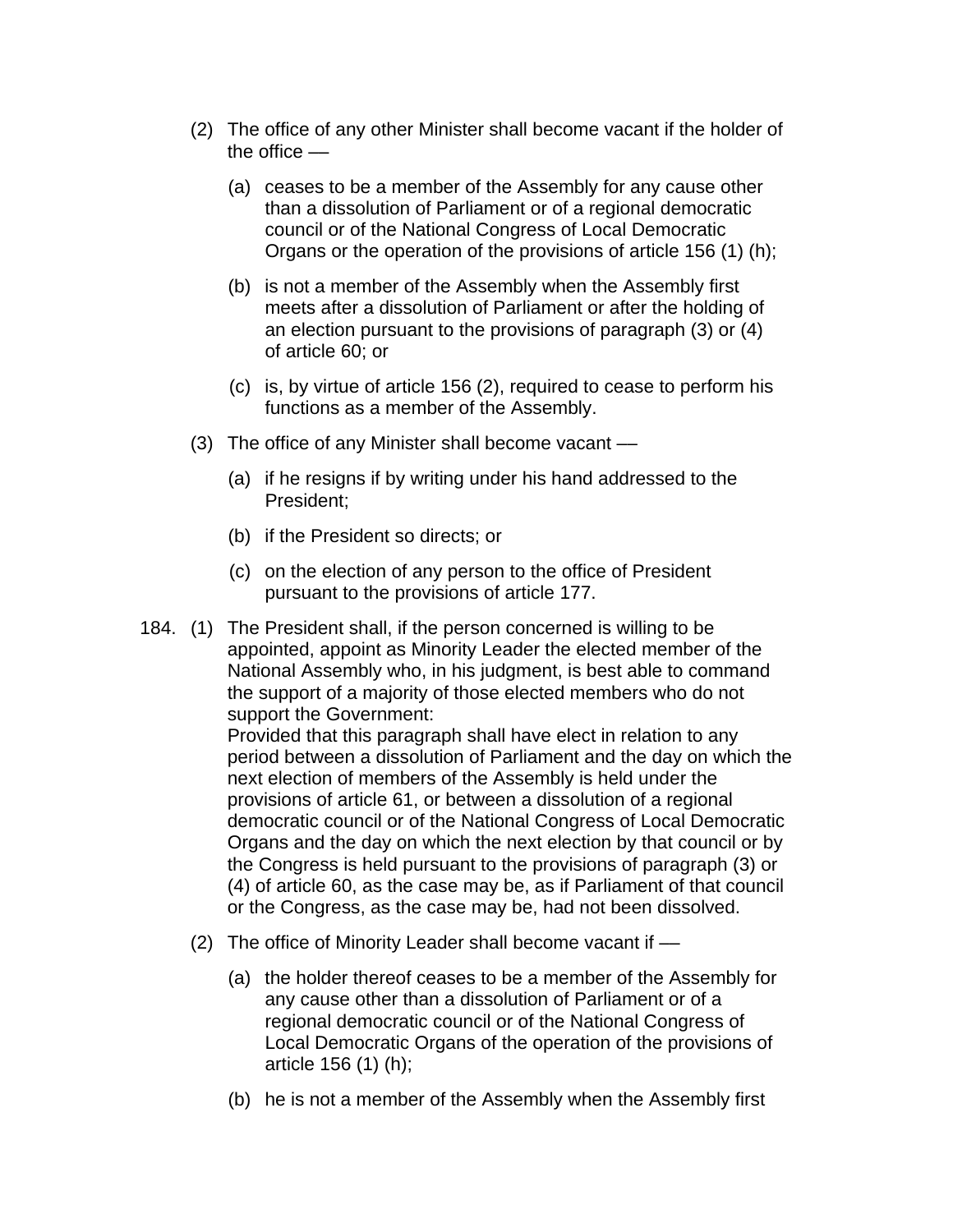meets after a dissolution or Parliament of after the holding of an election pursuant to the provisions of paragraph (3) or (4) of article 60;

- (c) by virtue of article 156 (2) he is required to cease to exercise his functions as a member of the Assembly; or
- (d) his appointment is revoked under the provisions of the next following paragraph.
- (3) If, in the judgment of the President, the Minority Leaders no longer the member of the Assembly best able to command the support of a majority of those elected members of the Assembly who do not support the Government, the President shall revoke the appointment of the Minority Leader.
- (4) Whenever the office of Minority Leader is vacant by reason of the fact that the person qualified for appointment thereto is not willing to be appointed, any provision of this Constitution that requires any person or authority to perform any function after consultation with the Minority Leader shall, in so far as it contains that requirement, be of no effect.
- 185. (1) A person shall not be qualified to be appointed as Attorney General unless he holds such qualifications as may be prescribed by Parliament and is a citizen of Guyana.
	- (2) If the Attorney General is an elected member of the National Assembly at the time of his appointment or subsequently becomes such a member, he shall be a Minister by virtue of holding the office of Attorney General and the provisions of paragraphs (2) and (3) of article 183 shall apply to the office of Attorney General.
	- (3) If the Attorney General is not an elected member of the Assembly but is qualified to be elected as such a member, he may be appointed by the President to be a Minister.
	- (4) If an Attorney General appointed to be a Minister under the preceding paragraph resigns his office as Attorney General he shall also vacate his office as a Minister.
	- (5) If the Attorney General is not a Minister he shall vacate his office if he ceases to be a citizen of Guyana of if his appointment is revoked by the President.
	- (6) If the office of Attorney General is vacant or the holder of the office is for any reason unable to perform the functions thereof the President may appoint a person, being a person qualified un der paragraph (1), to act in the office, but the provisions of paragraphs (2) and (3)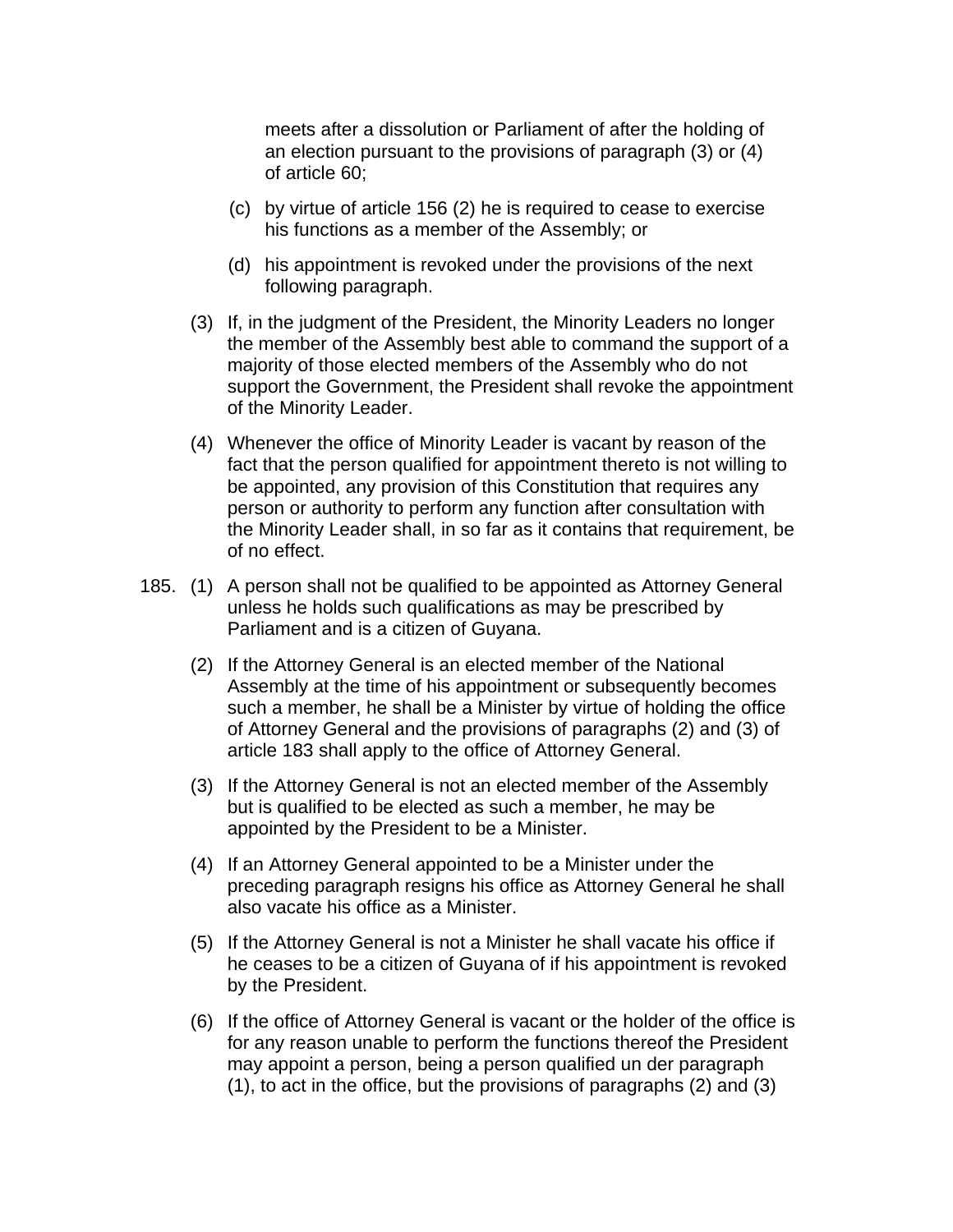shall not apply to a person so appointed.

- (7) An appointment under the preceding paragraph shall cease to have effect when it is revoked by the President.
- 186. (1) Parliamentary Secretaries may be appointed from among persons who are elected members of the National Assembly or are qualified to be elected as such members.
	- (2) Paragraph (1) shall have effect in relation to any period between a dissolution of Parliament and the day on which the next election of members of the Assembly is held as if Parliament had not been dissolved.
	- (3) A Parliamentary Secretary who was not an elected member of the Assembly at the time of his appointment shall (unless he becomes such a member) be a member of the Assembly by virtue of holding the office of Parliamentary Secretary but shall not vote in the Assembly.
	- (4) The provisions of article 183 shall apply to the office of a Parliamentary Secretary as they apply to the office of a Minister.
- 187. (1) The Director of Public Prosecutions (referred to in this article as "the Director") shall have power in any case in which he considers it desirable so to do –
	- (a) to institute and undertake criminal proceedings against any person before any court, other than a court-martial, in respect of any offence against the law of Guyana;
	- (b) to take over and continue any such criminal proceedings that may have been instituted by any other person or authority; and
	- (c) to discontinue at any stage before judgment is delivered any such criminal proceedings instituted or undertaken by him or any other person or authority.
	- (2) The powers of the Director under the preceding paragraph may be exercised by him in person or through other persons acting under and in accordance with his general or special instructions.
	- (3) The powers conferred upon the Director by subparagraphs (b) and (c) of paragraph (1) shall be vested in him to the exclusion of any other person or authority: Provided that, where any other person or authority has instituted criminal proceedings, nothing in this paragraph shall prevent the withdrawal of those proceedings by or at the instance of that person or authority and with the leave of the court.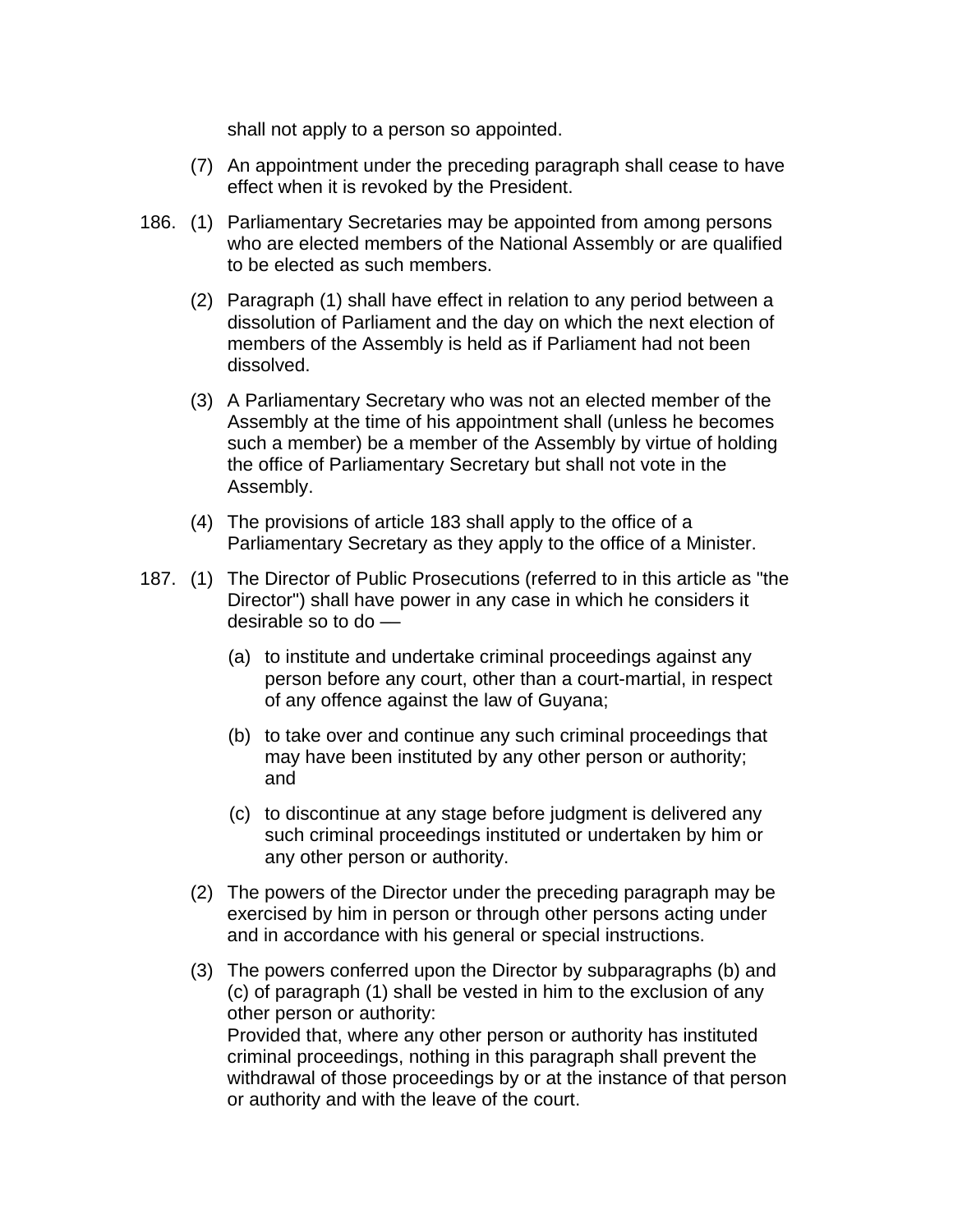- (4) In the exercise of the powers conferred upon him by this article the Director shall not be subject to the direction or control of any other person or authority.
- (5) For the purposes of this article, any appeal from any determination in any criminal proceedings before any court, or any case stated or question of law reserved for the purposes of any such proceedings, to any other court in Guyana shall be deemed to be part of those proceedings.
- 188. (1) The President may ––
	- (a) grant to any person concerned in or convicted of any offence under the law of Guyana, a pardon, either free or subject to lawful conditions;
	- (b) grant to any person a respite, either indefinite, or for a specified period, of the execution of any punishment imposed on that person for such an offence; or
	- (c) substitute a less severe form of punishment for any punishment imposed on any person for such an offence; or
	- (d) remit the whole or any part of any punishment imposed on any person for such an offence or of any penalty or forfeiture otherwise due to the State on account of such an offence.
	- (2) Subject to the provisions of the next following paragraph, the powers of the President under the preceding paragraph shall be exercised by him after consultation with such Minister as may from time to time be designated by him.
	- (3) In addition to the Minister designated generally under the preceding paragraph, a second Minister may, in the manner prescribed in that paragraph, be specially designated in relation to persons convicted by courts-martial under the law of Guyana; and at any time when there is a second Minister so designated, the powers of the President under paragraph (1) shall, in relation to such persons, be exercised after consultation with that other Minister.
- 189. (1) There shall be an Advisory Council on the Prerogative of Mercy, which shall consist of  $-$ 
	- (a) the Minister for the time being designated under paragraph (2) of the preceding article, who shall be Chairman;
	- (b) the Attorney General (if he is not the Chairman); and
	- (c) not less than three and not more than five other members, who shall be appointed by the President, and of whom at least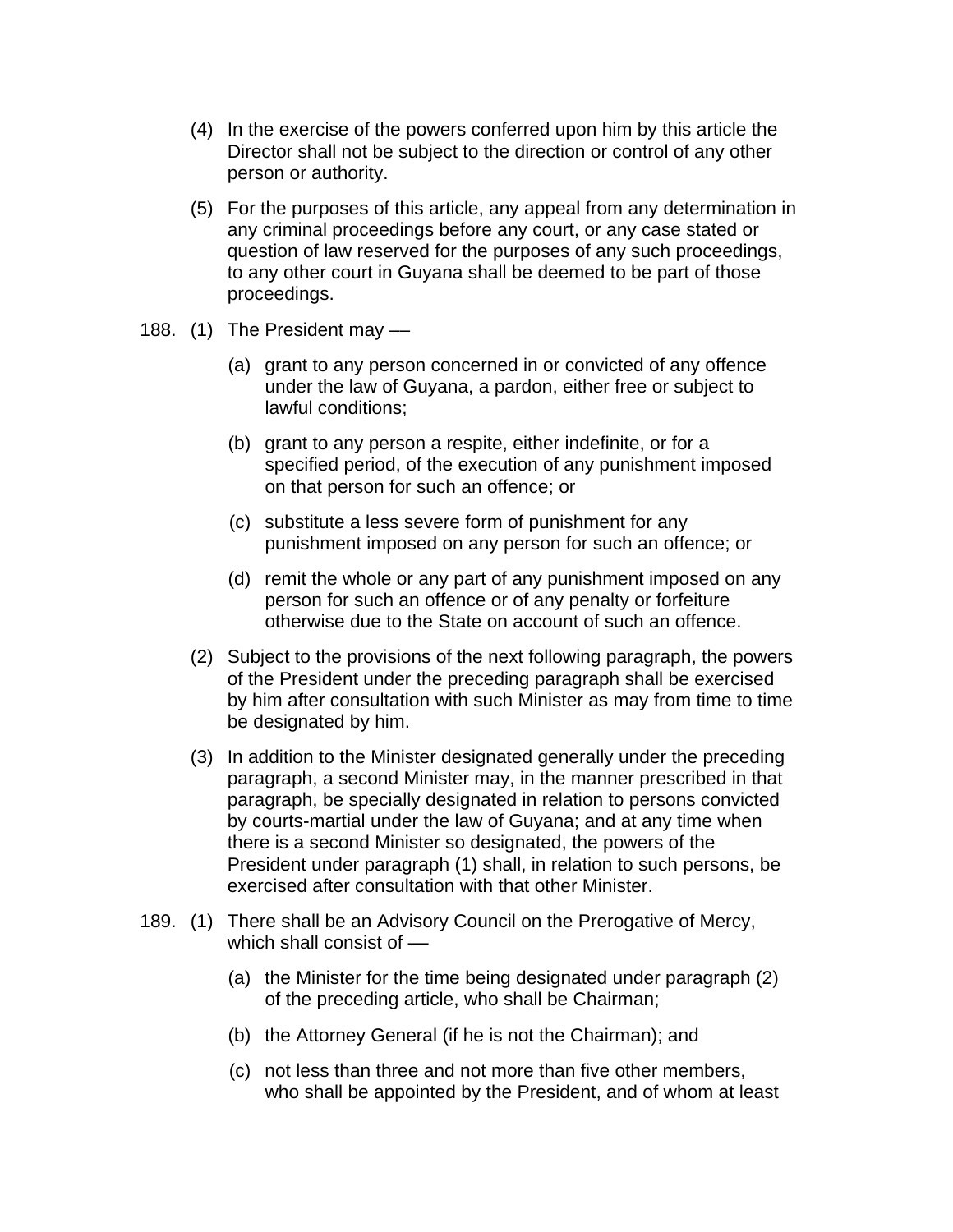on shall be a person who is a qualified medical practitioner.

- (2) A person shall not be qualified to be appointed as a member of the Advisory council under subparagraph (c) of the preceding paragraph if he is a member of the national Assembly; and not less th an three of the members so appointed shall be persons who are not public officers.
- (3) A member of the Advisory Council appointed under the said subparagraph (c) shall hold office for three years: Provided that his seat on the Council shall become vacant ––
	- (a) if he becomes a member of the Assembly or if, not having been a public officer at the time of his appointment, he becomes such an officer; or
	- (b) if he is removed from office by the President for inability to discharge the functions of his office (whether arising from infirmity of mind or body or any other cause whatsoever) or for misbehaviour.
- 190. (1) Where under the law of Guyana any person has been sentenced to death by any court other than a court-martial for any offence against that law, the Minister designated under article 188 (2) shall cause a written report of the case from the trial judge, together with such other information derived from the record of the case or elsewhere as the Minister may require, to be taken into consideration at a meeting of the Advisory Council; and after obtaining the advice of the Council the Minister shall express his own deliberate opinion to the President as to whether he should exercise any of his powers under that article in relation to that person.
	- (2) The Minister designated under article 188 (2) may consult the Advisory Council before expressing any opinion to the President under that provision in any case not falling within the preceding paragraph, but shall not be obliged to act in accordance with the advice of the Advisory Council.
	- (3) The Advisory Council may regulate its own procedure.

### Subtitle 2

## **The Ombudsman**

191. (1) The Ombudsman shall be appointed by the President acting after consultation with the Minority Leader.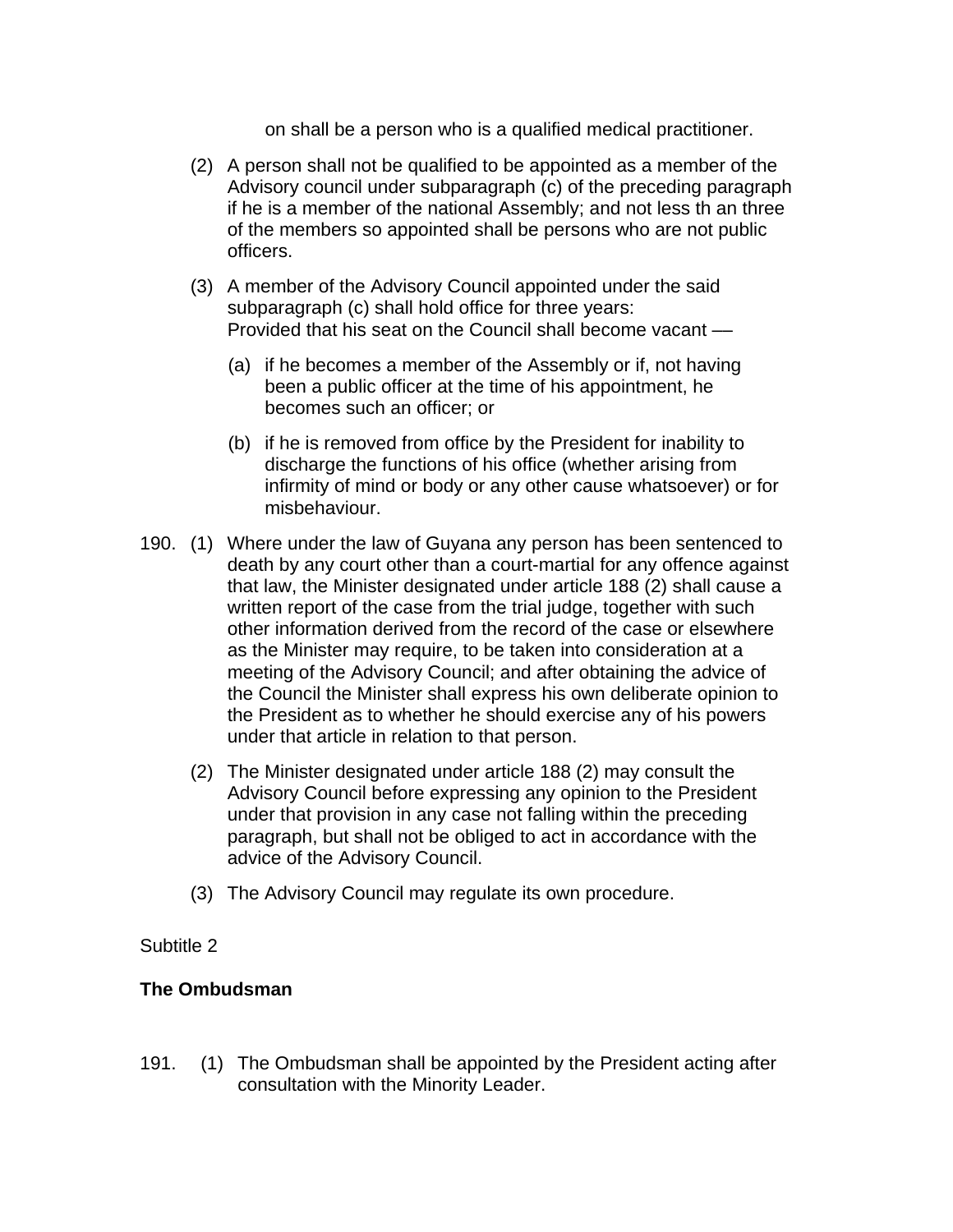- (2) The Ombudsman shall not perform the functions of any public office and shall not, without the approval of the President in each particular case, hold any other office of emolument, other than his office as Ombudsman, or engage in any occupation for reward outside the duties of his office.
- (3) Subject to the provisions of the next following paragraph, a person holding the office of Ombudsman shall vacate that office at the expiration of four years from the date of his appointment.
- (4) The provisions of article 225 (which relate to removal from office) shall apply to the office of Ombudsman, and for the purposes of paragraphs (4) and (6) of that article the prescribed authority shall be the Prime Minister.
- 192. (1) Subject to the provisions of this article, the Ombudsman may investigate any action taken by any department of Government or by any other authority to which this article applies, or by the President, Ministers, officers or members of such a department or authority, being action taken in exercise of the administrative functions of that department or authority.
	- (2) The Ombudsman may investigate any such action as aforesaid in any of the following circumstances, that is to say  $-$ 
		- (a) If a complaint in respect of the action is duly made to the Ombudsman by any person or body of persons, whether incorporated or not, alleging that the complainant has sustained injustice in consequence of a fault in administration;
		- (b) if the President, a Minister of a member of the National Assembly or of the National Congress of Local Democratic Organs requests the Ombudsman to investigate the action on the ground that a person or body of persons specified in the request has or may have sustained such injustice;
		- (c) in any other circumstances in which the Ombudsman considers that he ought to investigate the action on the ground that some person or body of persons has or may have sustained such injustice.
	- (3) The Ombudsman shall not investigate under this Subtitle ––
		- (a) any action in respect of which the complainant has or had  $-$ 
			- (i) a remedy by way of proceedings in a court; or
			- (ii) a right of appeal, reference or review to or before an independent and impartial tribunal other than a court; or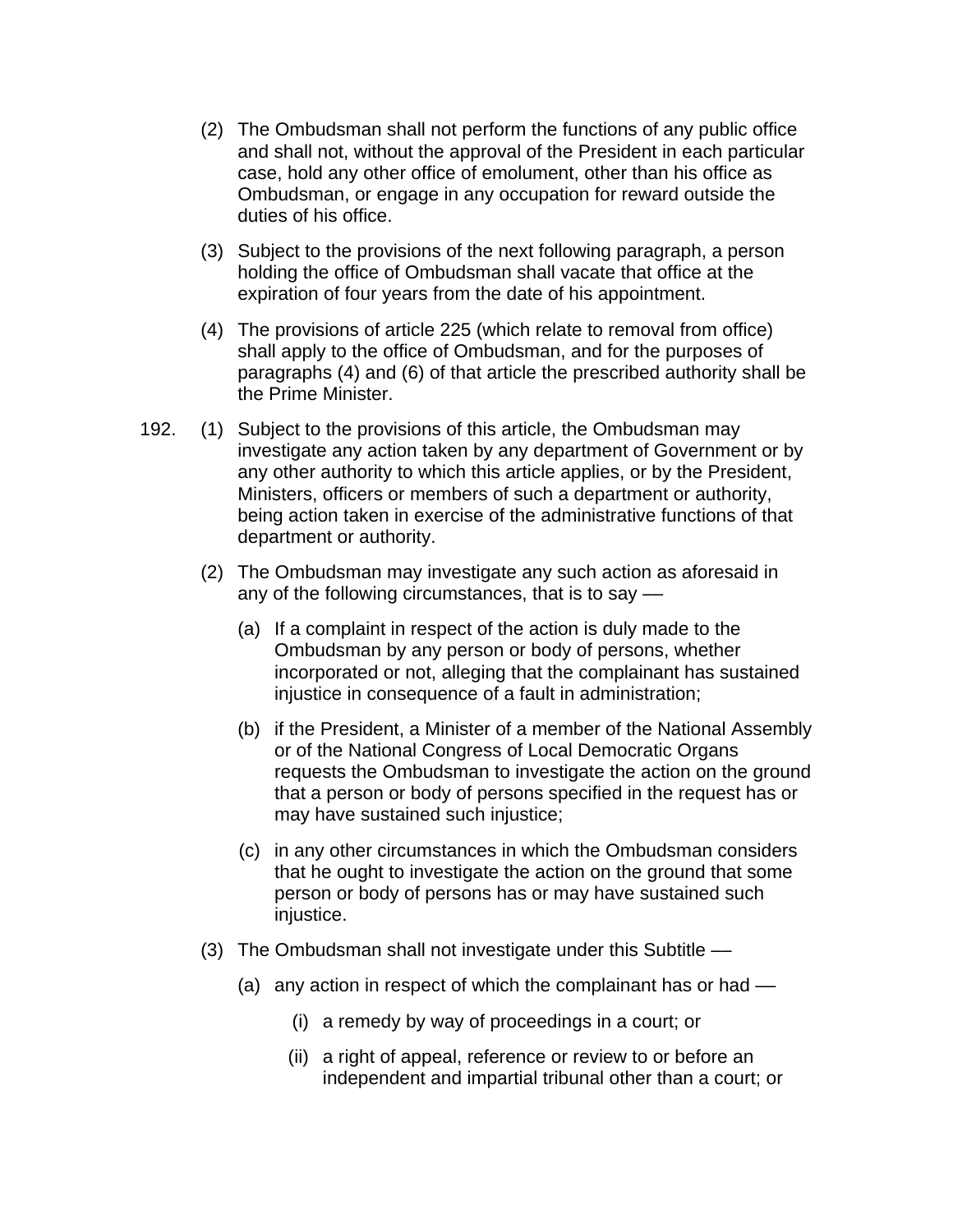- (b) any such action, or action taken with respect to any such matter, as is excluded from investigation under article 193: Provided that the Ombudsman ––
	- (i) may conduct an investigation notwithstanding that the complainant has or had a remedy by way of proceedings in a court if satisfied that in the particular circumstances it is not reason able to expect him to take or to have taken such proceedings;
	- (ii) shall not in any case be precluded from conducting an investigation in respect of any matter by reason only that it is open to the complainant to apply to the High Court for redress under article 153 (1) (which related to redress for contraventions of provisions for the protection of fundamental rights and freedoms).
- (4) In determining whether to initiate, continue or discontinued an investigation under this Subtitle the Ombudsman shall, subject to the foregoing provision s of this article, act in accordance with his individual judgment and in particular, and without prejudice to the generality of the foregoing, he may refuse to initiate, or may discontinue, any investigation if it appears to him that ––
	- (a) the complaint relates to action of which the complainant has had knowledge for more than twelve months before the complaint was received by the Ombudsman;
	- (b) the subject matter of the complaint is trivial;
	- (c) the complaint is frivolous or vexatious or is not made in good faith; or
	- (d) the complainant has not a sufficient interest in the subject matter of the complaint.
- (5) The authorities other than departments of Government to which this article applies are ––
	- (a) any authority empowered to determine the person with whom any contract or class of contracts shall be entered into by or on behalf of the Government of Guyana; and
	- (b) such other authorities as may be prescribed by Parliament.

**Amended by Act No. 17 of 1984 by insertion in paragraph (6) of the words "the Public Service Appellate Tribunal":** 

(6) For the purposes of this article the Public Service Appellate Tribunal, the Judicial Service Commission, the Public Service Commission, the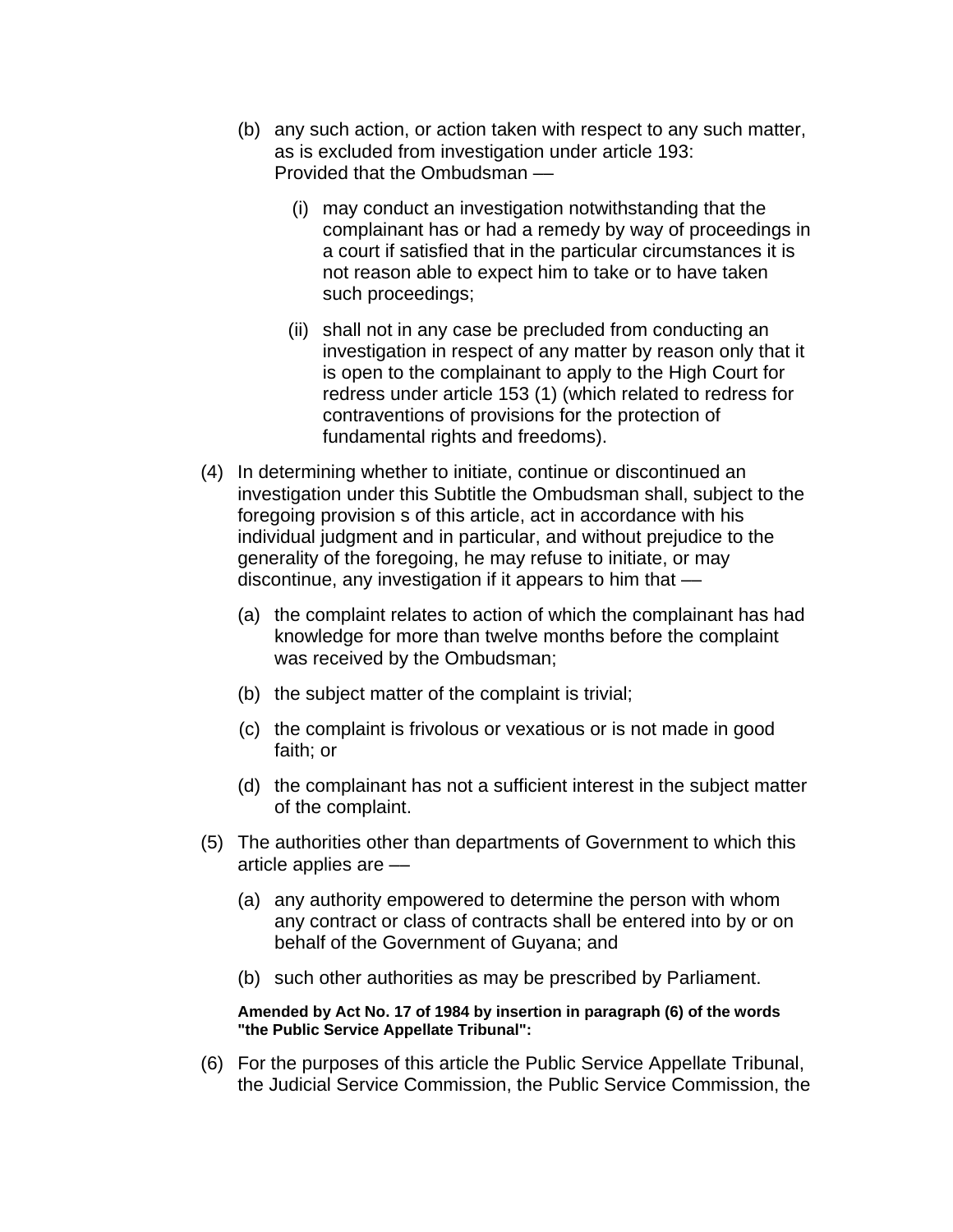Teaching Service Commission and the Police Service Commission shall not be regarded as departments of Government.

- (7) For the purposes of paragraph (2) (a) a complaint may be made be a person aggrieved himself or, if he is dead or for any reason unable to act for himself, by any person duly authorised to represent him.
- (8) Any question whether a complaint or a request for an investigation is duly made under this Subtitle or any law enacted in pursuance of article 195 shall be determined by the Ombudsman.
- (9) Where a complaint or request for an investigation is duly made as aforesaid and the Ombudsman decides no to investigate the action to which the complaint or request relates or to discontinue an investigation of that action, he shall inform the person or body of persons who made the complaint or request of his decision.
- (10) In this article and in article 193 "action" includes failure to act and "action taken" shall be construed accordingly.
- 193. The Ombudsman shall not investigate any such action, or action taken with respect to any such matter, as is described here under:
	- (i) matters certified by the President or a Minister to affect relations or dealings between the Government of Guyana and any other Government or any international organisation;
	- (ii) action taken for the purposes of protecting the security of the State of investigating crime, including action taken with respect to passports for either of those purposes;
	- (iii) the commencement or conduct of civil or criminal proceedings in any court;
	- (iv) action taken in respect of appointments to offices or other employment in the service of the Government of Guyana or appointments made by or with the approval of the President or any Minister, and action taken in relation to any person as the holder or former holder of any such office, employment or appointment;
	- (v) action taken with respect to orders or directions to any disciplined force or member thereof as defined in article 154;
	- (vi) the exercise of the powers conferred by article 188;
	- (vii) the grant of honours, awards or privileges within the gift of the President;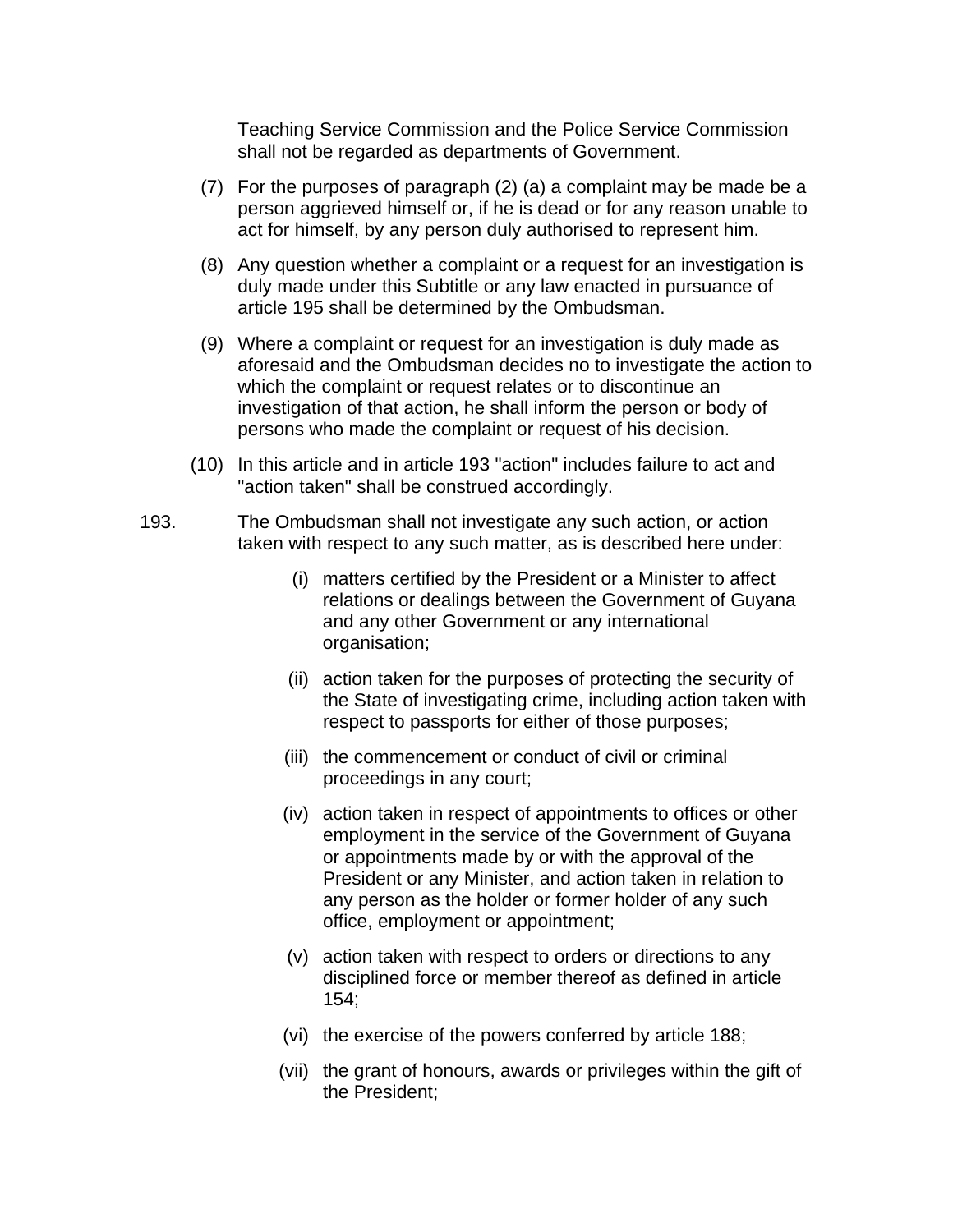- (viii) action taken in matters relating to contractual or other commercial dealings with members of the public other than action by an authority mentioned in subparagraph (a) or article 192 (5);
- (ix) action taken in any country outside Guyana by or on behalf of any officer representing the Government of Guyana or any officer of that Government;
- (x) any action which by virtue of any provision of this Constitution may not be inquired into by any court.
- 194. (1) After conducting an investigation under this Subtitle the Ombudsman shall inform the department or authority concerned of the result of that investigation and, if he is of the opinion that any person or body of persons has sustained injustice in consequence of a fault in administration, he shall inform that department or authority of the reasons for that opinion and may make such recommendations for action by that department or authority as he thinks fit.
	- (2) After conducting an investigation under this Subtitle in pursuance of a complaint or a request for an investigation made by the President, a Minister or a member of the National Assembly or of the National Congress of Local Democratic Organs, the Ombudsman shall ––
		- (a) if he is of the opinion that the complainant or, in the case of an investigation conducted in pursuance of such a request, the person or body of persons specified in the request has sustained injustice in consequence of a fault in administration, inform the person or body of persons who made the compliant or request that he is of that opinion and the nature of the injustice that he considers has been sustained;
		- (b) if he is of the opinion that the complainant or, in the case of an investigation conducted in pursuance of such a request, the person or body of persons specified in the request has not sustained injustice, inform the person or body of persons who made the complaint or request that he is of that opinion and the reason therefor.
	- (3) Where the Ombudsman has made a recommendation under paragraph (1) and within a reasonable time thereafter no action has been taken which appears to the Ombudsman adequately to remedy the injustice, he may lay before the Assembly a special report on the case.
	- (4) The Ombudsman shall annually lay before the Assembly a general report on the performance of his functions under this Subtitle.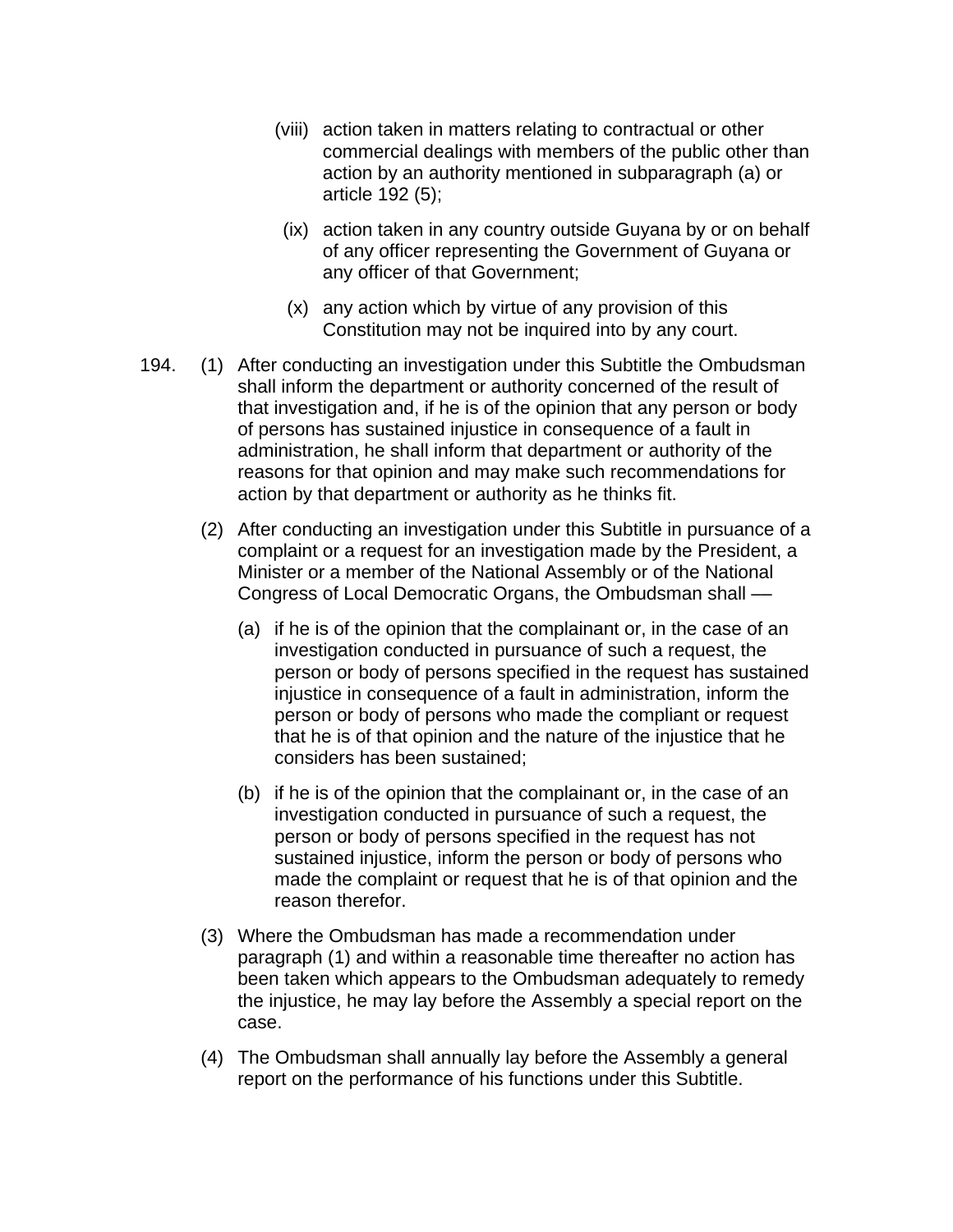- 195. Parliament may make provision for such supplementary and ancillary matters as may appear necessary or expedient in consequence of any of the provisions of this Subtitle including (without prejudice to the generality of the foregoing power) provision ––
	- (a) for the procedure to be observed by the Ombudsman in performing his functions;
	- (b) for the manner in which complaints and requests for investigation shall be made to the Ombudsman and for the payment of fees in respect of any complaint or investigation; and
	- (c) for the powers, duties and privileges of the Ombudsman or of other persons or authorities with respect to the obtaining or disclosure of information for the purposes of any investigati on or report by the Ombudsman.

### 196. In this Subtitle ––

"complainant" means the person or body of persons by or on whose behalf a complaint under this Subtitle is made; and

"fault in administration" includes, without prejudice to its generality, any contravention of article 149 (which relates to discrimination on grounds of race, place of origin, political opinions, colour or creed).

### TITLE 6 THE JUDICATURE

- 197. (1) Notwithstanding the provisions of article 124 and 125, the office of a Justice of Appeal or a Puisne Judge shall not be abolished while there is a substantive holder thereof.
	- (2) Subject to the provisions of this article, a person holding the office of Judge shall vacate that office on attaining ––
		- (a) in the case of a Puisne Judge, the age of sixty-two years; and
		- (b) in the case of any other Judge, the age of sixty-five years: Provided that ––
			- (i) the President, acting after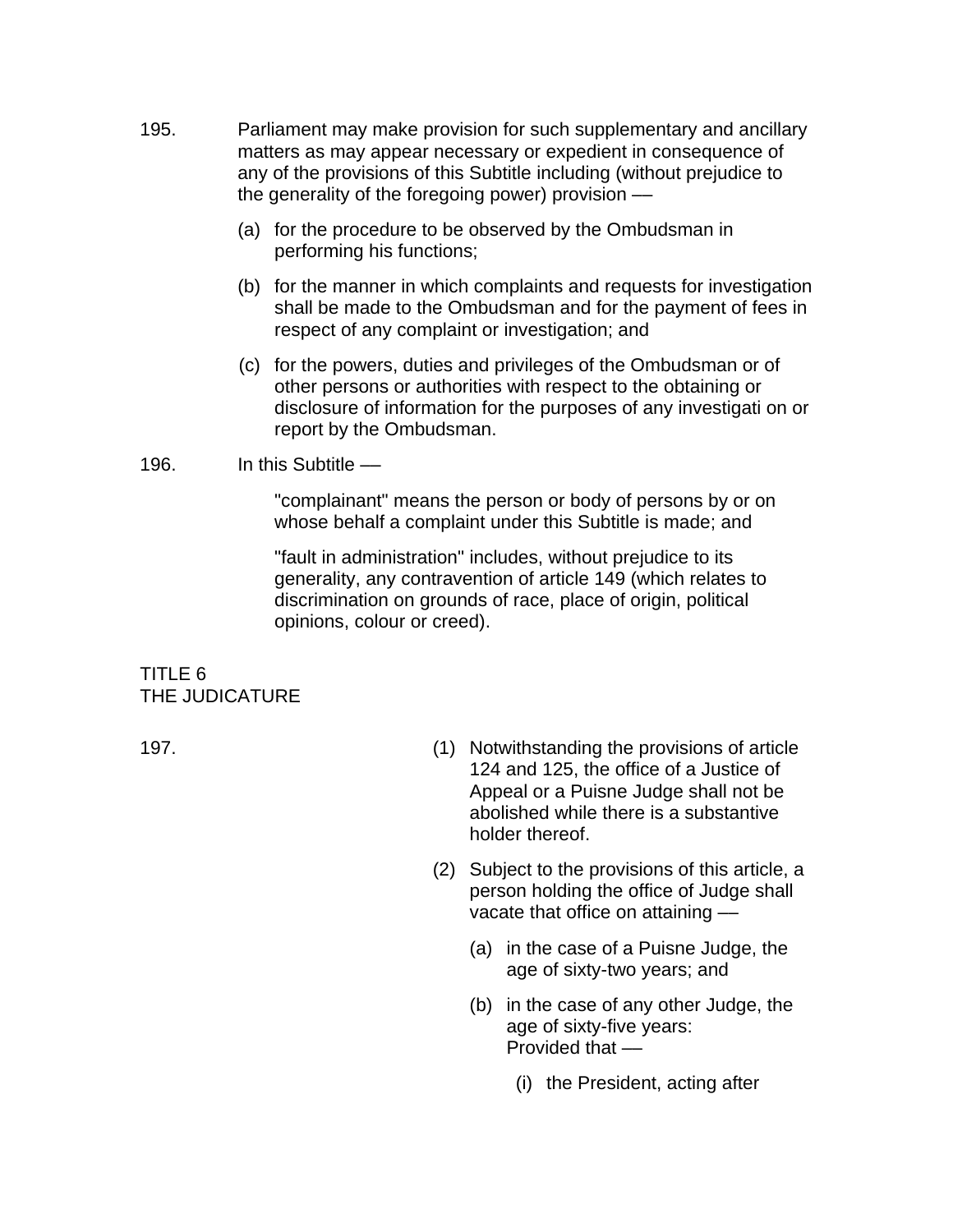(iii) the President, acting in accordance with the advice of the Judicial Service Commission, may permit a Puisne Judge who has attained the age of sixty-two years, to continue in office until he has attained such later age not exceeding sixty-five years, as may (before the Judge has attained the age of sixty-two years) have been agreed with the Judge;

- consultation with the Minority Leader, may permit the Chancellor or the Chief Justice on attaining the age of sixty-five years to continue in office until he has attained such later age as may (before the Chancellor of the Chief Justice has attained the age of sixty-five years) have been agreed with the Chancellor or the Chief Justice, as the case may be;
- (ii) the President, acting in accordance with the advice of the Judicial Service Commission, may permit a Justice of Appeal who has attained the age of sixty-five years, to continue in office until he has attained such later age as may (before the Justice of Appeal) have been agreed with the Justice of Appeal;

- (iv) any continuance in office effected pursuant to paragraph (i), (ii) or (iii) may from time to time be extended in like manner as herein before provided; and
- (v) the President, acting in accordance with the advice of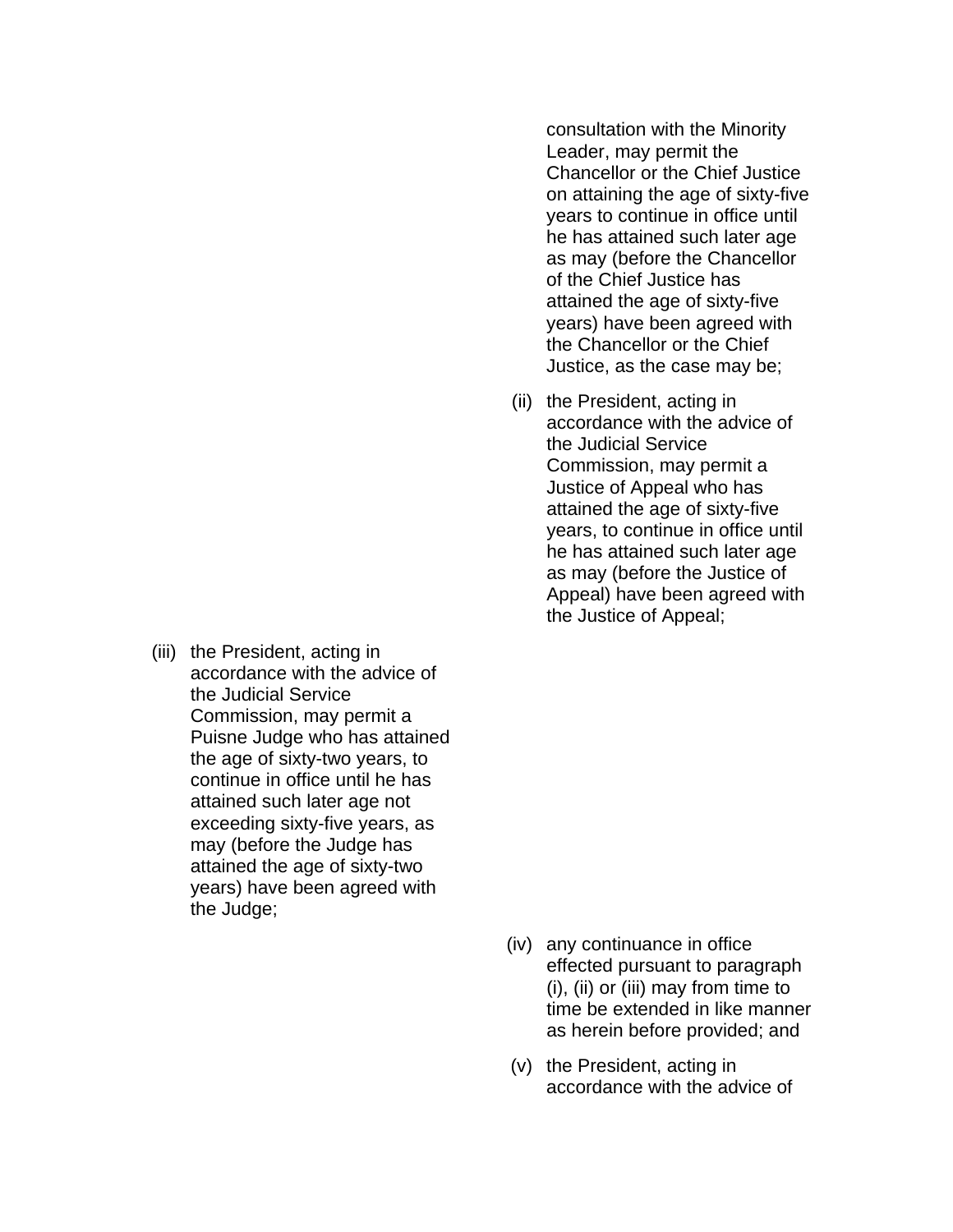the Judicial Service Commission, may permit any Judge to continue in office for such period after attaining the age at which he is required by the other provisions of this paragraph to vacate his office as may be necessary to enable him to deliver judgment or to do any other thing in relation to any proceedings heard by him before he attained that age.

- (3) A Judge may be removed from office only for inability to perform the functions of his office (whether arising from infirmity of mind or body or any other cause) or for misbehaviour, and shall not be so removed except in accordance with the provisions of this article.
- (4) A Judge shall be removed from office by the President if the question of removal of that Judge has, in pursuance of the next following paragraph, been referred by the President to a tribunal, and the tribunal has advised the President that the Judge ought to be removed from office for inability as aforesaid or for misbehaviour.
- (5) If the Prime Minister, in the case of the Chancellor or the Chief Justice, or the Judicial Service Commission, in the case of any other Judge, represents to the President that the question of removing such Judge from office under this article ought to be investigated, then ––
	- (a) the President shall appoint a tribunal, which shall consist of a Chairman and not less than two other members, selected by the President, acting in his discretion in the case of the Chancellor or the Chief Justice or in accordance with the advice of the Prime minister after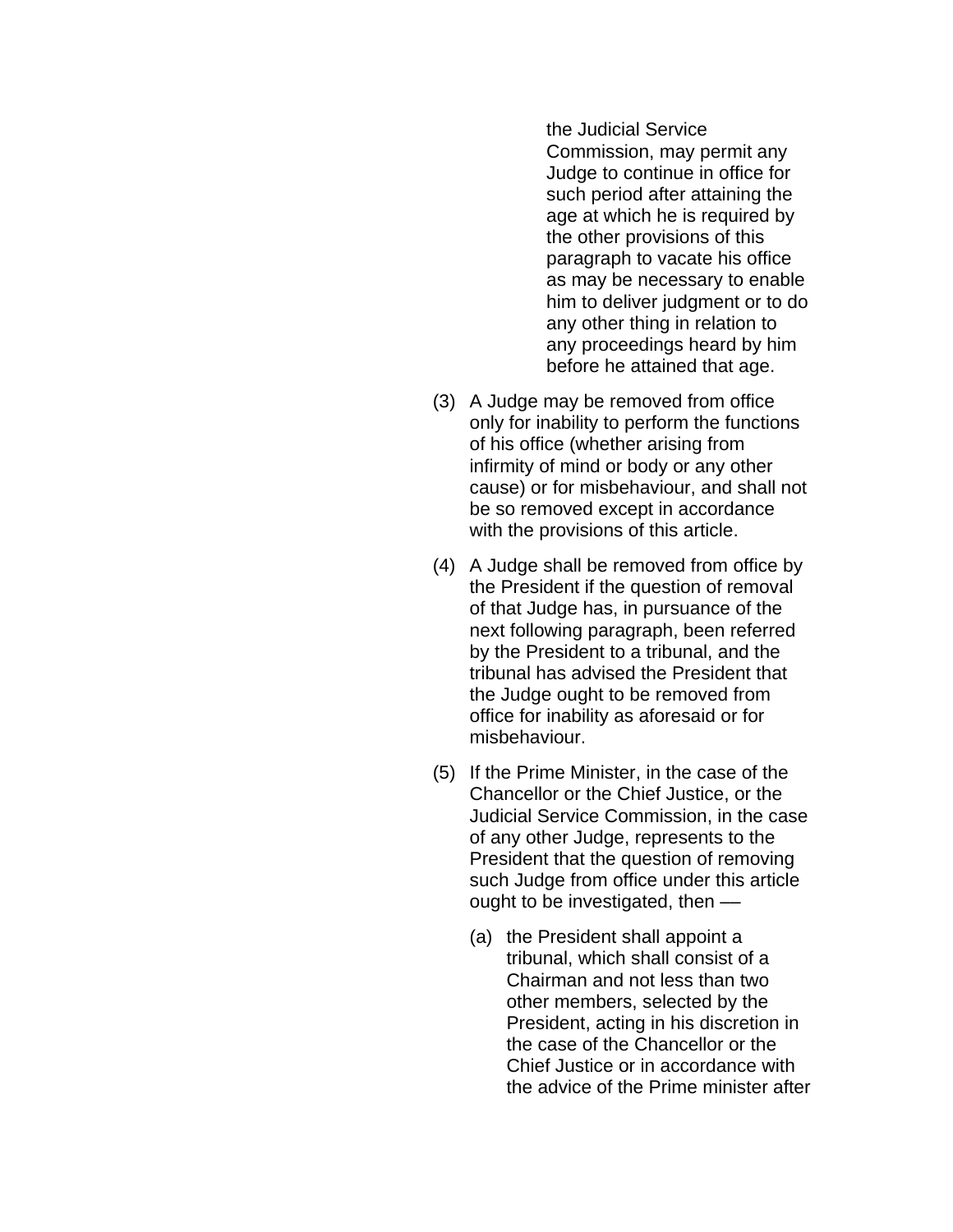consultation with the Judicial Service Commission in the case of any other Judge, from among persons who hold or have held office as a judge of a court having unlimited jurisdiction in civil and criminal matters in some part of the Commonwealth or a court having jurisdiction in appeals from any such court or who are qualified to be appointed as any such judge; and

- (b) the tribunal shall inquire into the matter and advise the President whether or not the Judge ought to be removed from office.
- (6) The provisions of the Commissions of Inquiry Act as in force immediately before the commencement of this Constitution shall, subject to the provisions of this article, apply as nearly as may be in relation to tribunals appointed under the preceding paragraph or, as the context may require, to the members thereof as they apply in relation to Commissions or Commissioners appointed under that act, and in such application shall have effect as if they formed part of this Constitution.
- (7) If the question of removing a Judge from office has been referred to a tribunal under paragraph (5), the President may suspend such Judge from performing the functions of his office, and any such suspension may at any time be revoked by the president, and shall in any case cease to have effect if the tribunal advises the President that the Judge ought not to be removed from office. In effecting any such suspension or any revocation of any such suspension, the President shall act in accordance with his own deliberate judgment in the case of the Chancellor or the Chief Justice and in accordance with the advice of the Chancellor in the case of any other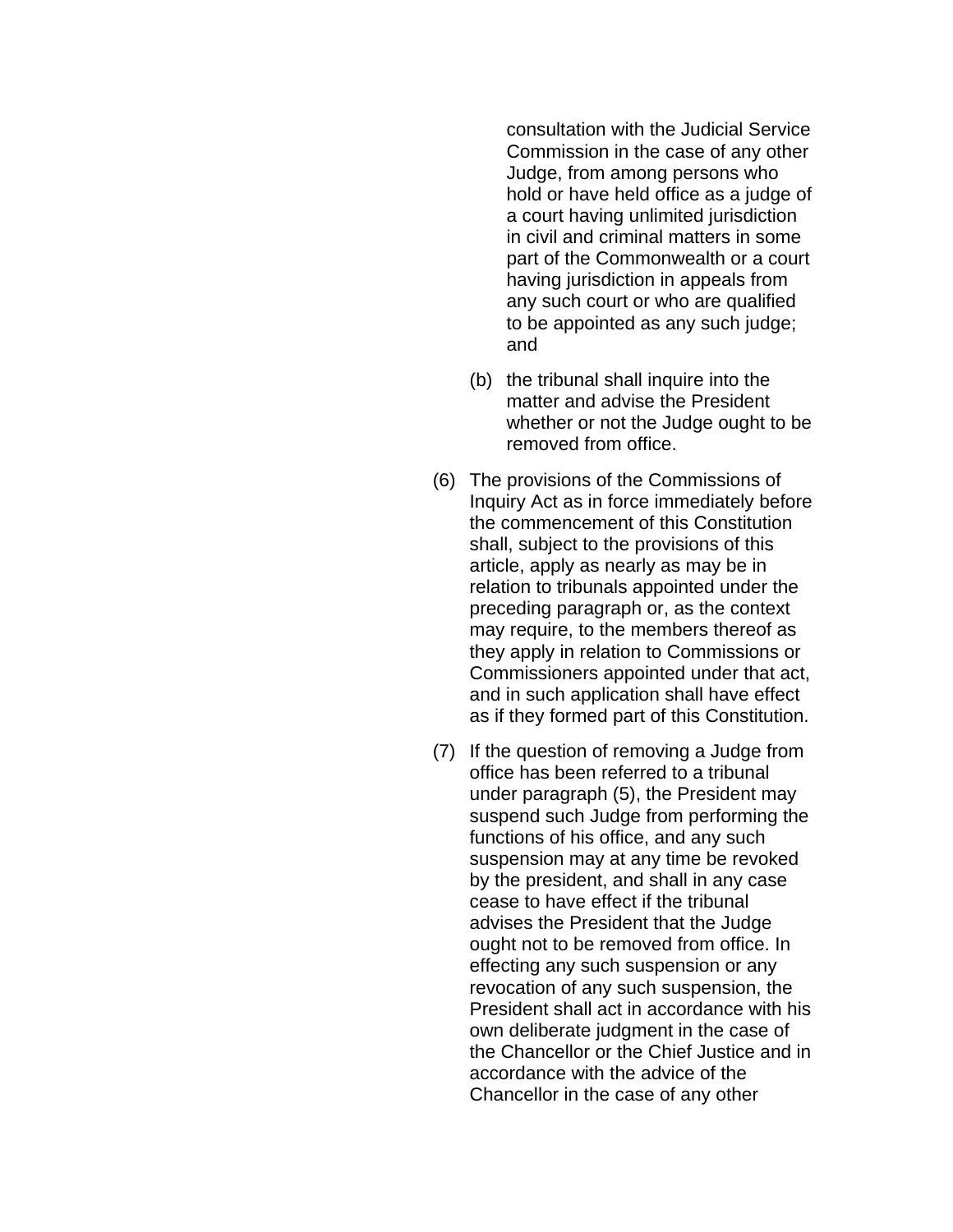Judge.

- (8) The provisions of this article shall be without prejudice to the provisions of article 128 (3).
- (9) (a) For the purposes of paragraph (6) of this article and article 225 (5), the following provisions of the Commissions of Inquiry Act shall not apply, that is to say ––
	- (i) section  $2 -$

the whole section;

(ii) section  $3 -$ 

so much of the section as follows the words "in his place";

(iii) section  $5 -$ 

the whole section;

(iv) section  $7 -$ 

the words "after taking such oath or affirmation";

(v) section  $16 -$ 

the whole section;

- (b) For the words "Such sums so directed to be paid shall be paid out of moneys provided by Parliament" in section 15 of the Act there shall be substituted the words "Such sums so directed to be paid shall be charged on and paid out of the Consolidated Fund".
- (c) All powers and duties conferred or imposed on the President under the Act shall be exercised or performed by him acting in each case in the manner prescribed by this Constitution.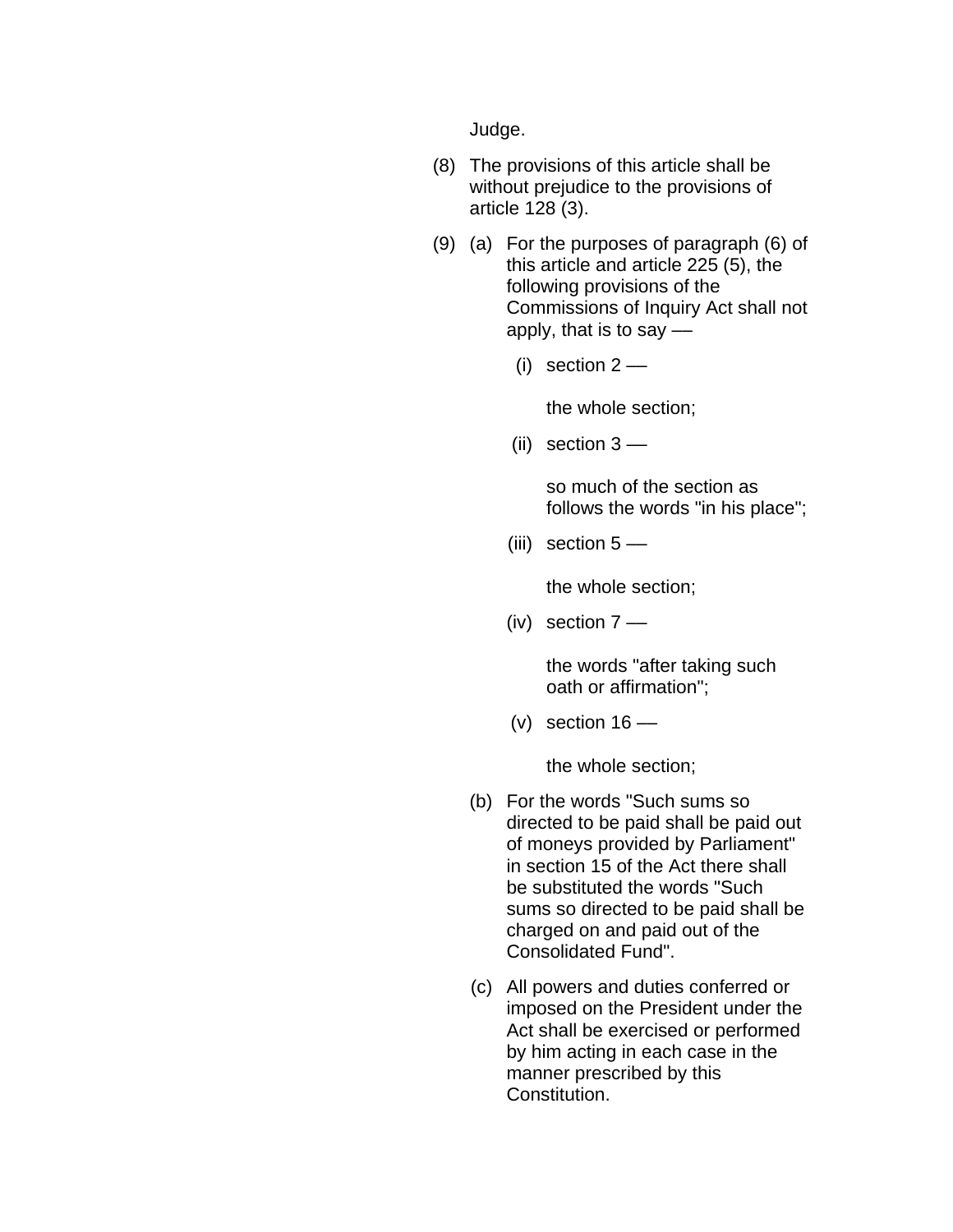# **The Judicial Service Commission** TITLE 7 THE SERVICE COMMISSIONS

- 198. (1) The members of the Judicial Service Commission shall be ––
	- (a) the Chancellor, who shall be Chairman;
	- (b) the Chief Justice;
	- (c) the Chairman of the Public Service Commission; and
	- (d) such other members (hereinafter referred to as "appointed members") as may be appointed in accordance with the provisions of the next following paragraph.
	- (2) The appointed members shall be appointed by the President, acting after consultation with the Minority Leader, as follows, that is to say ––
		- (a) one from among persons who hold or have held office as a judge of a court having unlimited jurisdiction in civil and criminal matters in some part of the Commonwealth or a court having jurisdiction in appeals from any such court; and
		- (b) not less than one and not more than two from among persons who are not attorneys-at-law in active practice, after the President has also consulted such bodies as appear to him represent attorneys-at-law in Guyana: Provided that a person shall be disqualified for appointment as a member of the Commission if he is a public officer.
	- (3) Subject to the provisions of the next following paragraph, the office of an appointed member of the Judicial Service Commission shall become vacant ––
		- (a) at the expiration of three years from the date of his appointment or at such earlier time as may be specified in the instrument by which he was appointed; or
		- (b) if he is appointed to the office of Chancellor, Chief Justice or Chairman of the Public Service Commission or of the Teaching Service Commission or if he becomes a public officer.
	- (4) The provisions of article 225 (which relate to removal from office) shall apply to the office of an appointed member of the Judicial Service Commission, and for the purposes of paragraphs (4) and (6) of that article the prescribed authority shall be the Prime Minister and the Chancellor respectively.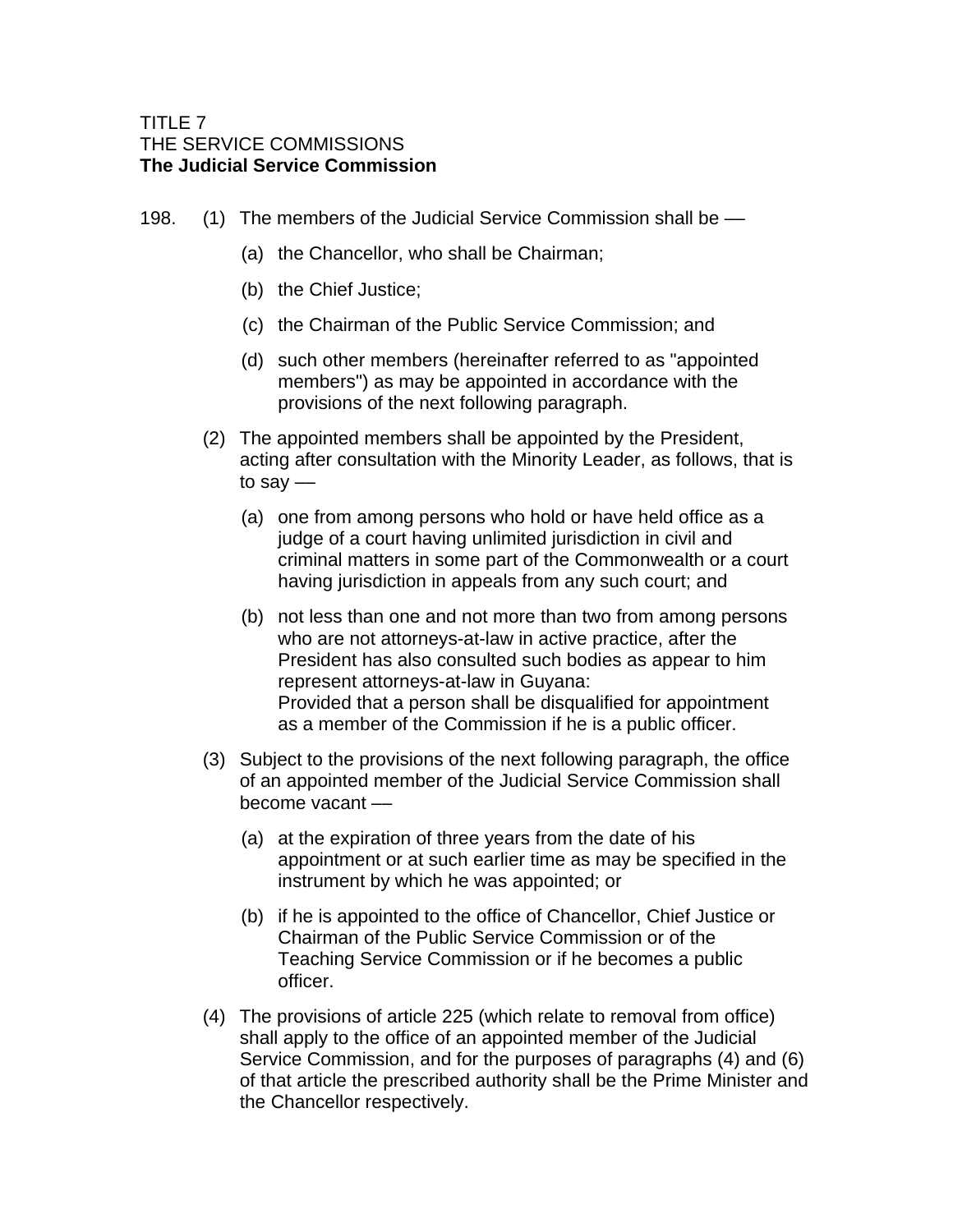- (5) If the office of an appointed member is vacant or an appointed member is for any reason unable to perform the functions of his office, a person may be appointed to act in that office and the provisions of paragraph (2) shall apply to such an appointment as they apply to the appointment of a person to hold the office of the member concerned; and any person appointed to act in the office of an appointed member shall, subject to the provisions of paragraphs (3) (b) and (4), continue to act until a person has been appointed to the office in which he is acting and has assumed the functions thereof or, as the case may be, until the holder thereof resumes those functions.
- (6) A person shall not, while he holds or is acting in the office of a member appointed under paragraph (2) (b), or within period of three years commencing with the date on which he last held or acted in that office, be eligible for appointment to or to act in any office power to make appointments to which is vested by this Constitution in the President acting in accordance with the advice of the Judicial Service Commission or in that Commission.
- (7) If, by virtue of provision made by Parliament under article 199 (3) or article 203 (6), power to make appointments to or to act in any office or to remove or exercise disciplinary control over persons holding or acting in any office is vested in the President acting in accordance with the advice of the Judicial Service Commission or is vested in the Judicial Service Commission, Parliament may provide for the inclusion in the Commission, for the purpose of the exercise of any function or power vested in the Commission by virtue of that provision and of any proceedings of the Commission relating thereto, of members additional to those mentioned in paragraph (1) and for the appointment (including disqualifications for appointment) and tenure of office of such additional members; and provision for the inclusion of different additional members may be made in relation to functions or powers vested in the Commission as aforesaid in relation to differe nt offices.
- 199. (1) The power to make appointments to the offices to which this article applies and to remove and to exercise disciplinary control over persons holding or acting in such offices shall vest in the Judicial Service Commission.
	- (2) The Judicial Service Commission may, by directions in writing and subject to such conditions as it thinks fit, delegate any of its powers under the preceding paragraph to any one or more of its members or to any person holing or acting in an office in respect of which power to make appointments vested in the President acting in accordance with the advice of the Commission or to which this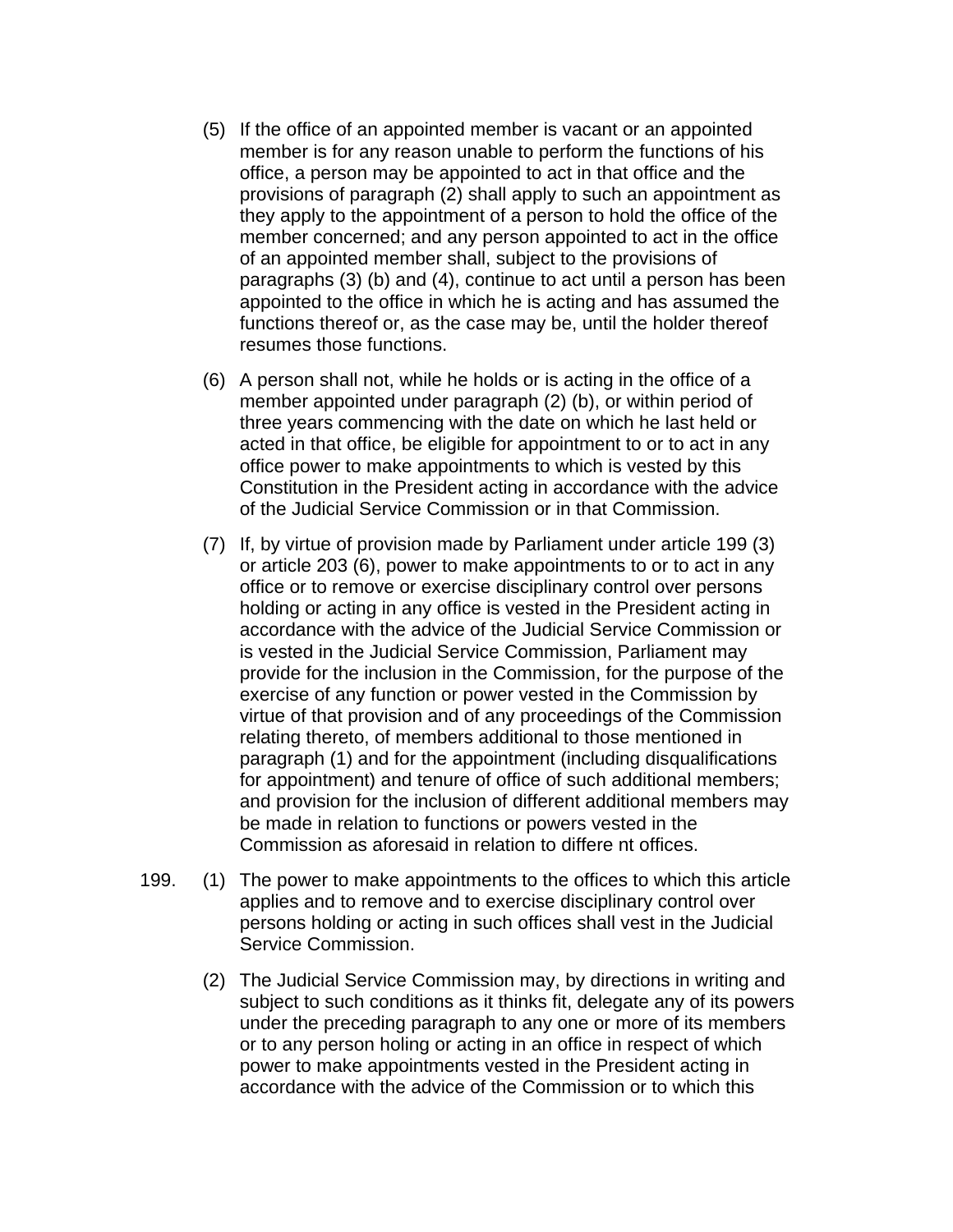article applies.

#### **Amended by Act No. 17 of 1984 by insertion of paragraphs (2A) and (2B):**

- (2A) Where any power of the Judical Service Commission is exercised under paragraph (2), any person in respect of whom the power was exercised (including a person who has failed to obtain an appointment) may appeal to that Commission for the decision of the person exercising the power.
- (2B) The decision of the Judicial Service Commission on any appeal made under paragraph (2A) shall be final.
	- (3) This article applies to the office of Commissioner of Title, Magistrate and to such other offices (not being offices in respect of which provision for the making of appointments is made by any provision of this Constitution other than article 201) connected with the courts of Guyana or for appointment to which legal qualifications are required as may be prescribed by Parliament.

### **The Public Service Commission**

- 200. (1) The Public Service Commission shall consist of not less than five and not more than six members who shall be appointed as follows, that is to say ––
	- (a) three members appointed by the President acting after consultation with the Minority Leader;
	- (b) two members appointed by the President acting after he has consulted such bodies as appear to him to represent public officers or classes of public officers; and
	- (c) if the President deems fit, one other member appointed by the President acting in accordance with his own deliberate judgment: Provided that a person shall be disqualified for appointment as a member of the Commission if he is a public officer.
	- (2) A Chairman and a Deputy Chairman of the Public Service Commission shall be appointed from among the members appointed under subparagraphs (a) and (b) of the preceding paragraph. The appointments shall be made by the President acting after consultation with the Minority Leader and, in the case of the Deputy Chairman, acting also after consultation with such bodies as appear to him to represent public officers or classes of public officers.
	- (3) Subject to the provisions of the next following paragraph, the office of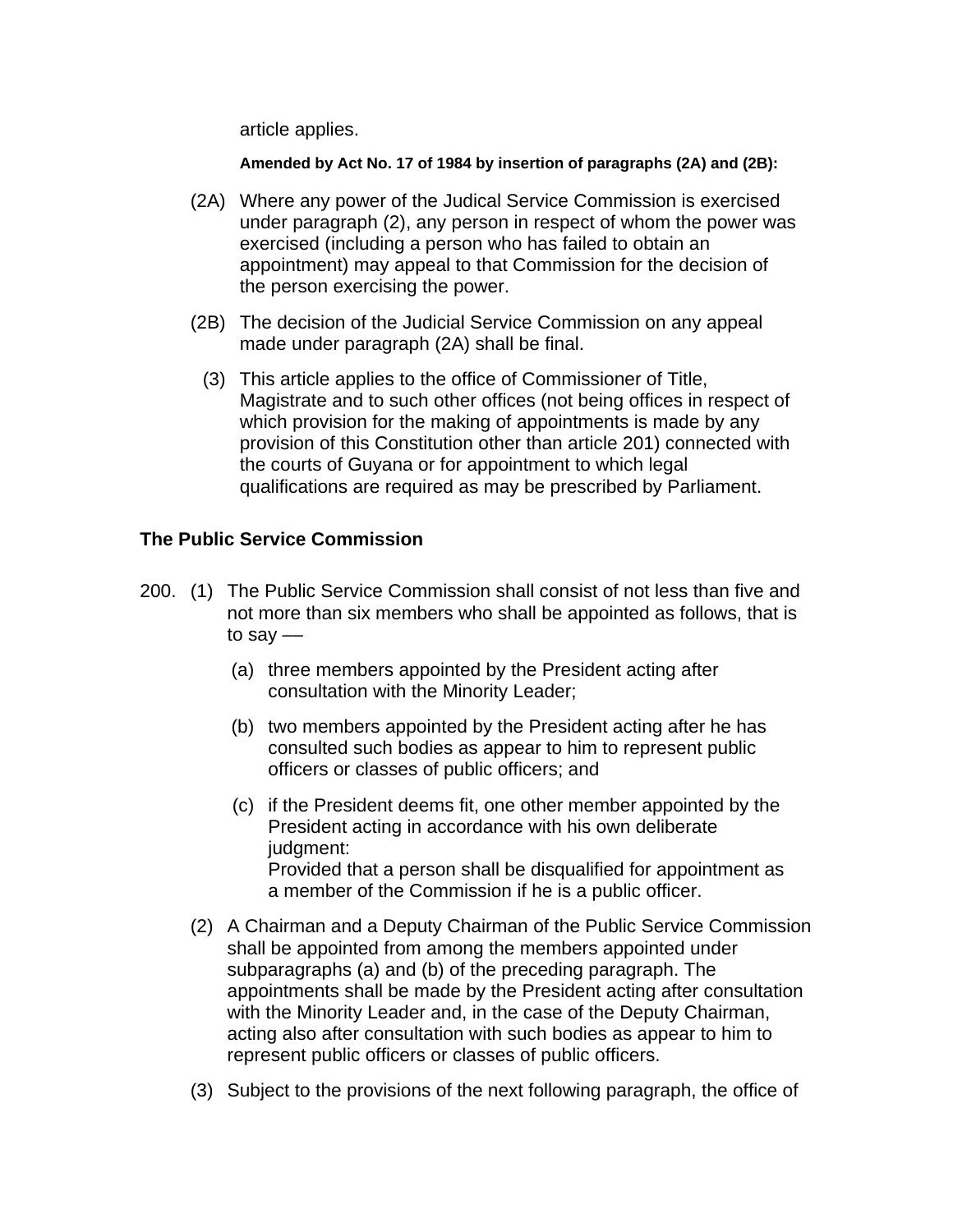a member of the Public Service Commission shall become vacant at the expiration of three years from the date of his appointment or at such earlier time as may be specified in the instrument by which he was appointed.

- (4) The provisions of article 225 (which relate to removal from office) shall apply to the office of a member of the Public Service Commission, and for the purposes of paragraphs (4) and (6) of that article the prescribed authority shall be the Prime Minister except that, in relation to a member other than the Chairman or a member for the time being acting in the office of Chairman under the next following paragraph, the prescribed authority for the purposes of the said paragraph (6) shall be the Chairman.
- (5) If the office of Chairman of the Public Service Commission is vacant or the holder thereof is for any reason unable to perform the functions of his office, then the holder of the office of Deputy Chairman, or if that office is vacant or the holder thereof is for any reason unable to perform the functions of the office of Chairman, such one of the other members as the President, acting after consultation with the Minority Leader, may appoint shall act in the office of Chairman and has assumed the functions of that office or, as the case may be, until the Chairman, or if a member other than the Deputy Chairman has assumed or resumed those functions.
- (6) If the office of a member of the Public Service Commission other than the Chairman is vacant or if the holder thereof is acting as Chairman under the preceding paragraph or is for any other reason unable to perform the functions of his office, a person may be appointed to act in that office and the provisions of paragraph (1) shall apply to such an appointment as they apply to the appointment of a person to hold the office of the member concerned; and any person appointed under this paragraph shall, subject to the provisions of paragraph (4), continue to act until a person has been appointed to the office in which he is acting and has assumed the functions thereof or, as the case may be, until the holder thereof resumes those functions.
- (7) A person shall not, while he holds or is acting in the office of a member of the Public Service Commission or within a period of three years commencing with the date on which he last held or acted in that office, be eligible for appointment to or to act in any office power to make appointments to which is vested by this Constitution in the President acting in accordance with the advice of the Public Service Commission or in that Commission.
- 201. (1) Subject to the provisions of this Constitution, the power to make appointments to public offices and to remove and to exercise disciplinary control over persons holding or acting in such offices shall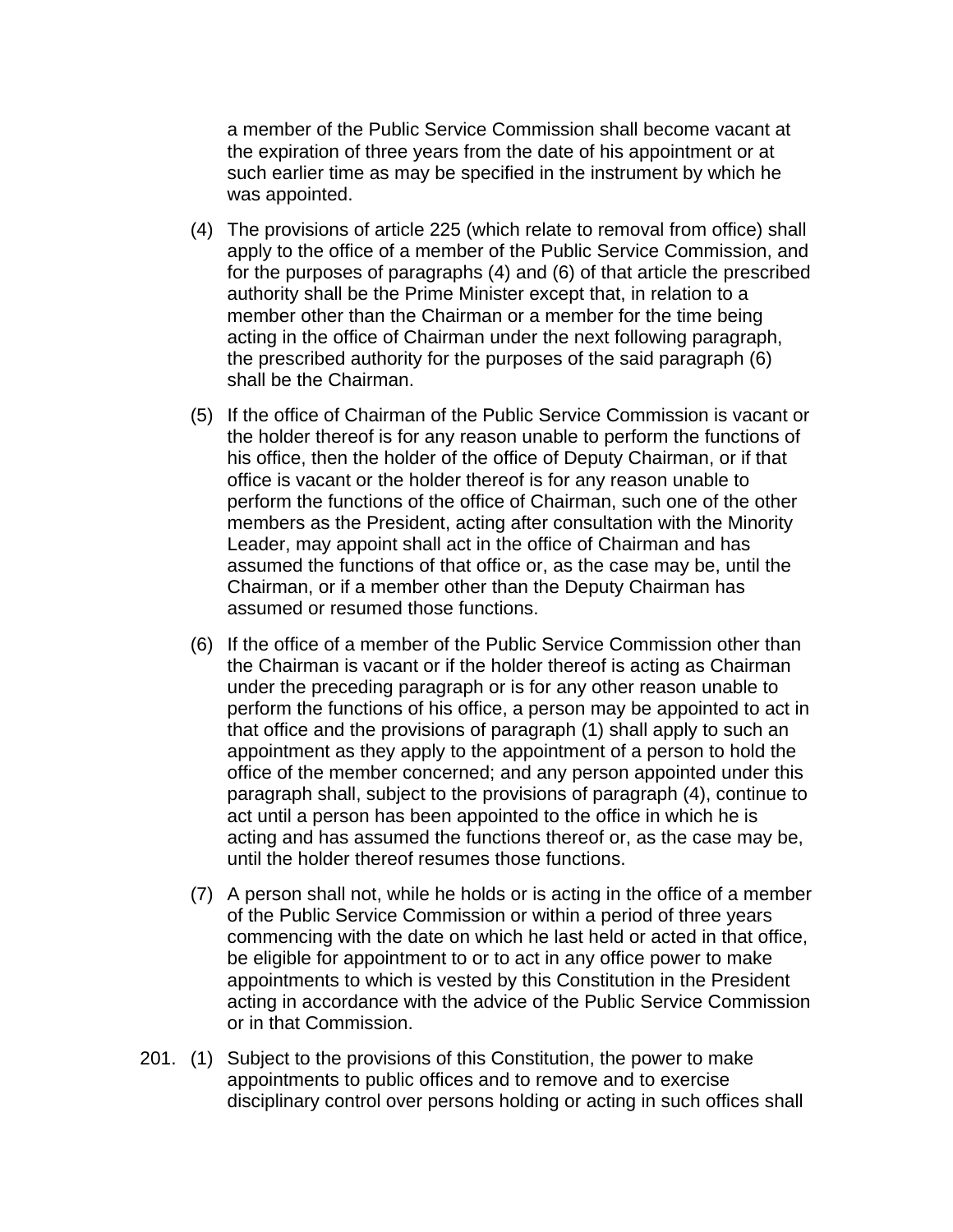vest in the Public Service Commission.

- (2) The Public Service Commission may, be directions in writing subject to such conditions as it thinks fit, delegate any of its powers under the preceding paragraph to any one or more members of the Commission or, with the consent of the Prime Minister, to any public officer, or, in relation to any office on the staff of the Clerk of the National Assembly, to the Clerk.
- (3) No person shall be appointed under this article to or to act in any office on the personal staff of the President except with the concurrence of the President.
- (4) Before the Public Service Commission or any member or officer exercising powers under this article appoints to or to act in any public office any person who holds or is acting in any office power to make appointments to which is vested under this Constitution in the Judicial or the Teaching or the Police Service Commission, the Public Service Commission or that member or officer shall consult with the Commission in which that power is vested.
- (5) Before the Public Service Commission or any member thereof exercises any of the powers mentioned in paragraph (1) in relation to any office on the staff of the Clerk of the National Assembly (other than the Deputy Clerk) or any person holding or acting in such an office, the Commission or that member shall consult the Clerk.
	- (6) A public officer shall not be removed from office or subjected to any other punishment under this article on the grounds of any act committed by him in the exercise of a judicial function conferred on him unless the Judicial Service Commission concurs therein.
	- (7) The provisions of this article shall not apply in relation to any of the following offices, that is to say ––
		- (a) the office of Director of Public Prosecutions;
		- (b) the office of Auditor General;
		- (c) any office to which article 205 applies;
		- (d) so far as they relate to power to make appointments on transfer, any office to which article 206 applies;
		- (e) any office to which article 199 (relating to offices within the jurisdiction of the Judicial Service Commission) applies;
		- (f) any office to which article 209 (relating to offices within the jurisdiction of the Teaching Service Commission) applies; or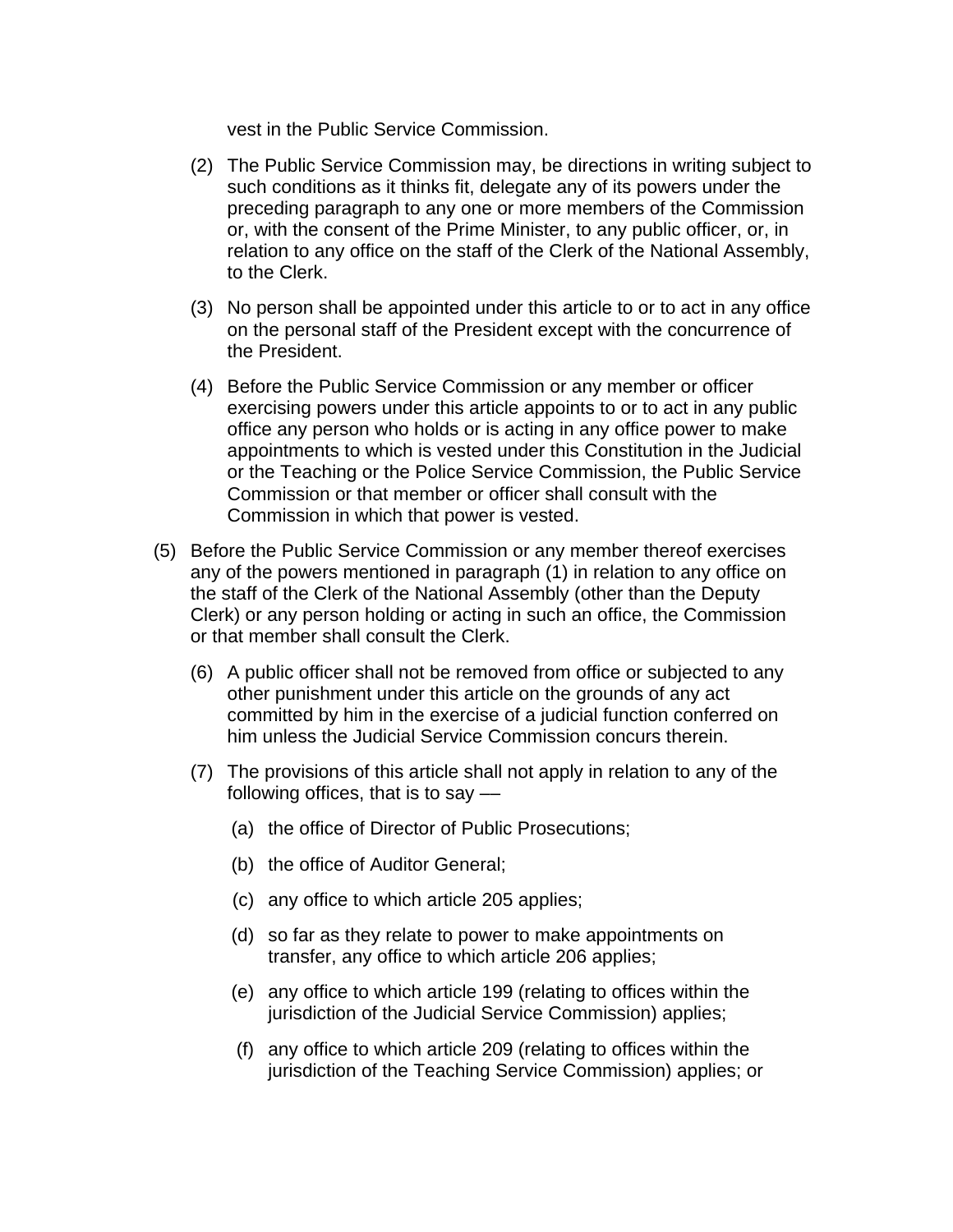- (g) the office of Commissioner of Police or any other office in the Police Force.
- 202. (1) Where any power of the Public Service Commission is exercised under article 201 (2) any person in respect of whom the power was exercised (including a person who has failed to obtain an appointment) may appeal to the Commission from the decision of the person exercising the power.

#### **Amended by Act No. 17 of 1984 by the insertion in paragraph (2) of the words "Subject to the other provisions of this Constitution":**

- (2) Subject to the other provisions of this Constitution, the decision of the Public Service Commission on any appeal made under paragraph (1) shall be final.
- 203. (1) The Director of Public Prosecutions (in his article referred to as "the Director") shall be appointed by the President acting in accordance with the advice of the Public Service Commission tendered after the Commission has consulted the Prime Minister.
	- (2) If the office of the Director is vacant or if the holder thereof is for any reason unable to perform the functions thereof, the President, acting in accordance with the advice of the Public Service Commission, tendered as aforesaid, may appoint a person to act in the office of the Director, and any person so appointed shall, subject to the provisions of paragraphs (4) and (5), continue to act until a person has been appointed to the office of the Director and has assumed the functions of that office or, as the case may be, until the holder thereof has resumed those functions.
	- (3) A person shall not be qualified to be appointed to hold or to act in the office of the Director unless he is qualified to be appointed as a Puisne Judge of the High Court.
	- (4) Subject to the provisions of the next paragraph, the Director shall vacate his office when he attains the age of sixty years: Provided that the President, acting after consultation with the Minority Leader, may permit a Director who has attained the age of sixty years to continue in office until he has attained such later age, not exceeding sixty-five years, as may (before the Director has attained the age of sixty years) have been agreed with the Director.
	- (5) The provisions of article 225 (which relate to removal from office) shall apply to the office of the director, and the prescribed authority for the purposes of paragraph (4) of that article shall be the Prime Minister or the Chairman of the Public Service Commission and for the purposes of paragraph (6) of that article shall be the Public Service Commission.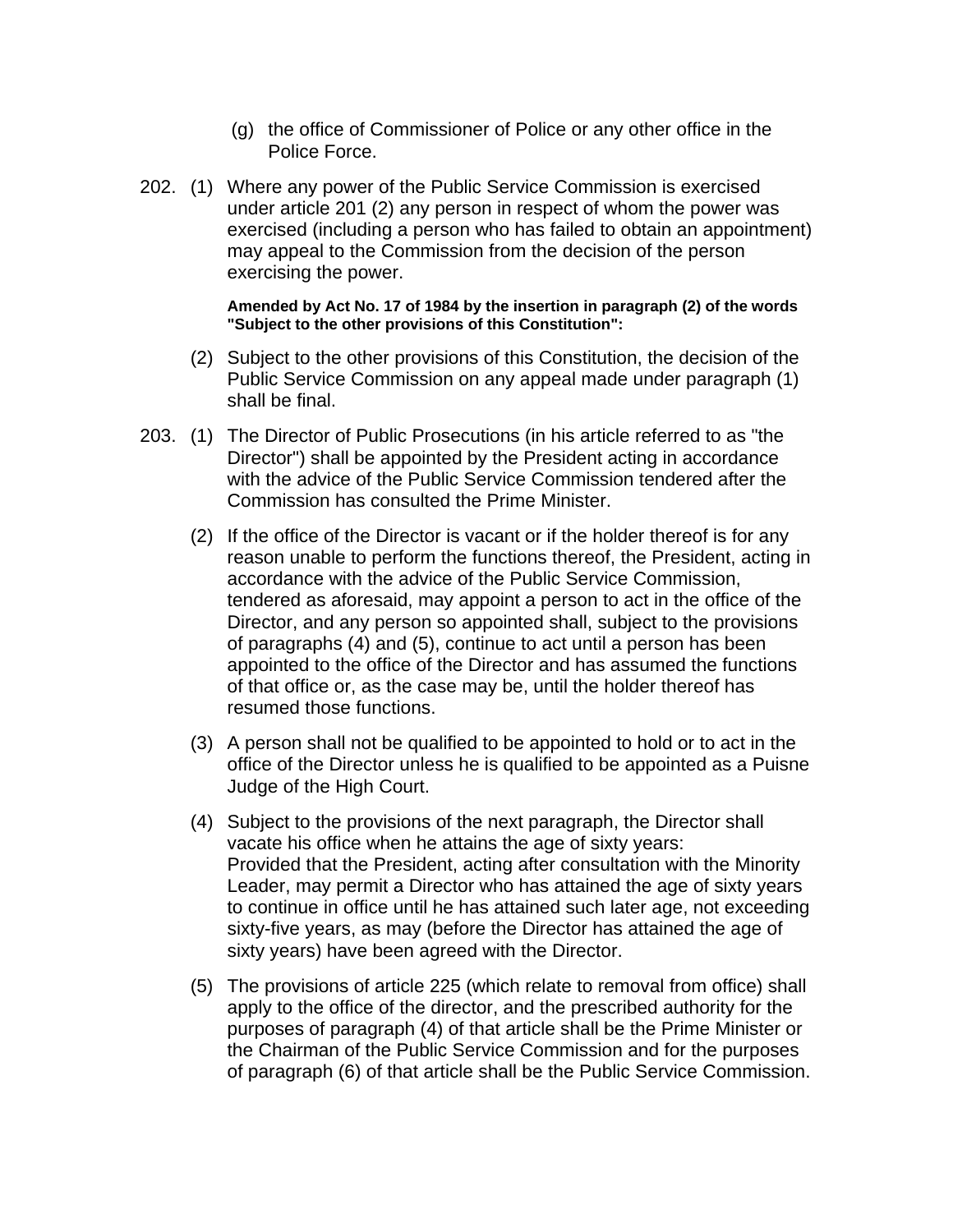- (6) Parliament may provide that appointments to, or to act in, the office of the Director shall be made by the President acting in accordance with the advice of the Judicial Service Commission instead of the Public Minister or the Chairman of the Public Service Commission in paragraphs (1), (2) and (5) of this article shall have effect as if they were references to the Judicial Service Commission.
- 204. (1) The Auditor General shall be appointed by the President, acting in accordance with the advice of the Public Service Commission.
	- (2) If the office of Auditor General is vacant or the holder of the office is for any reason unable to perform the functions thereof, the President, acting in accordance with the advice of the Public Service Commission, may appoint a person to act in the office, and any person so appointed shall, subject to the provisions of paragraphs (3) and (4), continue to act until a person has been appointed to the office of the Auditor General and has assumed the functions of that office or, as the case may be, until the holder thereof has resumed those functions.
	- (3) Subject to the provisions of the next following paragraph, the Auditor General shall vacate his office when he attains such age as may be prescribed by Parliament.
	- (4) The provisions of article 225 (which relate to removal from office) shall apply to the office of Auditor General, and the prescribed authority for the purposes of paragraph (4) of that article shall be the Prime Minister or the Chairman of the Public Service Commission and for the purposes of paragraph (6) of that article shall be the Public Service Commission.
- 205. (1) The power to make appointments to the offices to which this article applies and to remove from office persons holding or acting in such offices shall vest in the President.
	- (2) Before making an appointment under paragraph (1) in favour of any person who holds any public office other than an office to which this article applies, the president shall consult the appropriate Commission.
	- (3) The offices to which this article applies are the offices of Solicitor General, Permanent Secretary, Secretary to the Cabinet, Ambassador, High Commissioner or other principal representative of Guyana in any other country or accredited to any international organisation.
	- (4) In paragraph (2) of this article "the appropriate Commission" means, in the case of a person who holds an office power to make appointments to which is vested in the President acting in accordance with the advice of the Judicial Service Commission or is vested in that Commission, the Judicial Service Commission, in the case of a person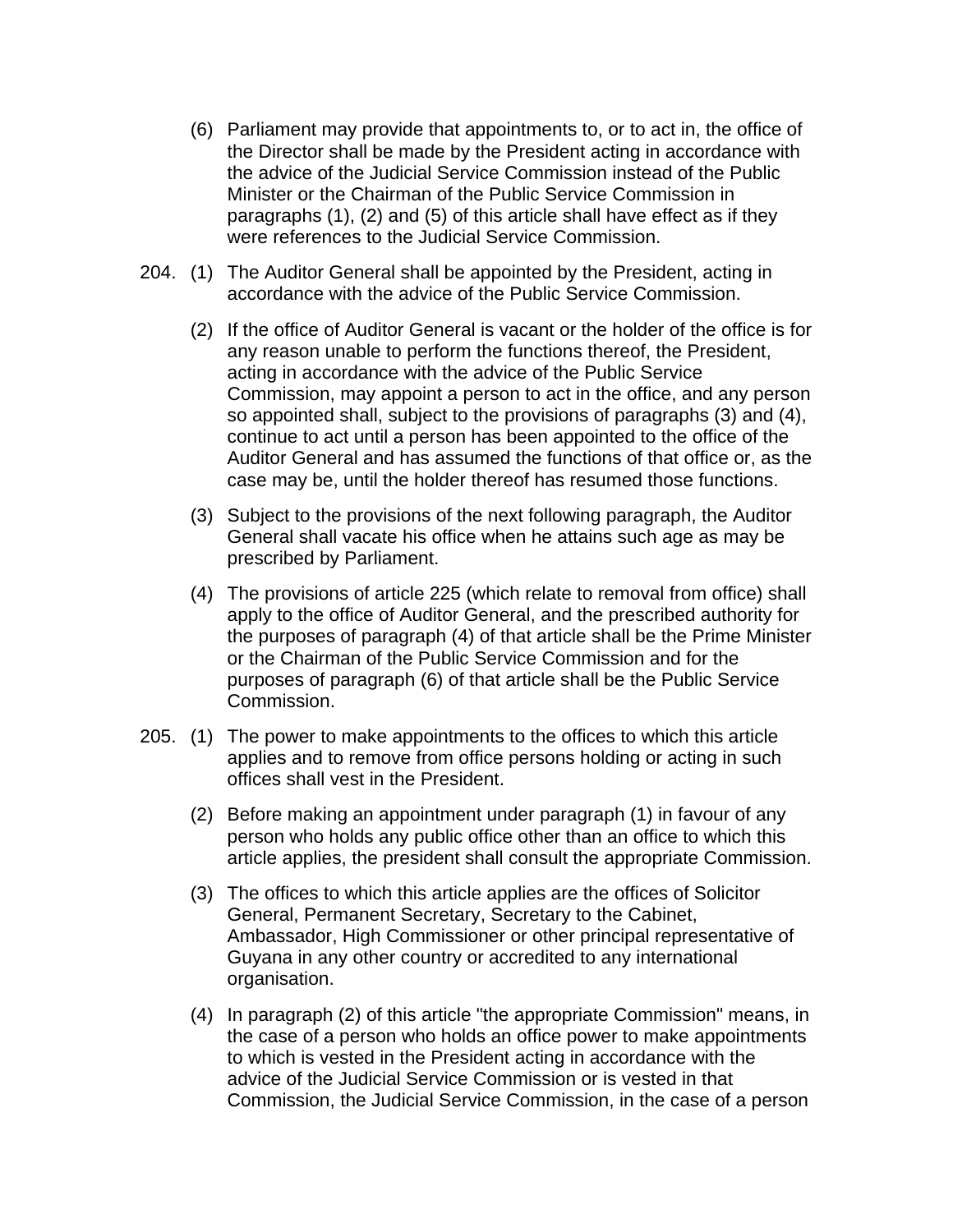who is a teacher in the public service, the Teaching Service Commission, in the case of a person who holds an office power to make appointments to which is vested in the President acting in accordance with the advice of the Police Service Commission, and in any other case the Public Service Commission.

- 206. (1) The power to make appointments on transfer to the offices to which this article applies shall vest in the President.
	- (2) The offices to which this article applies are  $-$ 
		- (a) offices (other than those to which the preceding article applies) the holders of which are required to reside outside Guyana for the proper discharge of their functions; and
		- (b) such offices in the department responsible for the external affairs of Guyana as may from time to time be designated by the President.

### **The Teaching Service Commission**

- 207. (1) The Teaching Service Commission shall consist of a Chairman and not more than six other members.
	- (2) Six of the members of the Commission (hereinafter referred to as "appointed members") shall be appointed as follows ––
		- (a) one person appointed as Chairman of the Commission by the President acting after consultation with such bodies as appear to him to represent teachers;
		- (b) one person appointed by the President on the nomination of the Guyana Teachers' Association;
		- (c) one person nominated for appointment by the Minister assigned responsibility for local government after that Minister has consulted with such body as appears to him to represent the interests of local democratic organs; and
		- (d) three persons appointed by the President.
	- (3) The other member of the Commission shall be the Chief Education Officer.
	- (4) A Deputy Chairman of the Commission shall be appointed by the President from among the appointed members.

**Amended by Act No. 17 of 1984 by substitution of paragraph (5) as follows:**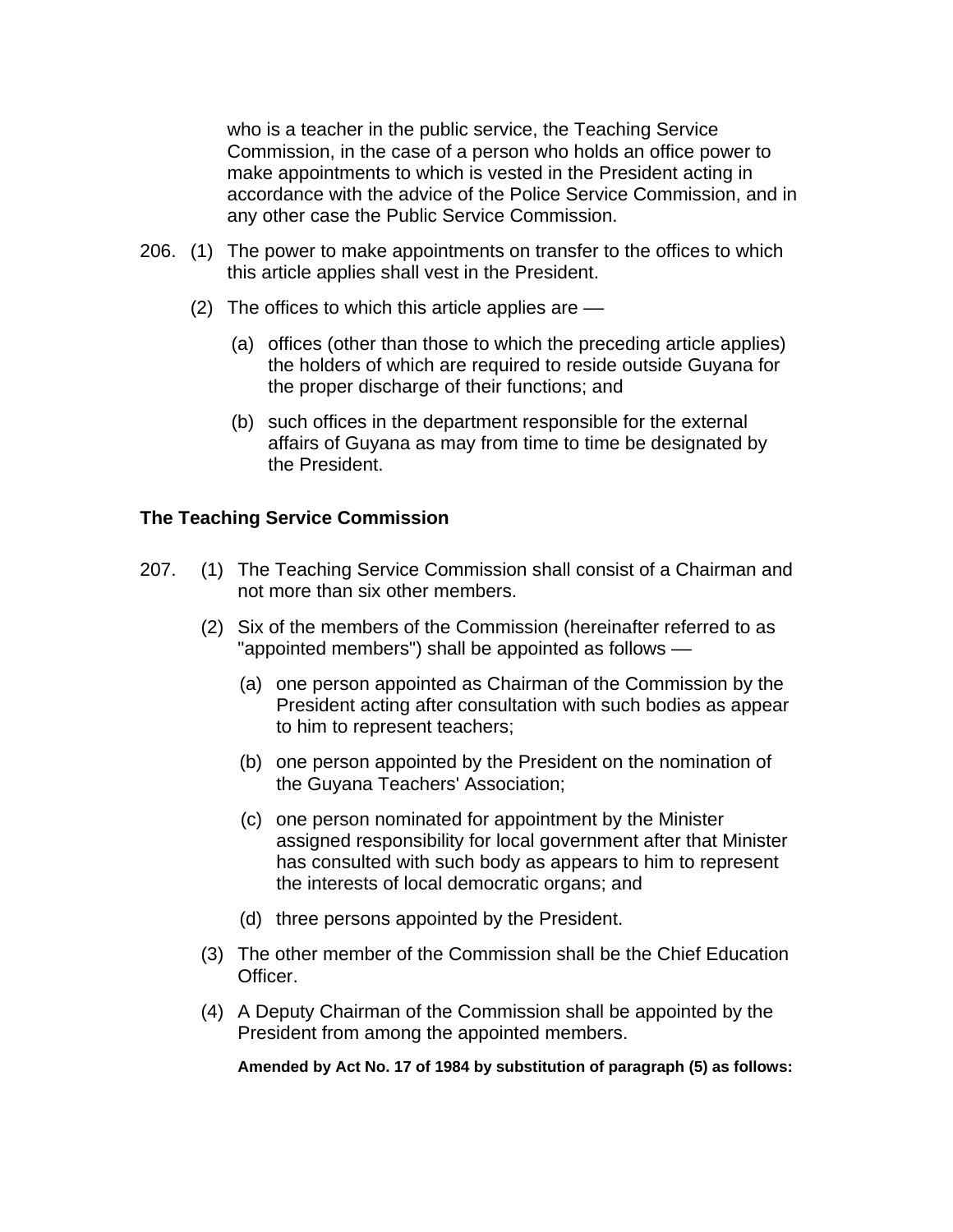- (5) A person shall be disqualified for appointment as an appointed member of the Commission if he is a public officer.
- (6) A person shall not while he is holding or is acting in the office of a member of the Commission or within three years commencing with the date on which he last held or acted in that office be eligible for appointment as a teacher in the public service.
- (7) The Chairman, the Deputy Chairman and one other member designated as such in the instrument appointing him shall be full-time members of the Commission.
- (8) The president may grant leave of absence to any appointed member of the Commission.
- (9) An appointed member of the Commission may at any time resign his office as such member by writing under his hand addressed to the President.
- (10) An appointed member of the Commission shall be eligible for reappointment.
- 208. (1) Subject to the provisions of this article, the office of an appointed member of the Commission shall become vacant at the expiration of three years from the date of his appo intment at such earlier time as may be specified in the instrument by which he was appointed.
	- (2) The provisions of article 225 (which relate to removal from office) shall apply to the office of an appointed member of the Teaching Service Commission, and for the purposes of paragraphs (4) and (6) of that article the prescribed authority shall be the Prime Minister, except that, in relation to a member other than the Chairman of the Commission or a member for the time being acting in the office of Chairman, the prescribed authority for the purposes of the said paragraph (6) shall be the Chairman of the Commission.
	- (3) The provisions of paragraph (2) shall be without prejudice to the power of the President to revoke the appointment of a member of the Commission appointed under paragraph (2) (b) of article 207 on a request being made for such revocation to the President by the Guyana Teachers' Association.
- 209. (1) Subject to the provisions of this Constitution, the power to appoint persons as teachers in the public service and to remove and to exercise disciplinary control over persons holding or acting in such offices shall vest in the Teaching Service Commission.

#### **Amended by Act No. 17 of 1984 by insertion of paragraphs (2), (3) and (4):**

(2) The Teaching Service Commission may, by directions in writing and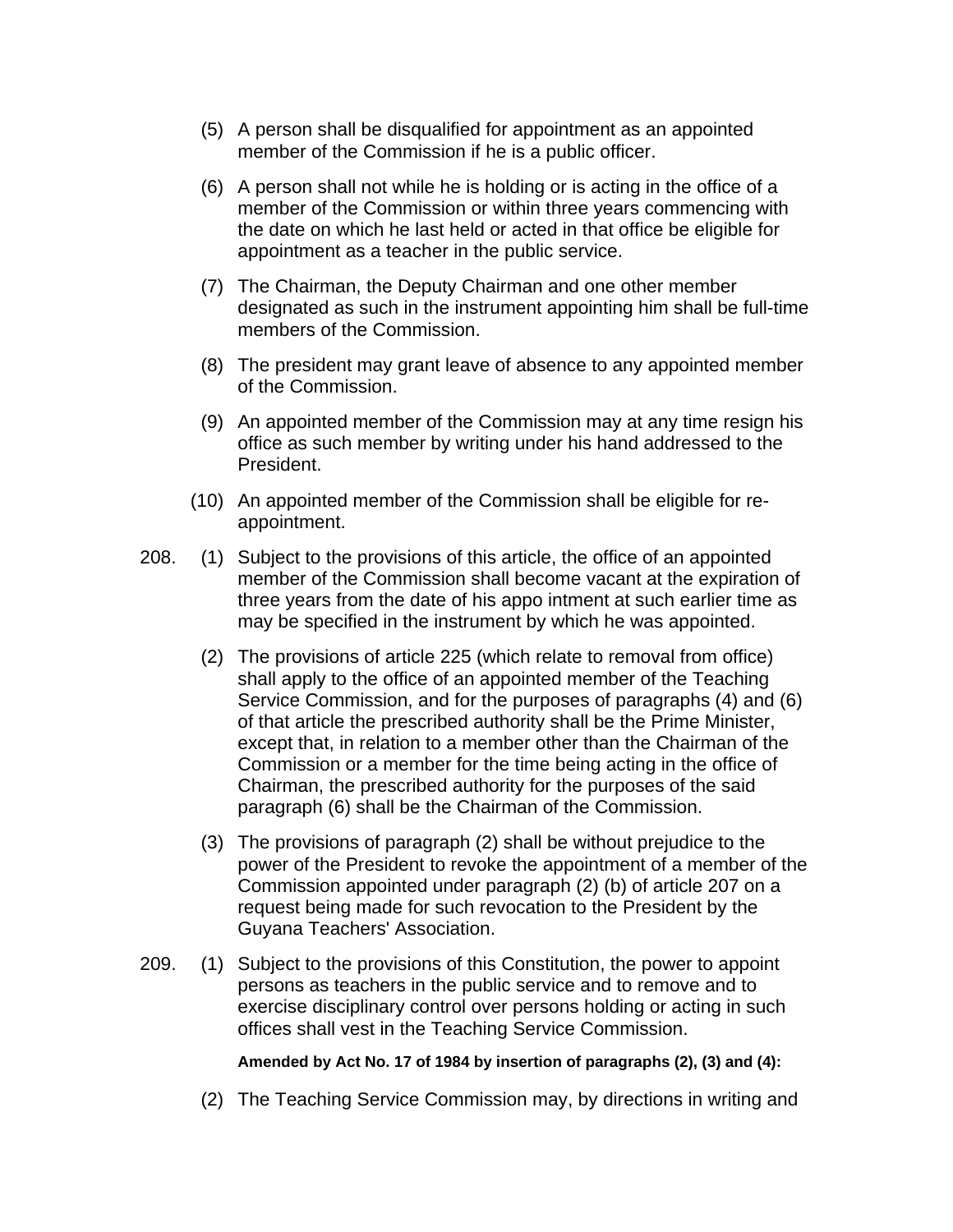subject to such conditions as it thinks fit, delegate any of its powers under paragraph (1) to any one or more of its members or, with the consent of the Prime Minister, to any public officer.

- (3) Where any power of the Teaching Service Commission is exercised under paragraph (2), any person in respect of whom the power was exercised (including a person who has failed to obtain an appointment) may appeal to that Commission from the decision of the person exercising the power.
- (4) Subject to the other provisions of this Constitution, the decision of the Teaching Service Commission on any appeal made under paragraph (3) shall be final.

#### **The Police Service Commission**

- 210. (1) The Police Service Commission shall consist of -
	- (a) a Chairman appointed by the President acting after consultation with the Minority Leader from among members appointed under subparagraph (d);
	- (b) the Chairman of the Public Service Commission;
	- (c) one person appointed by the President after consultation with such body as appears to him to represent the majority of members of the Police Force; and
	- (d) not more than three members exclusive of the Chairman of the Public Service Commission (in this article referred to as "appointed members") who shall be appointed by the President acting after consultation with the Minority Leader: Provided that a person shall be disqualified for appointment as a member of the Commission if he is a public officer.
	- (2) Subject to the provisions of the next following paragraph, the office of an appointed member of the Police Service Commission shall become vacant at the expiration of three years from the date of his appointment or at such earlier time as may be specified in the instrument by which he was appointed.
	- (3) The provisions of article 225 (which relate to removal from office) shall apply to the office of an appointed member of the Police Service Commission. In the case of an appointed member other than the Chairman, the prescribed authority for the purposes of paragraph (4) of that article shall be the Prime Minister or the Chairman and for the purposes of paragraph (6) of that article shall be the Chairman. In the case of the Chairman the prescribed authority for the purposes of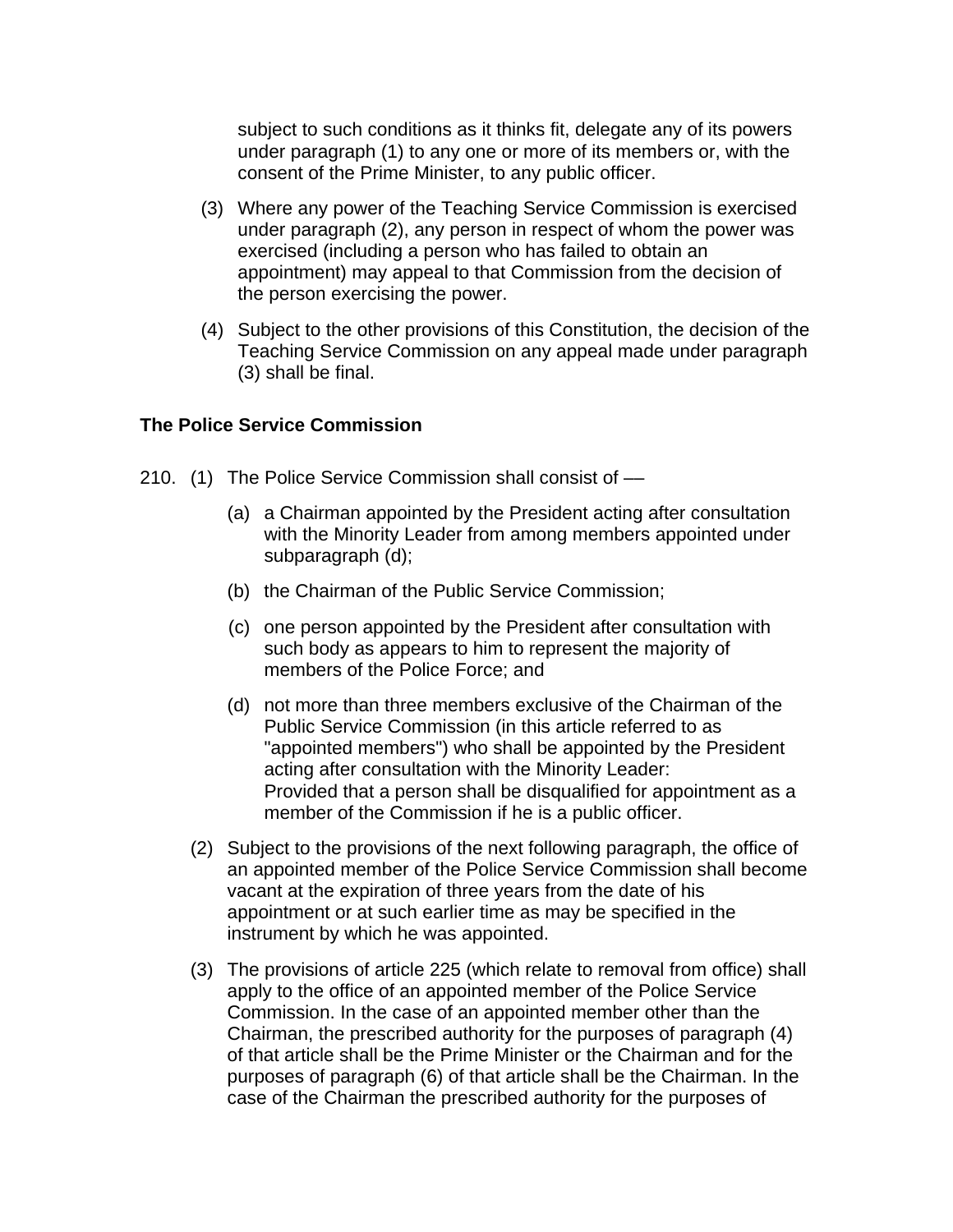paragraphs (4) and (6) of article 225 shall be the Prime Minister.

- (4) If the office of an appointed member of the Police Service Commission is vacant or if the holder thereof is for any reason unable to perform the functions of his office, the President, acting after consultation with the Minority Leader, may appoint a person who is qualified to be appointed as a member of the Commission to act in that office; and any person so appointed shall, subject to the provisions of paragraph (3), continue to act until a person has been appointed to the office in which he is acting and has assumed the functions thereof or, as the case may be, until the holder thereof resumes those functions.
- (5) A person shall not, while he holds or is acting in the office of an appointed member of the Police Service Commission or within a period of three years commencing with the date on which he last held or acted in that office, be eligible for appointment to or to act in any public office.
- 211. (1) The Commission of Police and every Deputy Commissioner of Police shall be appointed by the President acting after consultation with the Police Service Commission.
	- (2) If the office of Commissioner of Police is vacant or if the holder thereof is for any reason unable to perform the functions of his office, a person may be appointed to act in that office and the provisions of the preceding paragraph shall apply to such an appointment as they apply to the appointment of a person to hold that office; and any person appointed to act in the office of Commissioner of Police shall, subject to the provisions of paragraphs (3) and (4), continue to act until a person has been appointed to that office and has assumed the functions thereof or, as the case may be, until the holder thereof resumes those functions.
	- (3) Subject to the provisions of the next following paragraph, the Commissioner of Police shall vacate his office when he attains such age as may be prescribed by Parliament.
	- (4) The provisions of article 225 (which relate to removal from office) shall apply to the office of Commissioner of Police, and the prescribed authority for the purposes of paragraph (4) of that article shall be the Prime Minister or the Chairman of the Police Service Commission and for the purposes of paragraph (6) of that article shall be the Police Service Commission.
	- (5) The provisions of article 229 shall apply to resignation from the office of Commissioner of Police as they apply to resignation from an office established by this Constitution.
	- (6) In this article references to the office of Deputy Commissioner of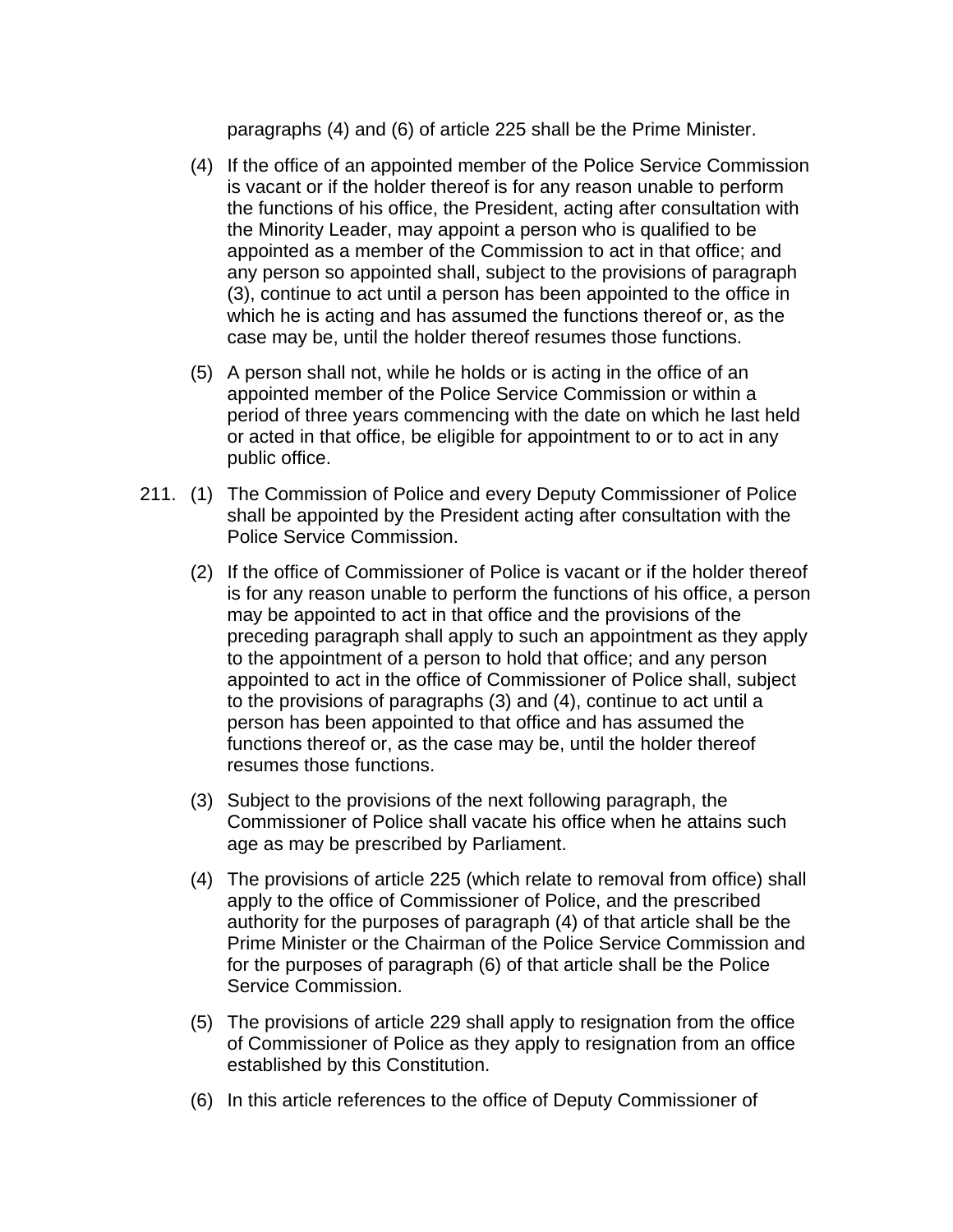Police are references to the office, however styled, that ranks next in seniority in the Police Force after the office of Commissioner of Police, provided that there may be more than one office of Deputy Commissioner of Police and that, if there are more than one such office, the holders thereof shall rank among themselves according to the dates of their respective appointments.

- 212. (1) Subject to the provisions of article 211 (1), the power to make appointments to any offices in the Police Force of or above the rank of Inspector, the power to exercise disciplinary control over persons holding or acting in such offices and the power to remove such persons from office shall vest in the Police Service Commission.
	- (2) The Police Service Commission may, by directions in writing and subject to such conditions as it thinks fit, delegate many of its powers under the preceding paragraph to any one or more members of the Commission or to the Commissioner of Police or, in the case of the power to exercise disciplinary control, to any other member of the Police Force.
	- (3) The power to make appointments to any offices in the Police Force below the rank of Inspector, the power to exercise disciplinary control over persons holding or acting in such offices and the power to remove such persons from office shall vest in the Commissioner of Police.
	- (4) The Commissioner of Police may, by directions given in such manner as he thinks fit and subject to such conditions as he thinks fit, delegate any of his powers under the preceding paragraph to any other member of the Police Force.
	- (5) Parliament may provide that, where the power to exercise disciplinary control over any member of the Police Force (including the power to remove him from office) has been exercised under this article by any person (hereinafter referred to as "the disciplinary authority") other than the Police Service Commission, the member of the Police Force in respect of whom it was exercised may appeal from the decision of the disciplinary authority to the Police Service Commission: Provided that Parliament or, in the case of a decision of the disciplinary authority that is made in the exercise of a power delegated to that authority that is made in the exercise of a power delegate to that authority under the preceding par agraph, the Commissioner of Police may require appeals to be made to the Commissioner of Police or a member of the Police Force of higher rank than the disciplinary authority before they are made to the Police service Commission.
	- (6) Parliament may make provision with respect to offences against Police Force discipline and the punishment that may be imposed for any such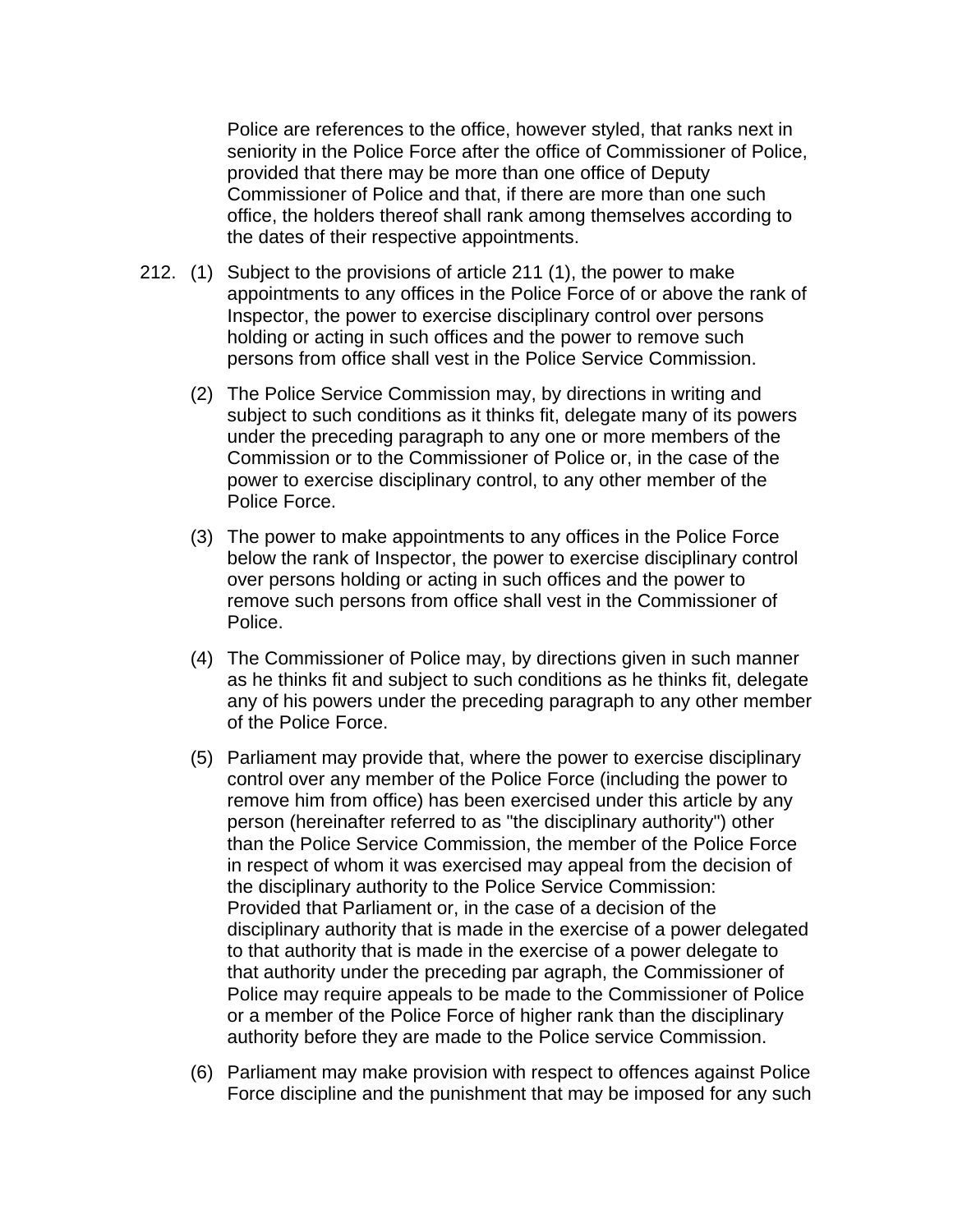offence, and any power to exercise disciplinary control including any power to remove a person from office or to determine an appeal from a decision to exercise such a power that is exercisable by any person or authority under the provisions of this article shall be exercised in accordance with any such provision.

- (7) Before the Police Service Commission or any member of the Commission or of the Police Force exercising powers under this article appoints to or to act in a notice in the Police Force any person who holds or is acting in any office power to make appointments to which is vested under this Constitution in the Judicial, the Public or the Teaching Service Commission, the Police Service Commission or that member shall consult the Commission in which that power in vested.
- $(8)$  If provision is made by or under any law  $-$ 
	- (a) altering the ranks into which the Police Force established by the Police Act, is divided; or
	- (b) establishing a police force other than that Police Force, or altering the ranks into which any such other police force is divided, The Police Service Commission may be ordered to specify some rank (other than the rank of Inspector) in the Police Force or, as the case may be, in that other police force as being equivalent to the rank of Inspector as it exists in the Police Force under the law in force immediately before the commencement of this Constitution and the references in paragraphs (1) and (3) to the rank of Inspector shall then be construed as if they were, in relation to the Police Force, or, as the case may be, in relation to that other police force, references to the rank for the time being so specified.

#### **Pensions**

- 213. (1) Subject to the provisions of the next following article, the law applicable to any benefits to which this article applies shall, in relation to any person who has been granted, or who is eligible for the grant or, such benefits, be that in force on the relevant date or any later law that is not less favourable to that person.
	- (2) In the preceding paragraph "the relevant date" means  $-$ 
		- (a) in relation to any benefits granted before the commencement of this Constitution the date on which those benefits were granted;
		- (b) in relation to any benefits granted or to be granted after the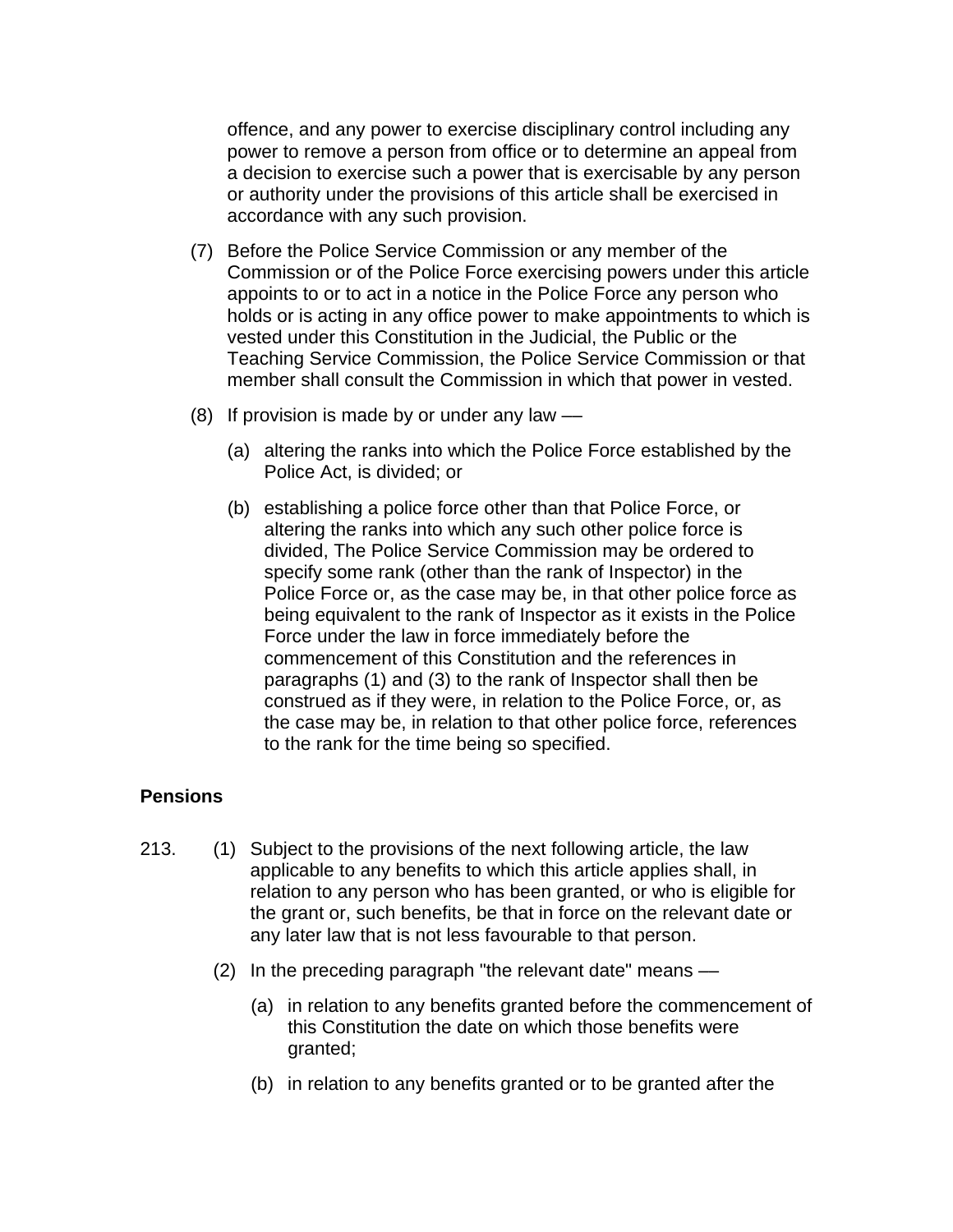commencement of this Constitution to or in respect of any person who was a public officer before such commencement, the day immediately preceding such commencement; and

- (c) in relation to any benefits granted or to be granted to or in respect of any person who becomes a public officer after the commencement of this Constitution, the date on which he becomes a public officer.
- (3) Where a person is entitled to exercise an option as to which of two or more laws shall apply in his case, the law specified by him in exercising the option shall, for the purposes of this article, be deemed to be more favourable to him than the other law or laws.
- (4) Any benefit to which this article applies (not being a benefit that is a charge upon some other public funds of Guyana) shall be a charge upon the Consolidated Fund.
- (5) In this article references to the law applicable to any benefits to which this article applies include (without prejudice to their generality) references to any law relating to the time at which and the manner in which any person may retire in order to become eligible for those benefits.
- 214. (1) Where under any law any person or authority has a discretion ––
	- (a) to decide whether or not any benefits to which this article applies shall be granted; or
	- (b) to withhold, reduce in amount or suspend any such benefits that have been granted, those benefits shall be granted any may not be withheld, reduced in amount or suspended unless the appropriate Commission concurs in the refusal to grant the benefits or, as the case may be, in the decision to withhold them, reduce them in amount or suspend them.
	- (2) Where the amount of any benefits to which this article applies that may be granted to any person is not fixed by law, the amount of the benefits to be granted to him shall be the greatest amount for which he is eligible unless the appropriated Commission concurs in his being granted benefits of a smaller amount.
	- (3) The appropriate Commission shall not concur under paragraph (1) or paragraph (2) in action taken on the ground that any person who holds or has held the office of a Judge of the Supreme Court of Judicature, Director of Public Prosecutions, Auditor General or Commissioner of Police has been guilty of misbehaviour unless he has been removed from office by reason of such misbehaviour.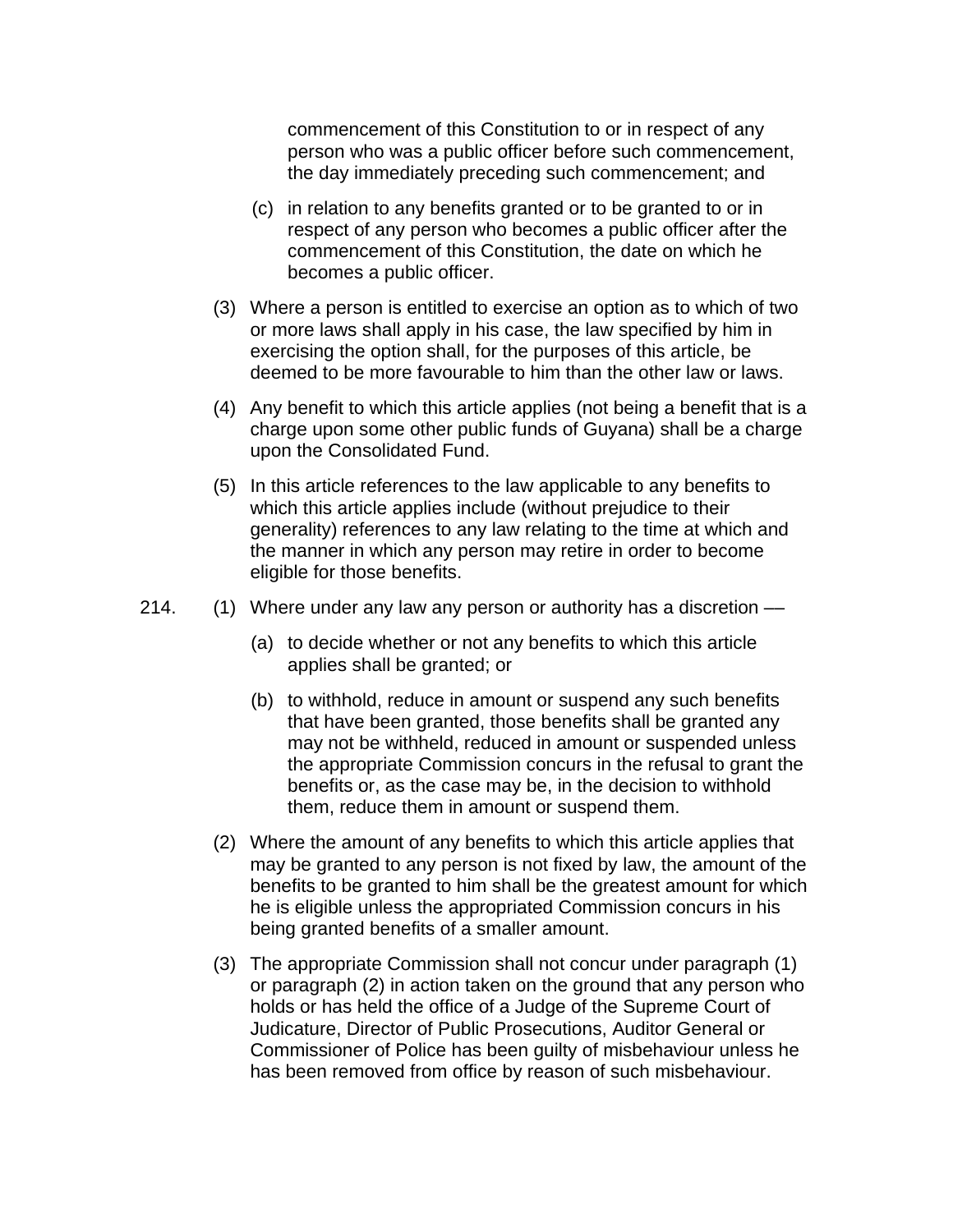- $(4)$  In this article "the appropriate Commission" means
	- (a) in the case of benefits for which any person may be eligible or that have been granted in respect of the service in the public service of a person who, immediately before he ceased to be a public officer ––
		- (i) was a Judge of the Supreme Court of Judicature, or was the Director of Public Prosecutions and provision was then in force under article 203 (6), or was subject to the disciplinary control of the Judicial Service Commission, the Judicial Service Commission;
		- (ii) was a teacher in the public service, the Teaching Service Commission;
		- (iii) was the Commissioner of Police or other member of the Police Force, the Police Service Commission; and
	- (b) in any other case, the Public Service Commission.
- 215. (1) The preceding two articles apply to any benefits that are or may become payable under any law providing for the grant of pensions, compensation, gratuities or other like allowances to persons in respect of their service as public officers or to the widows, children, dependents or personal representatives of such persons in respect of such service.
	- (2) The said two articles and paragraph (1) of this article shall have effect as if service as a Judge of the Supreme Court of Judicature or as the Clerk or Deputy Clerk or the National Assembly were service in the public service.

**Amended by Act No. 17 of 1984 by insertion of article 215A as follows:** 

- 215A. (1) Parliament may, by law, provide for the establishment of a Public Service Appellate Tribunal (hereafter in this article referred to as the "Tribunal") consisting of a chairman and such number of other members, being not less than two, as may be provided by that law.
	- (2) The chairman of the Tribunal shall be appointed by the President by instrument in writing and shall be a person who ––
		- (a) holds or has held the office of a Judge of the Court of Appeal; or
		- (b) is qualified to be appointed as a Judge of the Court of Appeal and holds or has held the office of a Judge of the High Court.
	- (3) A person shall be disqualified for appointment as a member of the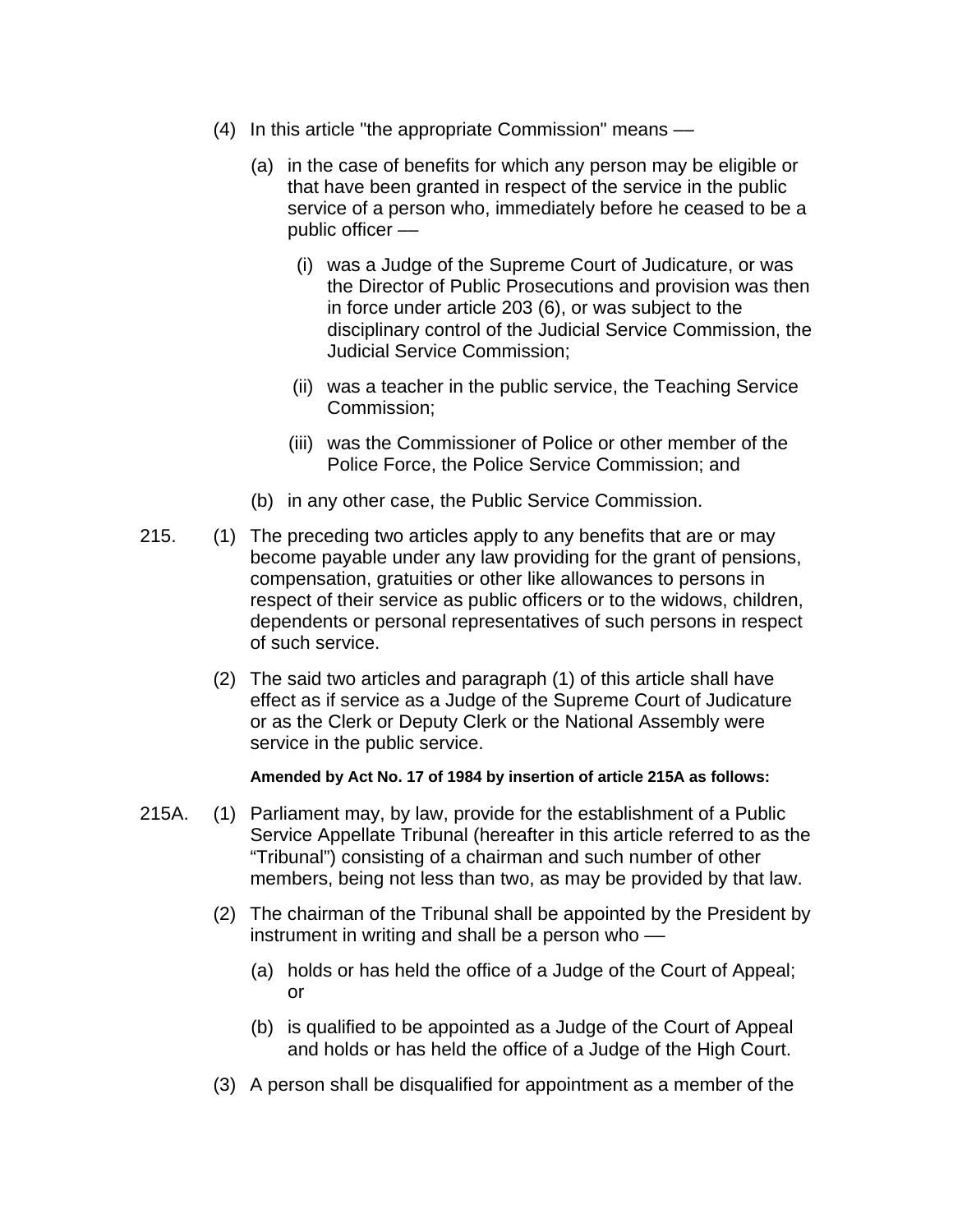Tribunal if he is a member of the Public Service Commission, the Teaching Service Commission or the Police Service Commission or is a public officer.

- (4) A person shall not, while he holds the office of a member of the Tribunal or within a period of three years commencing with the date on which he last held that office, be eligible for appointment to, or act in, any office power to make appointments to which is vested by this Constitution in ––
	- (a) the President acting in accordance with the advice of, or after consultation with, the Public Service Commission or the Police Service Commission; or
	- (b) the Public Service Commission, the Teaching Service Commission or the Police Service Commission.
- (5) Where a Tribunal has been established under paragraph (1), an appeal shall lie to the Tribunal, subject to such conditions (if any) as may be specified by or under the law by which it is established, in respect of any matter so specified by or under the law by which it is established, in respect of any matter so specified, being a matter in respect of which the Public Service Commission, the Teaching Service Commission, the Police Service Commission or the Commissioner of Police is empowered to make a decision under any provision of this Constitution:

Provided that no appeal shall lie to the Tribunal -

- (a) from any decision of the Public Service Commission or the Police Service Commission in respect of appointment to any office to which article 225 applies or in respect of any matter concerning any person holding, or acting in, any such office;
- (b) from any decision of the Public Service Commission, the Teaching Service Commission or the Police Service Commission in respect of any appointment, in a case where such appointment is required by this Constitution to be made after consultation with such Commission; and
- (c) from any decision of the Public Service Commission in respect of any matter referred to in article 210(6) to which the Judicial Service Commission has concurred.
- (6) Subject to the provisions of this Constitution, the law referred to in paragraph (1) may make, or authorise the making of, provisions with respect to all matters connected with the Tribunal.
- (7) Without prejudice to the generality of the provisions of the preceding paragraph, but subject to the provisions of this article,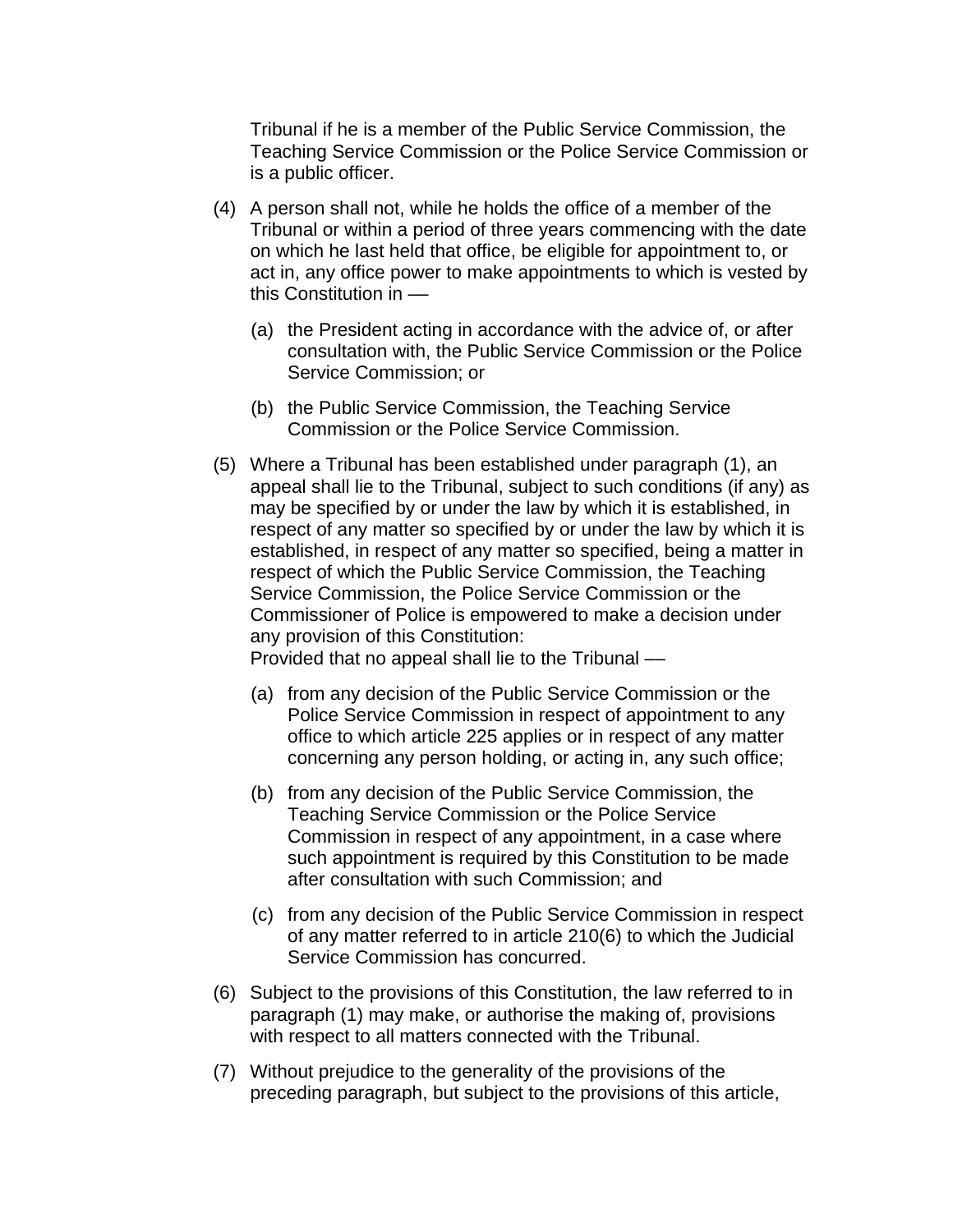such law may, in particular, make, or authorise the making of, provisions for all or any of the following matters –

- (a) the constitution of the Tribunal;
- (b) the terms and conditions of the appointment of the members of the Tribunal and the qualifications and disqualifications for such appointment;
- (c) the matters in respect of which, and the persons by whom, an appeal to the Tribunal may be brought and all other matters relating to the jurisdiction, powers and duties of the Tribunal ;
- (d) the manner in which and the conditions, if any, subject to which an appeal to the Tribunal may be brought, including conditions with respect to the time within which the appeal may be brought and the fee payable in respect of the appeal or any application made to the Tribunal: and
- (e) the practice and procedure of the Tribunal.
- (8) The provisions of article 225 (which relate to removal from office) shall apply to the office of the chairman of the Tribunal, and for the purposes of paragraphs (4) and (6) of that article the prescribed authority shall be the Prime Minister.
- (9) For the avoidance of doubt it is hereby declared that the prohibition in article 226 (6) against enquiry in any court into the question referred to therein shall not apply to proceedings before the Tribunal.
- (10) Save as otherwise provided by Parliament by law, the Public Service Commission, the Teaching Service Commission, the Police Service Commission, the Commissioner of Police, every person to whom any power of any of the aforesaid Commissions or of the Commissioner of Police has been delegated and every public officer, whether or not he is a person to whom any such power has been delegated, and authority shall give effect as expeditiously as possible to the decision of the Tribunal on any appeal brought to it or any application made to it.
- (11) In deciding any question arising in an appeal brought to the Tribunal or an application made to it, no member of the Tribunal shall be subject to the direction or control of any other person or authority.
- $(12)$  Any question whether ––
	- (a) the Tribunal or any bench thereof has validly performed any function vested in it by or under this Constitution; or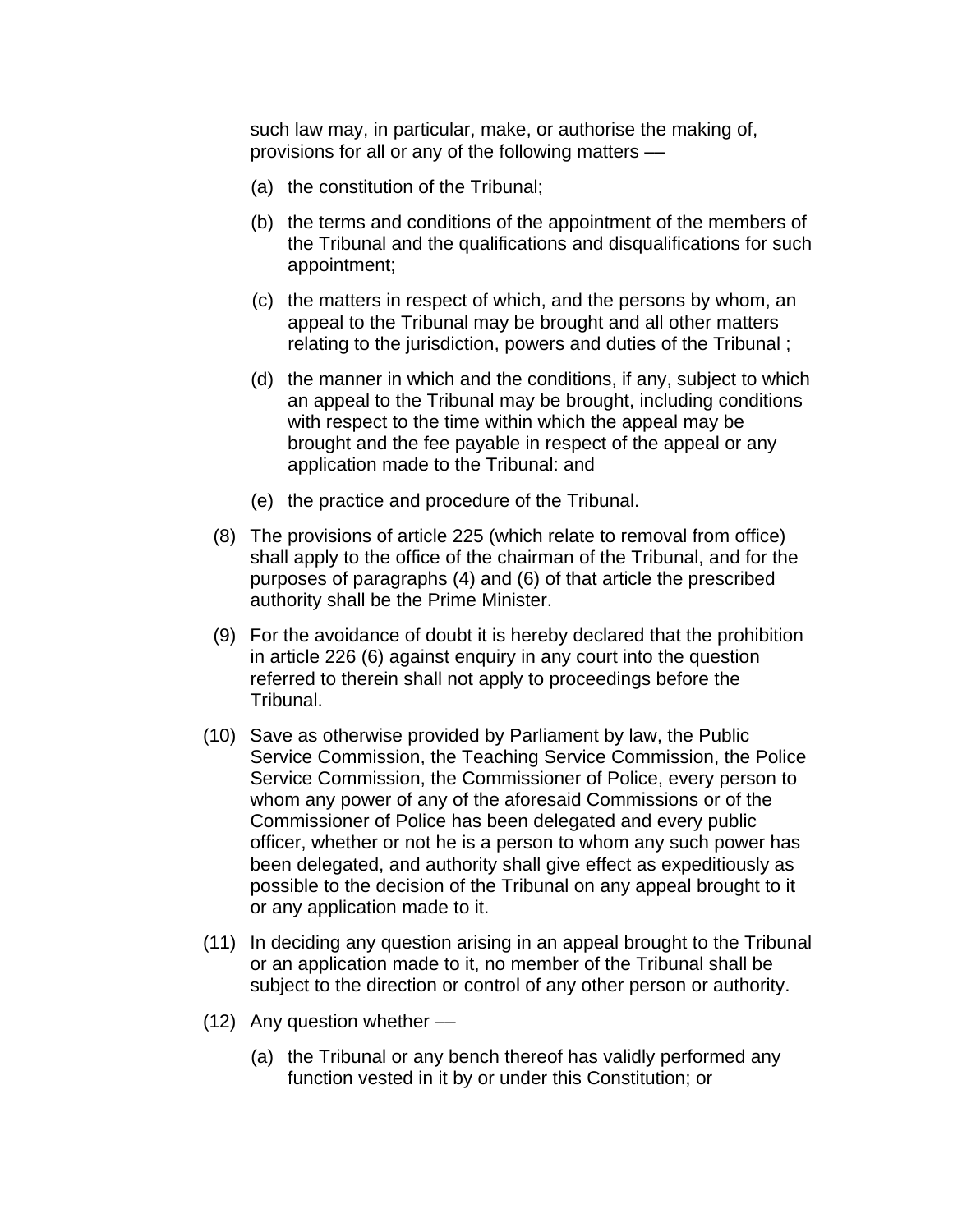(b) any member of the Tribunal or any other person has validly performed any function in relation to the work of the Tribunal, shall not be enquired into in any court.

# TITLE 8 FINANCE

–

- 216. All revenues or other moneys raised or received by Guyana (not being revenues or other moneys that are payable, by or under an Act or Parliament, into some other fund established for any specific purpose or that may, by or under such an Act, be retained by the authority that received them for the purpose of defraying the expenses of that authority) shall be paid into and from one Consolidated Fund.
- 217. (1) No moneys shall be withdrawn from the Consolidated Fund except
	- (a) to meet expenditure that is charged upon the Fund by this Constitution or by any Act of Parliament; or
	- (b) where the issue of those moneys has been authorised by an Appropriation Act; or
	- (c) where the issue of those moneys has been authorised under article 219.
	- (2) Where any moneys are charged by this Constitution or any Act of Parliament upon the Consolidated Fund or any other public fund, they shall be paid out of that fund by the Government of Guyana to the person or authority to whom payment is due.
	- (3) No moneys shall be withdrawn from any public fund other than the Consolidated Fund unless the issue of those moneys has been authorised by or under an Act or Parliament.
	- (4) Parliament may prescribe the manner in which withdrawals may be made from the Consolidated Fund or any other public fund.
- 218. (1) The Prime Minister or any other Minister designated by the President shall cause to be prepared and laid before the National Assembly before or within ninety days after the commencement of each financial year estimates of the revenues and expenditure of Guyana for that year.
	- (2) When the estimates of expenditure (other that expenditure charged upon the Consolidated Fund by this Constitution or any Act of Parliament) have been approved by the Assembly a Bill, to be known as an Appropriation Bill, shall be introduced in the Assembly,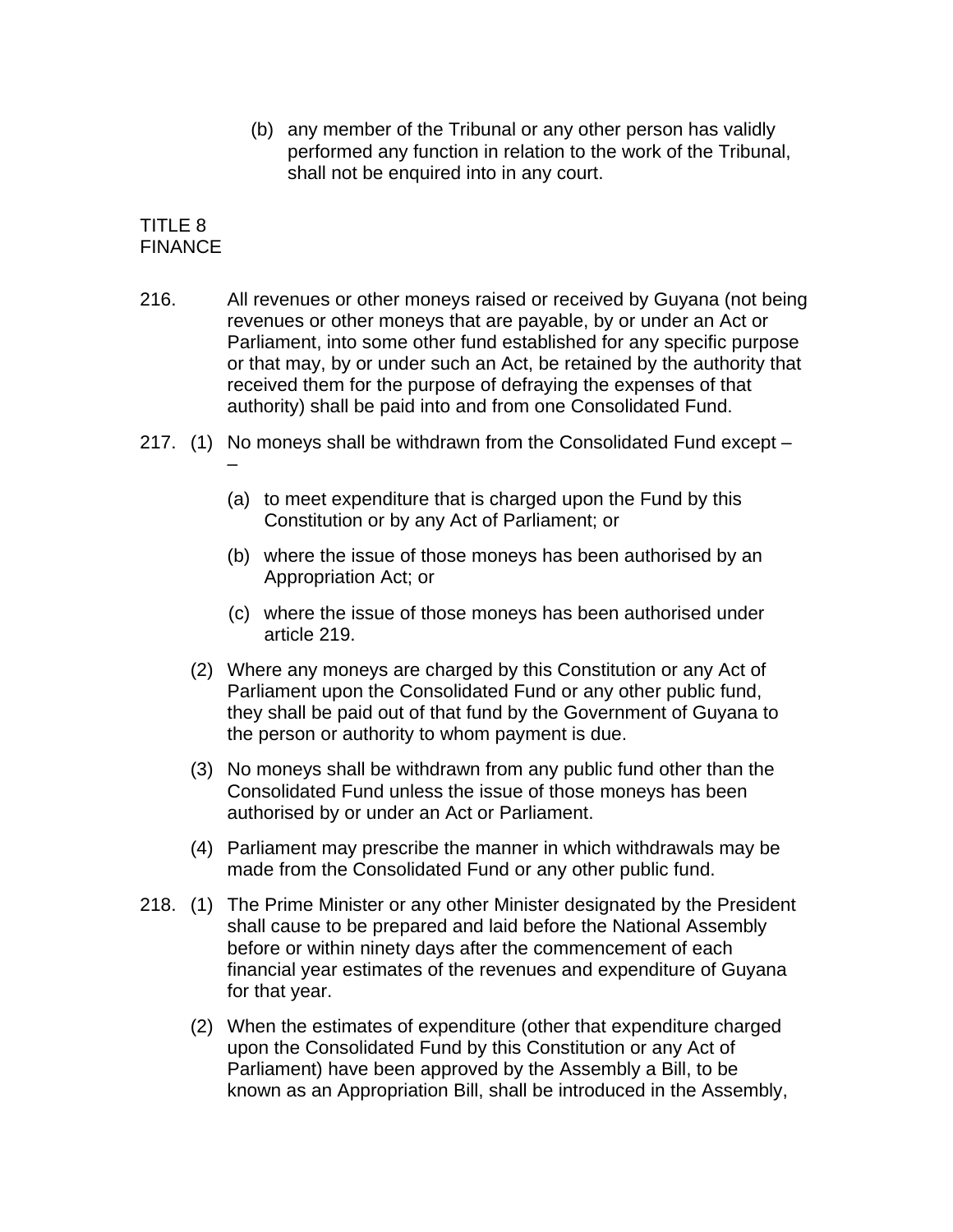providing for the issue from the Consolidated Fund of the sums necessary to meet that expenditure and the appropriation of those sums for the purposes specified therein.

- $(3)$  If in respect of any financial year it is found  $-$ 
	- (a) that the amount appropriated by the Appropriation Act for any purpose is insufficient or that a need has arisen for expenditure for a purpose for which no amount has been appropriated by that Act; or
	- (b) that any moneys have been expended for any purpose in excess of the amount appropriated for that purpose by the Appropriation Act or for a purpose for which no amount has been appropriated by that Act, a supplementary estimate or, as the case may be, a statement of excess showing the sums required or spent shall be laid before the Assembly by the Prime Minister or any other Minister designated by the President.
- 219. (1) Parliament may make provision under which, if the Appropriation Act in respect of any financial year has not come into operation by the beginning of that financial year, the Minister responsible for finance may authorise the withdrawal of moneys from the Consolidated Fund for the purpose of meeting expenditure necessary to carry on the services of the Government of Guyana until the expiration of four months from the beginning of that financial year or the coming into operation of the Act, whichever is the earlier.
	- (2) Where a supplementary estimate or statement of excess is laid before the National Assembly under paragraph (3) of the preceding article or paragraph (2) of the next following article and is approved by the Assembly be resolution, that resolution shall be authority for the issue of the sums in question from the Consolidated Fund, by the aggregate sums the issue of which is so approved shall be included, under appropriate heads, in a supplementary Appropriation Bill.
	- (3) Where at any time Parliament has been dissolved before any provision or any sufficient provision is made under this Title for the carrying on of the Government of Guyana, the Minister responsible for finance may authorise the withdrawal of such sums from the Consolidated Fund as he may consider necessary for the purpose of meeting expenditure on the public services until the expiry of a period of three months commencing with the date on which the National Assembly first meets after that dissolution, but a statement of the expenditure so authorised shall, as soon as practicable, be laid before the Assembly by the Prime Minister or any other Minister designated by the President, and when the sta tement has been approved by the Assembly, that expenditure shall be included, under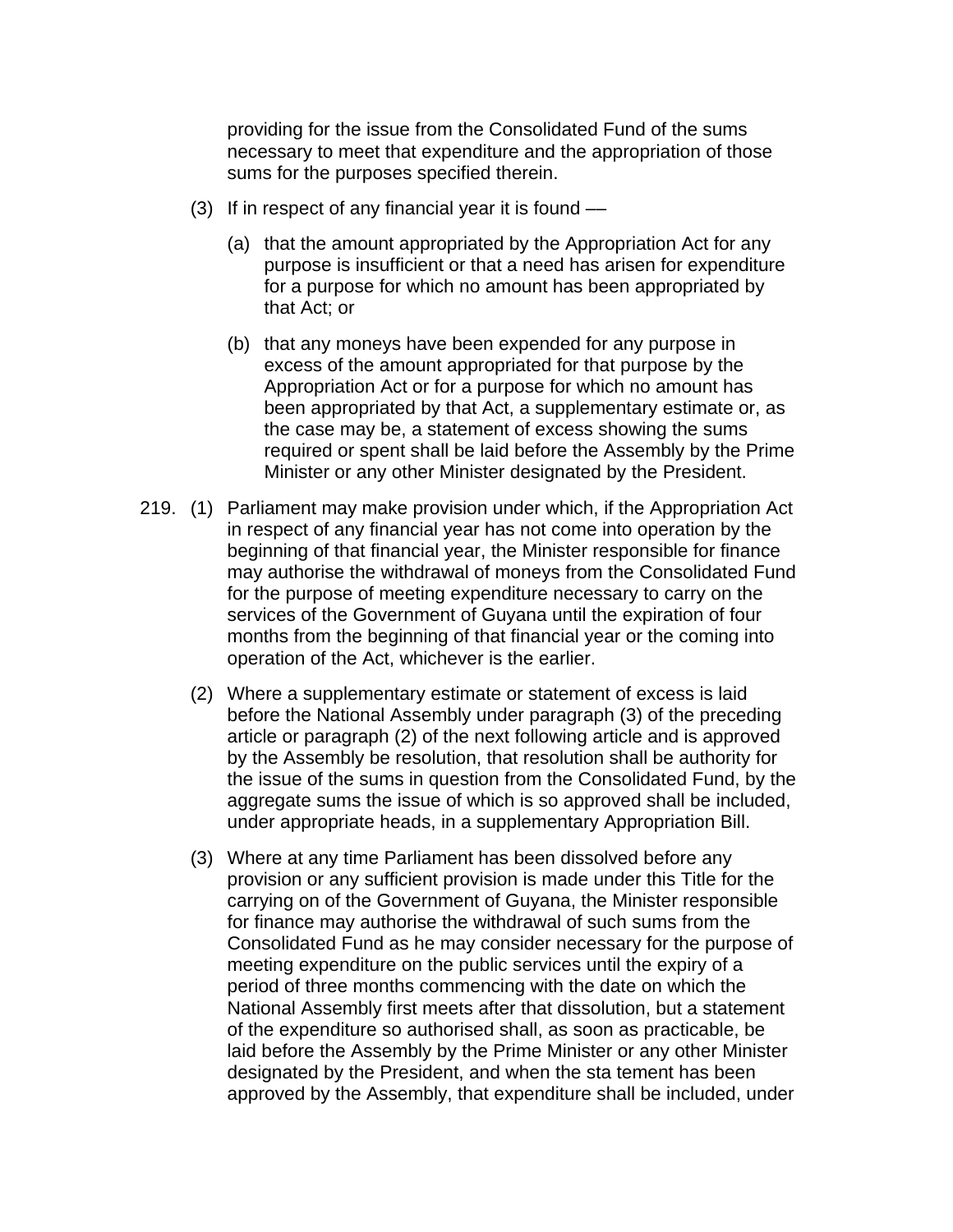the appropriated heads, in the next Appropriation Bill.

- 220. (1) Parliament may make provision for the establishment of a Contingencies Fund and for authorising the Minister responsible for finance to make advances from that Fund if he is satisfied that there is an urgent need for expenditure for which no other provision exists.
	- (2) Where any advance is made from the Contingencies Fund a supplementary estimate shall, as soon as practicable, be laid before the National Assembly by Prime Minister or any other Minister designated by the President for the purpose of authorising the replacement of the amount so advanced.
- 221. The public debt of Guyana and the service of that debt (including the interest on that debt, sinking funds payments and redemption moneys in respect of that debt and costs, charges and expenses of and incidental to the management of that debt) are hereby charged on the Consolidated Fund.
- 222. (1) There shall be paid to the holders of the offices to which this article applies such salaries and such allowances as may be prescribed by or under any law or, in the case of the Clerk and Deputy Clerk of the National Assembly, as may be determined under article 158 (4).
	- (2) The salaries and allowances payable to the holders of the offices to which this article applies are hereby charged on the Consolidated Fund.
	- (3) The salary and allowances payable to the holder of any office to which this article applies and his other terms of service shall not be altered to his disadvantage after his appointment, and, for the purposes of this paragraph, in so far as the terms of service of any person depend upon the option of that person, the terms for which he opts shall be taken to be more advantageous to him than any other terms for which he might have opted.
	- (4) This article applies to the offices of President, Speaker, Deputy Speaker, Clerk and Deputy Clerk or the National Assembly, any Judge of the Supreme Court of Judicature, members of the Elections Commission, the Judicial Service Commission, the Public Service Commission, the Teaching Service Commission or the Police Service Commission, the Ombudsman, the Director of Public Prosecutions, the Auditor General and the Commissioner of Police.
- 223. (1) There shall be an Auditor General for Guyana, whose office shall be a public office.
	- (2) The public accounts of Guyana and of all officers and authorities of the Government of Guyana (including the Commissions established by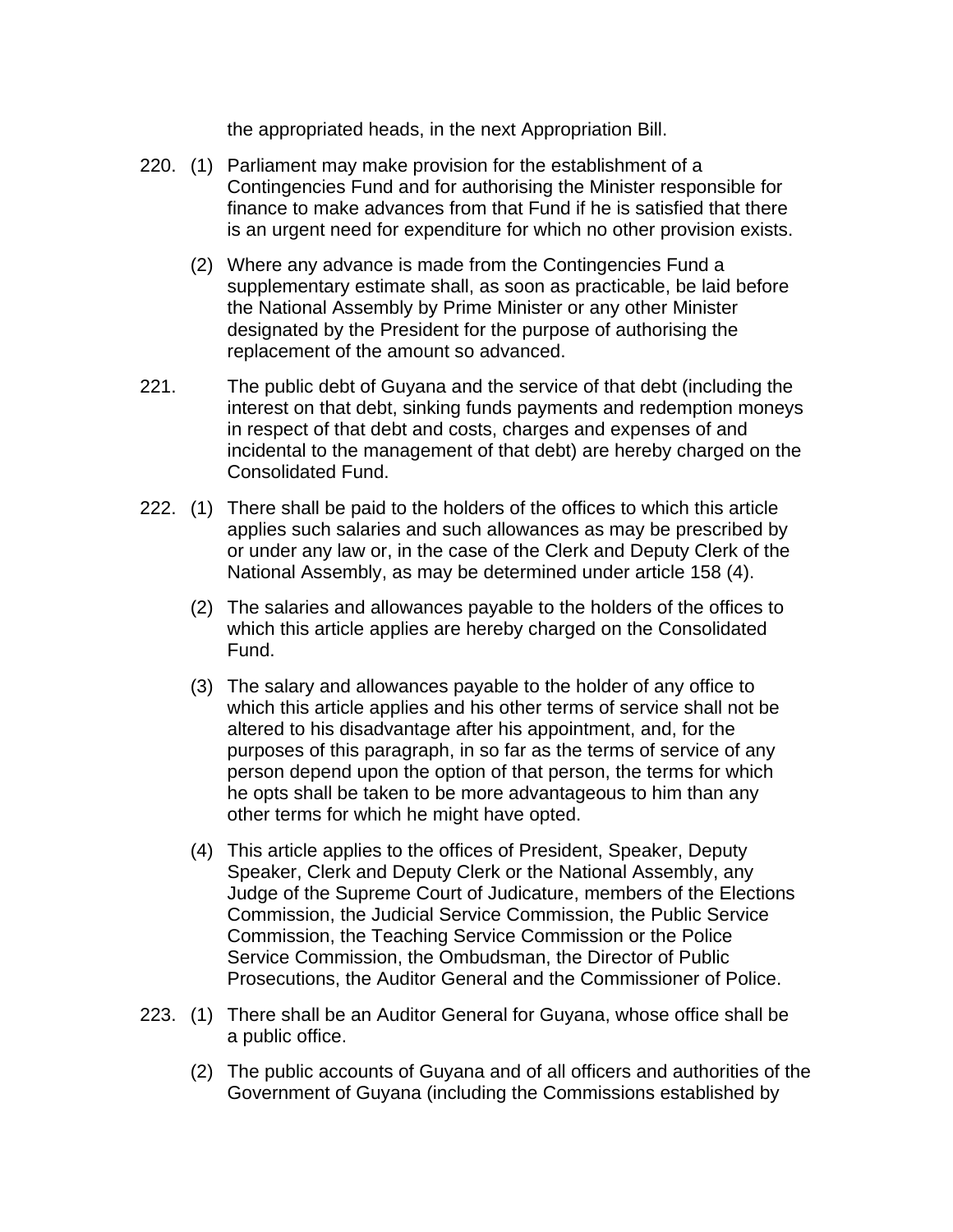this Constitution) and the accounts of the Clerk of the National Assembly and of all courts in Guyana shall be audited and reported on by the Auditor General, and for that purpose the Auditor General or any person authorised by him in that behalf shall have access to all books, records, returns and other documents relating to those accounts.

- (3) The Auditor General shall submit his reports to the Minister responsible for finance, who shall cause them to be laid before the National Assembly.
- (4) Subject to article 118, in the exercise of his functions under this Constitution the Auditor General shall not be subject to the direction or control of any other person or authority.

# TITLE 9 **MISCELLANEOUS**

- 224. Where under this Constitution any provision may be made by rules of court, rules for the purpose may be made by the authority for the time being empowered generally, by law in force in Guyana, to make rules of court in relation to civil proceedings in the High Court or, in so far as the provision relates to the bringing of any appeal to, or the institution of other proceedings in, or the practice and procedure of, the Court of Appeal, by the authority so empowered in relation to civil proceedings in that Court.
- 225. (1) Where it is provided in this Constitution that this article shall apply to any office, a person holding such office (in this article referred to as "the office") shall not be removed therefrom or suspended from the exercise of the functions thereof except in accordance with the provisions of this article; and the prescribed authority for the purpose of paragraph (4) or (6) shall, in relation to any office, be the authority prescribed for that purpose by the provision of this Constitution by which this article is applied to that office.
	- (2) The officer may be removed from office only for inability to discharge the functions of his office (whether arising from infirmity of body or mind of any other cause whatsoever) or for misbehaviour.
	- (3) The officer shall be removed from office by the President if the question of his removal from office has been referred to a tribunal appointed under this article and the tribunal has recommended to the President that the officer ought to be removed from office for inability as aforesaid or for misbehaviour.
	- (4) If the prescribed authority advises the President that the question of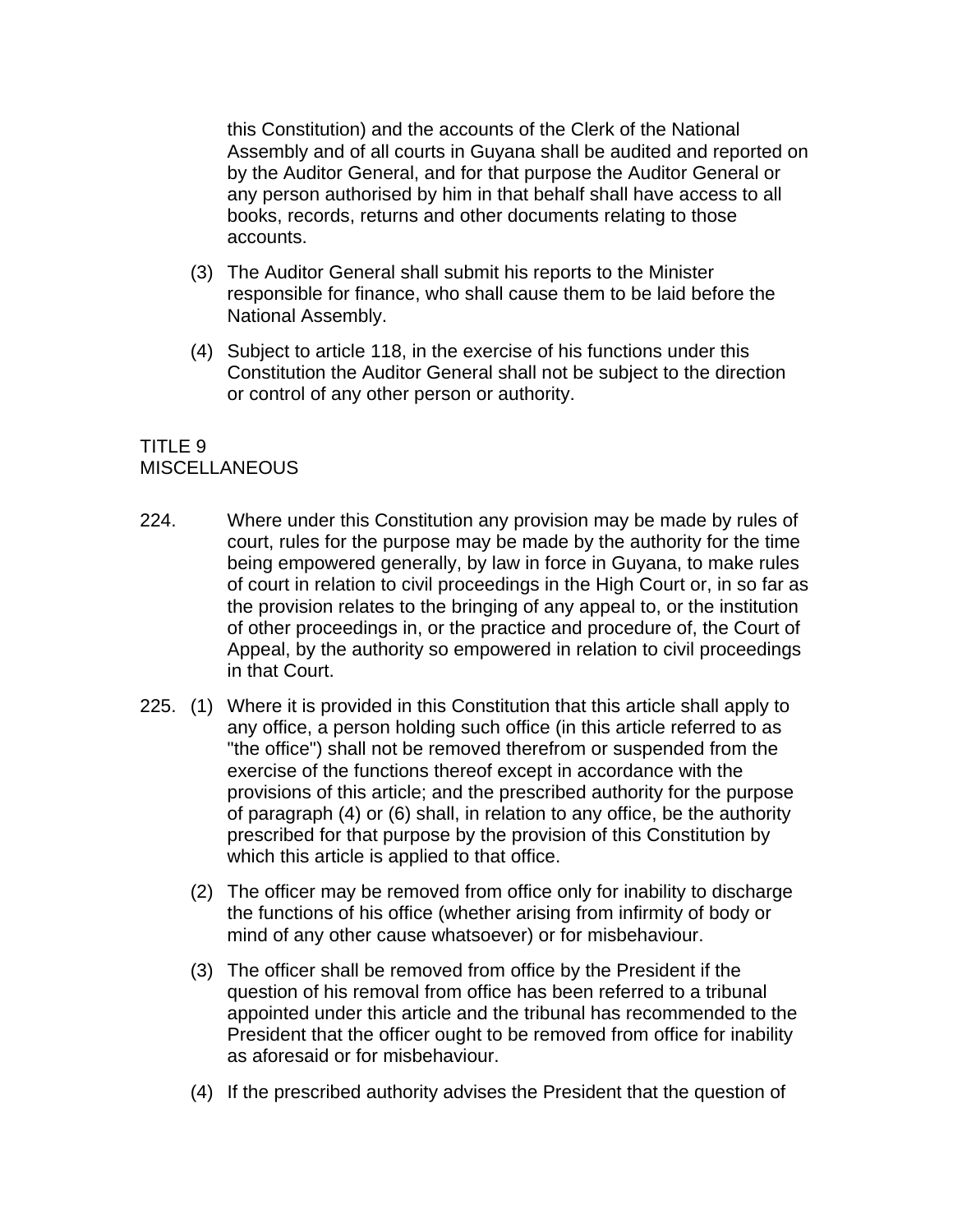removing the officer from office under this article ought to be investigated then ––

- (a) the President shall appoint a tribunal which shall consist of a Chairman and not less than two other members, selected by the President after consultation with the Judicial Service Commission from among persons who hold or have held office as a judge of a court having unlimited jurisdiction in civil and criminal matters in some part of the Commonwealth or a court having jurisdiction in civil and criminal matters in some part of the Commonwealth or a court having jurisdiction in appeals from any such court or who are qualified to be admitted to practise in Guyana as attorneys-at-law and have been so qualified for such period as is prescribed by Parliament for the purposes of subparagraph (b) or article 129 (1) in relation to the office of Puisne Judge; and
- (b) that tribunal shall enquire into the matter and report on the facts thereof to the President and recommend to him whether the officer ought to be removed to him whether the officer ought to be removed under this article.
- (5) The provisions of the Commissions of Inquiry Act as in force immediately before the commencement of this Constitution shall, subject to the provisions of this article and article 197 (9), apply as nearly as may be in relation to tribunals appointed under this article, or, as the context may require, to the members thereof as they apply in relation to Commissions or Commissioners appointed under that Act, and in such application shall have effect as if they formed part of this Constitution.
- (6) If the question of removing the officer from office has been referred to a tribunal under this article, the President, acting in accordance with the advice of the prescribed authority, may suspend the officer from performing the functions of his office, and any such suspension may at any time be revoked by the President, acting in accordance with such advice as aforesaid, and shall in any case cease to have effect if the tribunal recommends to the President that the officer should not be removed from office.
- 226. (1) Save as otherwise provided in this Constitution, in the exercise of its functions under this Constitution a Commission shall not be subject to the direction or control of any other person or authority.
	- (2) The President may, after consulting a Commission, make rules relating to the procedure of the Commission and to disciplinary offences within the jurisdiction of the Commission, including the punishments for such offences and the procedure relating thereto,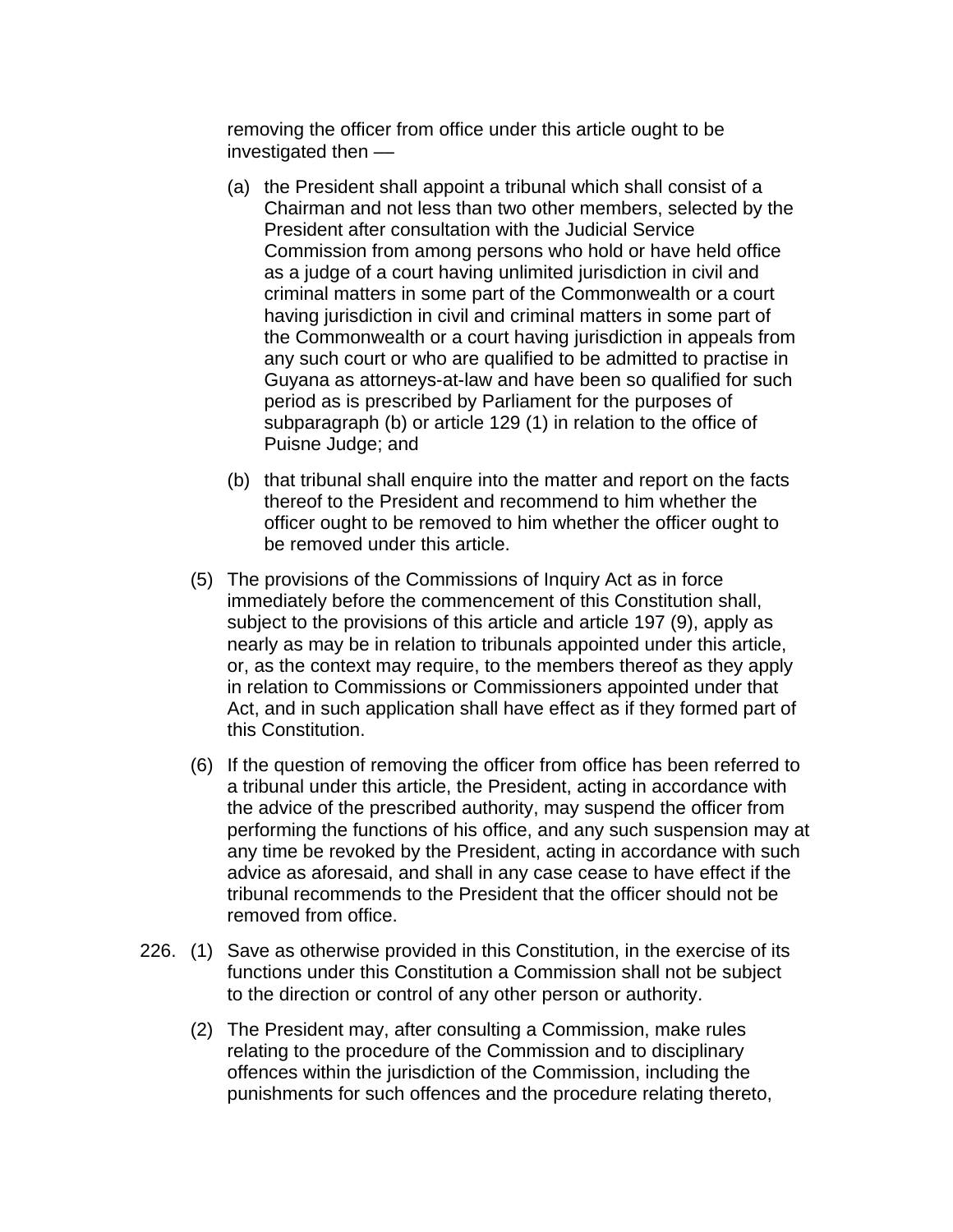and, subject to any rules so made, the Commission may regulate its own procedure.

- (3) A Commission may, subject to the next following paragraph, act notwithstanding any vacancy in its membership of the absence of any member and its proceedings shall not be invalidated by the presence or participation of any person not entitled to be present at or to participate in those proceedings.
- (4) Any question for decision by a Commission shall be determined by a majority of the votes of the members of the Commission present and voting at a meeting of the Commission at which a quorum is present, and if on any question the votes are equally divided, the Chairman or other member presiding shall have a casting vote in addition to his original vote:

Provided that, where the votes are equally divided on the question whether any power to remove a public officer from his office should be exercised, the Chairman or other member presiding shall not have a casting vote and the Commission shall be deemed to have decided that the power should not be exercised.

#### **The following paragraph, 5, has been temporarily suspended by the effect of the Constitution (Amendment) Act, No. 15 of 1995. See Appendix.**

(5) For the purposes of the preceding paragraph a quorum shall consist, in the case of the Elections Commission, of the Chairman and not less than two-thirds of the number of representative members (not being temporary members) for the time being appointed to the Commission and, in the case of any other Commission, of such members of the Commission as may be prescribed by the rules of procedure of the Commission:

Provided that if, in the case of the Elections Commission, the number of such representative members is two, the Chairman and one such member shall constitute a quorum.

- (6) Any question whether ––
	- (a) a Commission has validly performed any function vested in it by or under this Constitution;
	- (b) any member of a Commission or any other person has validly performed any function delegated to such member or person by a Commission in pursuance of the provisions of this Constitution; or
	- (c) any member of a Commission or any other person has validly performed any other function in relation to the work of the Commission or in relation to any such function as is referred to in the preceding subparagraph, shall not be enquired into in any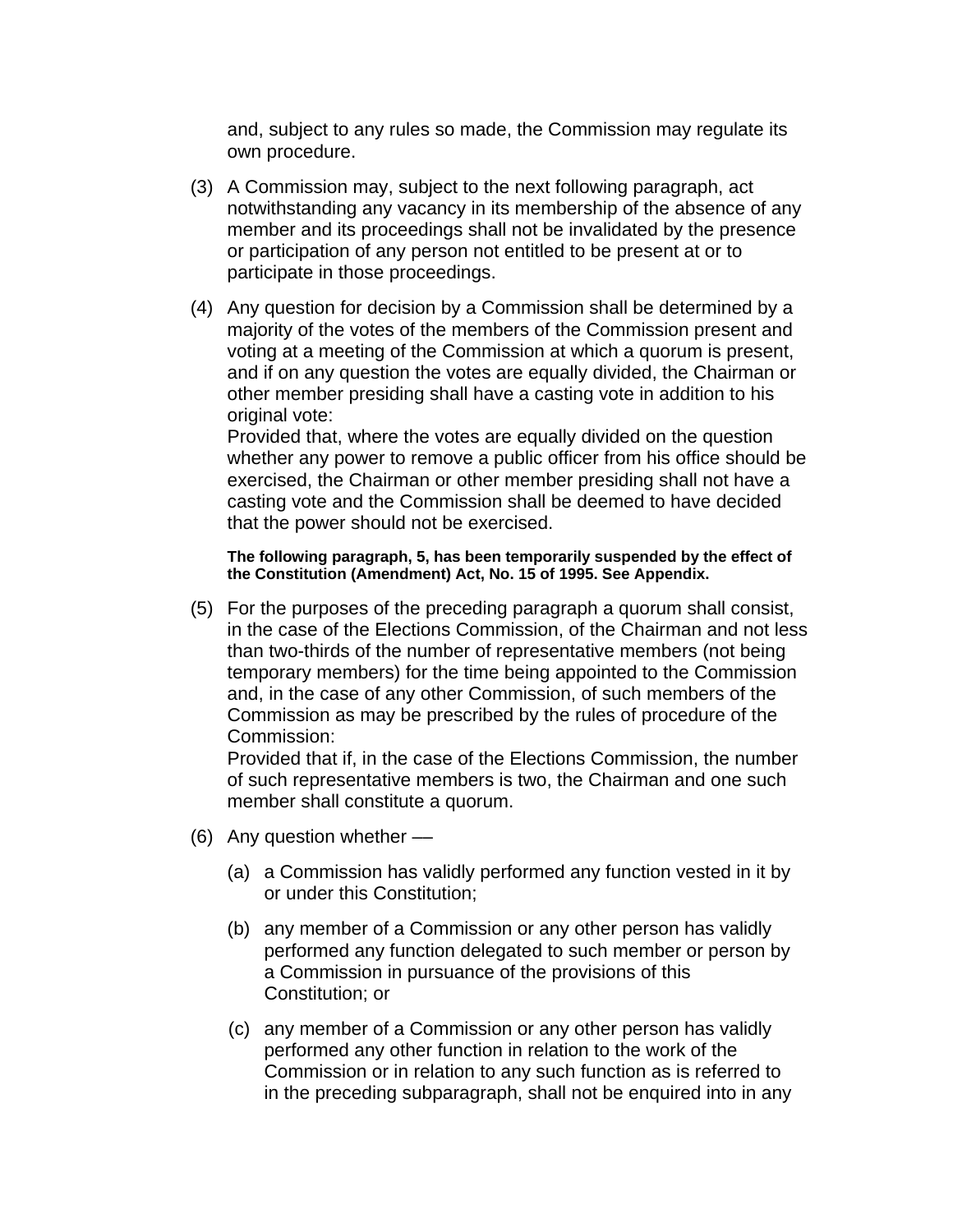court.

- (7) In this article, except as otherwise provided or required by the context, the expression "Commission" means the Elections Commission, the Judicial Service Commission, the Public Service Commission, the Teaching Service Commission, or the Police Service Commission: Provided that (without prejudice to the power of Parliament to make provision in relation to the functions of the Elections Commission) in the preceding paragraph that expression does not include the Elections Commission.
- 227. Notwithstanding any provision of this Constitution relating to the making of appointments to, removal of persons from, or the vacation of, any office, Parliament may provide for the imposition or disqualification for any office prescribed by Parliament on any person convicted by a court of any offence relating to excitement of hostility or ill-will against any person or class or persons on the grounds of his or their race.

## TITLE 10 INTERPRETATION

- 228. (1) Where any person has vacated any office established by this Constitution (including any office established under article 100, 124, and 125 ) he may, if qualified, again be appointed, elected or otherwise selected to hold that office in accordance with the provisions of this Constitution.
	- (2) Where by this Constitution a power is conferred upon any person or authority to make any appointment to any public office, a person may be appointed to that office notwithstanding that some other person may be holding that office, when that other person is on leave of absence pending relinquishment of the office; and where two or more persons are holding the same office by reason of an appointment made in pursuance of this paragraph, then for the purposes of any function conferred upon the holder of that office the person last appointed shall be deemed to be the sole holder of the office.
	- (3) The preceding paragraph shall have effect in relation to the office of any Judge of the Supreme Court of Judicature or the Clerk or Deputy Clerk or the National Assembly as if that office were a public office.
- 229. (1) Any person who is appointed or elected to or otherwise selected for any office established by this Constitution (including any office established under article 100, 124 or 1 25) may resign from that office and, save as otherwise provided by articles 156 (1), 157 and 178 (1), shall do so by writing under his hand addressed to the person or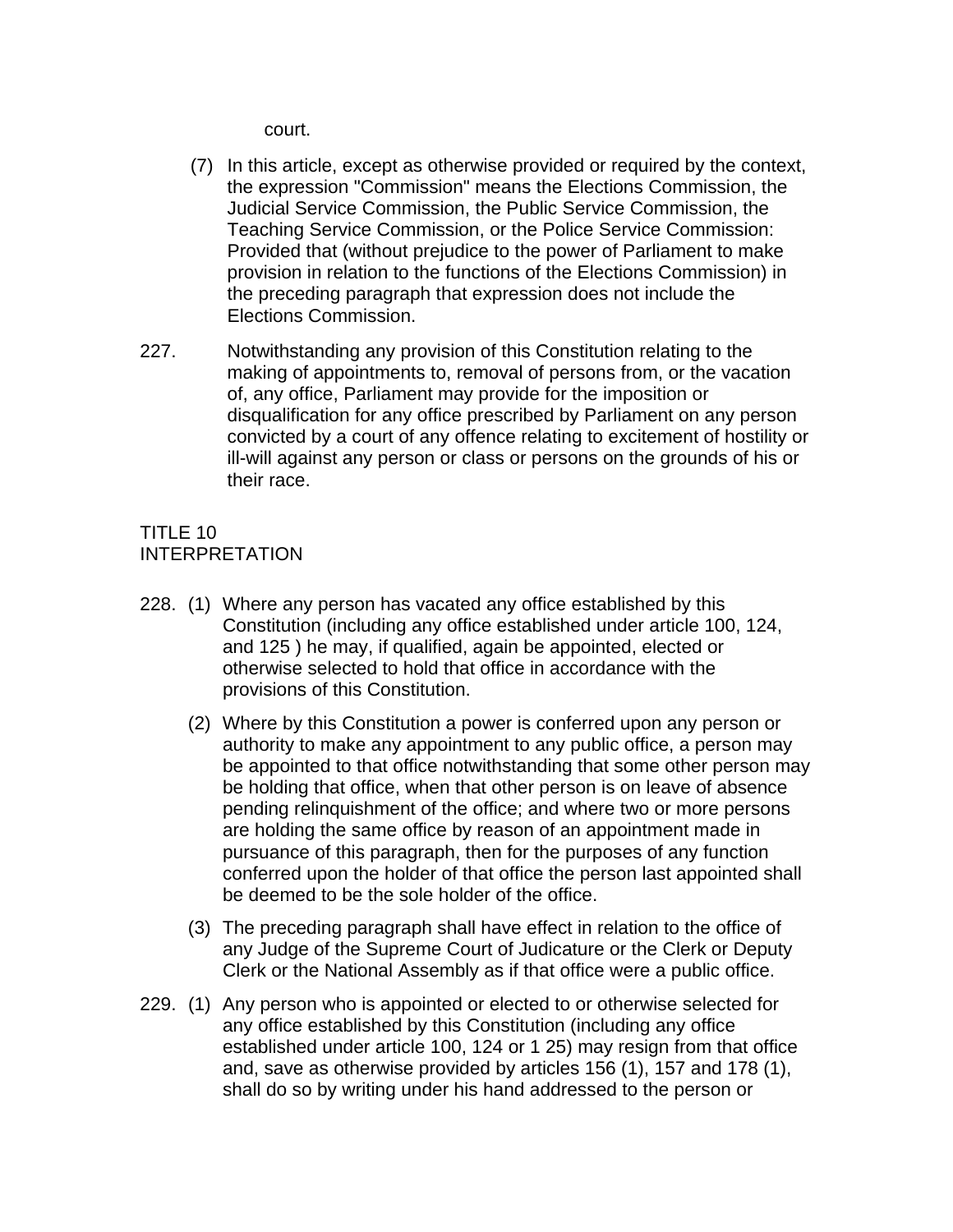authority by whom he was appointed, elected or selected.

- (2) The resignation of any person from any such office as aforesaid signified by writing under his hand shall take effect when the writing signifying the resignation is received by the person or authority to whom it is addressed or by any person authorised by that person or authority to receive it or employed to assist that person in the performance of the functions of his office.
- 230. Where by this Constitution a person is required to vacate an office when he attains an age prescribed by or under the provisions of this Constitution nothing done by him in the performance of the functions of that office shall be invalid by reason only that he has attained the age so prescribed.

#### **Amended by Act No. 1 of 1988 by substitution of Article 231 as follows:**

- 231. (1) Where by this Constitution the President or any other person or authority is required to perform any function in accordance with the advice or recommendation of, or after consultation with, another person or authority, or not to make an appointment without the concurrence of another person or authority, the question whether the President or that other person or authority has received or acted in accordance with such advice or recommendation, or whether such consultation has taken place, or whether the appointment has received such concurrence, shall not be enquired into in any court.
	- (2) Without prejudice to the provisions of paragraph (1), no court shall enquire into any question as to whether there was any consultation, or any participation in any management or decision making process pursuant to article 11 or any other provision of Chapter XI of Part 1.

#### **Amended by Act No. 17 of 1984 by substitution of Article 232 as follows:**

232. (1) In this Constitution, except as otherwise provided or required by the context ––

> "alien" means a person who is not a Commonwealth citizen, a British protected person or a citizen of the Republic of Ireland;

"attorney-at-law" means a person having a general right of audience in the Supreme Court of Judicature;

"Commissioner of Police" means the officer, however styled, commanding the Police Force;

"the Commonwealth" means Guyana and any country to which article 47 applies and any dependency of any such country;

"court" means any court of law in Guyana;

"elected member of the National Assembly" means any person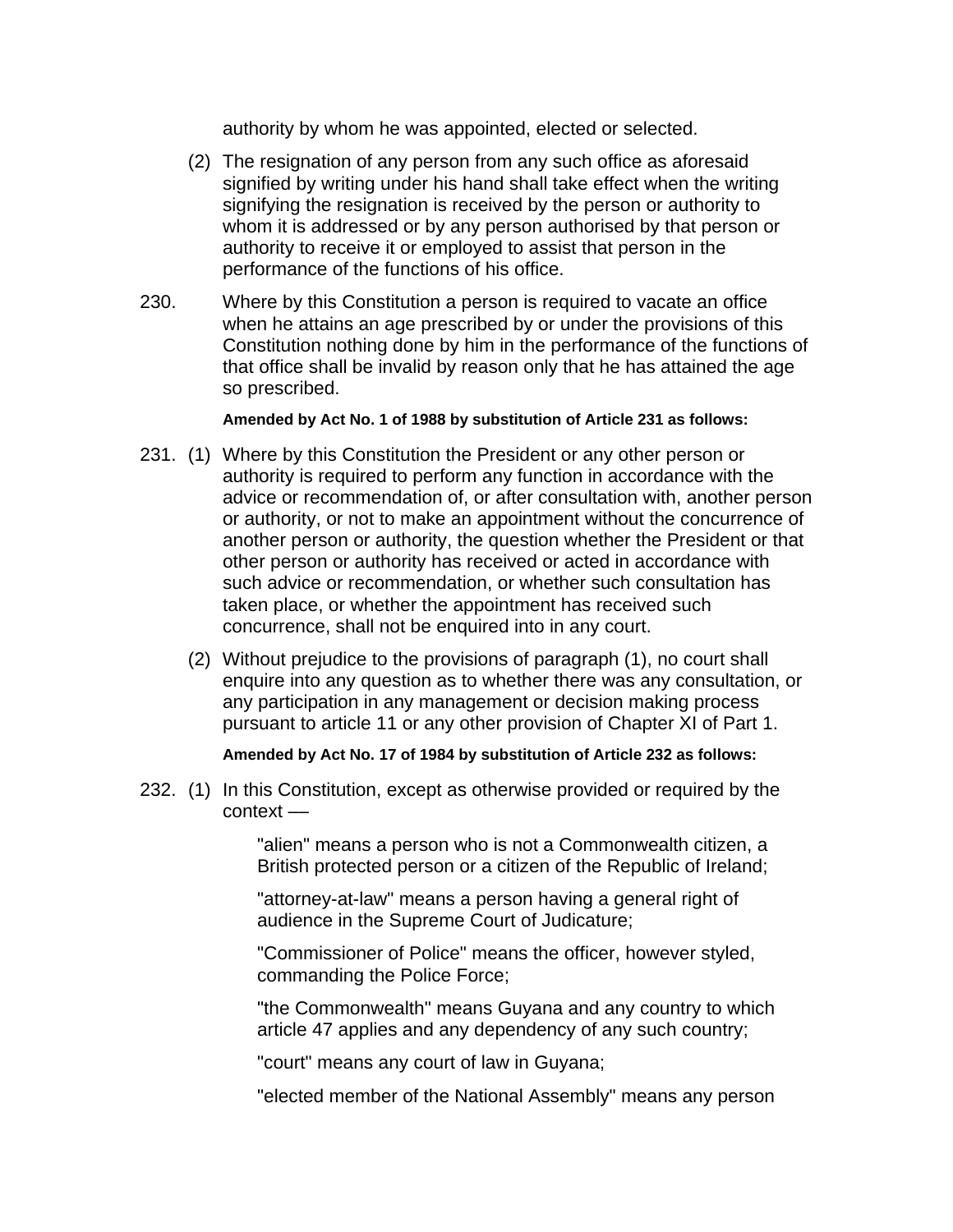elected as a member of the National Assembly pursuant to the provisions of paragraph (2) or (3) or (4) of article 60 or article 160  $(2)$ ;

"election" means an election of members to serve in the National Assembly, the National Congress of Local Democratic Organs or other elected body established by or under this Constitution, as the case may be;

"financial year" means any period of twelve months beginning on the first day of January in any year or such other date as Parliament may prescribe;

 "Guyana" includes, in relation to any period before the day on which this Constitution commences, or anything done before that day, Guyana as it was before that day as well as the former Colony of British Guiana;

"law" includes any instrument having the force of law and any unwritten rule of law and "lawful" and "lawfully" shall be construed accordingly;

"local democratic organ" means any local government authority;

"oath" includes affirmation;

"oath of office" means, in relation to any office, the oath for the due execution of that office set out in the Schedule to this Constitution or such other oath in that behalf as may be prescribed by Parliament;

"Parliament" means the Parliament of Guyana;

"the Police Force" means the Police Force established by the Police Act and includes any other police force established by or under an Act of Parliament to succeed to or to supplement the functions of that Force but does not include any police force forming part of any naval, military or air force or any police force established by any local democratic organ;

"public office" means an office of emolument in the public service;

"public officer" means the holder of any public office and includes any person appointed to act in any such office;

"the public service" means, subject to the provisions of paragraph (5), the service of the Government of Guyana in a civil capacity;

"regional democratic council" means the local democratic organ for any region established under article 72;

"session" means, in relation to the National Assembly and the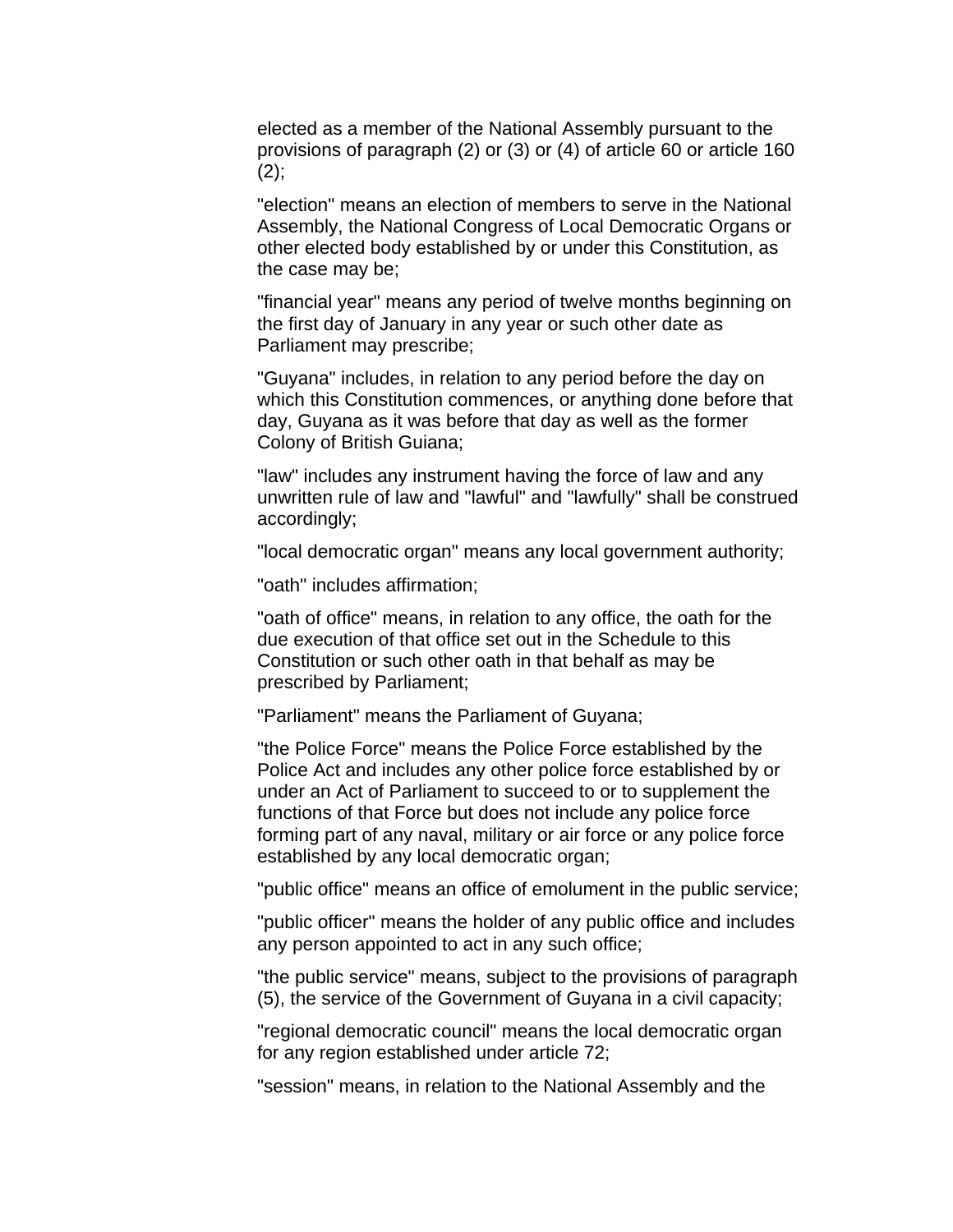Supreme Congress of the People, the sittings of the Assembly or of the Congress, as the case may be, commencing when it first meets after this Constitution comes into force or after the prorogation of dissolution of Parliament or the Congress, as the case may be, at any time and terminating when Parliament or the Congress, as he case may be, is prorogued or is dissolved without having been prorogued ;

"sitting" means, in relation to the National Assembly and the Supreme Congress of the People, a period during which the Assembly or the Congress, as the case may be, is sitting continuously without adjournment and includes any period during which the Assembly or the Congress, as the case may be, is in committee; and

"the State" means the Co-operative Republic of Guyana.

- (2) In this Constitution, unless it is otherwise provided or required by the context ––
	- (a) a reference to power to make appointments to any office shall be construed as including a reference to power to make appointments on promotion and transfer and to confirm appointments and to power to appoint a person to act in or perform the functions of that office at any time when the office is vacant or the holder thereof is unable (whether by reason of absence or infirmity of mind or body or any other cause) to perform the functions of that office; and
	- (b) a reference to the holder of an office by the term designated his office shall be construed as including a reference to any person for the rime being lawfully acting in or performing the functions of that office.
- (3) Where by this Constitution any person is directed, or power is conferred on any person or authority to appoint or elect a person, to perform the functions of an office if the holder thereof is unable to perform those functions, the validity of any performance of those functions by the person so directed or of any appointment or election made in exercise of that power shall not be called in question in any court on the ground that the holder of the office was not or is not unable to perform the functions of the office.
- (4) For the purposes of this Constitution, a person shall not be considered to hold a public office by reason only that he is in receipt of a pension or other like allowance in respect of public service.
- (5) In this Constitution references to the public service shall not be construed as including service in ––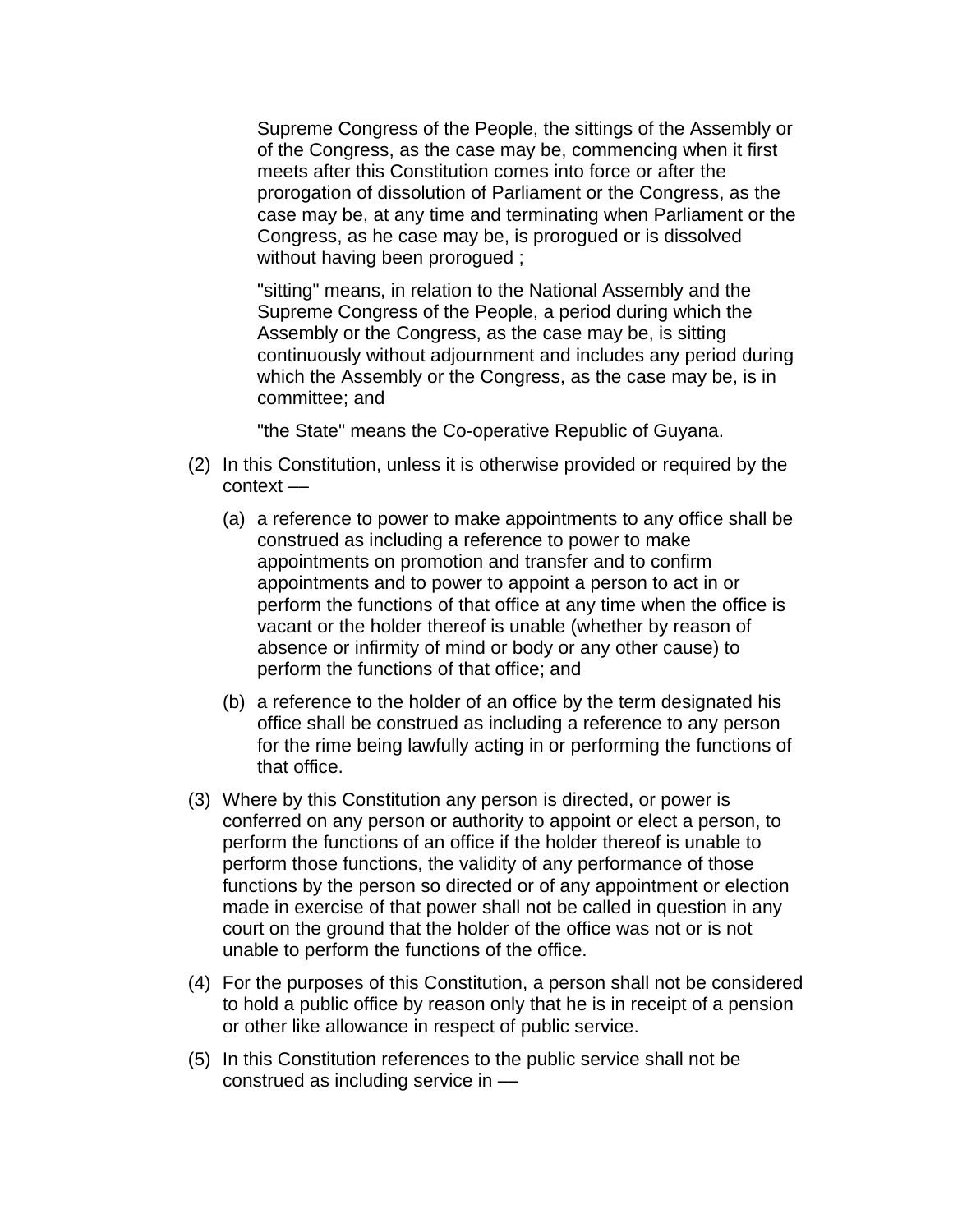- (a) the office of President, Minister, Attorney General, Parliamentary Secretary, Speaker, Deputy Speaker, Minority Leader, Ombudsman, or member of the National Assembly or of the Supreme Congress of the People or of the National Congress of Local Democratic Organs;
- (b) the office of a member of any Commission established by this Constitution;
- (c) the office of a member of any board, committee or other similar body (whether incorporated or not) established by any law in force in Guyana;
- (d) the office of any Judge of the Supreme Court of Judicature or Clerk or Deputy Clerk of the National Assembly except for the purposes of the next following paragraph and save as otherwise provided in any other provision of this Constitution; or
- (e) any body of persons organised as a national service within the meaning of article 154.
- (6) References in this Constitution to the power to remove a public officer from his office shall be construed as including references to any power conferred by any law to require or permit that officer to retire from the public service:

Provided that –

- (a) nothing in this paragraph shall be construed as conferring on any person or authority power to require a Judge of the Supreme Court of Judicature, the Director of Public Prosecutions, the Commissioner of Police, the Auditor General or the Clerk or Deputy Clerk of the National Assembly to retire from his office; and
- (b) any power conferred by any law to permit a person to retire from the public service shall, in the case of any public officer who may be removed from office by some person or authority other than a Commission established by this Constitution, vest in the Commission that, if he were to retire, would be the appropriate Commission in relation to him for the purposes of article 214.
- (7) Any provision in this Constitution that vests in any person or authority the power to remove any public officer from his office shall be without prejudice to the power of any person or authority to abolish that office or to any law providing for the compulsory retirement of public officers generally or any class of public officers on attaining an age specified by or under that law, and, in the case of the Public Service Commission, the Teaching Service Commission and the Police Service Commission, shall be without prejudice to power hereby conferred on the President to remove any such officer from his officer from his office in the public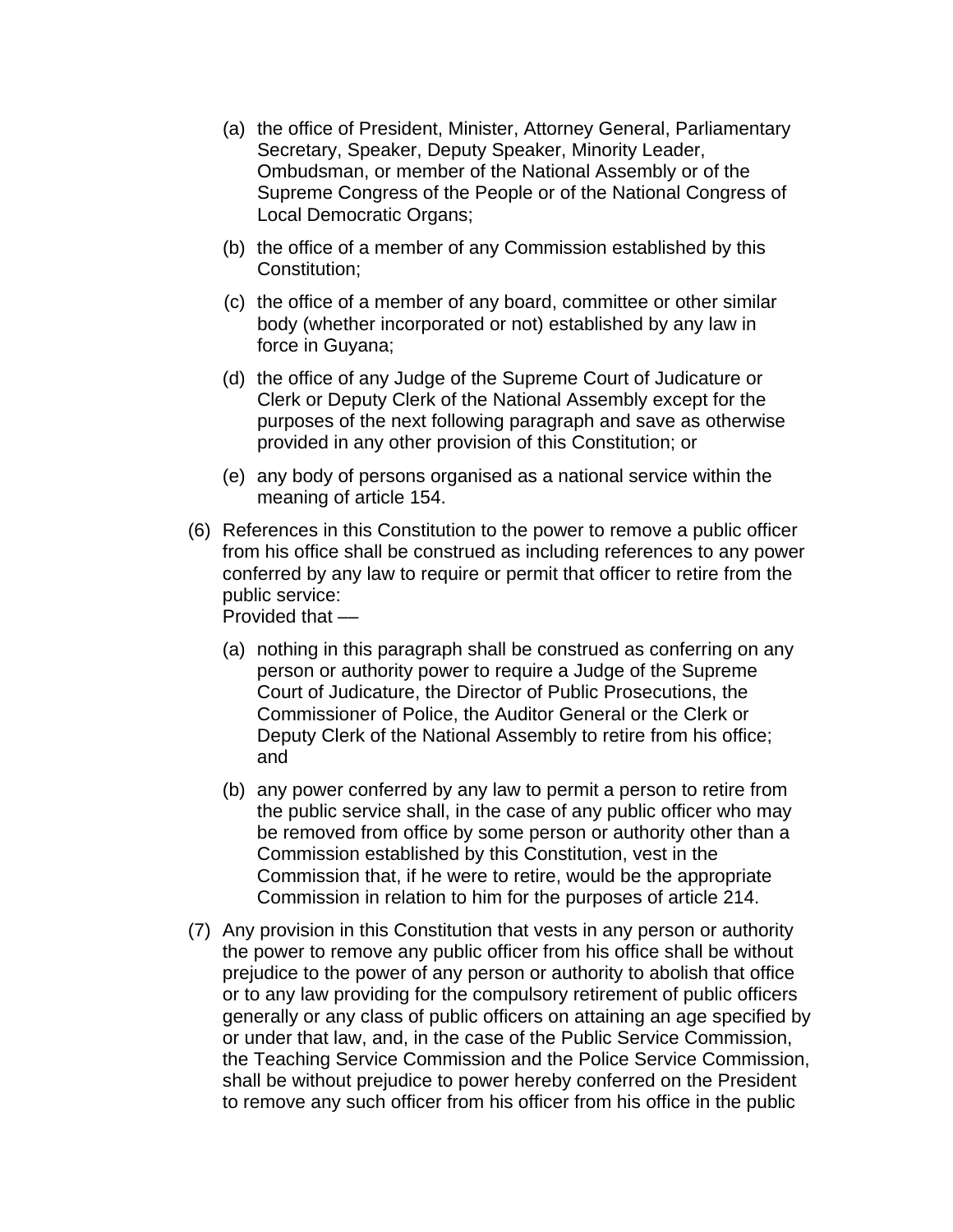interest.

- (8) subject to article 226 (6) and article 215 (a) (12), no provision of this Constitution that any person or authority shall not be subject to the direction or control of any other person or authority in the exercise of any functions shall be construed as precluding a court from exercising jurisdiction in relation to any question whether that person or authority has exercised those functions in accordance with this Constitution or any other law.
- (9) The Interpretation and General Clauses Act as in force immediately before the commencement of this Constitution, shall apply, with the necessary adaptations, for the purpose of interpreting this Constitution and otherwise in relation thereto as it applied for the purpose of interpreting, and in relation to, any Act in force immediately before such commencement, and in such application shall have effect as if it formed part of this Constitution.

# **SCHEDULE**

Form of Oath

# **OATH OF OFFICE**

I, .................... do hereby solemnly declare that I will bear true faith and allegiance to the People of Guyana, that I will faithfully execute the office of .................... without fear or favour, affection or ill-will and that in the execution of the functions of that office I will honour, uphold and preserve the Constitution of the Co-operative Republic of Guyana.

# **APPENDIX**

# APPENDIX<br>CONSTITUTION (AMENDMENT) ACT 1995<br>Act No. 15 of 1995

## Act No. 15 of 1995

AN ACT to alter the Constitution in accordance with articles 66 and 164.

Enacted by the Parliament of Guyana: ––

1. This Act may be cited as the Constitution (Amendment) Act 1995. Alteration of the Constitution.

2. During the period commencing on the date on which this Act comes into operation and ending on the date of the enactment of a new Constitution for Guyana or on the expiry of three months from the date of the next General Election, whichever is earlier, the Constitution shall have effect as if  $-$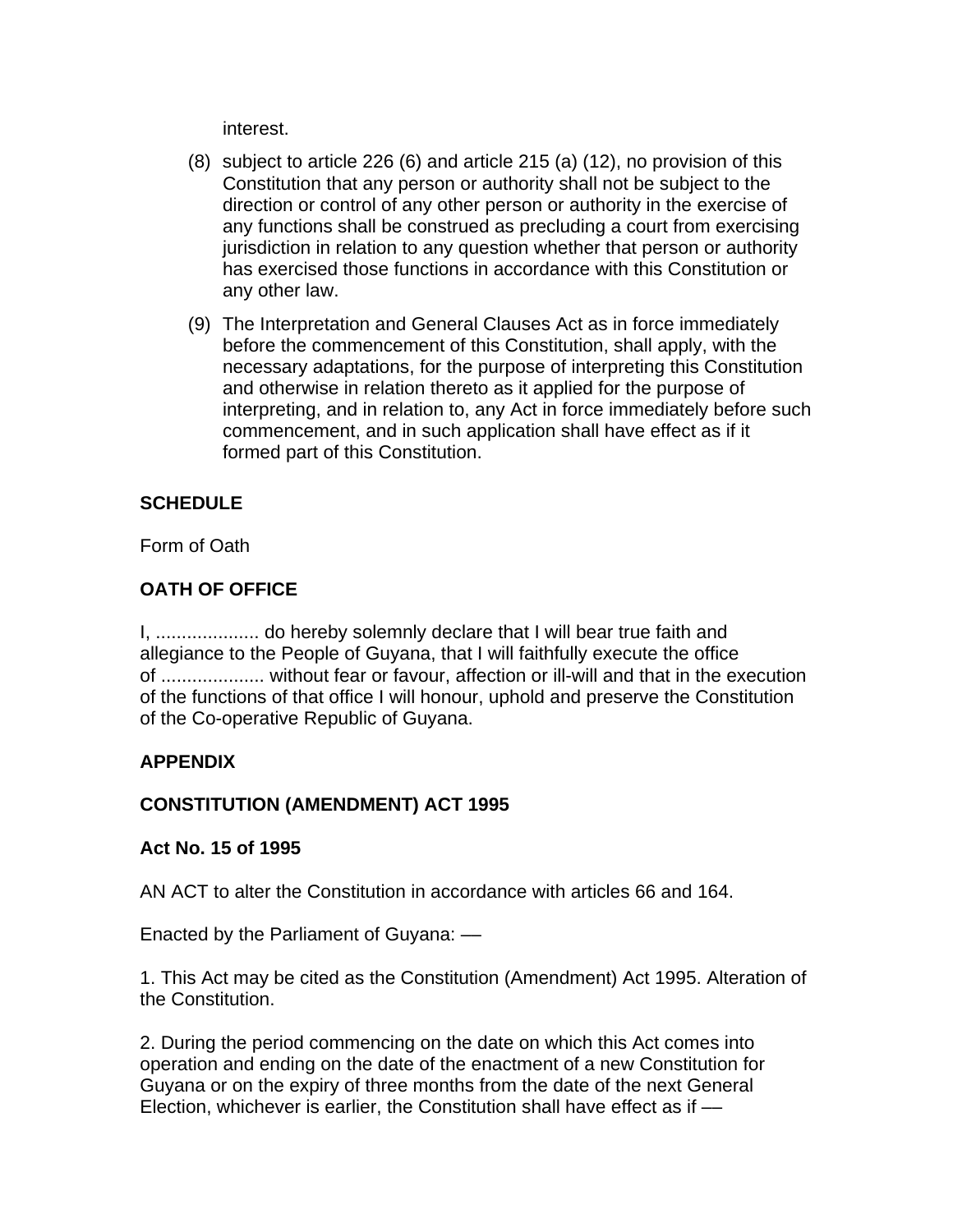# a. **for the article 161 the following article was substituted** ––

161.

- 1. There shall be an Elections Commission for Guyana consisting of a Chairman and such other members as may be appointed in accordance with the provisions of this article.
- 2. Subject to the provisions of paragraph (4), the Chairman of the Elections Commission shall be a person who holds or who has held office as a judge of a court having unlimited jurisdiction in civil and criminal matters in some part of the Commonwealth or a court having jurisdiction in appeals from any such court or who is qualified to be appointed as any such judge, or any other fit and proper person, to be appointed by the President from a list of six persons, not unacceptable to the President, submitted by the Minority Leader after consultation with the political parties represented in the National Assembly, other than the party to which the President belongs:

Provided that if the Minority Leader fails to submit a list as provided, for the President shall appoint a person who holds or has held office as a judge of a court having unlimited jurisdiction in civil and criminal matters in some part of the Commonwealth or a court having jurisdiction in appeals from any such court or who is qualified to be appointed as any such judge.

- 3. In addition to the Chairman, there shall be six members of the Commission who shall be appointed in the following manner ––
	- a. three members to be appointed by the President, acting in his own deliberate judgment; and
	- b. three members to be appointed by the President acting in accordance with the advice of the Minority Leader tendered after consultation with political parties represented in the National Assembly, other than the party to which the President belongs.
- 4. A person shall be disqualified for the appointment as the Chairman or other member of the Commission if he is an alien.
- 5. The Chairman or any other member of the Elections Commission shall vacate his office if any circumstances arise that, if he were not a member of the Commission, would cause him to be disqualified for appointment as such.
- 6. The provisions of article 225 (which relate to removal from office) shall apply to the office of the Chairman or other members of the Elections Commission for the pur poses of paragraphs (4) and (6) of that article, the prescribed authority shall be the Prime Minister: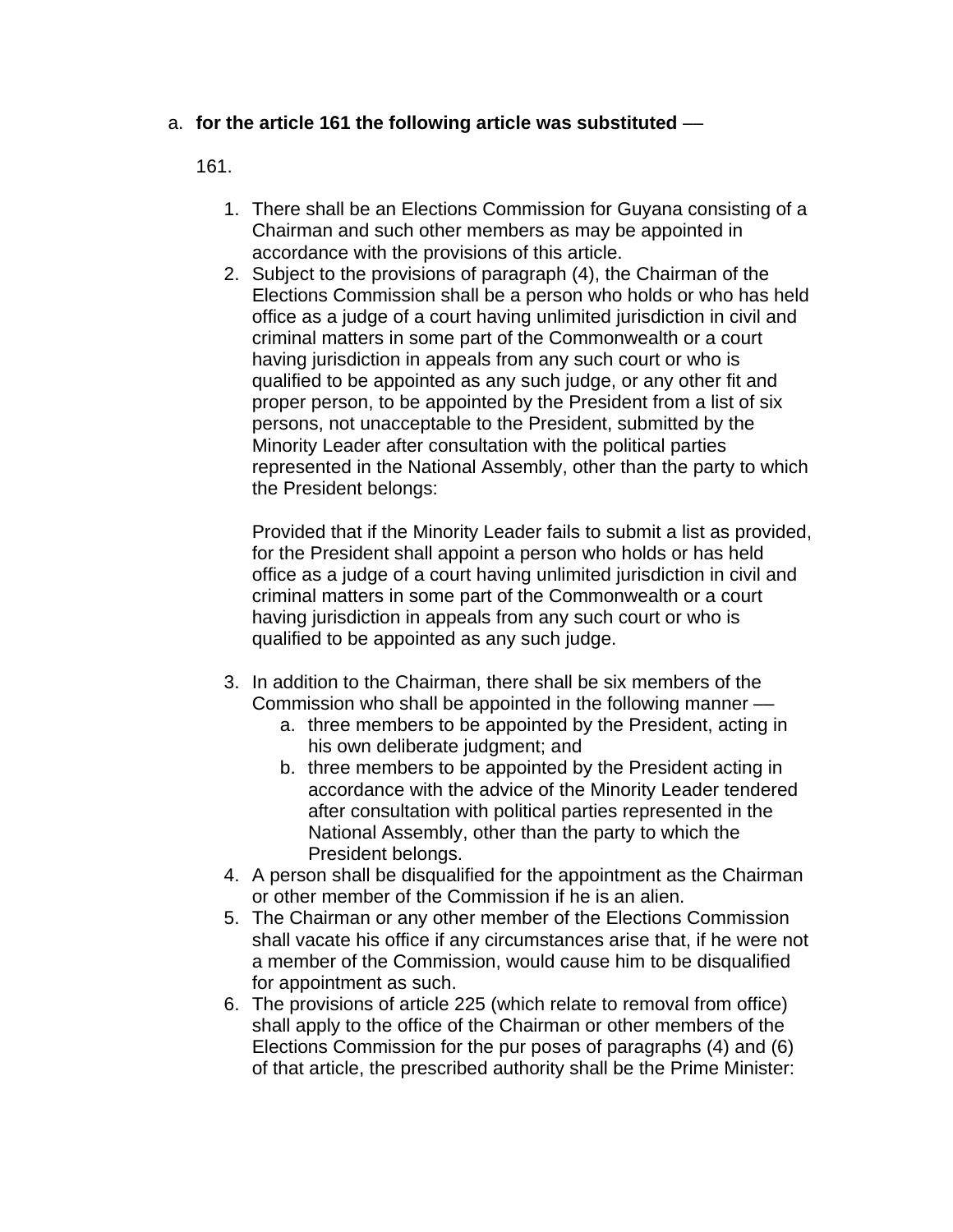Provided that in the case of the members referred to in paragraph (3)(b), the Prime Minister shall consult the Minority Leader before tendering any advice to the President under article 225 (4).

- appointed in his place. 7. If, by reason of his illness, absence from Guyana, or suspension under article 225, the Chairman or any other member of the Elections Commission is unable to perform his functions as such, a temporary Chairman or other member, as the case may be, may be
- 8. The provisions of this article shall apply in relation to the appointment of a temporary Chairman or other member of the Elections Commission, and to a temporary Chai rman or other member appointed in accordance with this article, as they apply in relation to the Chairman or other member, as the case may be, of the Elections Commission in whose place he is appointed:

Provided that his appointment shall have effect only for the period ending when the person in whose place he has been appointed resumes his functions as, or ceases to be, the Chairman or other member, as the case may be, of the Commission.

## b. **immediately after article 161 there were inserted the following article**

161A.

––

- 1. Notwithstanding the provisions of this Constitution the power to make appointments to the offices mentioned in paragraph (2) and to remove and to exe rcise disciplinary control over persons holding or acting in such offices shall vest in the Elections Commission ––
- 2. The offices referred to in paragraph (1) are ––
	- a. those offices to which persons are appointed under the Representation of the People Act, namely ––
		- i. Chief Election Officer;
		- ii. returning officer;
		- iii. deputy returning officer;
		- iv. election clerk;
		- v. presiding officer;
		- vi. assistant presiding officer;
		- vii. poll clerk and other offices as may be necessary or desirable under the said Act;
		- b. those offices to which persons are appointed under the National Registration Act, namely ––
			- i. Commissioner of Registration;
			- ii. Deputy Commissioner of Registration;
			- iii. district supervisor;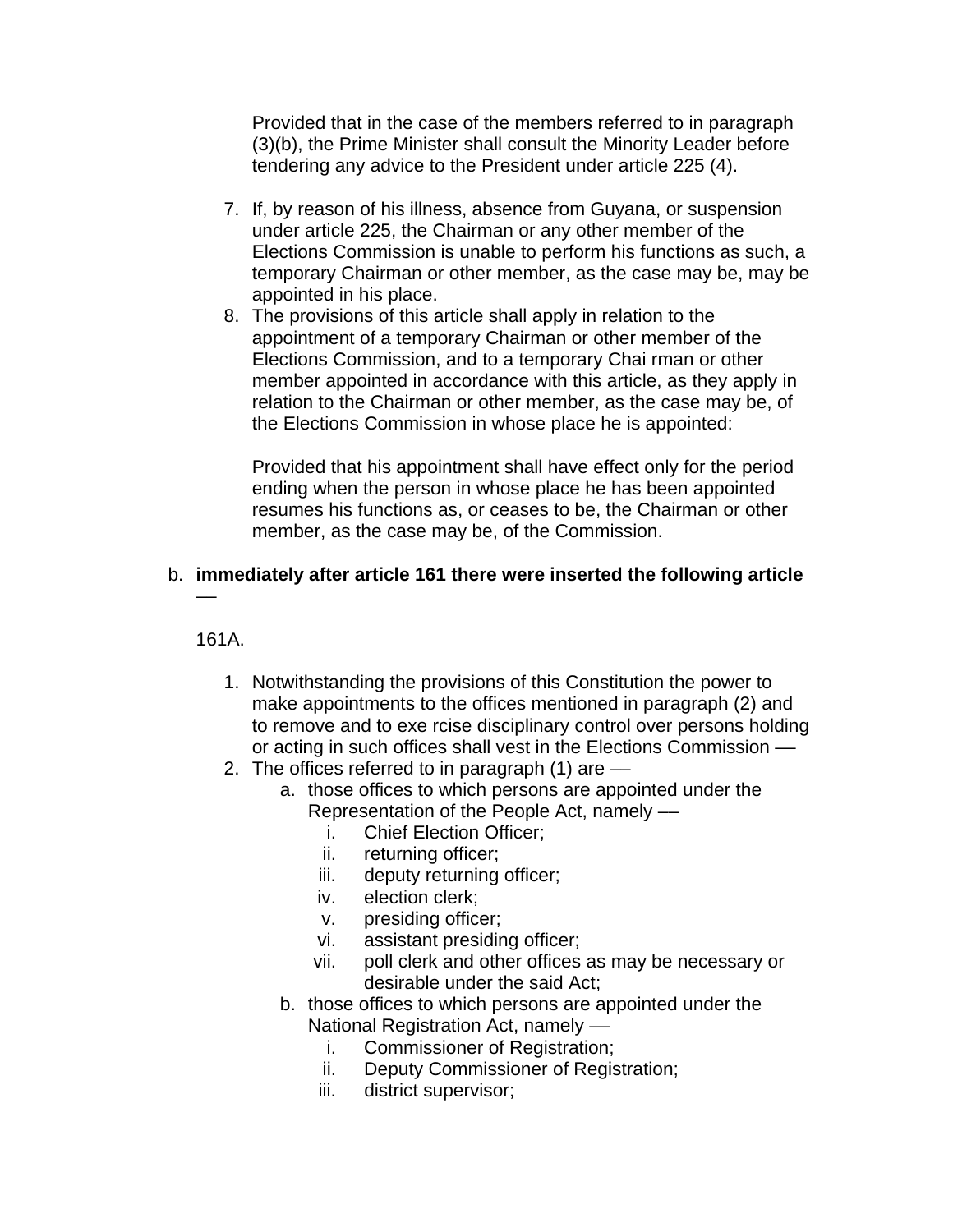- iv. registrar;
- v. deputy registrar;
- vi. divisional registrar and other offices as may be necessary or desirable under the said Act.
- c. any office, however styled, similar in nature and status to an office referred to in the preceding sub-paragraph, appointment to which is made under any writ ten law relating to local government."
- office of the person to whom the power of appointment is delegated. 3. The Elections Commission may, by directions in writing and subject to such conditions as it thinks fit, delegate any of its powers under paragraph (1)to any one or mo re members of the Commission; or by such directions and subject to such conditions as it thinks fit, delegate to a person who holds an office mentioned in paragraph  $(2)(a)$  (i) to  $(v)$  or  $(2)(b)$  (i) to  $(iv)$ , the power to appoint a person to an office mentio ned in paragraph (2) which is subordinate to the
- 4. Before the Elections Commission or any member thereof or other person exercising powers under this article appoints to or to act in any office referred to in paragrap h (2) any person who holds or is acting in any office, power to make appointments to which is vested under this Constitution in the Judicial, the Teaching, the Police or the Public Service Commission, the Elections Commission or that member or other perso n shall first seek and obtain the approval of the Commission in which that power is vested.
- 5. Where a public officer is appointed to an office referred to in paragraph (2)he shall, subject to paragraph (1), remain a public officer.
- 6. Nothing in this article shall be construed as precluding the Elections Commission from appointing any person who is not a public officer to an office referred to in paragraph (2).

## c. **for article 226 (5) thereof the following were substituted** ––

 (5) For the purposes of the preceding paragraph a quorum shall consist, in the case of the Elections Commission, of the Chairman and not less than two-thirds of the number of other members (not being temporary members) for the time being appointed to the Commission:

Provided that if at any stage of a duly summoned meeting a quorum is not present, due to the absence of members therefrom without just cause, such absence of just cause being determined by the Chairman, the meeting shall stand adjourned to the following day at the same time and place and notice of such adjournment shall be given to the absent members; and if at the adjourned meeting a quorum is not present, the members then present, being not less than four including the Chairman, shall be dee med to